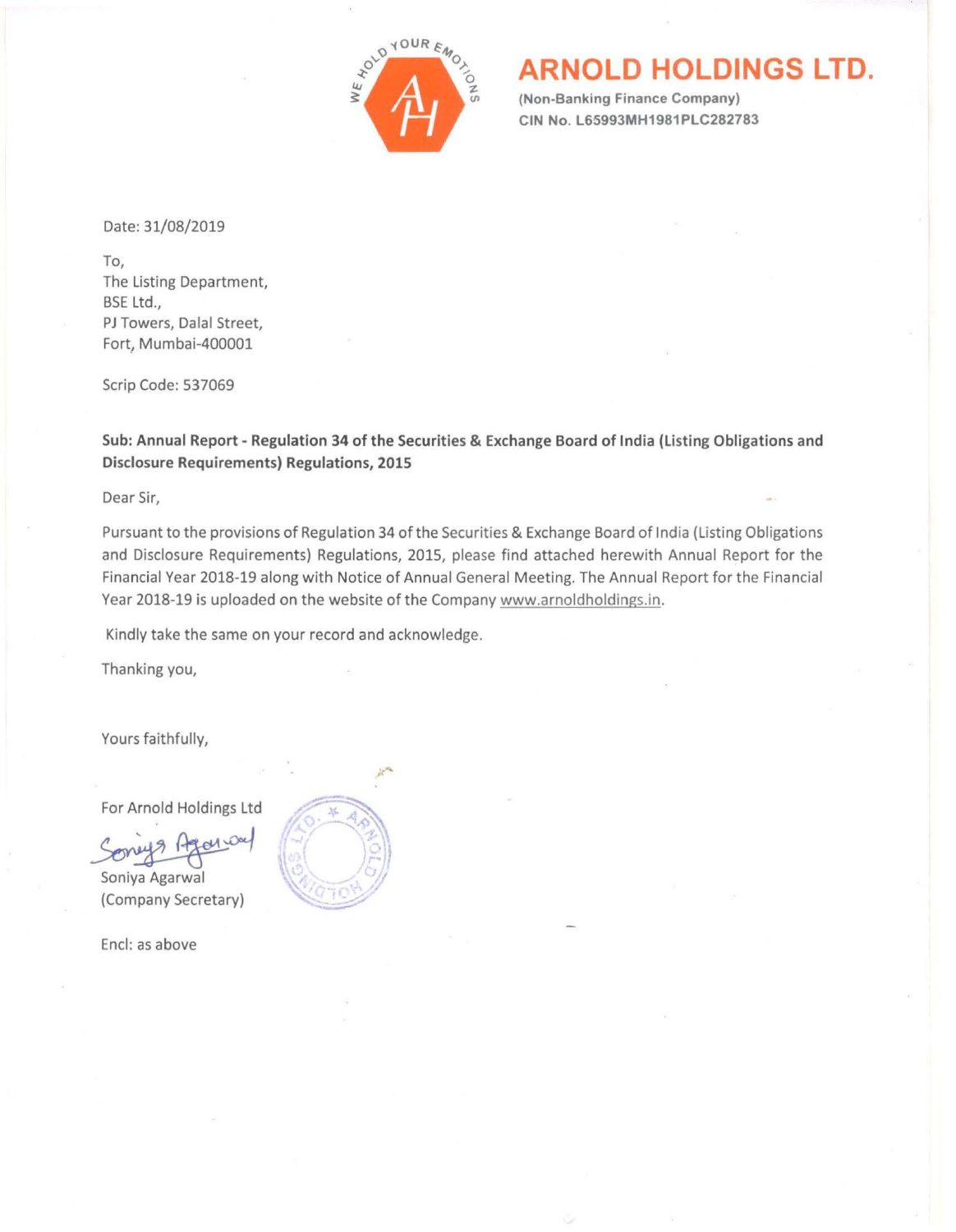## PAGE NO. CONTENTS

| $\overline{2}$ | <b>Company Information</b>                                                   |
|----------------|------------------------------------------------------------------------------|
| 3              | <b>Notice of Annual General Meeting</b>                                      |
| 15             | <b>Director's Report</b>                                                     |
| 22             | Annexure - I (Management Discussion and Analysis Report)                     |
| 27             | Annexure - II (Corporate Governance Report)                                  |
| 46             | <b>Annexure - III (Secretarial Audit Report)</b>                             |
| 49             | <b>Annexure - IV (Form Aoc-2)</b>                                            |
| 50             | <b>Certificate on Corporate Governance</b>                                   |
| 52             | <b>Independent Auditor's Report on Financial Statements</b>                  |
| 60             | <b>Balance Sheet</b>                                                         |
| 61             | <b>Statement of Profit &amp; Loss Account</b>                                |
| 62             | <b>Statement of Changes in Equity</b>                                        |
| 63             | <b>Notes on Accounts and Significant Accounting Policies (Note-1&amp; 2)</b> |
| 66             | <b>Notes on Financial Statements</b>                                         |
| 76             | <b>Cash Flow Statement</b>                                                   |
| 77-80          | <b>Proxy Form &amp; Attendance Slip</b>                                      |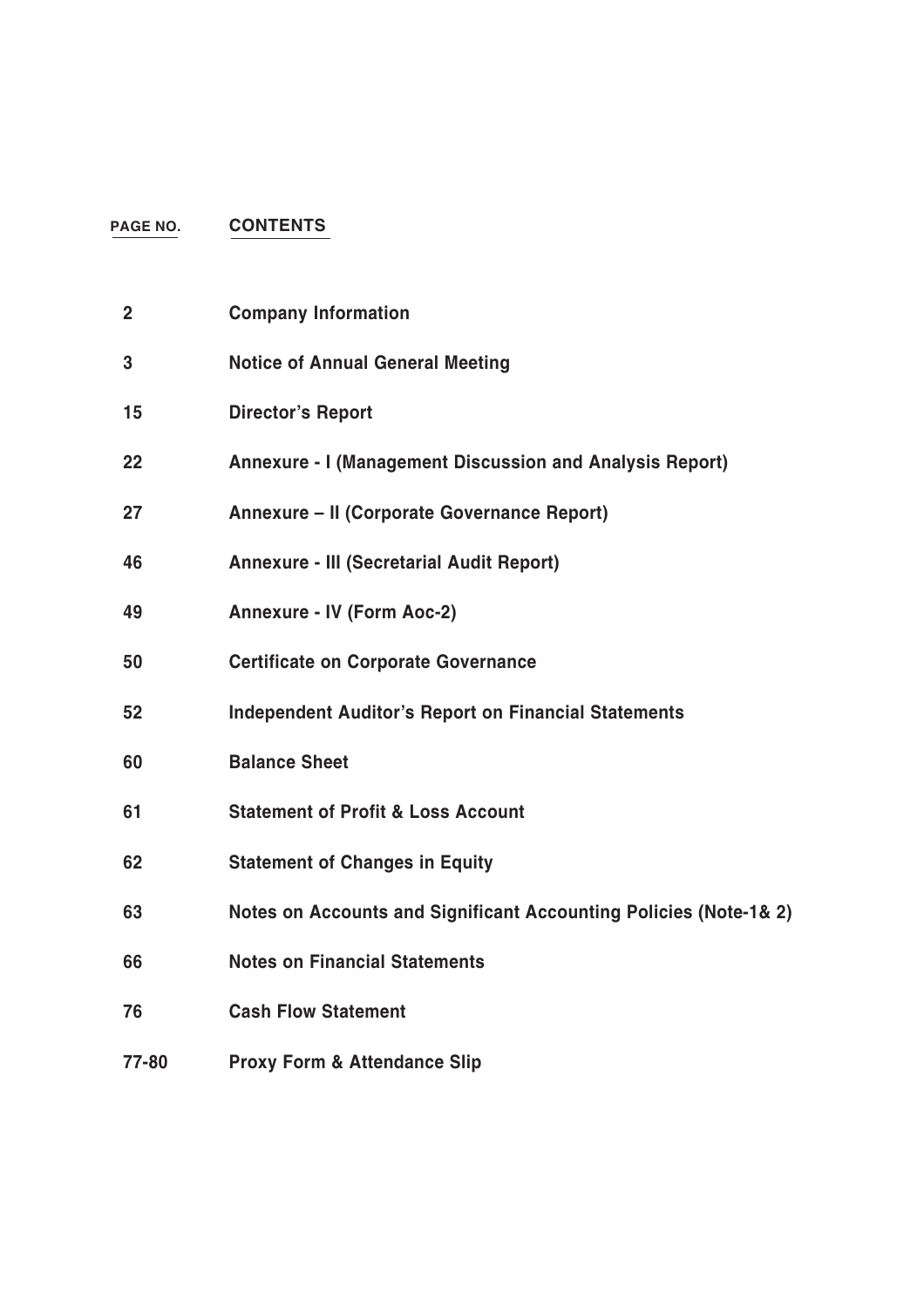# ARNOLD HOLDINGS LIMITED

### $\blacksquare$

## BOARD OF DIRECTORS :

Mahendraprasad Mallawat Whole Time Director Mohandas Dasari **Mohandas Dasari** Whole Time Director Mrs. Gazala Kolsawala Non-Executive Director Rajkumar Goyal **Additional Director Additional Director** 

Dr. Sopan Vishwanathrao Kshirsagar Non-Executive Independent Director CA Sarita Bhartia Non-Executive Independent Director

 $\blacksquare$ 

### COMPANY SECRETARY & COMPLIANCE OFFICER :

Ms. Soniya Agarwal

### $\blacksquare$

## AUDITORS :

M/s Amit Ray & Co. Chartered Accountants Mumbai

#### $\sim$

#### SECRETARIAL AUDITOR

S Pardeshi & Associates

 $\sim$ 

## BANKERS :

ICICI BANK LTD. AXIS BANK LTD. YES BANK LTD. KARUR VYASYA BANK LTD.

## $\mathcal{L}_{\mathcal{A}}$

### REGISTERED OFFICE :

### ARNOLD HOLDINGS LIMITED

B-208, Ramji House, 30, Jambulwadi, J.S.S. Road, Mumbai-400002 Email: arnoldholding9@gmail.com Website: www.arnoldholdings.in

## $\mathcal{L}_{\mathcal{A}}$

## REGISTRARS & SHARE TRANSFER AGENTS :

NICHE TECHNOLOGIES PVT LTD D-511, Bagree Market 5th Floor, 71, B.R.B. Basu Road, Kolkata - 700 001.

2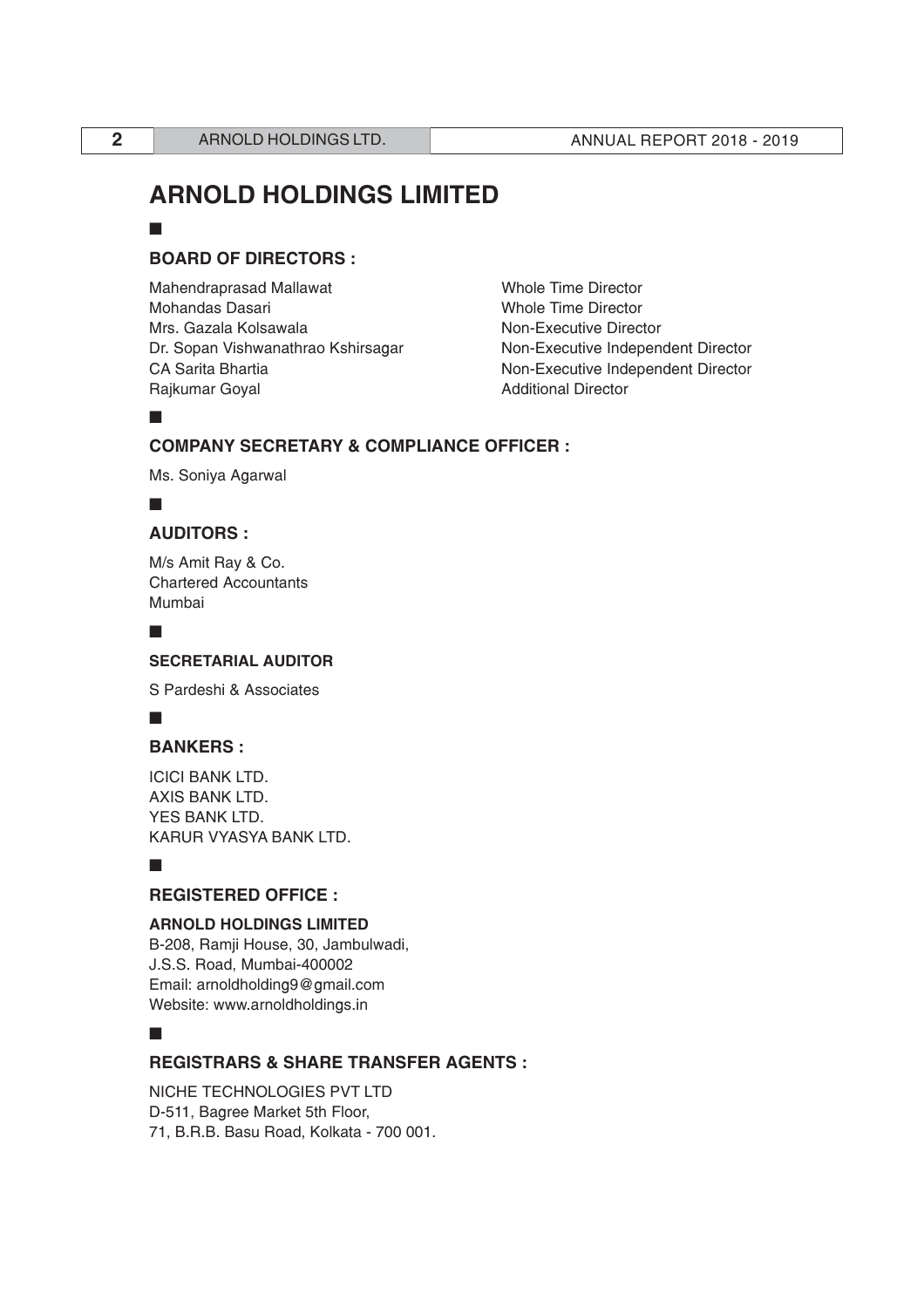| <b>ANNUAL REPORT 2018 - 2019</b> | ARNOLD HOLDINGS LTD. |  |
|----------------------------------|----------------------|--|
|----------------------------------|----------------------|--|

## **NOTICE**

NOTICE is hereby given that the 37thAnnual General Meeting of the Members of ARNOLD HOLDINGS LIMITED will be held at the IMC Chamber of Commerce and Industry, Walchand Centre,3rd Floor, IMC Bldg., IMC Marg, Churchgate, Mumbai-400020 on 27th September, 2019 at 10.00AM. to transact the following business:

## Ordinary Business: -

- 1) To receive, consider and adopt the Audited Balance Sheet as at 31st March 2019 and Profit & Loss Account for the year ended on that date together with the Reports of Board of Director's and Auditor's thereon.
- 2) To appoint Mr. Mohandas Dasari(DIN05105936), who retires by rotation and being eligible, offer himfor reappointment.
- 3) To appoint and fix the remuneration of M/s Amit Ray & Co. Chartered Accountants (Registration No. 000483C), as Auditors of the Company, who has given notice to the company u/s 141 of the Companies Act, 2013 of its willingness for re-appointment. The auditors shall hold the office from the conclusion of this Annual General meeting to till the conclusion of next Annual General Meeting of the Company at such remuneration shall be fixed by the Board of Directors of the Company.

### Special Business:-

## 4) Appointment of Mr. Rajkumar Goyal (DIN: 08529131) as a Non-Executive Independent director.

To consider and, if thought fit, to pass, with or without modification(s), the following as an Ordinary Resolution:-

"RESOLVED THAT pursuant to the provisions of Sections 149, 152 and other applicable provisions of the Companies Act, 2013 read with Schedule IV to the Companies Act, 2013 and the Companies (Appointment and Qualification of Directors) Rules, 2014 (including any statutory modification(s) or re-enactment thereof for the time being in force) and SEBI (Listing Obligations and Disclosure Requirements) Regulations, 2015, Mr. Rajkumar Goyal(holding DIN 08529131), a non-executive Director of the Company, who is eligible for appointment and in respect of whom the Company has received a notice in writing under Section 160 of the Companies Act, 2013 from a member proposing his candidature for the office of Director, and who has submitted a declaration that he meets the criteria for independence as provided in Section 149(6) of the Companies Act, 2013 be and is hereby appointed as an Independent Director of the Company to hold office for five years w.e.f. September 27, 2019 and shall not be liable to retire by rotation hereinafter in accordance with theprovisions of the Companies Act, 2013."

5) Re-appointment of Mr. Sopan Vishwanathrao Kshirsagar (DIN:06491444) as an Independent Director for a second term of five consecutive years, in terms of Section 149 of the Companies Act, 2013.

## To consider and, if thought fit, to pass, with or without modification(s), the following as aSpecial Resolution:-

"RESOLVED THAT pursuant to the provisions of Section 149 and 152 read with Schedule IV and other applicable provisions, if any, of the Companies Act, 2013 and Companies (Appointment and Qualifications of Directors) Rules, 2014 (including any statutory modification(s) or re-enactment thereof, for the time being in force) and SEBI (Listing Obligations and Disclosure Requirements) Regulations, 2015, as amended from time to time, Mr. Sopan Vishwanathrao Kshirsagar (DIN: 06491444), who was appointed as an Independent Director of the Company for a term of five years up to September 28, 2019 , by the members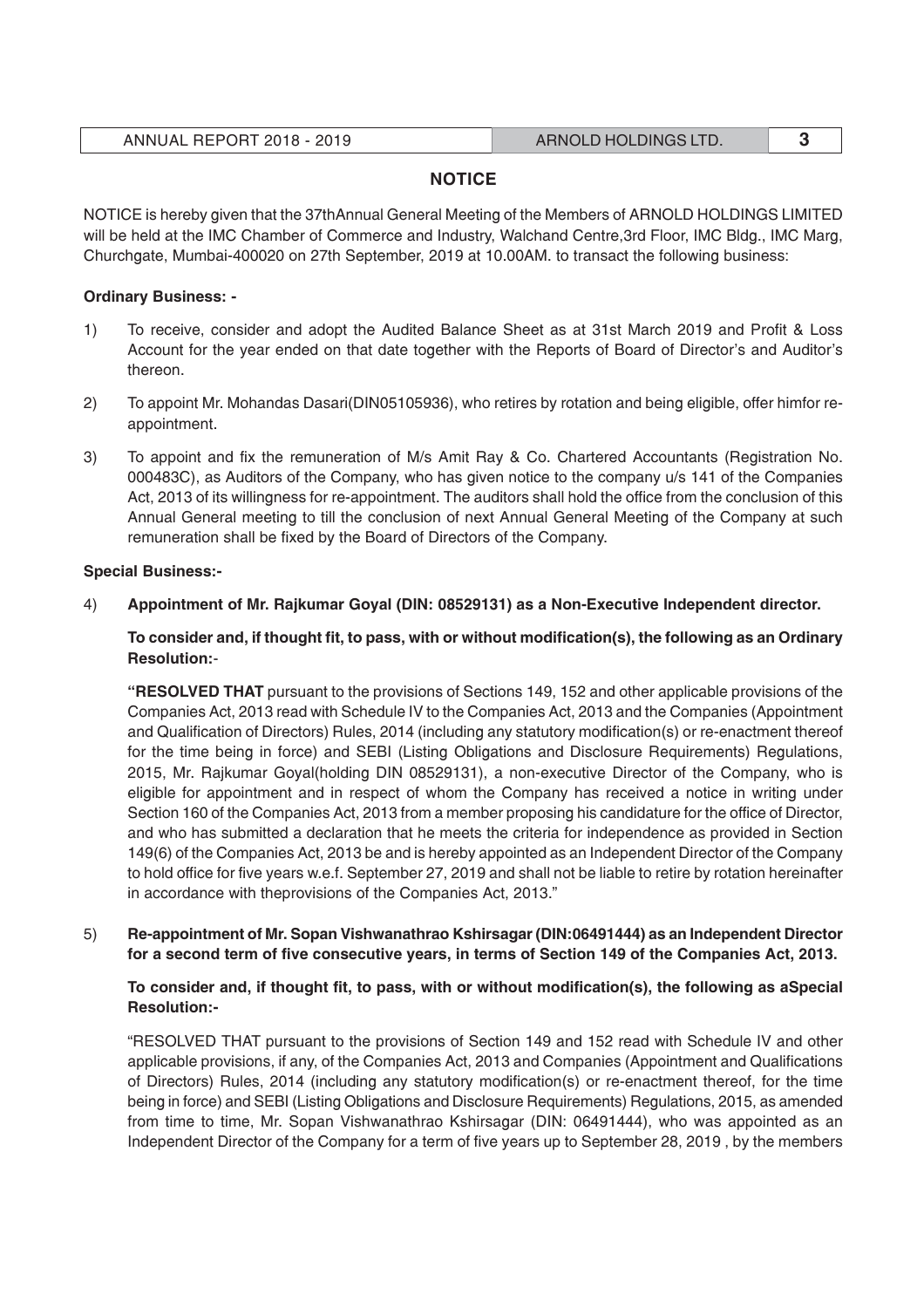|  | ARNOLD HOLDINGS LTD. | <b>ANNUAL REPORT 2018 - 2019</b> |
|--|----------------------|----------------------------------|
|--|----------------------|----------------------------------|

at the 32ndAnnual General Meeting, in terms of Section 149 of the Companies Act, 2013, be and is hereby re-appointed as an Independent Director of the Company for a second term of five consecutive years commencing from September 28, 2019 up to September27, 2024, not liable to retire by rotation."

#### 6) Consolidation of Face Value of Equity Shares of the Company.

To consider and if thought fit, to pass with or without modifications(s), the following as a Special Resolution:

"RESOLVED THAT pursuant to the provision of Section 61 and other applicable provisions of the Companies Act, 2013,(including any statutory modification or re-enactment thereof for time being in force), read with Articles of Association of the Company, and subject to the approval(s), consent(s), permission(s) and sanction(s), if any, required from any authority, consent of the members of the Company be and is hereby accorded to consolidate issued, subscribed and paid-up equity shares in the share capital of the Company by increasing the face value of the equity shares from Rs. 2/-each to Rs. 10/- each so that every 1 (One) equity shares with face value Rs. 10/- each held by a member are consolidated and redesigned into 1 (one) equity share with face value of Rs. 10/- fully paid up and consequently, the Authorised Equity Share Capital of the Company of 250000000 Equity Shares of Rs. 2/- (Rupees Two only) each shall be consolidated to 50000000 Equity Shares of Rs. 10/- (Rupees Ten only) each amounting to Rs. 500000000/- (Rupees Fifty Crores only) with effect from the "Record Date" to be determined by the Board for this purpose.

"RESOLVED FURTHER THAT upon consolidation of the Equity shares of the Company as aforesaid, every 1 (One) equity shares of the face value of Rs. 2/- (Rupees Two only) each fully paid-up held by a shareholder as on the Record Date shall stand consolidated into 1 (one) equity share of the face value of Rs. 10/- (Rupees Ten only) each fully paid-up with effect from the Record Date.

"RESOLVED FURTHER THAT on consolidation, 1 (One) Equity Share of the face value of Rs. 10/- (Rupees Ten Only) each fully paid-up be issued in lieu of One Shares of Rs. 2/- (Rupees Two Only) each fully paid– up, subject to the terms of Memorandum and Articles of Association of the Company and such shares shall rank paripassu in all respects and carry the same rights as the existing fully paid Equity Shares of the Company and shall be entitled to dividend(s) after consolidation of equity shares, if declared/recommended by the Board and subsequently approved by the shareholders.

"RESOLVED FURTHER THAT upon consolidation of the Equity shares of the Company as aforesaid, the existing share certificates in relation to the existing Equity shares of the face value of Rs. 2/- (Rupees Two only) each fully paid-up held in physical form shall be deemed to have been automatically cancelled and be of no effect on and from the Record Date and that no letter of allotment shall be issued to the allottees of the new Equity Shares of Rs. 10/- (Rupees Ten only) each fully paid-up on consolidation and the Company may without requiring the surrender of the existing equity share certificates directly issue and dispatch the new share certificates of the Company, in lieu of such existing share certificates and in the case of the Equity shares held in the dematerialized form, the number of consolidated Equity shares be credited to the respective beneficiary accounts of the shareholders with the Depository Participants, in lieu of the existing credits representing the Equity shares of the Company before consolidation.

"RESOLVED FURTHER THAT no shareholder shall be entitled to a fraction of a share and all fractional entitlements resulting from the consolidation shall be aggregated into whole shares and the number of shares so arising shall be held by a Trustee appointed by the Board who shall dispose off the said shares in the market at the best available price in one or more lots and the decision of the Trustee in this regard shall be final and binding to all concerned. The Trustee shall hold the net sale proceeds of all such shares after deducting therefrom all costs, charges and expenses of such sale and shall thereafter distribute such sale proceeds to the members of the Company in proportion to their fractional entitlements.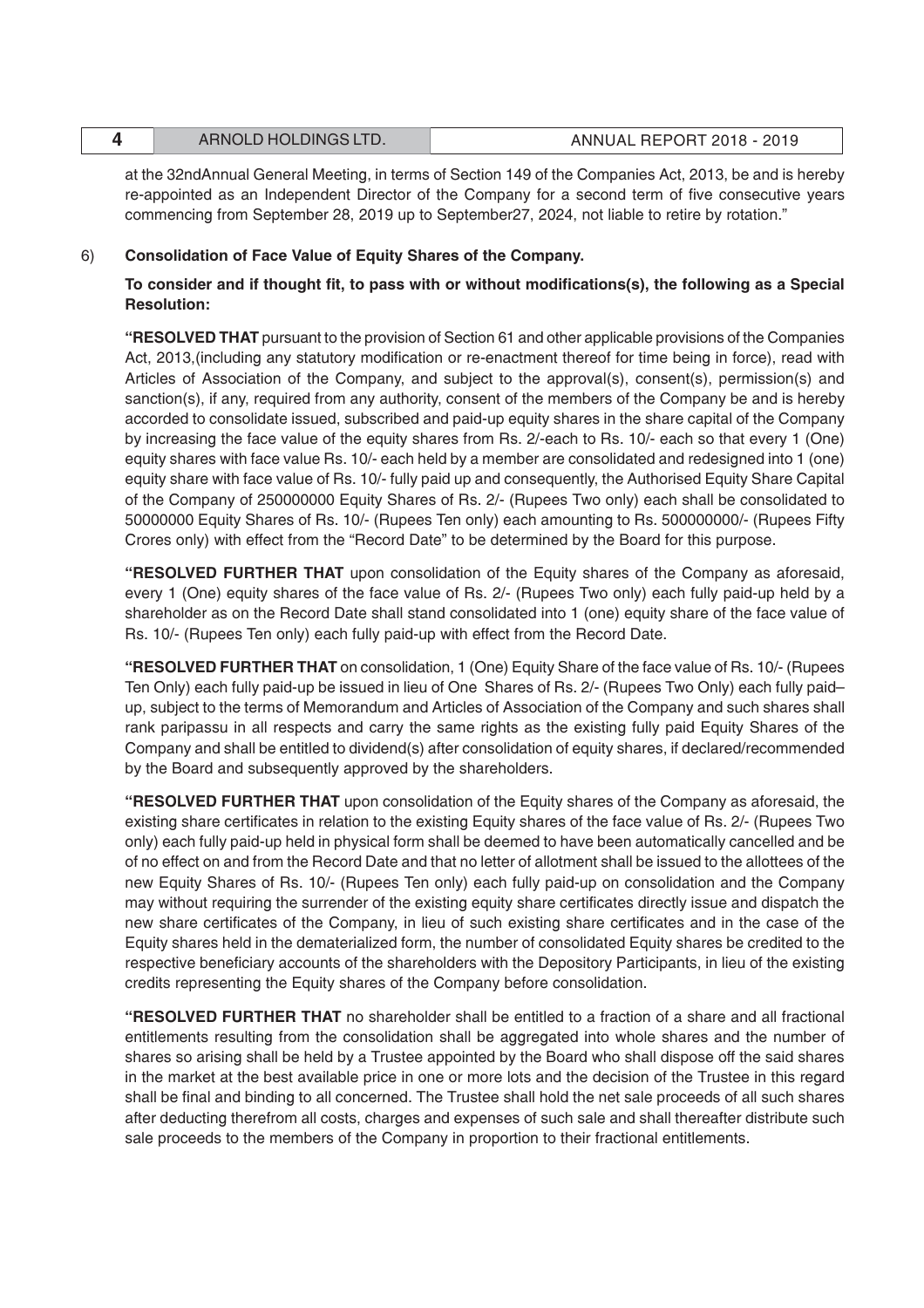| ANNUAL REPORT 2018 - 2019 | ARNOLD HOLDINGS LTD. |  |
|---------------------------|----------------------|--|
|---------------------------|----------------------|--|

"RESOLVED FURTHER THAT the Board be and is hereby authorized to fix a Record Date and to take such steps as may be necessary for obtaining approvals, statutory, contractual or otherwise, in relation to the above and to settle all matters arising out of and incidental thereto, and to execute all deeds, applications, documents and writings that may be required, on behalf of the Company and generally to do all such acts, deeds, matters and things and to give, from time to time, such directions as may be necessary, proper and expedient or incidental for the purpose of giving effect to this resolution.

"RESOLVED FURTHER THAT the Board be and is hereby authorized to delegate any of its power to any committee thereof or to such officer of the Company as the Board may think fit and proper for the purpose of giving effect to this resolution."

#### 7. Alteration to memorandum of association of the company.

To consider and if thought fit, to pass with or without modifications(s), the following as a Special Resolution:

"RESOLVED THAT subject to the approval of the members for consolidation of face value of equity shares as proposed under item no. 1 above and pursuant to the provisions of Section 13, 61 and all other applicable provisions, if any, of the Companies Act, 2013 read with rules made there under (including any statutory modification(s), amendment(s) or reenactment( s) thereof for the time being in force), and subject to consents, approvals, permissions and sanctions, if any, required from any authority, consent of the members of the Company be and is hereby accorded that the existing Clause V of the Memorandum of Association of the Company be and is hereby deleted and substituted thereof by the following Clause No. V as reproduced herewith:

V. The Authorised Share Capital of the company is Rs. 50,00,00,000/- (Rupees Fifty Crores only) divided into 5,00,00,000 (Five crores only) Equity Shares of Rs. 10/- each with the rights, privileges and conditions attaching thereto as are provided by the Articles of Association of the Company for the time being with power to increase or reduce the capital and to consolidate or to divide and sub-divide the shares into several classes and to attach thereto respectively such preferential, deferred qualified or special rights, privileges or conditions as may be determined by or and in accordance with the Articles of Association of the Company for the time being and to vary, modify or abrogate any such rights, privileges or conditions in such manner as may be for the time being permitted by the Articles of Association of the Company or the legislative provisions for the time being in force in that behalf.

"RESOLVED FURTHER THAT for the purpose of giving effect to this resolution, the Board of Directors (which expression shall include a Committee thereof) be and is hereby authorised to do all such acts, deeds, matters and things as may be necessary for obtaining such approvals in relation to the above and to execute all such documents, instruments and writings as may be required in this connection and to delegate all or any of its powers herein conferred to any one of its Directors, Company Secretary or any other officers."

B-208, Ramji House, 30, Jambulwadi, J.S.S. Road, Mumbai- 400002 Mr. Mahendraprasad Mallawat CIN: L65993MH1981PLC282783 Whole Time Director **Dated: 13th August, 2019 Discription Control 2019 DIN: 00720282** 

Registered Office: By Order of the Board of Directors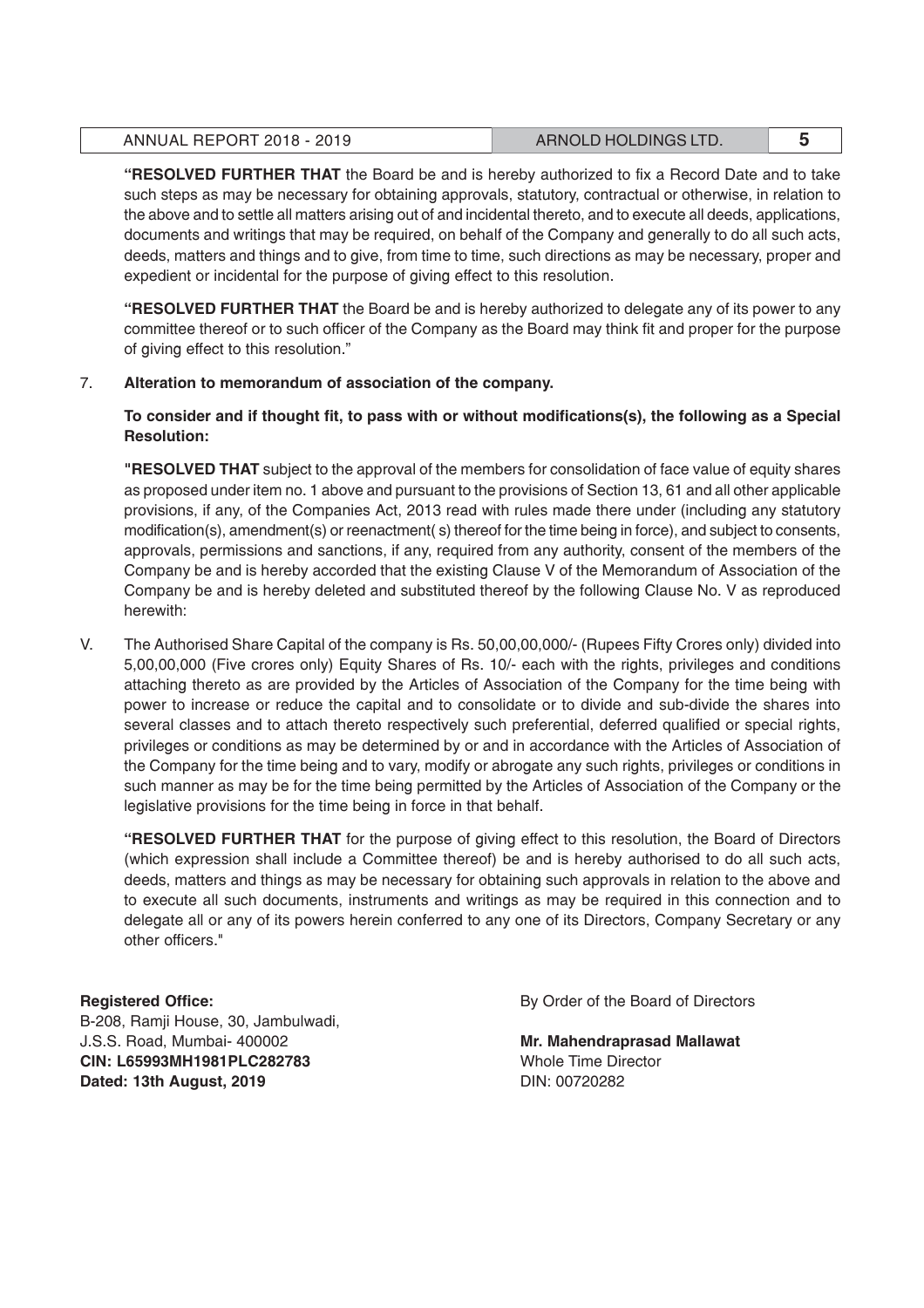|  | ARNOLD HOLDINGS LTD. | <b>ANNUAL REPORT 2018 - 2019</b> |
|--|----------------------|----------------------------------|
|--|----------------------|----------------------------------|

#### Notes:

- 1. A member entitled to attend and vote at the AGM is entitled to appoint a proxy to attend and votein the meeting, instead of himself/ herself and the proxy need not be a member of the company. Proxies in order to be effective , must be received at its registered Office at B-208, Ramji House, 30, Jambulwadi, J.S.S. Road, Mumbai-400002, not less than 48 hours before the Annual General meeting.
- 2. A person can act as proxy on behalf of members not exceeding fifty and holding in the aggregate not more than ten percentage of the total share capital of the company carrying voting rights. A member holding more than ten percentage of the total share capital of the company carrying voting right may appoint a single person as proxy and such person shall not act as proxy for any other person or shareholders.
- 3. Corporate Members intending to send their authorized representatives to attend the meeting are requested to send a certified copy of the Board Resolution to the Company, authorizing their representatives to attend and vote on their behalf at the Annual General Meeting.
- 4. During the period beginning 24 hours before the time fixed for the commencement of the meeting and ending with the conclusion of the meeting, a member would be entitled to inspect the proxies lodged at any time during the business hours of the company, provided that not less than three days of notice in writing is given to the company.
- 5. Members/ Proxies should bring the Attendance Slip duly filled, enclosed herewith to attend the meeting.
- 6. The Register of Directors and Key Managerial Personnel and their shareholding maintained under section 170 of the Companies Act, 2013 will be available for inspection by the Members at the AGM.
- 7. The Register and Share Transfer Books will remain closed from 21stSeptember, 2019 to27thSeptember, 2019(both days inclusive) for the year ended 31st March, 2019 and the AGM.
- 8. Members whose shareholding is in the electronic mode are requested to direct change of address notifications and update of savings bank account details to their respective Depository Participant(s).
- 9. Members holding shares in the physical form are requested to address all correspondences to the Registrar and Share Transfer Agents, Niche Technologies Pvt. Ltd., 3A, Auckland Place, 7th Floor, Room No. 7A & 7B, Kolkata – 700017.
- 10. The company is concerned about the environment and utilizes natural resources in a sustainable way. We therefore request you to register your e – mail ID with your Depository Participant(s) to enable us to send Annual Report and other correspondences via e – mail and hard copies will only be sent to the members who are not available on the e- mail. Members can also refer their folio number / Client ID and send their contact information along with the email ID to the company at arnoldholding9@gmail.com
- 11. The Securities and Exchange Board of India (SEBI) has mandated the submission of Permanent Account Number (PAN) by every participant in the securities market. Members holding shares in electronic form are, therefore, requested to submit their PAN to their Depository Participant(s). Members holding shares in physical form shall submit their PAN details to the company or the Registrar and Share Transfer Agents of the Company.
- 12. Members are requested to bring their copies of the Reports and Accounts to the meeting. Members seeking any information and clarification on the Accounts are request to send, in writing, queries to the Company, at least one week before the date of the meeting. Replies will be provided, in respect of such written queries, only at the meeting.
- 13. In case of Joint Holders attending the meeting, only such joint holder who is higher in the order of names will be entitled to vote.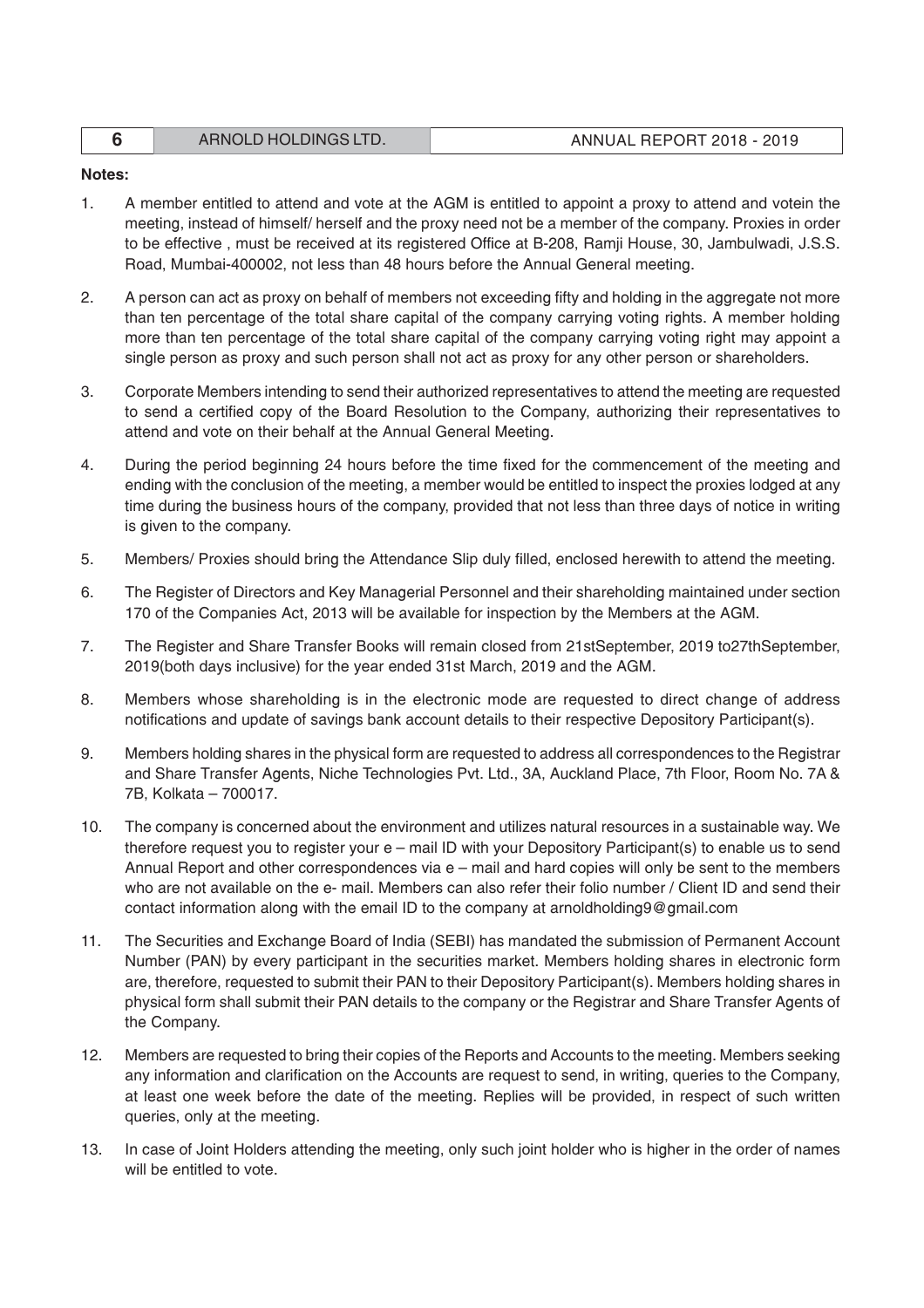| ARNOLD HOLDINGS LTD. |
|----------------------|

- 14. Non-Resident Indian members are requested to inform RTA, immediately of:
	- I) Change in their residential status on return to India for permanent settlement.
	- II) Particulars of their bank account maintained in India with complete name, branch, account type, account number and address of the bank with pin code number, if not furnished earlier.
- 15. In Compliance with provisions of section 108 of the Companies Act, 2013 read with Rule 20 of the Companies (Management and Administration) rules, 2014, the Company is pleased to provide members with facility to exercise their votes by electronic means (E- Voting). Communication containing detailed instructions in this regard is being sent to Members.
- 16. The Company has implemented the 'Green Initiatives' as per circular Nos. 17/2011 dated April 21, 2011and 18/2011 dated April 29, 2011 issued by the Ministry of Corporate affairs (MCA) to enable electronic delivery of notices/documents and annual Reports to Shareholders. The email Addresses indicated in your respective Depository Participant (DP)accounts are being periodically downloaded from NSDL/CDSL will be deemed to be your registered Email Address for serving notices/ documents including those covered under section 136 of the Companies Act, 2013( Corresponding provisions of Section 219 of Companies Act, 1956). Members may also note that the notice of the 37thAGM and Annual Report for FY 2018-2019, copies of Audited Financial Statements, directors' Report, and Auditors' Report etc. will also be available on the website of the company, www.arnoldholdings.in for download. Members holding shares in electronic mode are therefore requested to keep their email address updated with the Depository Participant.
- 17. Pursuant to Section 101 and Section 136 of the Companies Act, 2013 read with relevant rules made there under companies can serve Annual Reports and other communications through electronic mode to those members who have registered their e-mail address either with the company or with the depository. Members holding shares in Demat form are requested to register their e-mail address with their DP. Members of the Company, who have registered their e-mail address, are entitled to receive such communication in physical form upon request. The notice of AGM, Annual Report and Attendance Slip are being sent in electronic mode to members whose e-mail ids are registered with the company or Depository Participant unless the members have registered their request for a hard copy of the same. Physical Copy of the Notice of the AGM, Annual Report and Attendance Slip are being sent to those members who have registered their email ids with the company or Depository Participant. Members who have received the notice of AGM, Annual Report and Attendance Slip in electronic mode are requested to print Attendance Slip and submit a duly filled in Attendance Slip at the registration counter to attend the AGM.

### 18. VOTING THROUGH ELECTRONIC MEANS

- I. In compliance with provisions of Section 108 of the Companies Act, 2013, Rule 20 of the Companies (Management and Administration) Rules, 2014 as amended by the Companies (Management and Administration) Amendment Rules, 2015 and Regulation 44 of the SEBI (Listing Obligations and Disclosure Requirements), Regulations, 2015, the Company is pleased to provide members facility to exercise their right to vote on resolutions proposed to be considered at the Annual General Meeting (AGM) by electronic means and the business may be transacted through e-Voting Services. The facility of casting the votes by the members using an electronic voting system from a place other than venue of the AGM ("remote evoting") will be provided by Central Depository Services (India) Limited (CDSL).
- II. The facility for voting through ballot paper shall be made available at the AGM and the members attending the meeting who have not cast their vote by remote e-voting shall be able to exercise their right at the meeting through ballot paper. The members who have cast their vote by remote e-voting prior to the AGM may also attend the AGM but shall not be entitled to cast their vote again.
- III. The process and manner for remote e-voting are as under: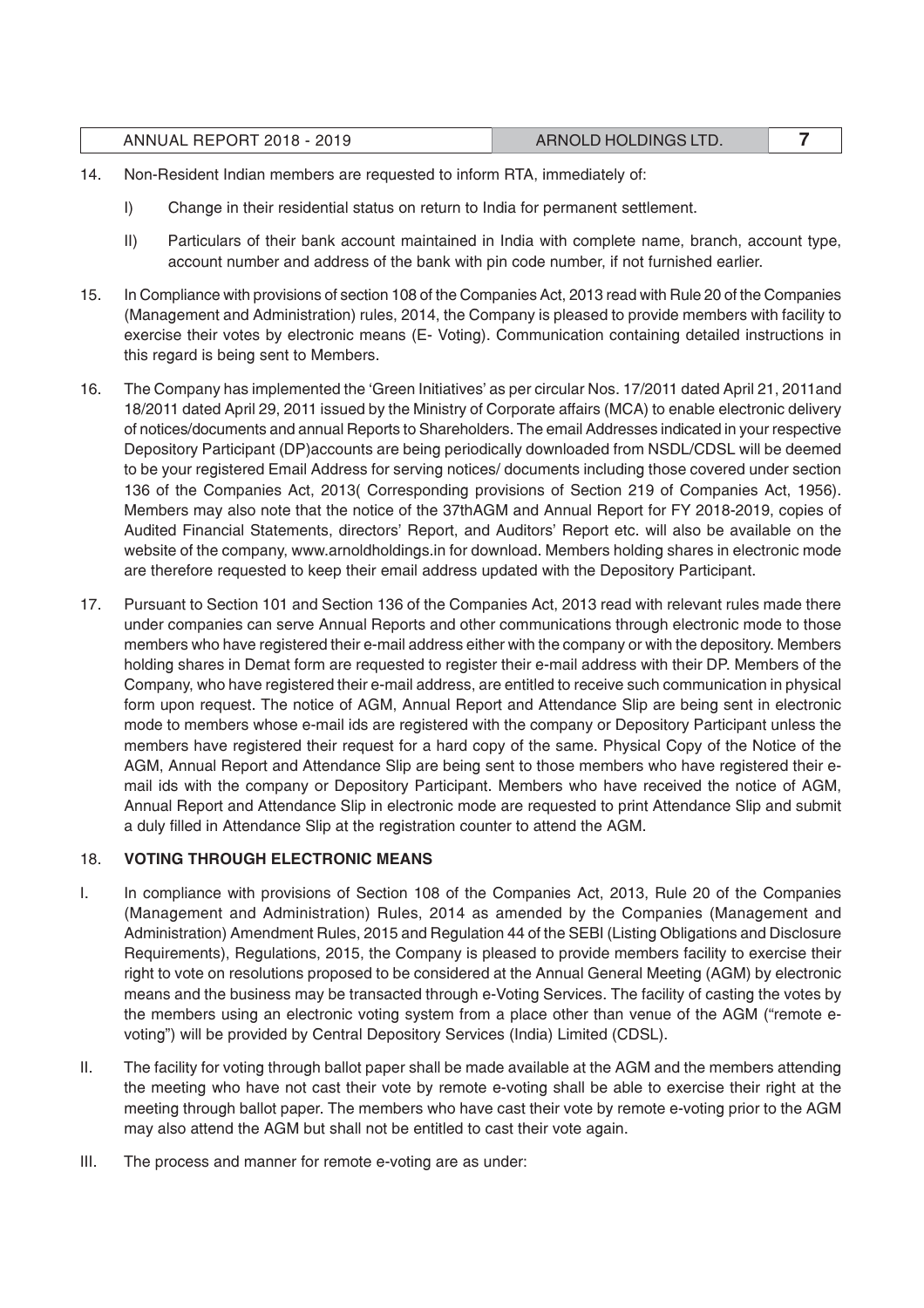| ARNOLD HOLDINGS LTD. | <b>ANNUAL REPORT 2018 - 2019</b> |
|----------------------|----------------------------------|
|                      |                                  |

- (i) The remote e-voting period commences on 24thSeptember, 2019 at (9:00 am IST) and ends on 26th September, 2019at (5:00 pm IST). During this period members' of the Company, holding shares either in physical form or in dematerialized form, as on the cut-off date of 20thSeptember, 2019 may cast their vote by remote e-voting. The remote e-voting module shall be disabled by CDSL for voting thereafter. Once the vote on a resolution is cast by the member, the member shall not be allowed to change it subsequently.
- (ii) The shareholders should log on to the e-voting website www.evotingindia.com during the voting period.
- (iii) Click on "Shareholders" tab.
- (iv) Now Enter your User ID
	- a. For CDSL: 16 digits beneficiary ID,
	- b. For NSDL: 8 Character DP ID followed by 8 Digits Client ID,
	- c. Members holding shares in Physical Form should enter Folio Number registered with the Company, excluding the special characters.
- (v) Next enter the Image Verification as displayed and Click on Login.
- (vi) If you are holding shares in demat form and had logged on to www.evotingindia.com and voted on an earlier voting of any company, then your existing password is to be used.
- (vii) If you are a first time user follow the steps given below:

|                                           | For Members holding shares in Demat Form and Physical Form                                                                                                                                                                                                                                                                                                                                                                                |  |
|-------------------------------------------|-------------------------------------------------------------------------------------------------------------------------------------------------------------------------------------------------------------------------------------------------------------------------------------------------------------------------------------------------------------------------------------------------------------------------------------------|--|
| <b>PAN</b>                                | Enter your 10 digit alpha-numeric PAN issued by Income Tax Department<br>(Applicable for both demat shareholders as well as physical shareholders)                                                                                                                                                                                                                                                                                        |  |
|                                           | Members who have not updated their PAN with the Company / Depository<br>Participant are requested to use the first two letters of their name and the<br>8 digits of the sequence number in the PAN field.                                                                                                                                                                                                                                 |  |
|                                           | In case the sequence number is less than 8 digits enter the applicable<br>number of 0's before the number after the first two characters of the name<br>in CAPITAL letters. Eg. If your name is Ramesh Kumar with sequence<br>number 1 then enter RA00000001 in the PAN field.                                                                                                                                                            |  |
| <b>DOB</b>                                | Enter the Date of Birth as recorded in your demat account with the depository or<br>in the company records for your folio in dd/mm/yyyy format.                                                                                                                                                                                                                                                                                           |  |
| <b>Bank</b><br>Account<br>Number<br>(DBD) | Enter the Bank Account Number as recorded in your demat account with the<br>depository or in the company records for your folio.<br>Please Enter the DOB or Bank Account Number in order to Login.<br>$\bullet$<br>If both the details are not recorded with the depository or company then<br>$\bullet$<br>please enter the member-id / folio number in the Bank Account Number<br>details field as mentioned in above instruction (iv). |  |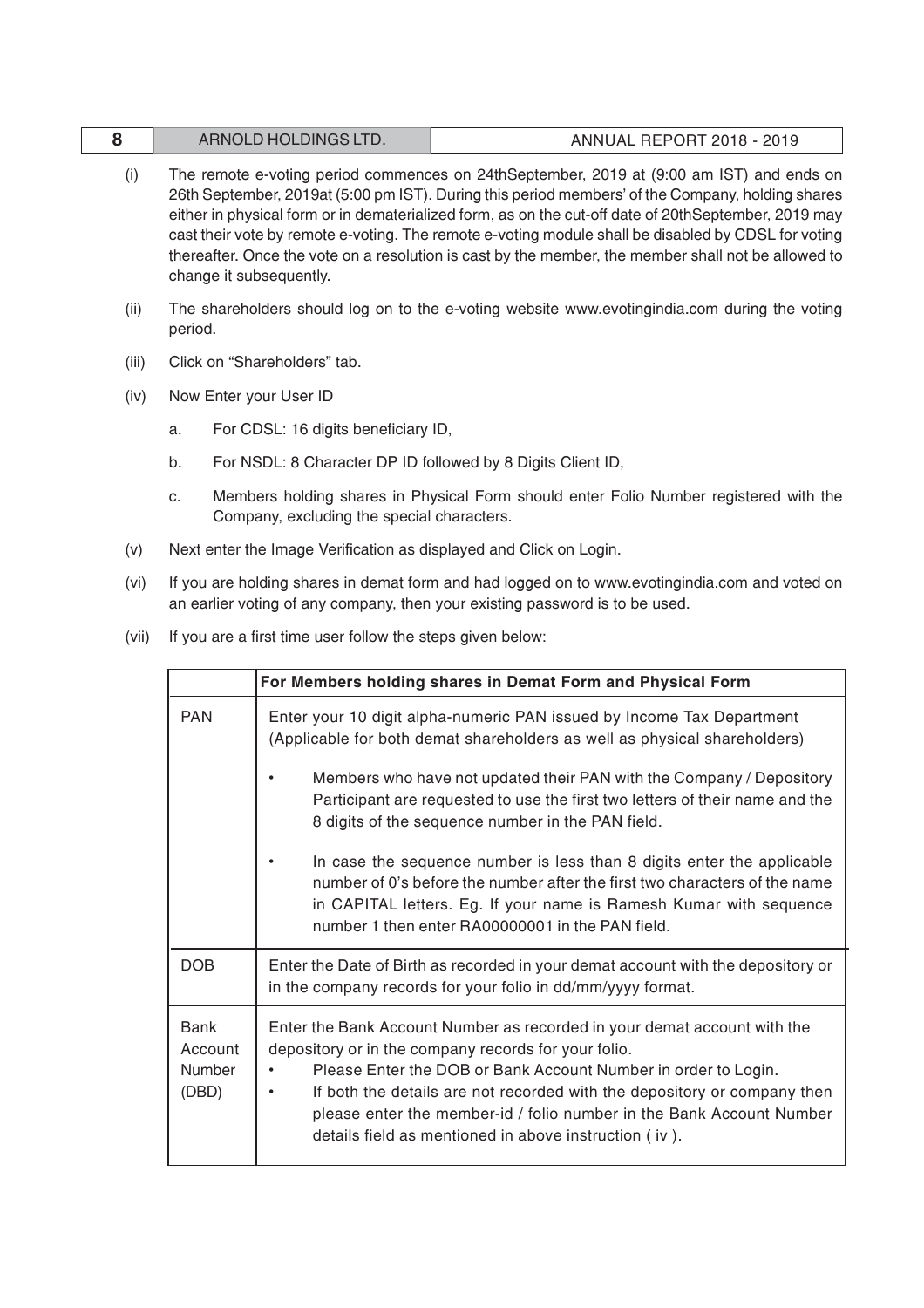| <b>ANNUAL REPORT 2018 - 2019</b> | ARNOLD HOLDINGS LTD. |  |
|----------------------------------|----------------------|--|
|----------------------------------|----------------------|--|

- (viii) After entering these details appropriately, click on "SUBMIT" tab.
- (ix) Members holding shares in physical form will then directly reach the Company selection screen. However, members holding shares in demat form will now reach 'Password Creation' menu wherein they are required to mandatorily enter their login password in the new password field. Kindly note that this password is to be also used by the demat holders for voting for resolutions of any other company on which they are eligible to vote, provided that company opts for e-voting through CDSL platform. It is strongly recommended not to share your password with any other person and take utmost care to keep your password confidential.
- (x) For Members holding shares in physical form, the details can be used only for e-voting on the resolutions contained in this Notice.
- (xi) Click on the EVSN for the relevant Company Namei.e. ARNOLD HOLDINGS LIMITED on which you choose to vote.
- (xii) On the voting page, you will see "RESOLUTION DESCRIPTION" and against the same the option "YES/NO" for voting. Select the option YES or NO as desired. The option YES implies that you assent to the Resolution and option NO implies that you dissent to the Resolution.
- (xiii) Click on the "RESOLUTIONS FILE LINK" if you wish to view the entire Resolution details.
- (xiv) After selecting the resolution you have decided to vote on, click on "SUBMIT". A confirmation box will be displayed. If you wish to confirm your vote, click on "OK", else to change your vote, click on "CANCEL" and accordingly modify your vote.
- (xv) Once you "CONFIRM" your vote on the resolution, you will not be allowed to modify your vote.
- (xvi) You can also take out print of the voting done by you by clicking on "Click here to print" option on the Voting page.
- (xvii) If Demat account holder has forgotten the same password then enter the User ID and the image verification code and click on Forgot Password & enter the details as prompted by the system.
- (xviii) Note for Institutional Shareholders & Custodians :
	- Institutional shareholders (i.e. other than Individuals, HUF, NRI etc.) and Custodians are required to log on to https://www.evotingindia.com and register themselves as Corporates.
	- A scanned copy of the Registration Form bearing the stamp and sign of the entity should be emailed to helpdesk.evoting@cdslindia.com.
	- After receiving the login details they have to create a compliance user which should be created using the admin login and password. The Compliance user would be able to link the account(s) for which they wish to vote on.
	- The list of accounts should be mailed to helpdesk.evoting@cdslindia.com and on approval of the accounts they would be able to cast their vote.
	- A scanned copy of the Board Resolution and Power of Attorney (POA) which they have issued in favour of the Custodian, if any, should be uploaded in PDF format in the system for the scrutinizer to verify the same.
- (xix) In case you have any queries or issues regarding e-voting, you may refer the Frequently Asked Questions ("FAQs") and e-voting manual available at www.evotingindia.com under help section or write an email to helpdesk.evoting@cdslindia.comor contact them at 1800 200 5533.
- (xx) Shareholders can also cast their vote using CDSL's mobile app m-Voting available for android based mobiles. The m-Voting app can be downloaded from Google Play Store. IPhone and Windows phone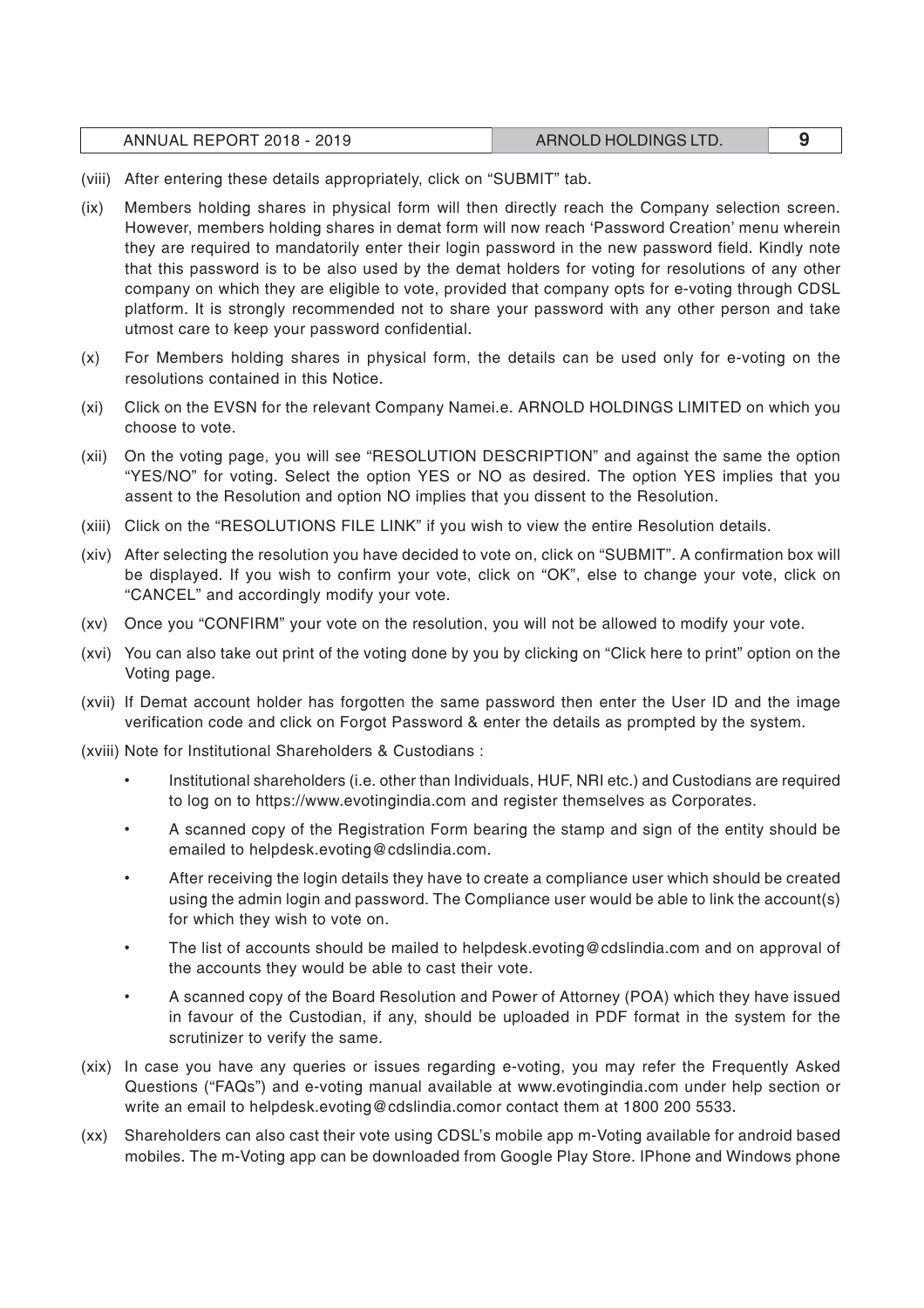| ARNOLD HOLDINGS LTD. | <b>ANNUAL REPORT 2018 - 2019</b> |
|----------------------|----------------------------------|
|                      |                                  |

users can download the app from the App Store and the Windows Phone Store respectively on or after 30th June 2016. Please follow the instructions as prompted by the mobile app while voting on your mobile.

- 19. Institutional Members / Bodies Corporate (i.e. other than individuals, HUF, NRI etc.) are required to send scanned copy (PDF/JPG Format) of the relevant Board Resolution / Authority letter etc. together with attested specimen signature of the duly authorized signatory (ies) who are authorized to vote through e-mail to santoshpardeshipcs@gmail.com and helpdesk.evoting@cdslindia.com on or before26th September, 2019upto5.00 P.M. without which the vote shall not be treated as valid.
- 20. The voting rights of shareholders shall be in proportion to their shares of the paid up equity share capital of the Company as on the cut-off date of 20th September, 2019. A person who is not a member as on cut-off date should treat this notice for information purpose only.
- 21. The shareholders shall have one vote per equity share held by them as on the cut-off date of20th September, 2019. The facility of e-voting would be provided once for every folio / client id, irrespective of the number of joint holders.
- 22. Since the Company is required to provide members the facility to cast their vote by electronic means, shareholders of the Company, holding shares either in physical form or in dematerialized form, as on the cut-off date of 20th September, 2019and not casting their vote electronically, may only cast their vote at the Annual General Meeting.
- 23. Notice of the AGM along with attendance slip, proxy form along with the process, instructions and the manner of conducting e-voting is being sent electronically to all the members whose e-mail IDs are registered with the Company / Depository Participant(s). For members who request for a hard copy and for those who have not registered their email address, physical copies of the same are being sent through the permitted mode.
- 24. Investors, who became members of the Company subsequent to the dispatch of the Notice / Email and hold the shares as on the cut-off date i.e.16thAugust, 2019are requested to send the written / email communication to the Company at arnoldholding9@gmail.com by mentioning their Folio No. / DP ID and Client ID to obtain the Login-ID and Password for e-voting.
- 25. M/s. S Pardeshi& Associates, Practicing Company Secretary (Certificate of Practice Number 8485, Membership No. 7727) has been appointed as the Scrutinizer to scrutinize the remote e-voting process and voting at the AGM in a fair and transparent manner. The Scrutinizer will submit, not later than 3 days of conclusion of the AGM, a consolidated Scrutinizer's Report of the total votes cast in favour or against, if any, to the Chairman of the Company or a person authorized by him in writing, which shall countersign the same and declare the result of the voting forthwith.
- 26. The Results declared along with the Scrutinizer's Report shall be placed on the Company's website www.arnoldholdings.in and on the website of CDSL. The same will be communicated to the BSE Ltd. where the Company's shares are listed.

B-208, Ramji House, 30, Jambulwadi, J.S.S. Road, Mumbai- 400002 Mr. Mahendraprasad Mallawat CIN: L65993MH1981PLC282783 Whole Time Director Dated: 13th August, 2019 **Dines** 2019 **DIN: 00720282** 

Registered Office: By Order of the Board of Directors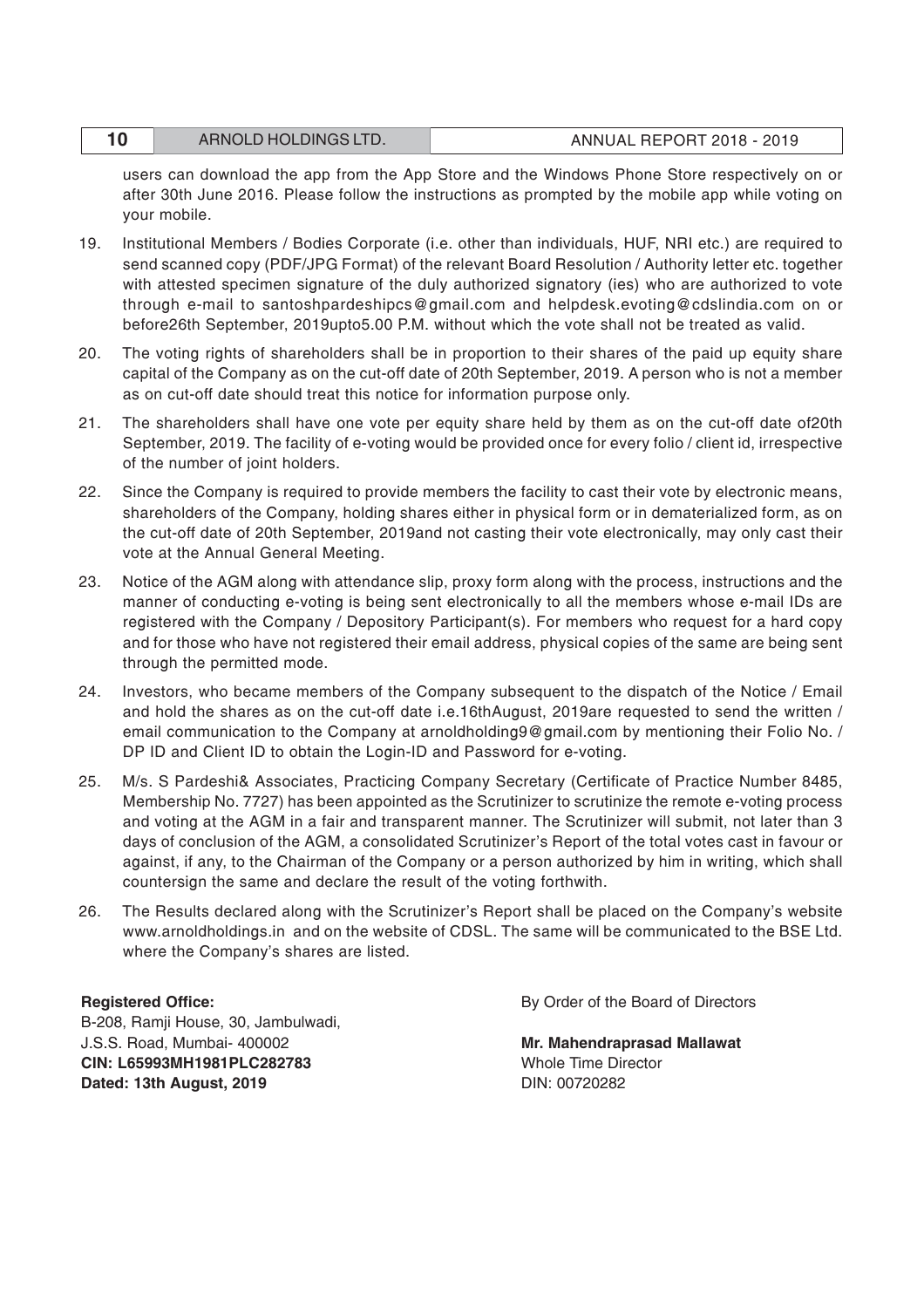| <b>ANNUAL REPORT 2018 - 2019</b> | ARNOLD HOLDINGS LTD. |  |
|----------------------------------|----------------------|--|
|----------------------------------|----------------------|--|

## Explanatory Statement Pursuant To Section 102 of Companies Act, 2013

## ITEM NO. 4:

In accordance with the provisions of Section 149 read with Schedule IV to the Act, appointment of an Independent Director requires approval of members. Based on the recommendation of the Nomination and Remuneration Committee, the Board of Directors has proposed that Mr. Rajkumar Goyal(holding DIN 08529131), be appointed as an Independent Director on the Board of the Company.

The appointment of Mr. Rajkumar Goyal (holding DIN 08529131), shall be effective upon approval by the members in the Meeting.The Company has received a notice in writing from a member along with the deposit of requisite amount under Section 160 of the Act proposing the candidature of Mr. Rajkumar Goyal for the office of Director of the Company. Mr. Rajkumar Goyal is not disqualified from being appointed as a Director in terms of Section 164 of the Act and has given his consent to act as a Director.

The Company has received a declaration from Mr. Rajkumar Goyal that he meets the criteria of independence as prescribed both under sub-section (6) of Section 149 of the Act and under the Securities and Exchange Board of India (Listing Obligations and Disclosure Requirements) Regulations, 2015 ("Listing Regulations"). In the opinion of the Board, Mr. Rajkumar Goyal fulfils the conditions for his appointment as an Independent Director as specified in the Act and the Listing Regulations.

Mr. Rajkumar Goyalis independent of the management and possesses appropriate skills, experience and knowledge.Details of Mr. Rajkumar Goyal are provided in the provisions of (i) the Listing Regulations and (ii) Secretarial Standard on General Meetings ("SS-2"), issued by the Institute of Company Secretaries of India. Copy of draft letter of appointment of Mr. Rajkumar Goyalsetting out the terms and conditions of appointment is available for inspection by the members at the registered office of the Company.

None of the Directors / Key Managerial Personnel of the Company / their relatives are, in any way, concerned or interested, financially or otherwise, in the resolution set out at Item No. 4 of the Notice.

This statement may also be regarded as an appropriate disclosure under the Listing Regulations.

The Board commends the Ordinary Resolution set out at Item No. 4 of the Notice for approval by the members.

### ITEM NO. 5:

Mr. Sopan Vishwanathrao Kshirsagar (DIN: 06491444)was appointed as a Director on the Board of the Company on February 07, 2013. In terms ofSection 149 and other applicable provisions of the Companies Act, 2013, members of the Company at the 32nd Annual General Meeting held on September 29, 2014 approved the appointment Mr. Sopan Vishwanathrao kshirsagar as an Independent Director of the Company for a period of 5 years up to September 28, 2019.

As per the provisions of Section 149 of the Companies Act, 2013, an Independent Director shall hold office for a term upto five consecutive years on the Board of a Company but shall be eligible for re-appointment, for another term of upto five years, on passingof a special resolution by shareholders.

The Company has received intimation in Form DIR-8 from Mr. Sopan Vishwanathrao kshirsagar that, he is not disqualified from being re-appointed as an Independent Director in terms of Section 164 of the Act, declaration that he meets with the criteria of independence asprescribed under Section 149 (6) of the Companies Act, 2013 & Regulation 16(1)(b) of SEBI Listing Regulations and his consent to continue as an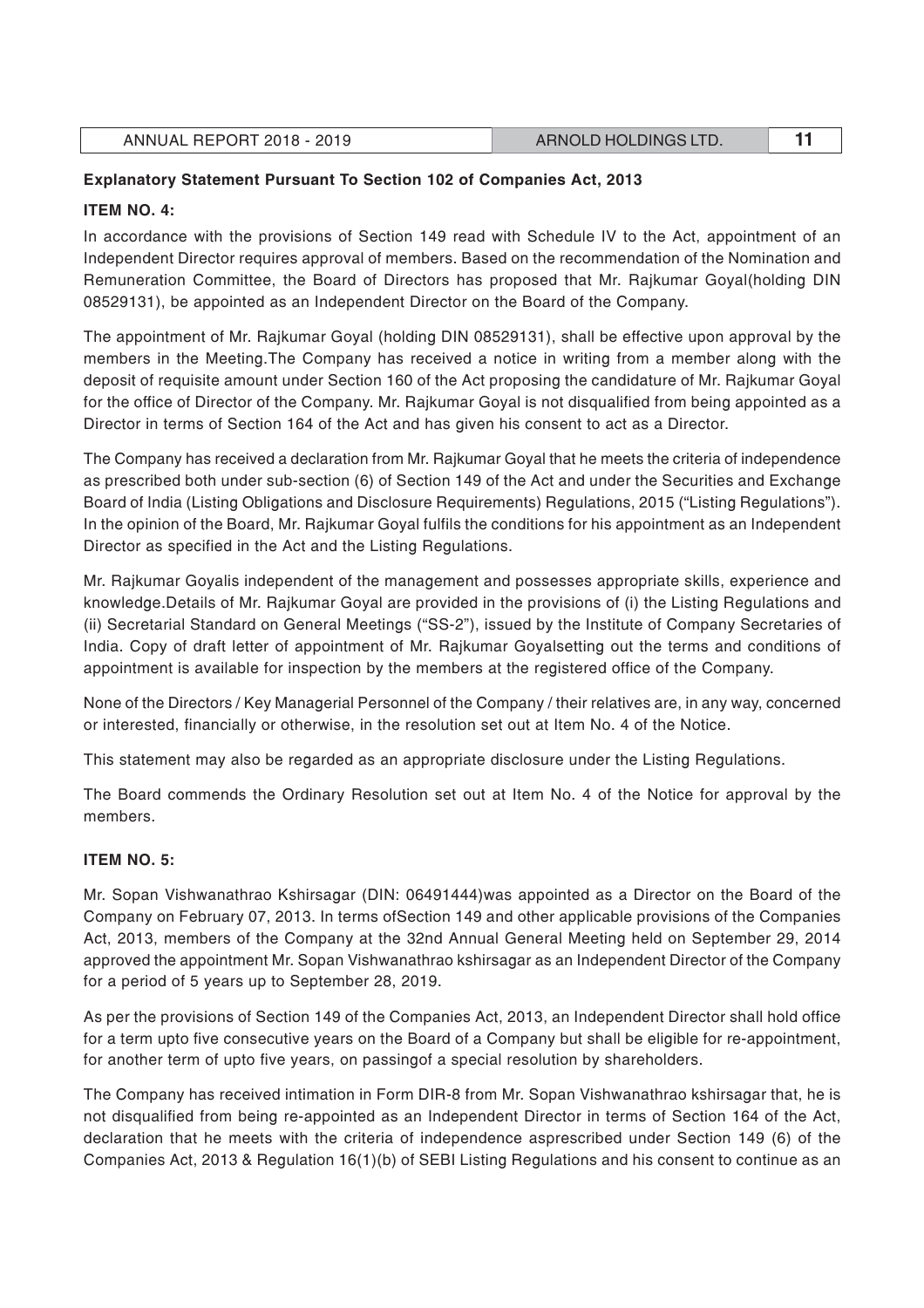| ARNOLD HOLDINGS LTD. | <b>ANNUAL REPORT 2018 - 2019</b> |
|----------------------|----------------------------------|
|                      |                                  |

## Independent Director.

The resolution seeks the approval of members for the re-appointment of Mr. Sopan Vishwanathrao kshirsagaras an Independent Director of theCompany commencing from September 28, 2019 up to September 27, 2024 in terms of Section 149 and other applicable provisions of the Act andRules made there under. He is not liable to retire by rotation.

In the opinion of the Board, Mr. Sopan Vishwanathrao Kshirsagar fulfills the conditions for his re-appointment as an Independent Director as specifiedin the Act and the SEBI Listing Regulations and is independent of the management.

Based on the recommendations of the Nomination & Remuneration Committee and keeping in view the expertise of Mr. Sopan Vishwanathrao kshirsagar, the Board of Directors at its meeting held on August 13, 2019 approved the continuance of office of Mr. Sopan Vishwanathrao Kshirsagar as mentioned in the resolution.

Mr. Sopan Vishwanathrao Kshirsagar is basically a M.Sc.Gold Medalist and stood 1st at M.Sc.(Agri) examination held during the year 1974-1975. He has 40 years of experience in Maharashtra Gramin Bank, Aurangabad as a Senior Manager. He has also completed Ph.D. degree in Management during (2007) from Swami Ramanand Teerth Marathwada.He was instrumental in developing rural Banking business. He has worked as a Managing Director of the Nanded Dist.Central Co-Operative Bank Ltd. The company will be benefitted from his great potential in the above fields and he is the man who can make many wonders for the company during the coming days.

Mr. Sopan Vishwanathrao kshirsagar does not hold any shares of Arnold Holdings Limited. He is not related to any other Directors/KMPs of the Company. He is the Chairman of Audit Committee and Member of Nomination & Remuneration Committee as well as in Stakeholder Relationship Committee of the Company. He has attended all the four (4) meetings of the Board held during the year 2018-19.

He is not a Director/ Member / Chairman of Committees of other Companies. The Nomination & Remuneration Committee and the Board evaluated the performance of Mr. Sopan Vishwanathrao kshirsagar, rated him satisfactory on all parameters and recommended his re-appointment.

Copy of the draft letter for re-appointment of Mr. Sopan Vishwanathrao kshirsagar as an Independent Director setting out the terms and conditions is available for inspection by members at the Registered Office of the Company.

The Board commends the Ordinary Resolution set out at Item No. 5 of the Notice for approval by the members.

None of the Directors or Key Managerial Personnel of the Company or their relatives are, in any way, concerned or interested, financially or otherwise, in the said resolution.

## ITEM NO. 6 &7:

The Board of Directors of the Company proposes to consolidate the Equity Shares of the Company by which the face value of each equity share would be Rs. 10/- (Rupees Ten only). Accordingly, 1(one) equity shares of face value of Rs. 2/- (Rupees Two only) each fully paid-up, of the Company existing on the Record Date shall stand consolidated into 1 (One) equity share of face value of Rs. 10/- (Rupee Ten only) each fully paid-up.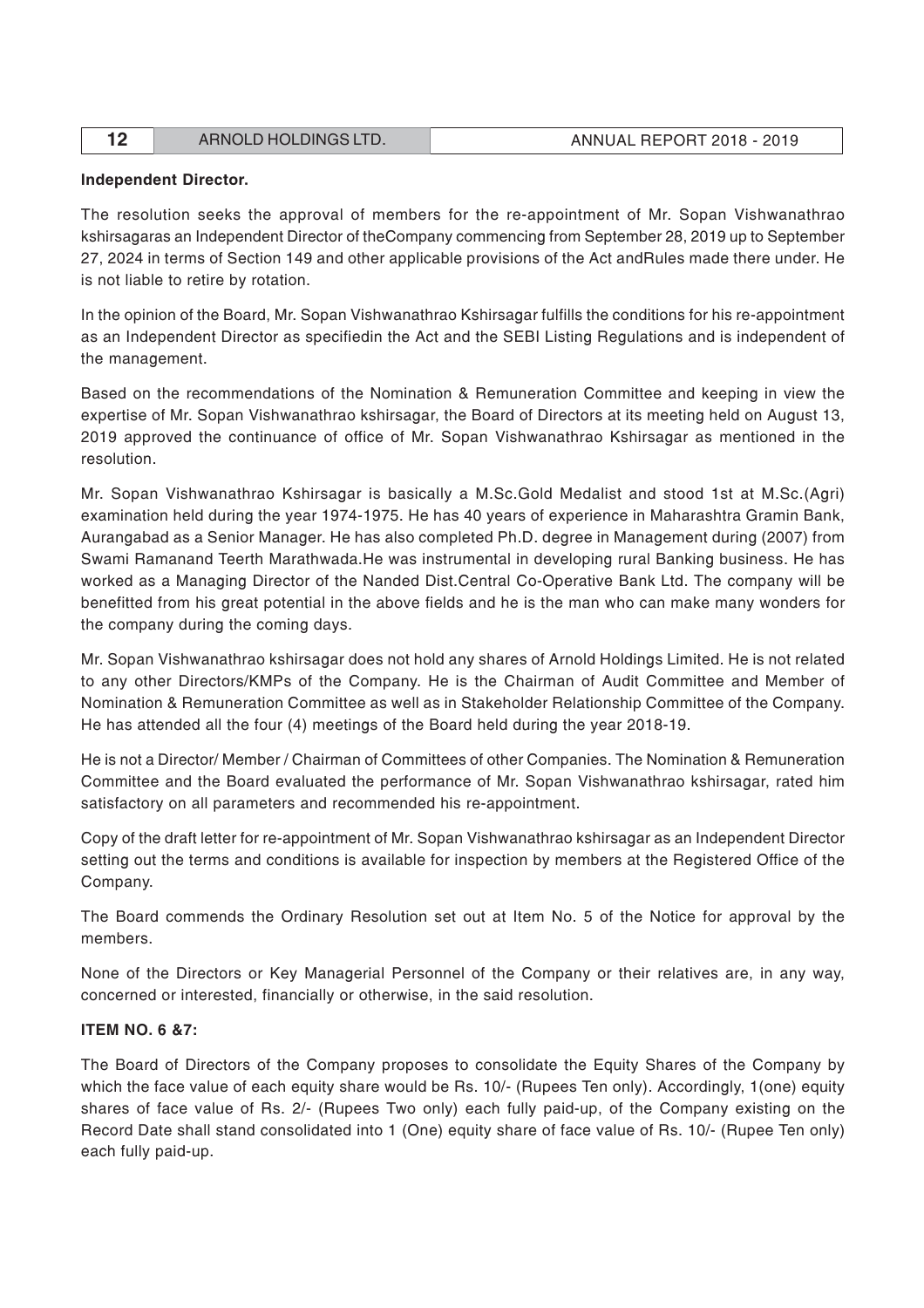| ANNUAL REPORT 2018 - 2019 | ARNOLD HOLDINGS LTD. |  |
|---------------------------|----------------------|--|
|---------------------------|----------------------|--|

The Board considers that the proposed consolidation would benefit shareholders as follows:

Greater Investor Interest: The proposed share consolidation will result in a trading price that better reflects its maturity and also increase the profile of the Company amongst the institutional investors and the coverage of the Company amongst research houses and fund managers as the trading price per share is expected to be higher than the trading price per existing share.

No effect of Consolidation on the Shareholders' Funds: The proposed share consolidation will not involve payment to any shareholder of any paid-up capital of the Company, and has no effect on the shareholders' funds of the Company. Shareholders will not be required to make any payment to the Company in respect of the proposed share consolidation. Each consolidated share will rank pari passu in all respects with each other.

Stable market cap in the interest of shareholders: The proposed share consolidation will generally be beneficial to its Shareholders as it may serve to reduce the fluctuation in magnitude of the Company's market capitalization. This may, in turn, increase market interest in the shares and generally make the shares more attractive to investors.

Rationalization of the share capital of the Company: The proposed share consolidation will also rationalize the share capital of the Company by reducing the number of shares outstanding. As a result of the proposed share consolidation, there would be an immediate reduction in the number of shares. Hence, the Company shall benefit from easier management of a smaller number of shares. Further, it believes that overhead costs incurred on servicing the fragmented minority shareholding will be reduced significantly post consolidation.

No impact on dividend yield: The share consolidation will have no impact on the effective dividend yield of the Company's shares, all else being equal. The proposed consolidation of equity shares of the Company from Rs. 2/- (Rupees Two only) per equity share to Rs. 10/- (Rupee Ten only) per equity share, requires consequential amendment to the Memorandum of Association of the Company. Accordingly, Clause V of the Memorandum of Association is proposed to be altered in the manner set out in the Resolution at Item No. 7, to reflect the alteration in the authorized equity share capital of the Company as reproduced herewith:

V. The Share Capital of the company is Rs. 50,00,00,000/- (Rupees Fifty Crores only) divided into 5,00,00,000 (Five Crores ) Equity Shares of Rs. 10/- each with the rights, privileges and conditions attaching thereto as are provided by the Articles of Association of the Company for the time being with power to increase or reduce the capital and to consolidate or to divide and sub-divide the shares into several classes and to attach thereto respectively such preferential, deferred qualified or special rights, privileges or conditions as may be determined by or and in accordance with the Articles of Association of the Company for the time being and to vary, modify or abrogate any such rights, privileges or conditions in such manner as may be for the time being permitted by the Articles of Association of the Company or the legislative provisions for the time being in force in that behalf.

The Record Date for the aforesaid consolidation of the equity shares will be fixed by the Board after the approval of the Members. On the record date all fractional entitlements resulting from the consolidation shall be aggregated into whole shares and the number of shares so arising shall be held by a trustee appointed by the Board who shall dispose off the said shares in the market at the best available price in one or more lots and the decision of the Trustee in this regard shall be final and binding to all concerned. The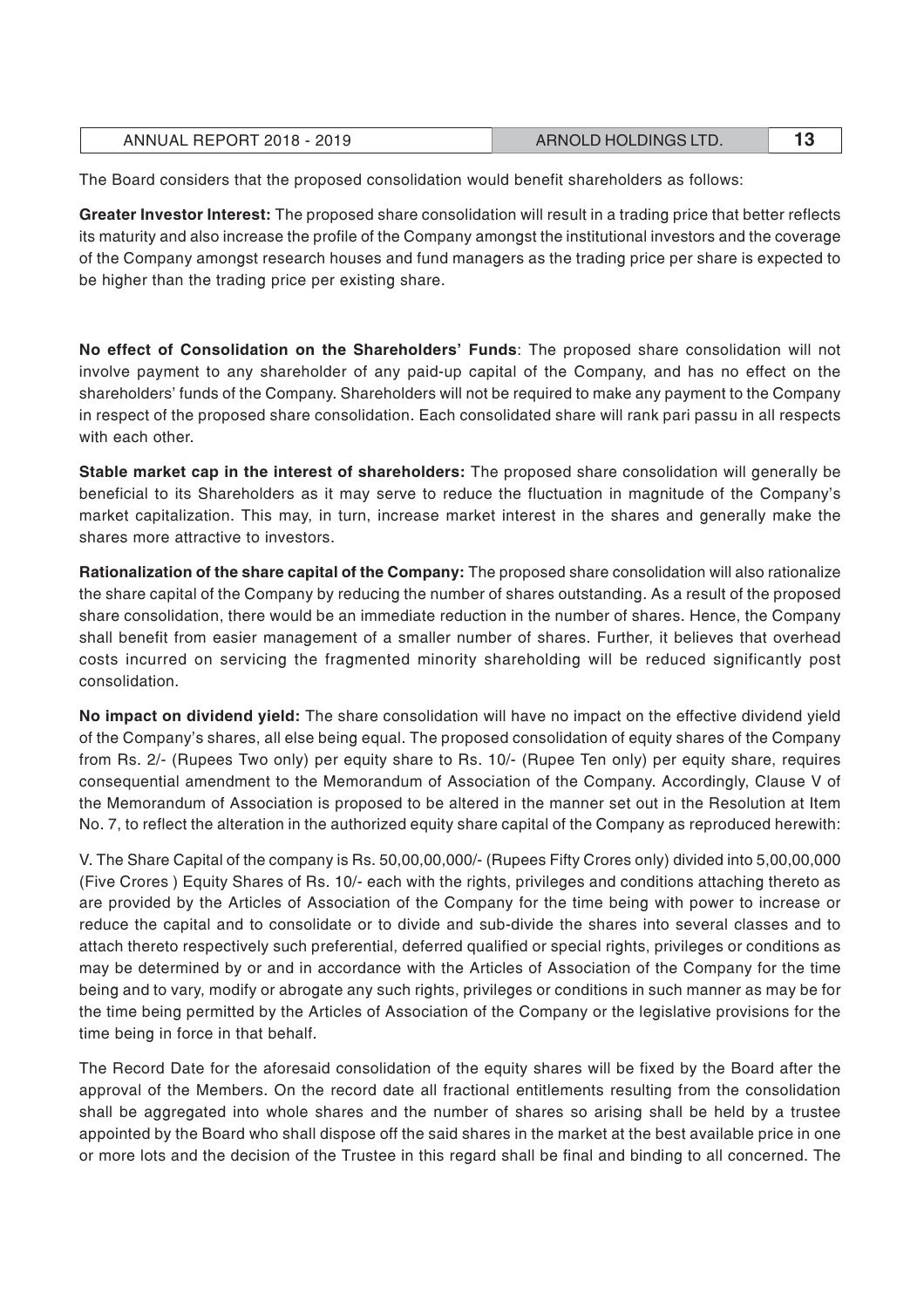Trustee shall hold the net sale proceeds of all such shares after deducting therefrom allcosts, charges and expenses of such sale and shall thereafter distribute such sale proceeds to the members of the Company in proportion to their fractional entitlements.

The Board is of the opinion that the aforesaid resolutions for consolidation of 1 (One) equity shares of face value of Rs. 2/- (Rupees Two only) each fully paid-up of the Company into 1 (One) Equity Share of Rs. 10/- (Rupees Ten only) each fully paid-up and the consequent amendments to Clause V of the Memorandum of Association of the Company are in the best interest of the members and hence recommends the special resolution as set out at Item No. 6 and 7 of the Notice for your approval.

A copy of Memorandum of Association of the Company along with the proposed amendments is available for inspection for the members of the Company at the Registered Office of the Company on all working days between 11.00 a.m. to 1.00 p.m. upto Friday, 27th September, 2019.

The Board commends the Ordinary Resolution set out at Item No. 6 & 7 of the Notice for approval by the members.

None of the Directors or Key Managerial Personnel of the Company or their relatives are, in any way, concerned or interested, financially or otherwise, in the said resolution.

B-208, Ramji House, 30, Jambulwadi, J.S.S. Road, Mumbai- 400002 Mr. Mahendraprasad Mallawat CIN: L65993MH1981PLC282783 Whole Time Director Dated: 13th August, 2019 **Dines** 2019 **DIN: 00720282** 

Registered Office: By Order of the Board of Directors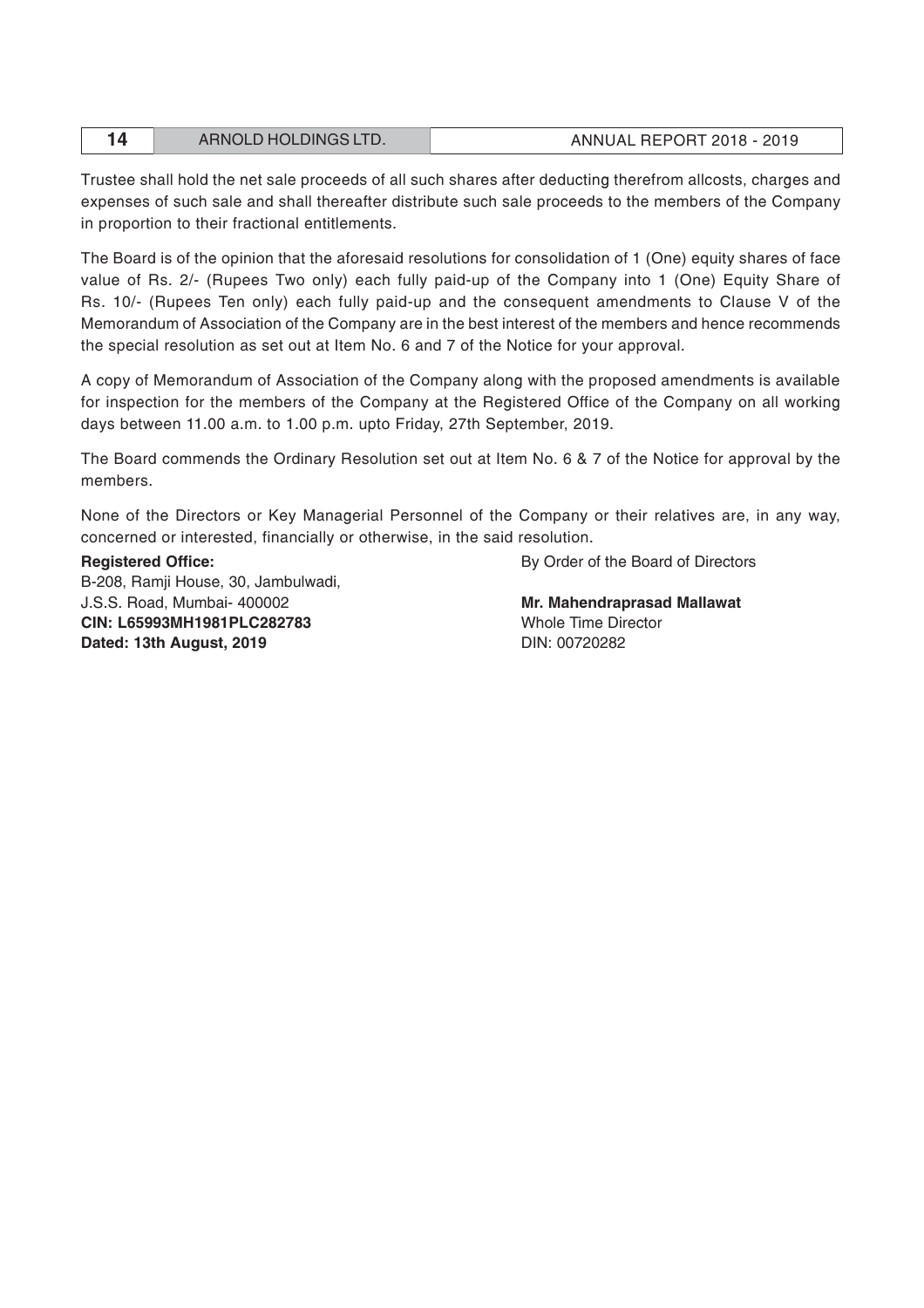| <b>ANNUAL REPORT 2018 - 2019</b> | ARNOLD HOLDINGS LTD. |  |
|----------------------------------|----------------------|--|
|----------------------------------|----------------------|--|

## DIRECTORS' REPORT

Dear Members,

The Directors of your Company have pleasure in presenting Annual Report together with the Audited Accounts and Auditors' Report for the year ended 31st March, 2019.

## 1. Financial Performance:-

The financial performance of the Company for the Year ended 31st March, 2019 is as summarized below:-

|                                                                                    |                          | (in Rs.)                 |
|------------------------------------------------------------------------------------|--------------------------|--------------------------|
| <b>Particulars</b>                                                                 | Year ended<br>31.03.2019 | Year ended<br>31.03.2018 |
| Gross Turnover                                                                     | 16,46,05,615             | 30,61,82,430             |
| Profit/(loss) before Taxation                                                      | 39,82,773                | 54,82,046                |
| Less: Provision for Taxation                                                       | 11,55,102                | 16,24,820                |
| Add: Provision for Deferred Tax Assets                                             | 17,769                   | 5,960                    |
| Profit/(loss) after Taxation                                                       | 28,45,440                | 38,63,186                |
| Less: Provision Against Standard Assets<br>Less: Transferred to Reserve Fund 45-1C | 10,77,401<br>5,69,088    | 11,66,170<br>7,72,637    |
| Add: Balance brought forward from previous year                                    | 2,07,85,252              | 1,88,60,873              |
| Less: Proposed Dividend                                                            | <b>NIL</b>               | <b>NIL</b>               |
| Less: Dividend Tax                                                                 | <b>NIL</b>               | <b>NIL</b>               |
| <b>Balance carried to Balance Sheet</b>                                            | 2,19,84,203              | 2,07,85,252              |

### 2. Dividend :-

The Board of Directors do not recommend any dividend for the financial year 2018-19 under report.

### 3. State of the Company's Affairs:-

The gross turnover for the financial year 2019 at Rs. 1646.06 Lakhs and last year 2018 it was Rs. 3061.82 Lakhs.The Profit before tax for FY 2019 was Rs. 39.83 Lakhs against as Rs. 54.82Lakhs in FY-2018. The Profit after tax for FY 2019 was Rs. 28.45 Lakhs compared as Rs. 38.63Lakhs in FY-2018.This has come due to company's health interest margins, operating efficiencies and prudent risk management.

The Company's current provisioning standards are more stringent than Reserve Bank of India (RBI) prudential norms. In line with itsconservative approach, the Company continues to strengthen itsprovisioning norms beyond the RBI regulation by accelerating theprovisioning to an early stage of delinquencies based on the pastexperience and emerging trends.

### 4. First-time adoption of Ind AS:-

In accordance with the Companies (Indian AccountingStandards), Rules, 2015 of the Companies Act, 2013, readwith Section 133 of the Companies Act, 2013 ('Act'), theCompany has adopted the Indian Accounting Standards(Ind AS) for preparation of its financial statements witheffect from April 1, 2018, with comparative financials forthe earlier period beginning April 1, 2017.For periods up to and including the year ended March31, 2018, the Company prepared its financial statements in accordance with previous GAAP, including accountingstandards notified under the Companies (AccountingStandards) Rules, 2006 (as amended). The effective datefor Company's Ind AS opening balance sheet is April 1,2017.

The company has made available a note explaining theareas of difference between Indian GAAP and Ind AS andexplained the reconciliation between the two GAAPs, inthe notes forming part of accounts.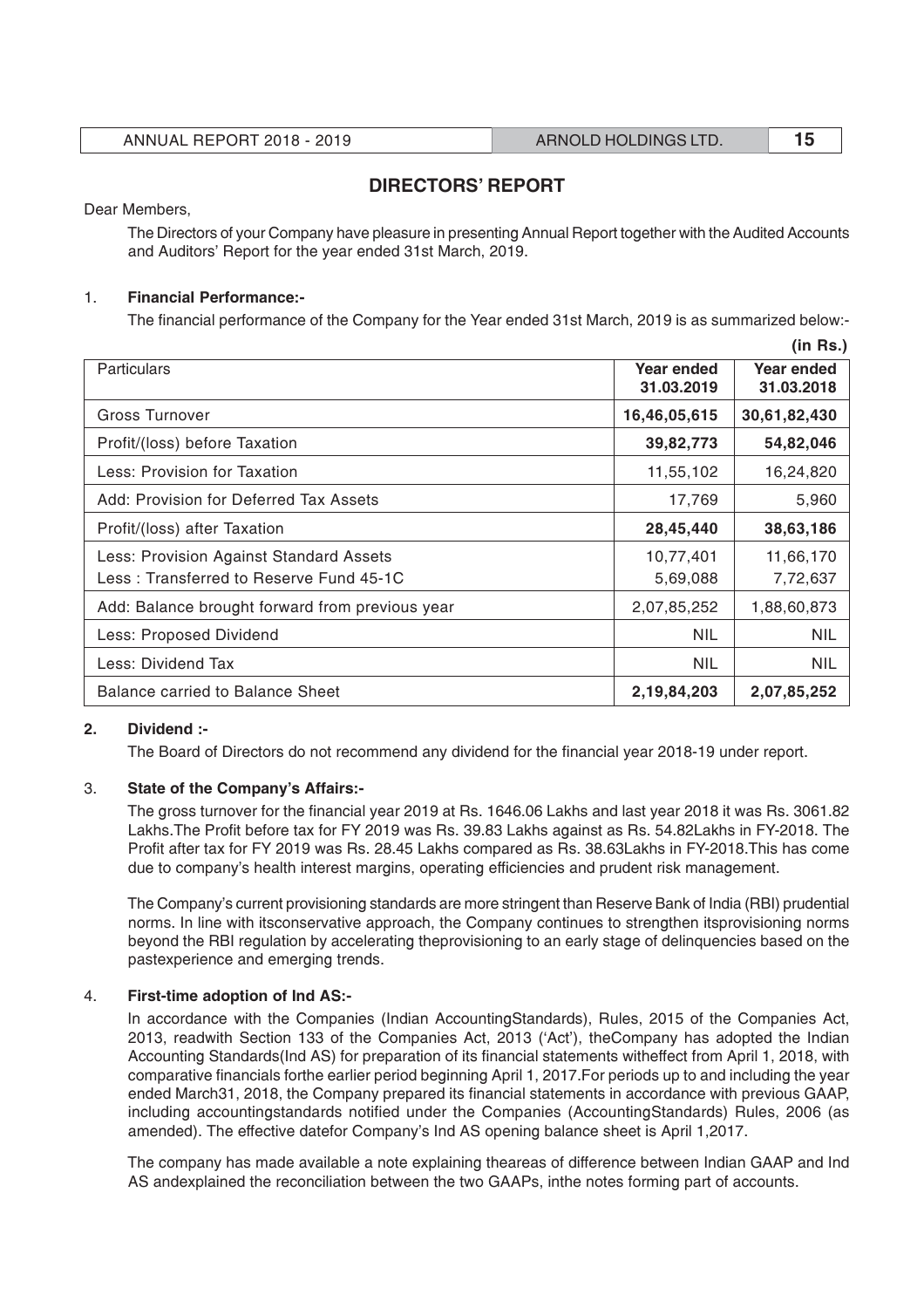| ARNOLD HOLDINGS LTD. | <b>ANNUAL REPORT 2018 - 2019</b> |
|----------------------|----------------------------------|
|                      |                                  |

#### 5. Share Capital:-

During the year under review, the Authorised Share Capital of the Company stood at  $\bar{\tau}$  50 Crores. The Issued, Subscribed and Paid-up Share Capital of the Company as on March 31, 2019 was 30.75 Crores consisting of 15,03,75,000 Equity Shares of  $\overline{z}2$  each. During the year under review, the Company has not issued shares.

#### 6. Transfer to Reserves:-

As required under Section 45IC of the Reserve Bank ofIndia Act, 1934, 20% of the profits are required to betransferred to a Special Reserve Account. The Companyproposes to transfer ₹5.69 lakhs (previous year ` 7.73 lakhs) to Statutory Reserve created and no amount is proposed to be transferred to General Reserve.

#### 7. Directors:-

Mr. Mohandas Dasari retires by rotation at the ensuing Annual General Meeting and, being eligible, offer herself for re-appointment.

Mr. Rajkumar Goyal (DIN 08529131) was appointed as an Additional Director with effect from 13th August, 2019. He holds the office of Additional Director upto the ensuing Annual General Meeting.The Board wants to appoint him as aNon-executive Independent director from the same date for a period of 5 years.He is a Graduate having 15 years of experience in finance. The Company will be benefitted from his great potential in the above field.

The resolution seeking approval of the members for the appointment of Mr. Rajkumar Goyal have been incorporated in the notice of the forthcoming annual general meeting of the Company along with brief details about them.

Pursuant to Sections 149 of the Companies Act, 2013 Mr. Sopan Vishwanathrao Kshirsagar has been reappointed as IndependentDirectors for a period of five years till September 26, 2024 at the annual general meeting held on 27th September, 2019. And Mrs. Sarita Bhartia has been appointed as Independent Director for a period of 3 Years till September 24th September, 2021 at the Annual General Meeting held on 25th September, 2018.

The Company has familiarized the Independent Directors with the Company, their roles, responsibilities in the Company, nature of industry in which the Company operates, business model of the Company, etc. The details of the familiarization programme are available on the website of the Company at http:// www.arnoldholdings.in. /investor relations/ Familiarisation\_Programme\_for\_Independent\_Directors.pdf.

Mrs. Sarita Bhartia and Mr. SopanVishwanathrao Kshirsagar, who are independent directors, have submitted a declaration that each of them meets the criteria of independence as provided in Section 149(6) of the Companies Act, 2013 and Regulation 16 (1) (b) of the Listing Regulations. Further, all the Directors meet the Fit and Proper criteria as per the policy of the Company and as stipulated by RBI pursuant to the revised regulatory framework notified during the year. The terms and conditions of appointment of Independent Director is also available on the website of the Company at http://www.arnoldholdings.in./ Management/ Appointment of Independent Directors.pdf.

The Directors of the Company have affirmed compliance with the Code of Conduct of the Company.

In the opinion of the Board, the independent directors possess appropriate balance of skills, experience and knowledge, as required.

The brief note on Director retiring by rotation and eligible for re- appointment as well as Independent Directors and re-appointment of Whole Time Director is being furnished in the Report on Corporate Governance.

#### 8. Key Managerial Personnel

During the year under the report, the Company has appointed following persons as Key Managerial Personnel.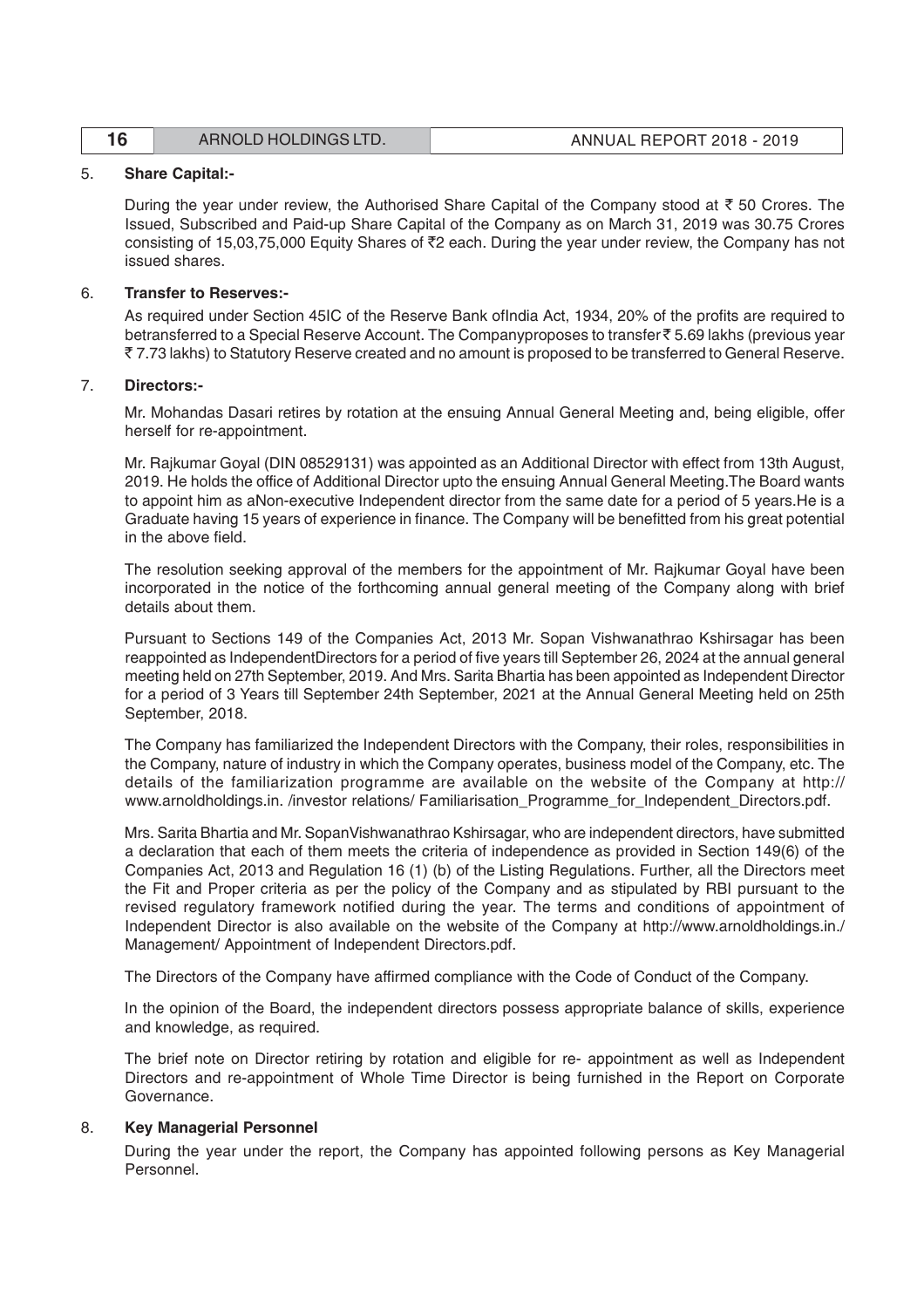| <b>ANNUAL REPORT 2018 - 2019</b> | ARNOLD HOLDINGS LTD. |  |
|----------------------------------|----------------------|--|
|----------------------------------|----------------------|--|

Mr. MahendraprasadMallawat – Whole Time Director Mr. Mohandas Dasari- Whole Time Director Mrs. SoniyaAgarwal – Company Secretary and Compliance Officer.

#### 9. Directors' Responsibility Statement:-

Pursuant to the requirement under Section 134 (5) of the Companies Act, 2013, with respect to Directors Responsibility Statement, it is hereby confirmed:-

- i) That in the preparation of the accounts for the financial year ended 31st March, 2019, the applicable accounting standards have been followed along with proper explanation relating to material departures;
- ii) That the Directors have selected such accounting policies and applied them consistently and made judgments and estimates that were reasonable and prudent so as to give a true and fair view of the state of affairs of the Company at the end of the financial year and of the profit of the Company for the year under review;
- iii) That the Directors have taken proper and sufficient care for the maintenance of adequate accounting records in accordance with the provisions of the Companies Act, 2013, for safeguarding the assets of the Company and for preventing and detecting fraud and other irregularities;
- iv) That the Directors have prepared the annual accounts for the financial year ended 31st March 2019 on a going concern basis.
- v) The directors had laid down internal financial controls to be followed by the company and that such internal financial controls are adequate and were operating effectively.
- vi) The directors had devised proper systems to ensure compliance with the provisions of all applicable laws and that such systems were adequate and operating effectively.

#### 10. Board Evaluation

Pursuant to the provisions of the Act and the Listing Regulations, the Board has carried out an annualevaluation of its own performance and of the individual Directors (including the Chairman) as well as an evaluation of the working of all the Committees of the Board. The Board of Directors was assisted by the Nomination & Remuneration Committee. The performance evaluation was carried out by seeking inputs from all the Directors / Members of the Committees, as the case may be.

The criteria for evaluation of the Board as a whole, inter-alia, covered parameters such as structure of the Board, meetings of the Board and functions of the Board. The criteria for evaluation of Individual Directors covered parameters such as details of professional qualifications and prior experience relevant to the Company, knowledge and competency, fulfillment of functions, ability to function as a team, etc. The criteria for evaluation of the Board Committees covered areas related to mandate and composition, effectiveness of the Committee, structure of the Committee and meetings, etc.

The feedback of the Independent Directors on their review of the performance of Non-Independent Directors and the Board as a whole, the performance of the Chairman of the Company and the assessment of the quality, quantity and timeliness of flow of information between the Company Management and the Board was taken into consideration by the Board in carrying out the performance evaluation.

The Nomination and Remuneration Committees lays down the criteria for performance evaluation of independent directors, Board of Directors and Committees of the Board. The criteria for the performance evaluation is based on the various parameters like attendance and participation at the meetings of the Board and Committees thereof, contribution to strategic decision making, review of risk assessment and risk mitigation, review of financial statements, business performance and contribution to the enhancement of brand image of the Company.

The Board has carried out the evaluation of its own performance as well as that of the Committees of the Board and all the Directors.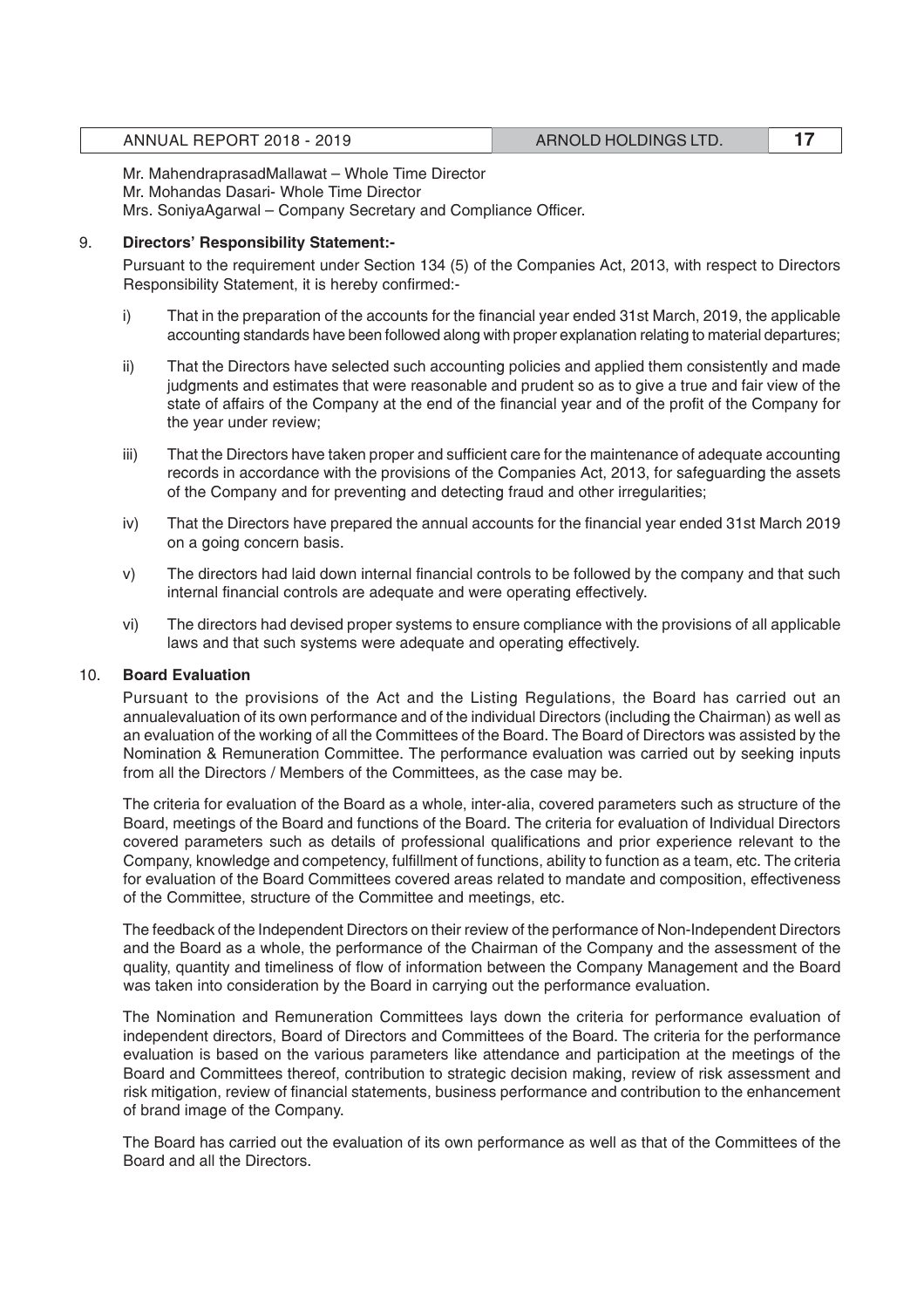|  | ARNOLD HOLDINGS LTD. | <b>ANNUAL REPORT 2018 - 2019</b> |
|--|----------------------|----------------------------------|
|--|----------------------|----------------------------------|

#### 11. Subsidiary Company:

The Company does not have any subsidiaries during the year.

#### 12. Meeting of the Board and committees thereof:

#### Board Meeting:

Four meetings of the Board were held during the year, the details of which are disclosed in the Report on Corporate Governance forming part of the Annual Report of the Company.

#### Audit Committee:

The Company has constituted an Audit Committee comprising of Independent Directors. The composition, terms of reference and details of meeting held during the year are disclosed in the Report on Corporate Governance. Four meetings of the Audit Committee were held during the year.

#### Stakeholders Relationship Committee:

The Committee met four times during the year. The composition, terms of reference and details of meeting held during the year are disclosed in the Report on Corporate Governance.

#### Nomination and Remuneration Committee:

The Nomination and Remuneration Committee recommends to the Board the suitability of candidates for appointment as Director/Managing Director and Key Managerial Personnel and the remuneration packages payable to them. The Nomination and Remuneration Committee met two times during the year. The composition, terms of reference and detailsof meeting held during the year are disclosed in the Report on Corporate Governance.

### 13. Internal financial control systems and their adequacy:-

The Company has put in place adequate internal controls with reference to accuracy and completeness of the accounting records and timely preparation of reliable financial information, commensurate with the size, scale and complexity of operations and ensures compliance with various policies and statutes in keeping with the organization's pace of growth, increasing complexity of operations, prevention and detection of frauds and errors.

The design and effectiveness of key controls were tested and no material weaknesses were observed. The Audit Committee reviews and evaluates the adequacy of internalfinancial control and risk management systems, periodically. Efficacy of Internal control systems are tested periodically by Internal Auditors and Internal Control over financial reporting is tested and certified by Statutory Auditors.

### 14. Auditors& Auditors Report

The Report given by M/S Amit Ray& CO (Firm Registration No. 000483C), Chartered Accountants on the financial statement of the Company for the financial year 2018-19 is part of the Annual Report. The Notes on financial statements referred to in the Auditors Report are self–explanatory and do not call for any further comments. The Auditors' Report does not contain any qualification, reservation or adverse remark.

Pursuant to the provisions of Section 139 of the Act read with the Companies (Audit & Auditors) Rules, 2014 and the rules framed there under, the Members at their thirty fourth Annual General Meeting (AGM) held on September 16, 2016 approved the appointment of M/S Amit Ray & CO (Firm Registration No. 000483C) , Chartered Accountants, as the Statutory Auditors of the Company for a period of five years, to hold office from the conclusion of 34th AGM till the conclusion of 39th AGM of the Company.

### 15. Management's Discussion and Analysis Report:-

The Management Discussion and Analysis report (Annexure 1) for the year under review as required under Regulation 34(2) (e) of the Securities and Exchange Board of India (Listing Obligations and Disclosure Requirements) Regulations, 2015 ('Listing Regulations'), is provided as a separate section forming part of the Annual Report.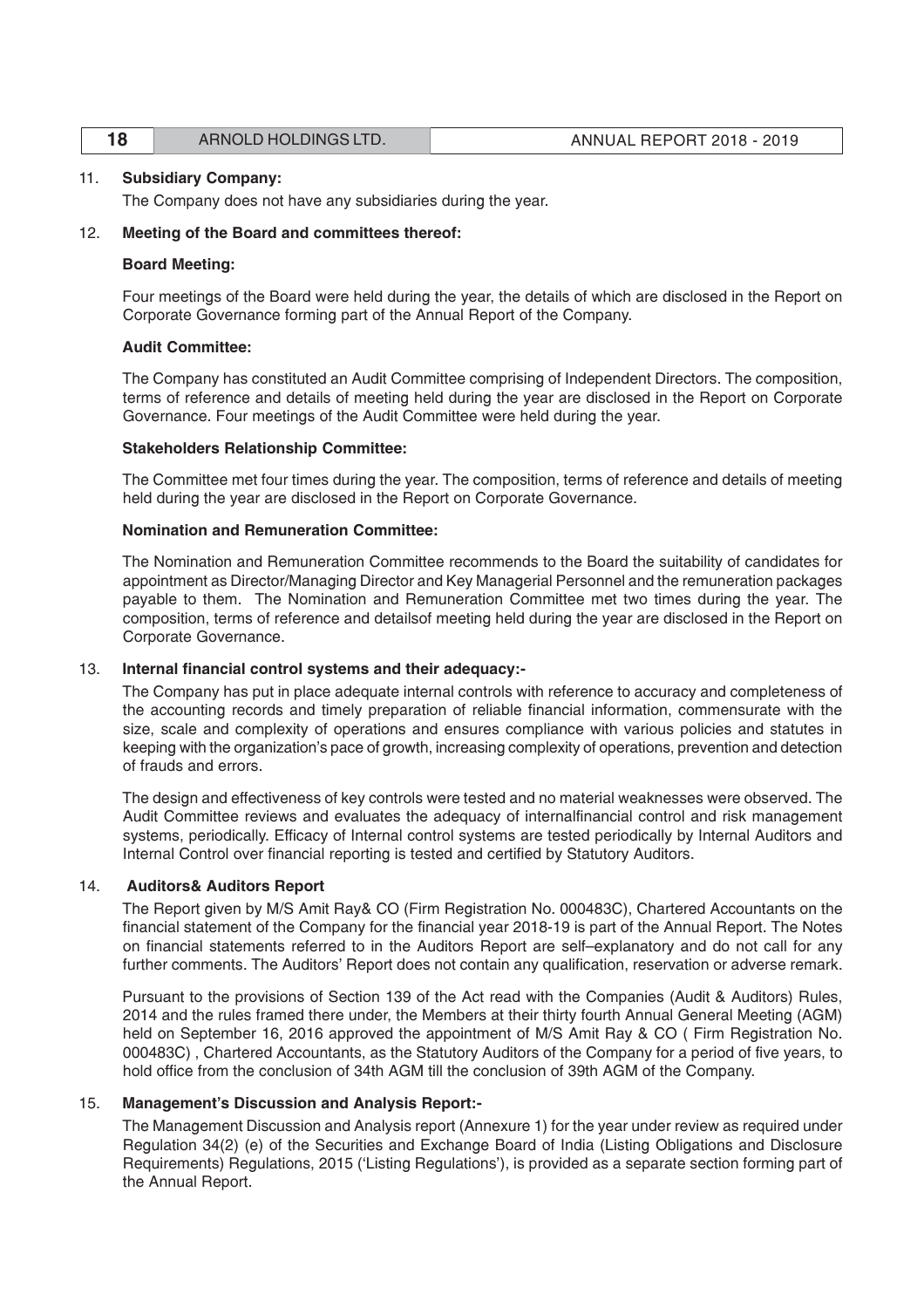| <b>ANNUAL REPORT 2018 - 2019</b> | ARNOLD HOLDINGS LTD. |  |
|----------------------------------|----------------------|--|
|----------------------------------|----------------------|--|

#### 16. Corporate Governance:-

In terms of Regulation 34 of the Securities and Exchange Board of India (SEBI) (Listing Obligations and Disclosure Requirements) Regulations, 2015, a Report on Corporate Governance (Annexure-2) for the year under review is forming part of the Annual Report. The certificate from the Secretarial Auditor of the Company confirming compliance with the conditions of Corporate Governance is annexed to the Report on Corporate Governance.

#### 17. Secretarial Auditor report:

Pursuant to the provisions of Section 204 of the Act and the Companies (Appointment and Remuneration of Managerial Personnel) Rules, 2014 the Audit Committee recommended and the Board of Directors of the Company appointed M/s. S Pardeshi & Associates, Company Secretaries in Practice to undertake the Secretarial Audit of the Company for the financial year 2018-19. Your Company has received their written consent that the appointment will be in accordance with the applicable provision of the Act and rules framed thereunder.

The Secretarial Audit Report is annexed herewith marked as Annexure II to this Report pursuant to Regulation24A of Listing Regulations. Secretarial Audit Report does not contain any qualifications, reservations or adverse remark on the Secretarial and other related records of the Company for FY 2018-19.

Secretarial Audit report issued by M/s. S Pardeshi & Associates, Company Secretaries in Form MR-3 forms part of this report Annexure-III.

#### 18. Particulars of Loans, Guarantees and Investment.

The Company has not given any loans or guarantee or made any investments in contravention of the provisions of the Section 186 of the Companies Act, 2013. The details of the loans and guarantees given and investments made by the Company are provided in the notes to the financial statements.

#### 19. Related Party Transactions.

All the related party transaction entered into during the financial year was not on the arm's length basis and were in the ordinary course of Company's business. The Company's has not entered into any contracts, arrangements or transaction with any related party which could be considered as material as defined under SEBI (Listing Obligations and Disclosure Requirements) Regulation, 2015.

The Board has approved a policy for related party transactions which has been uploaded on the website of the Company www.arnoldholdings.in.

All the related party transactions are placed before the Audit Committee as well as the Board for approval on the quarterly basis. Omnibus approval was also obtained from the Audit Committee and the Board on an annual basis for repetitive transactions.

Related party transactions under Accounting Standards AS- 18 are disclosed in the notes to the financial statements. Prescribed Form No. AOC- 2 pursuant to clause (h) of sub- section (3) of Section 134 of the Act and Rule 8(2) of the Companies (Accounts) Rules, 2014 is furnished as Annexure IV to this report.

Disclosure of Related Party/ Related Party Transactions:

### a) Key Managerial Persons:

Mr. Mahendraprasad Mallawat Mr. Mohandas Dasari Mrs. Sarita Bhartia Dr. Sopan Vishwanathrao Kshirsagar Mrs. CA. Gazala Kolsawala Ms. Soniya Agarwal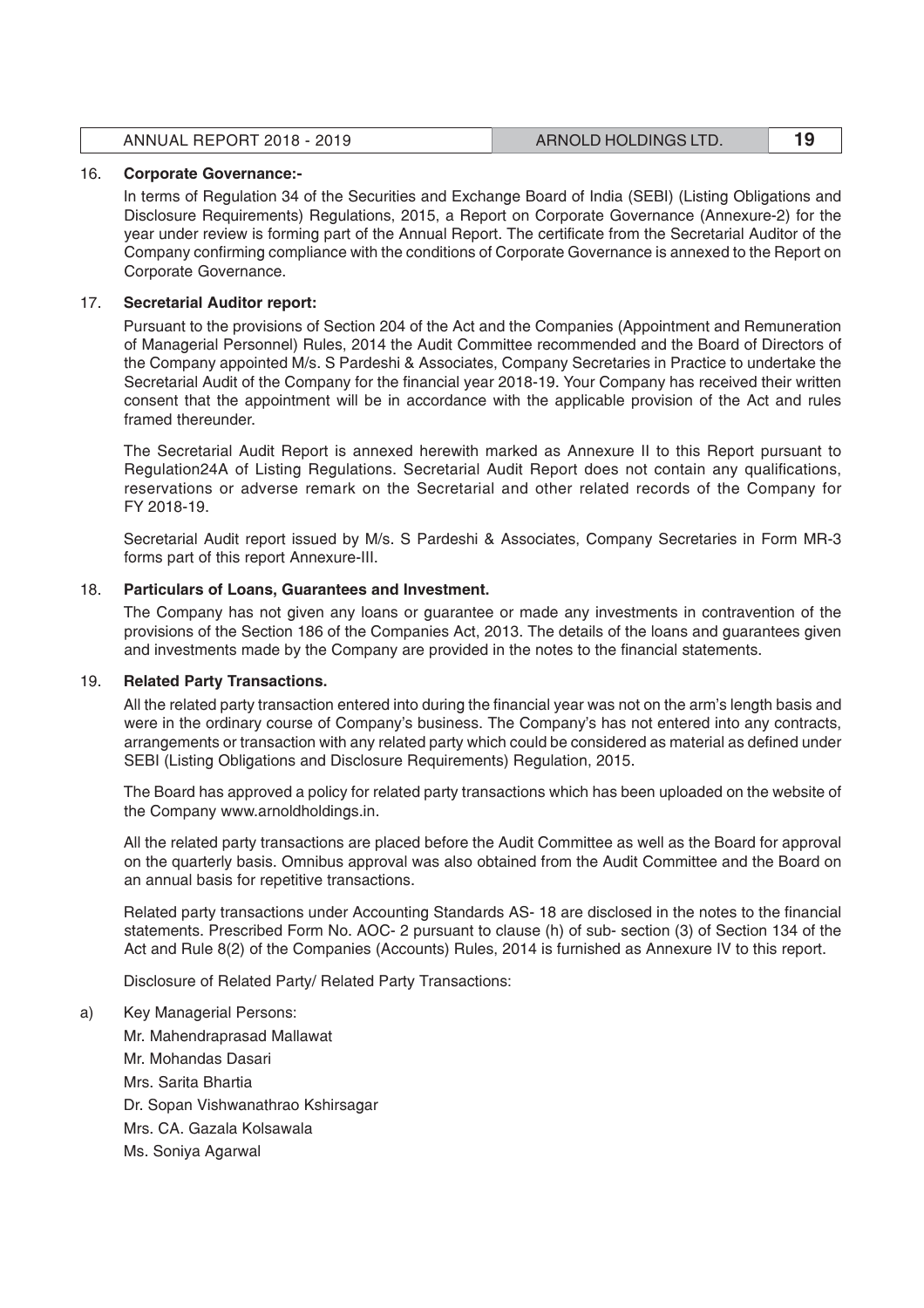| 20 | ARNOLD HOLDINGS LTD.                                   | <b>ANNUAL REPORT 2018 - 2019</b>                                                                                                                             |  |
|----|--------------------------------------------------------|--------------------------------------------------------------------------------------------------------------------------------------------------------------|--|
| b) | Details of transactions:<br>Director's remuneration: - | Mr. Mahendraprasad Mallawat Rs. 6, 45,004/-<br>Mr. Mohandas Dasari Rs. 60,000/-<br>Mrs. CA. Gazala Kolsawala Rs.36,000/-<br>Mrs. Sarita Bhartia Rs. 25,000/- |  |
|    | Detail of Salary:                                      | Mrs. Soniya Agarwal Rs. 4, 12,400/-                                                                                                                          |  |

#### 20. RBI guidelines:

The Company is registered as Non deposit taking Company systemically important Non-Banking Finance Company with RBI. Accordingly during the year the Company has not accepted any deposits from the public and there were no deposits which become due for repayment or renewal.The Company has complied with and continues tocomply with all applicable Laws, Rules, Circulars, Regulations, norms and standards laid down by the Reserve Bank of India (RBI) during the Financial Year 2018-2019.

21. Dematerialization of Equity Shares: Equity Shares of the Company are compulsorily tradable in electronic form. As on March 31, 2019, 100% of the Equity Shares are held in electronic form only.

#### 22. Secretarial standards of ICSI:

During the financial year 2018-19, the Company has complied with the applicable provisions of SecretarialStandards issued by The Institute of Company Secretaries of India.

#### 23. Extract of Annual Report:

In compliance with Section 134(3)(a) of the Act, the extract of Annual Return in MGT-9 as required under Section 92(3) of the Act and prescribed in Rule 12 of the Companies (Management and Administration) Rules, 2014 may be accessed on the Company's website at https://www. arnoldholdings.in/investor relations/ MGT-9/.

#### 24. Particulars of Employees:-

None of the employees were in the category of the limits specified Section 197 of the Act read with Rule 5 (1) of the Companies (Appointment and Remuneration of Managerial Personnel) Rules, 2014.

#### 25. Fixed Deposits:-

During the year under review, the Company has not accepted any deposits as such no amount of principal or interest on deposits from public was outstanding as on the date of the balance sheet.

#### 26. Vigil Mechanism/Whistle Blower Policy:-

The Company has formulated and established a Vigil Mechanism named Whistle Blower Policy to deal with instances of fraud and mismanagement, and to enable Directors and Employees to report genuine concerns about unethical behavior, actual or suspected fraud or violation of Code of Conduct. The details of the same are explained in the Report on Corporate Governance. The Whistle Blower Policy may be accessed on the Company's website at http://www.arnoldholdings.in/investor relations/Policies/ Whistle\_Blower\_Policy.pdf.

#### 27. Conservation of energy, technology absorption and foreign exchange earnings and outgo:-

The particulars relating to conservation of energy, technology absorption and foreign exchange earnings and outgo, required to be furnished pursuant to Section 134 of the Companies Act, 2013, read with Companies (Disclosures of Particulars in the Report of Board of Directors) Rules, 1988, are as under:

- (i) Part A and B of the Rules, pertaining to conservation of energy and technology absorption, are not applicable to the Company.
- (ii) Foreign Exchange Earnings and Outgo: Foreign Exchange Earned - Rs. Nil Foreign Exchange Used - Rs. Nil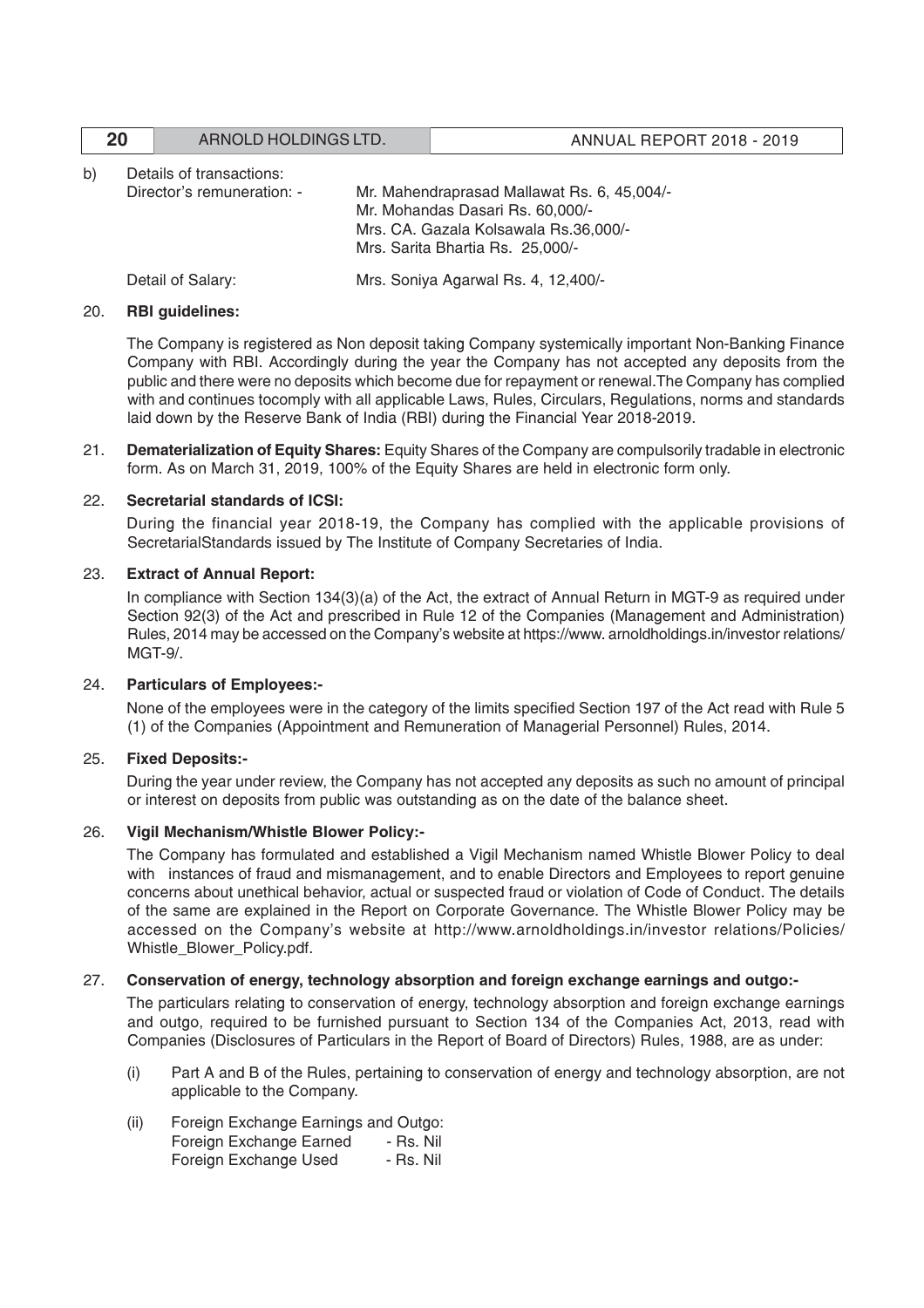| <b>ANNUAL REPORT 2018 - 2019</b> | ARNOLD HOLDINGS LTD. |  |
|----------------------------------|----------------------|--|
|----------------------------------|----------------------|--|

#### 28. Appointment of Internal Auditor

Pursuant to the provisions of Section 138 read with Rule 13 of the Companies (Accounts) Rule, 2014, Mrs. Soniya Agarwal who is the Company Secretary and compliance officer of the Company has been appointed has the internal auditor of the Company for the financial year 2019-2020 and she is being eligible for reappointment.

#### 29. Human Resources:

The Company recognizes people as its most valuable asset and it has built an open, transparent and meritocratic culture to nurture this asset. The Company has a planning tool that provides an integrated means of identifying, selecting, developing and retaining top talent within the organization. Focus on Behavioral and Leadership traits through Learning & Development interventions, job rotation is planned for the employees who constitute the Talent Pool.

#### 30. Policy for Prevention, Prohibition and Redressal of Sexual Harassment at Workplace:

The Company has in place a Policy for Prevention, Prohibition and Redressal of Sexual Harassment at Work Place. Appropriate reporting mechanisms are in place for ensuring protectionagainst Sexual Harassment and the right to work with dignity. During the year under review, the Company has not received any complaints in this regard.

#### 31. Business Development:

During the year, the Business Development Group ("BDG") initiated opportunities and harnessed its extensive relationship network within and outside the Company, to benefit the business.

#### 32. Significant and Material Orders passed by the Regulators or Courts:-

During the year, there were no significant and material orders passed by the Regulators / Courts which would impact the going concern status of the Company and its future operations. Further, no penalties have been levied by the RBI or any other regulator during the year under review.

#### 33. Material Changes and Commitments:

There were no material changes and commitments affecting the financial position of the Company which occurred between the end of the financial year to which these financial statements relate and the date of this Report.

#### 34. Acknowledgments:-

The Directors express their sincere gratitude to the Reserve Bank of India, Securities and Exchange Board of India, BSE Limited, Ministry of Finance, Ministry of Corporate Affairs, Registrar of Companies, other government and regulatory authorities, lenders, financial institutions and the Company's bankers for the ongoing support extended by them.

The Directors also place on record their sincere appreciation for the continued support extended by all the stakeholders and trust reposed by them in your Company. The Directors sincerely appreciate the commitment displayed by the employees of the Company and resulting in successful performance during the year.

B-208, Ramji House, 30, Jambulwadi, J.S.S. Road, Mumbai- 400002 Mr. Mahendraprasad Mallawat CIN: L65993MH1981PLC282783 Whole Time Director Dated: 13th August, 2019 **Dine 2018** DIN: 00720282

Registered Office: By Order of the Board of Directors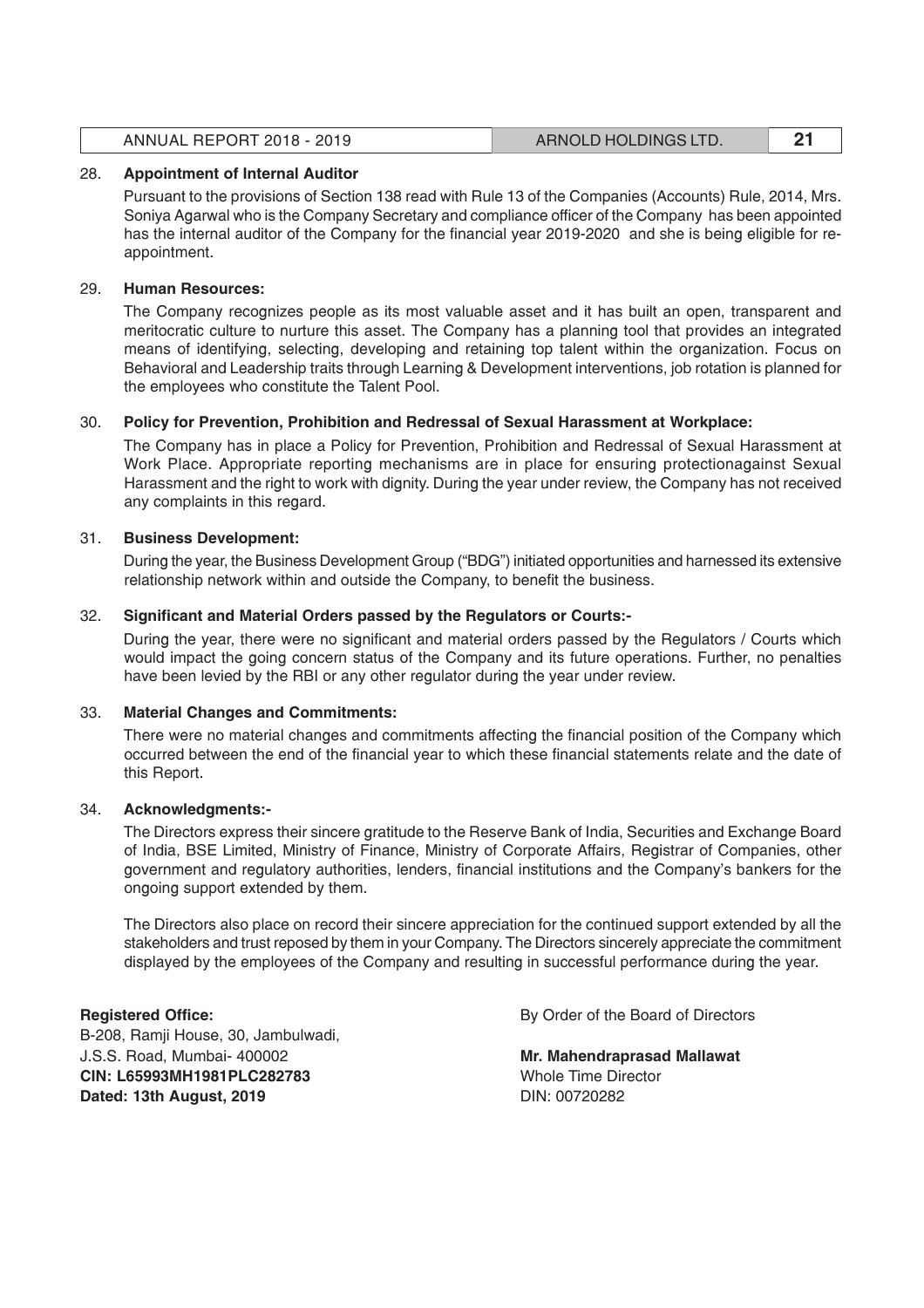| הה<br>ARNOLD HOLDINGS LTD.<br><b>ANNUAL REPORT 2018 - 2019</b> |
|----------------------------------------------------------------|
|----------------------------------------------------------------|

### ANNEXURE - 1 To The Directors Report

#### MANAGEMENT DISCUSSION & ANALYSIS

#### INDIAN ECONOMY OVERVIEW

India has been one of the world's fastest growing large economies of late, with growth averaging about 7% over the past five years. Additionally, India climbed 23 points in the World Bank's ease of doing business Index to 77th place, becoming the top ranked country in South Asia, raking in a more positive image for the country. The total FDI investments stood at ~\$33.50 Bn for April-December 2018. Interestingly, India overtook France in 2018 to become the world's 6th largest economy. It is now on its course achieve to 5th position from the United Kingdom this year on way to \$3 Tn GDP by 2020. Since 2000, India's sharein the global economy has doubled from 1.5% to 3.2%. Per capita income is now nearing \$2,000, which is twice the level 10 years ago.

During the year, the Reserve Bank of India (RBI) took measures to ease the liquidity squeeze by injecting a total of ~`500 Bn in the month December 2018. Other regulatory measures such as increased concentration limits for banks' exposure and priority-lending norms were also taken in order to release pressure. During April 2019, the RBI further announced another ` 250 Bn liquidity injection through purchase of government securities. The purchase, called as open market operations (OMOs), will be undertaken in two equal tranches with the first one in May 2019. As per the RBI estimates, GDP growth for 2019-20 is projected at 7.2% – (6.8-7.1% in first half of 2019-20 and 7.3-7.4% in the second half). The assumptions are largely on the back of resilient private consumption, fillip from public spending in rural areas and an increase in disposable incomes of households due to taxbenefits.

The Goods and Services Tax (GST) collection in March 2019 rose 15.6% from a year ago to hit `1.06 Tn, the highest since the new indirect tax system took effect on 1 July 2017. The GST mop-up for the whole of 2018-19 stands at ` 11.77 Tn. The revenue growth was observed, despite several rate cuts by the GST council during the year. The growth is a clear indication of expansion in manufacturing and consumption.

The Indian rupee has witnessed high volatility this year, falling nearly 14% between April to October 2018. The Indian currency had hit its all-time intra-day low of ` 74.45 against the US dollar on 11 October, 2018, making it one of the Asia's worst performers. The investors dumped the local currency in the wake of global developments such as strengthening of the US dollar, high commodity prices especially of crude oil, tighter monetary conditions in the US, coupled with domestic factors such as expanding current account deficit, inflationary pressures and likely fiscal slippages. Besides that, strong demand for the US currency from the importers and foreign fund outflows also weighed on rupee movement. Depreciation in rupee against the US dollar so far is at a five-year high. However in the later half of FY 2019, there were upward spiral signals indicating that the worst might be over for Asia's third-largest economy (for now). The recovery was largely on the ground of softening crude oil prices, sustained selling of the greenback by exporters and banks, and recovery in the Indian equity markets, giving impetus to the localcurrency.

The growth in the credit offload to different segments reflects the subsiding fear of NPAs in both private and public sector banks. Quicker turnaround in credit to NBFCs, despite the temporary liquidity crunch, speaks about the confidence the financial system has on India's key growing segments.

The Government of India's consistent monitoring of the economic progress and its proactiveness has been reflected through its implementation of various structural reforms

(Demonetisation, GST and RERA), Bankruptcy Code, ease of doing business and relaxation of FDI norms, among others. On the basisof an assessment of the currentand evolving macroeconomic, the Monetary Policy Committee (MPC)decided to reduce the policy reporate under the Liquidity Adjustment Facility (LAF) by 25 basis points from6.5% to 6.25%, in February 2019.

This was further reduced by 25 basispoints to 6% in April 2019. Duringthe interim budget in February 2019, there was an enhanced focuson providing impetus to ruralindustrialization, aiding consumption growth and efforts to revive the ailingreal estate sector in the coming years.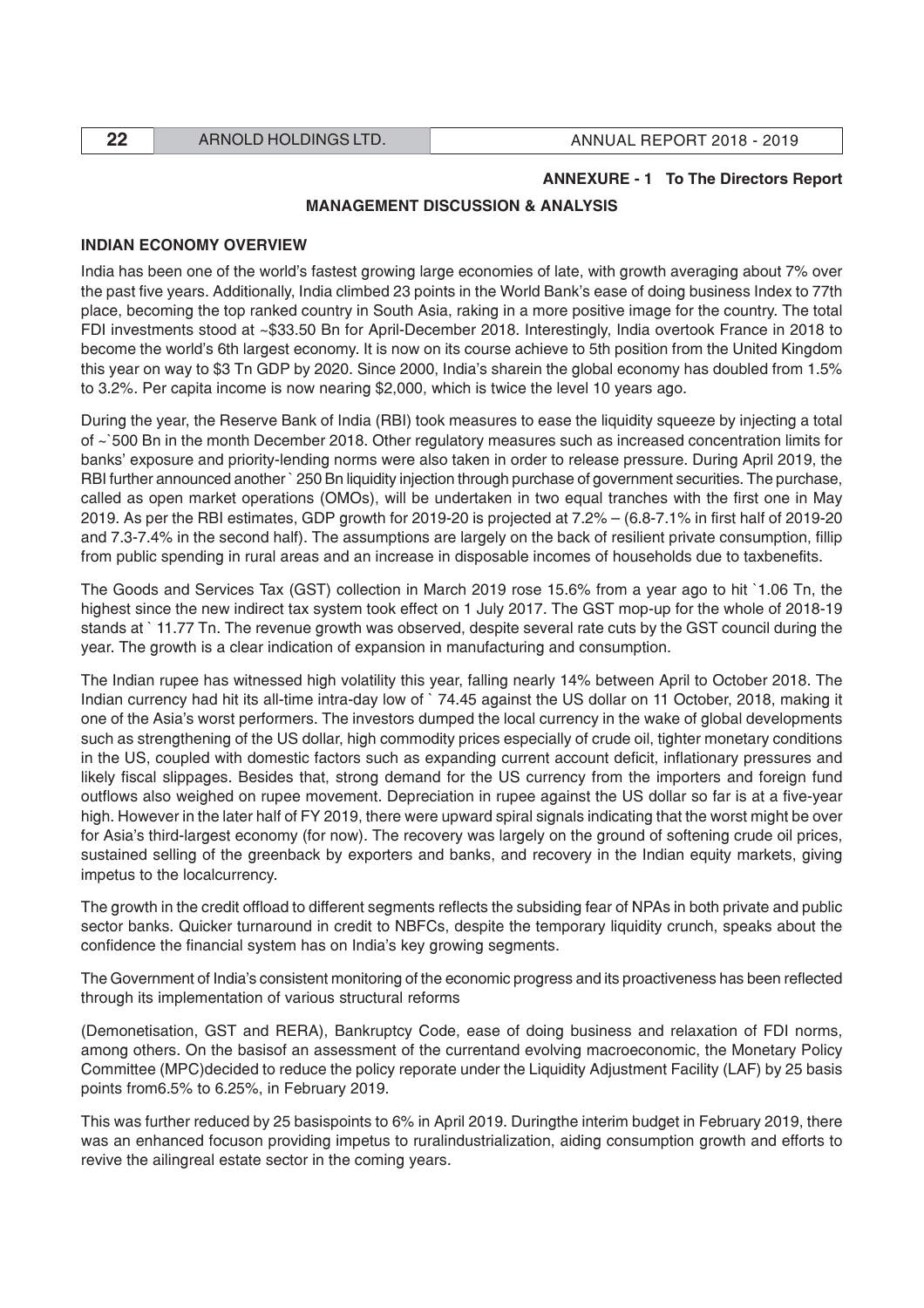| <b>ANNUAL REPORT 2018 - 2019</b> | ARNOLD HOLDINGS LTD. | מה<br>دے |
|----------------------------------|----------------------|----------|
|----------------------------------|----------------------|----------|

All these efforts are aimed towards improving financial liquidity, reducing public debt and maintaining controlled fiscal deficit to secure the economy's growth prospects.In the near term, fiscal consolidation will be further supported by strengthening goods and services tax compliance and further reducing subsidies. Driven by strong manufacturing-led industrial expansion and consumption demandfrom the private sector, coupled with strong consumption spurred by rising incomes, subdued inflation, and robust remittances should boost economic activity in India. Accordingto the Asian Development Bank, India's growth is set to improve in FY 2020 surpassing a mark of 7.2%.

The Company's performance is highly depended on the functioning of different macro-economic parameters as stated above.

## NBFC Industry Review

## Current Scenario

The banking system has recorded a robust pace of annual loan growth at ~15% in 2018. The pick-up in the pace of bank credit has been driven by a sharp spike in retail loans and lending to NBFCs. The relative tightening of liquidity is resulting in an increase in the borrowing cost of alternative sources like commercial papers and debentures. This has made bank funding for NBFCs an important medium to maintain liquidity, leading to robust growth of lending to NBFCs at ~50% as of January 2019. Most NBFCs witnessed a 50-100 bps rise in incremental cost of market borrowings led by rising rates of CPs and NCDs and have reverted to bank borrowings to fuel growth.

NBFC's today account for more than one-third of incremental credit in India, and thus, play a vital role in the economy's growth. Over the past few years, NBFCs have been playing an important role in bridging the gap between organized and unorganized lending sphere. In fact, the 5-year CAGR for NBFC credit growth stands at 17.3% vs 10.4% for banks. As a result, the market share of NBFCs in the systemic credit space (non-food) has moved up from 13% in FY 2013 to 18% (excluding FIs and Government owned NBFCs) in FY 2018. If the Government-owned NBFCs are also included, the share of NBFC shot upto more than 25% in FY 2018.

### Liquidity Crisis & Impact

The NBFC segment had a challenging fiscal. A liquidity crisis ensued when the NBFCs went on reckless credit expansion, without taking into account the asset-liability scenario. While some of them went bust and out of business in no time, and most others had to run helter-skelter seeking bail-out funds from investors.

As a consequence of this default, markets turned cautious on bond financing. Questions were raised on the ability of financial institutions in repaying their short-term commitments. This resulted in a sharp decline in usage of commercial papers, NCDs and other short-term money market instruments as a source of borrowing for NBFCs. A large proportion of borrowings suddenly moved to the banking sector, causing tightening of liquidity and a higher cost of funds. In fact, the gap between bank lending rates and the borrowing rates from the bond market narrowed considerably. According to the data collected by ICRA, the rates for commercial papers for highly-rated NBFCs were closer to 8%, while for others, it was above 9%. Additionally, this liquidity squeeze was accompanied by news of defaults of large corporate groups across various industries in India.

### Regulatory changes

RBI has mandated certain policy measures in the recent past for the NBFC sector ranging from partial credit enhancement to harmonization and co-origination. This has been done to reinforce the view that the NBFCs are crucial for the economy. It also makes it clear that the regulator will keep on taking proactive measures to boost the confidence of the stakeholders in this sector. Even during the turbulent times witnessed in the third quarter, the RBI relaxed liquidity norms to ease the strain in the financial markets and allowed more bank lending to NBFCs.

Under the new Governor, the RBI recently released a dispensation that incentivises banks lending to NBFCs by easing liquidity norms. To counter the liquidity crunch, the incentives further extended as the RBI increased the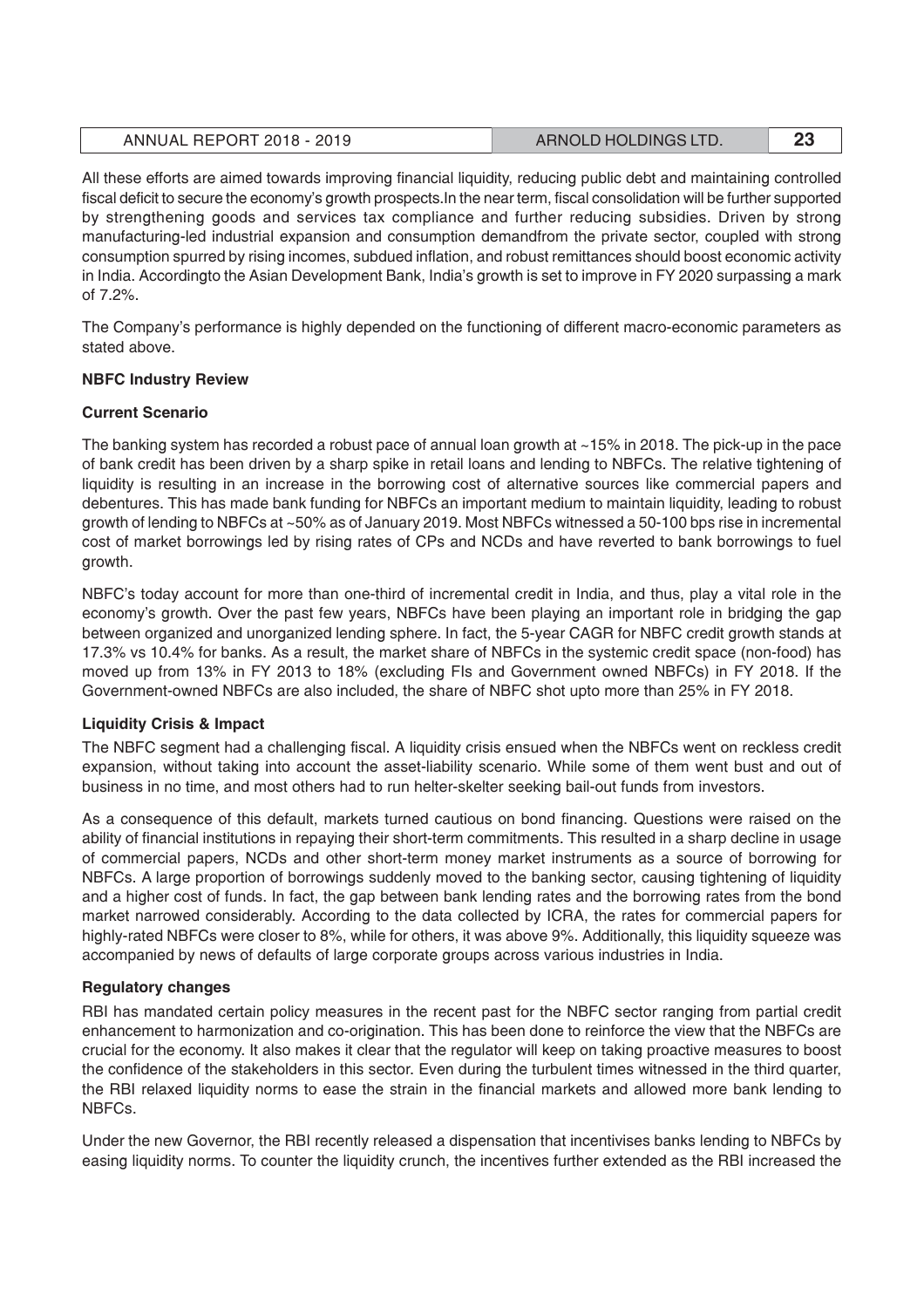| 24<br>ARNOLD HOLDINGS LTD.<br><b>ANNUAL REPORT 2018 - 2019</b> |  |
|----------------------------------------------------------------|--|
|----------------------------------------------------------------|--|

ceiling for lending to a single NBFC. Amid this evolving regulatory environment, NBFCs that already have a higher proportion of borrowings from the banking sector and strong asset-liability matches are expected to shine through, especially in the coming tenure of FY 2020.

## **Outlook**

The last quarter of FY 2019 was tad better with improved liquidity for reputed NBFCs.While loan growth picked up in selected retail segments, there was a muted growth in thewholesale lending business. ICRA expects the credit growth to remain moderate at about 15-17% till H1 FY 2020 and revive only in H2 FY 2020. It is further expecting NBFC-retailcredit to cross `10 Tn mark, depending on the improvement of liquidity.

According to the India Ratings and Research (Ind-Ra), NBFC space has a stable outlook,driven by their ability to pass on the rise in funding cost. Ind-Ra further believes thatthe recent liquidity crisis has given rise to funding challenges. This may prompt NBFCs to overhaul their balance sheets, at least partially, by replacing short-term borrowings with long-term funds. Ind-Ra also predicts some margin pressure for NBFCs, especially the wholesale focused ones, if RBI does increase the rates in FY 2020.

However, lending to the priority sector and social schemes are more likely to sustain theirstrong growth rates.

## COMPANY BUSINESS OVERVIEW:

Arnold Holdings Ltd is a public limited company incorporated in the year 1981 listed in Bombay Stock Exchange. It is a non-deposit taking NBFC, registered with the RBI vide Registration No. B-13.02130 Ever since its incorporation the company engaged in investment in shares and activity of non-banking finance company

Our Company is primarily focused in providing inter corporate loans, personal loans, loans against shares & securities,loans against properties, trade financing, bills discounting, trading in shares & securities. Being an, NBFC our Company has positioned itself between the organized banking sector and local money lenders, offering the customers competitive, flexible and timely lending services.

### Products & Services:

Our Company offers financial services to commercial, industrial and financial clients with a one stop financial solution:-

- Trade Finance & Bill Discounting
- Working capital loans
- Loan against property
- Margin funding and loan against approved securities
- Capital market
- Corporate finance
- Mortgage and loans
- Infrastructure finance

### FINANCIAL PERFORMANCE:

During the fiscal Year 2019, the gross operational income of the Company stood at  $\bar{\tau}$ 1646.06 Lacs as compared to previous fiscal Year of ₹3061.82 Lacs. The company has continued its lending activities and advances portfolio of the Company has been  $\bar{z}$  4376.17 Lacs and the interest income of the Company have been stood at  $\bar{z}$ 406.61 Lacs. This fiscal Year Company's profits have been  $\overline{2}8.45$  Lacs as compared to  $\overline{2}38.63$  Lacs of fiscal Year 2018.

### Financial Highlights:

- Income from operation stood at ₹1646.06 Lacsfor fiscal Year 2019.
- Profit before Taxes of fiscal Year 2019 was  $\overline{3}39.83$  Lacs.
- Profit after Taxes of fiscal Year 2019was ₹28.45 Lacs.
- Earnings per share for fiscal Year 2019 were₹0.03per share.
- Net Worth of company stood at ₹. 5183 Lacs as on March 31, 2019.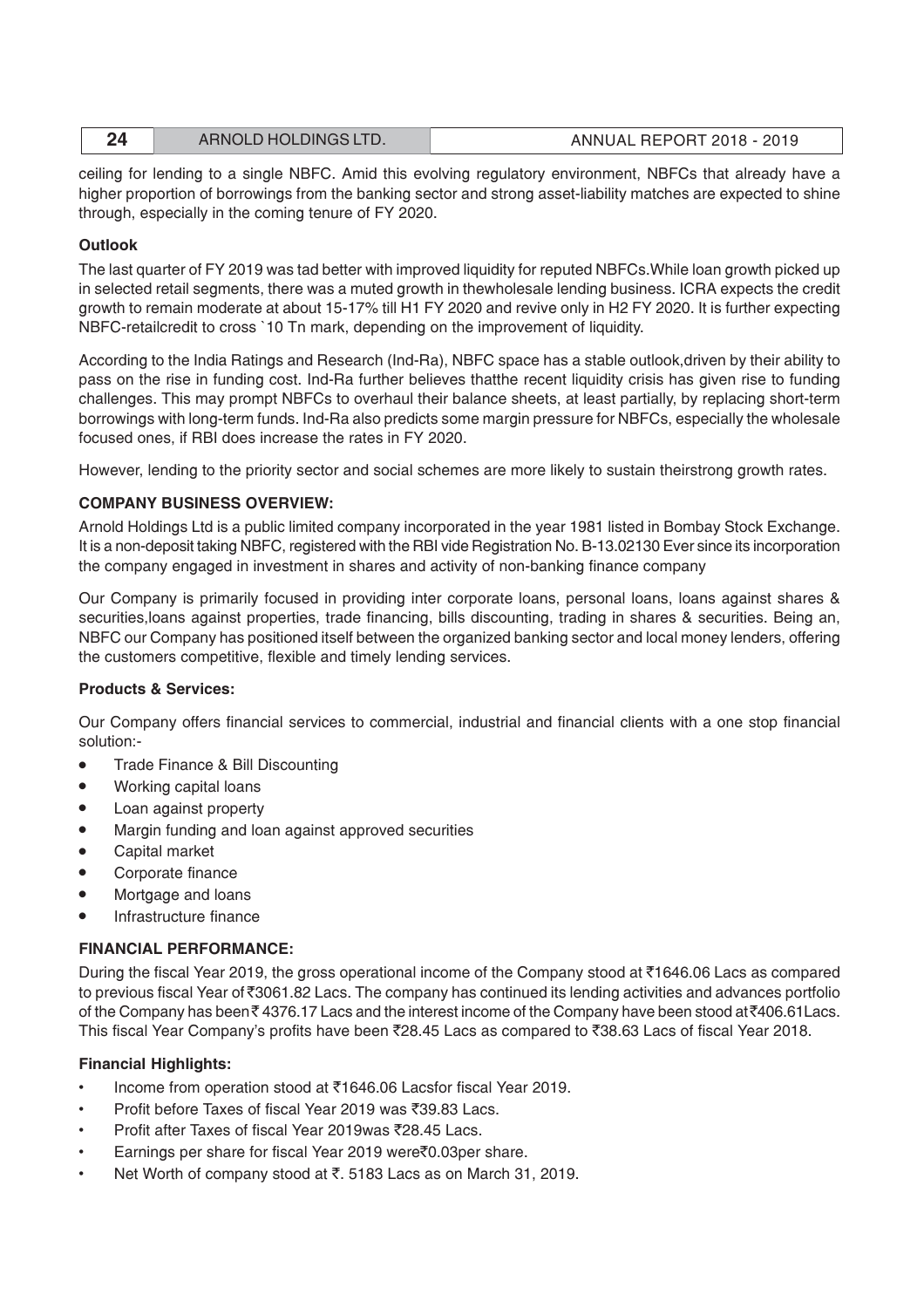| <b>ANNUAL REPORT 2018 - 2019</b> | ARNOLD HOLDINGS LTD. | つよ<br>ΖJ |
|----------------------------------|----------------------|----------|
|----------------------------------|----------------------|----------|

### SWOT ANALYSIS:

#### Strenaths:

An integrated financial services platform: We offer our clients an integrated financial services platform by offering lending against demat shares, finance consultancy, loan against immovable properties and allied products. Our integrated service platform allows us to leverage relationships across the lines of businesses and our industry and product knowledge by providing multi-channel delivery systems to our client base, thereby increasing our ability to cross-sell our services.

Experienced Management: We believe that our senior management and our talented and experienced Team are the principal reason for the growth of our Company. We believe that the extensive experience and financial acumen of our management and staff facilitates us with a significant competitive advantage.

#### Weakness:

Branding: Our Company is not a well-established brand among large NBFC players who have access to larger financial resources.

Accessibility: We do not have branches so we are unable to explore the business opportunities in other areas.

#### Opportunities:

**Large Market:** The players in the NBFC sector still have a lot of scope to cover larger market and the rural markets are still untapped.

Desire for Status: With increased desire of individuals to improve their standard of living, the NBFC industry is getting exposed to new category of client (individuals) in a big way with large share of business coming from this segment apart from corporate clients.

#### Threats:

Economic Downturn: If the economic downturn is prolonged it can reduce the financing need of people due to shrinking business opportunities.

**Private Banks:** Private Banks are also working on the similar business model as the NBFCs do, thereby giving a very strong competitions to the NBFC's.

RBI and Government restrictions: With more stringent norms governing the functioning of NBFC and certain government restrictions act as a hindrance in smooth functioning of NBFC.

### FUTURE STRATEGY:

- **Expansion of existing activities:** OurCompany intends to expand its financial services by enhancing its focus on margin funding, loan against shares and securities, loan against properties and corporate loan, bill discounting and working capital loan.
- Differentiated Services: In the growing economy, the corporate clients will be requiring funds for further expansions. Our Company would be providing all diversified service portfolio under one umbrella to cater most of the customer needs and demands.
- **Brand recognition:** We are in such a business where we are facing lot of competition. Our Company is not a well-established brand among large NBFC players. We will be making the necessary arrangements for our brand reorganization.

## INTERNAL CONTROL SYSTEM AND ADEQUACY:

Arnold holdings Ltd has well-equipped internalcontrol systems in place, adequatefor the size of the Company and thenature of its business. The primaryfunction of our internal control systems is to ensure efficiency inbusiness operations, safeguardingof company's assets, adherence topolicies and procedures, protectingand detecting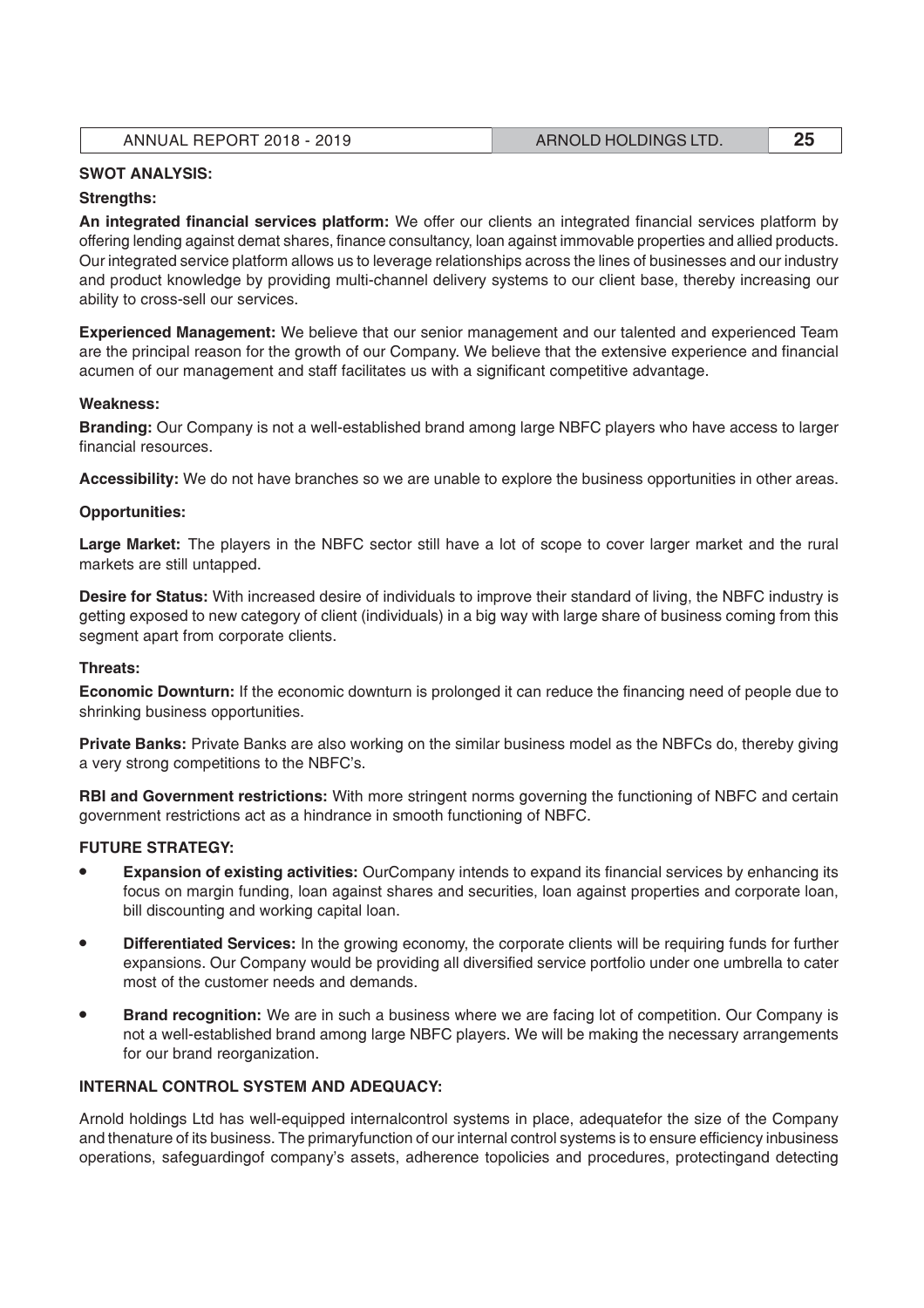errors and frauds,strict compliance with applicable laws and the reliability of financial statements and reporting. The policies, processes and systemcontrols are clearly defined forall critical areas on principles ofduty-segregation. This comes with an inbuilt maker-checker approach,well- defined risk and controlmatrix, and periodic reviews tocheck efficacy of implementation.

An extensive program of internal audits, and regular reviews by the Audit Committee is carried out to ensure compliance with the bestpractices. Internal controls' task offinancial reporting is conducted with highest caution and precision, intransparent manner. Internal Audits are conducted at regular intervalsto assure the management of fair transactions, as per set policies and processes. Efficacy of internal control systems are tested periodically by Internal Auditors and internal control over financial reporting is tested and certified by Statutory Auditors.

## CAUTIONARY:

Statement in the Management Discussion & Analysis, describing the company's objectives, projections and estimates are forward looking statement and progressive within the meaning of applicable laws & regulations. Actual result may vary from those expressed or implied.

Important developments that could affect the company's operations are significant changes in political and economic environment in India, tax laws, RBI regulations, exchange rate fluctuation and other incidental factors.

> On behalf of the Board of Directors, For Arnold Holdings Limited

Mahendraprasad Mallawat Whole TIme Director DIN - 00720282

Place : Mumbai Date : 30th day of May, 2019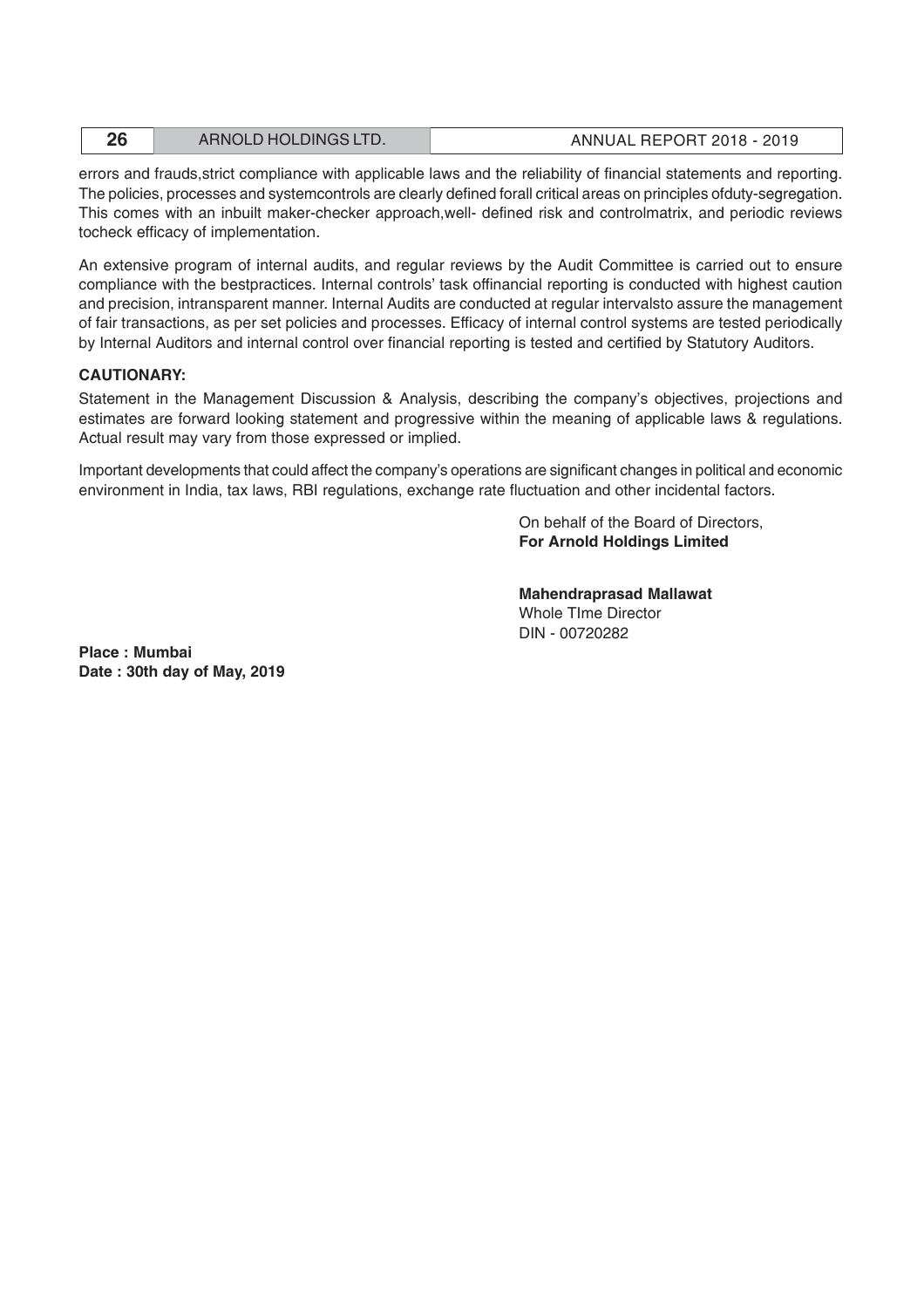|  | ANNUAL REPORT 2018 - 2019 |  |  |
|--|---------------------------|--|--|
|--|---------------------------|--|--|

27

## ANNEXURE II TO THE DIRECTORS' REPORT

## REPORT ON CORPORATE GOVERNANCE

(Pursuant to SEBI (Listing Obligation and Disclosure Requirements) Regulations, 2015)

In Compliance with Regulation 34(3) read with Part C of Schedule V of the Securities and Exchange Board of India (Listing Obligations and Disclosure Requirements) Regulations, 2015 ("Listing Regulations") a report on Corporate Governance for the year ended 31st March, 2019 isgiven below:

#### 1. Company's Philosophy on Corporate Governance:

At Arnold Holdings Ltd, it is imperative that the corporate affairs are managed in a fair and transparent manner for enhancinglong-term shareholder value and retaining investor trust.We, at Arnold Holdings Ltd, ensure that we evolve and follow the best corporate governance practices. We consider it ourinherent responsibility to disclose timely and accurate information regarding our performance as well as the leadership and governance of the Company. The Company's philosophy on Corporate Governance has been to ensure fairness to the Stakeholders throughtimely and transparent disclosures, equitable treatment of all shareholders and empowerment of employees and collective decision making.Your Company has adopted various code and policiesto carry out duties and functions in most ethical andcompliant manner and some of them are:

- i. Code of Conduct for the Board and Senior Managerial Personnel;
- ii. Whistle Blower Policy;
- iii. Internal Guidelines on Corporate Governance;
- iv. Nomination & Remuneration Policy;
- v. Board Evaluation Policy;
- vi. Fair Practices Code;
- vii. Code for regulating, monitoring and reporting of Trading by Insiders;
- viii. Code of practices and procedures for Fair Disclosure of Unpublished Price Sensitive Information;
- ix. Policy on Related Party Transactions;
- x. Documents preservation and archival Policy; and
- xi. Policy for determining material events and information

Your Company has complied with the requirements ofCorporate Governance as laid down under the provisions of Companies Act, 2013, Listing Regulations and RBI directions

#### 2. Role of Company Secretary in overall Governance Process:

The Company Secretary plays a key role in ensuring that the Board and Committees procedures are followed and regularly reviewed. The Company Secretary ensures that all relevant information, details and documents are made available to the Directors and senior management for effective decision making at the meetings. The Company Secretary is primarily responsible for assisting and advising the Board in conducting the affairs of the company, to ensure the compliances with applicable statutory requirements to provide guidance to Directors and to facilitate convening of meetings. The Company secretary interfaces between the Management and regulatory authority for governance matters.

#### 3. Board of Directors (Board):-

#### a) Board Composition:-

The Board of the Company should consist of optimum combination of Executive, Non-Executive, Independent Directors, which should be in conformity with the provisions of the Companies Act, 2013 ("the Act") and the SEBI (Listing Obligations and Disclosure Requirements) Regulations, 2015 ("LODR Regulations").

The present strength of the Board is Five (5) Directors, comprising of Two Whole –Time Director and Two Independent Non- Executive Directors and one Non-Executive Director.The Board Members possess the skills, expertise & experience necessary to guide the Company.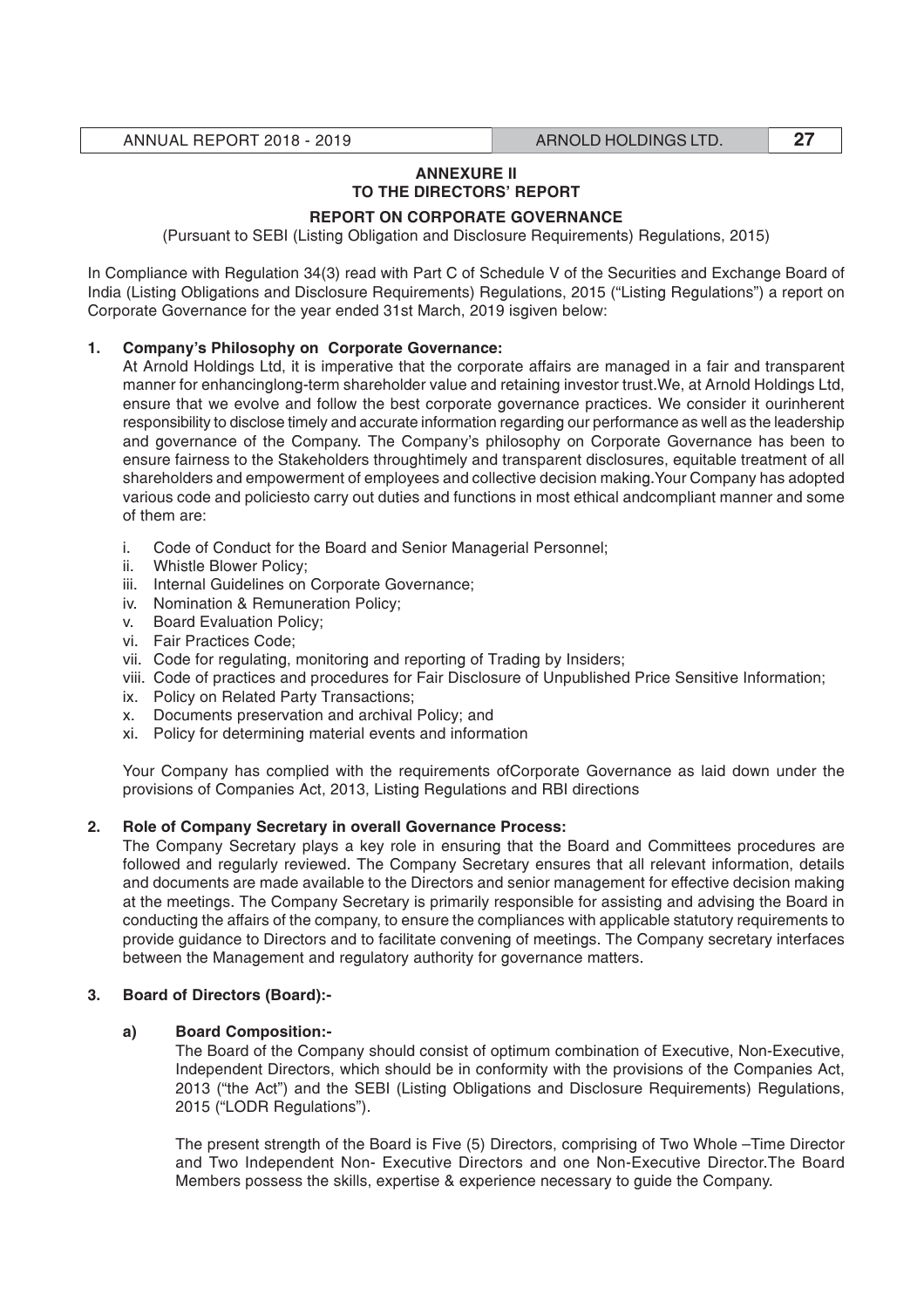ARNOLD HOLDINGS LTD. **ANNUAL REPORT 2018 - 2019** 

## Name of Director **Name of Director** Category of Directorship Mr. Mahendraprasad Mallawat Whole Time Director Mr. Mohandas Dasari New York New York New York Birector Mrs. Gazala Kolsawala<br>Mr. Sopan Vishwanathrao Kshirsagar Non-Executive Director Non-Executive Director Mr. Sopan Vishwanathrao Kshirsagar<br>Mrs. Sarita Bhartia Independent – Non Executive Director

#### b) No. of Board Meetings:-

The Board meets at regular intervals to discuss and decide on company's business policy and strategy apart from other normal business. During the financial year ended on 31st March 2019, Four (4) Board Meetings were held on the following dates:-

30th May, 2018, 8th August, 2018, 13th November, 2018, 13th February, 2019.

The Last Annual General Meeting of the Company was held on 25th September, 2018.

#### c) Directors' Attendance Record and Directorships Held:-

The attendance at the Board Meetings held during the year and attendance at the last Annual General Meeting, number of directorships in other Public Limited companies and membership in committees across various companies of which the Director is a Member / Chairman are given below: -

| Name of Directors                                          | Category                                                    | No. of<br><b>Board</b><br>Meetings<br>Attended | Attendance<br>at last<br><b>AGM</b> | Directorship<br>held in other<br>Companies |                | No. Committee<br>Memberships /<br>Chairmanships held<br>including Arnold Holdings* | Share<br>Holding |
|------------------------------------------------------------|-------------------------------------------------------------|------------------------------------------------|-------------------------------------|--------------------------------------------|----------------|------------------------------------------------------------------------------------|------------------|
|                                                            |                                                             |                                                |                                     |                                            | Membership     | Chairmanship                                                                       |                  |
| Mr. Mahendra<br>Prasad<br>Mallawat<br>(DIN: 00720282)      | Promoter /<br>Whole<br>Time<br><b>Director</b>              | $\overline{4}$                                 | Yes                                 |                                            | $\overline{2}$ |                                                                                    | 150000           |
| Mrs. Gazala<br>Kolsawala<br>(DIN: 07133943)                | <b>Non</b><br>Executive<br><b>Director</b>                  | $\overline{4}$                                 | Yes                                 |                                            |                |                                                                                    |                  |
| Mr. Sopan<br>Vishwanthrao<br>Kshirsagar<br>(DIN: 06491444) | Independent /<br>Non<br>Executive<br><b>Director</b>        | $\overline{4}$                                 | Yes                                 |                                            | 1              | 1                                                                                  |                  |
| Mr. Gajanan<br><b>Uttamrao Mante</b><br>(DIN: 02320965)    | Independent /<br><b>Non</b><br>Executive<br><b>Director</b> | $\overline{4}$                                 | Yes                                 | 1                                          | 1              | 1                                                                                  |                  |
| Mr. Mohandas<br>Dasari<br>(DIN: 05105936)                  | Whole<br>Time<br><b>Director</b>                            | $\overline{2}$                                 | Yes                                 | $\overline{4}$                             |                |                                                                                    |                  |
| Mrs. Sarita Bhartia**<br>(DIN:01002622)                    | Independent<br>Non-<br>Executive<br><b>Director</b>         | $\overline{2}$                                 | Yes                                 | $\overline{2}$                             | 1              | 1                                                                                  | Nil              |

28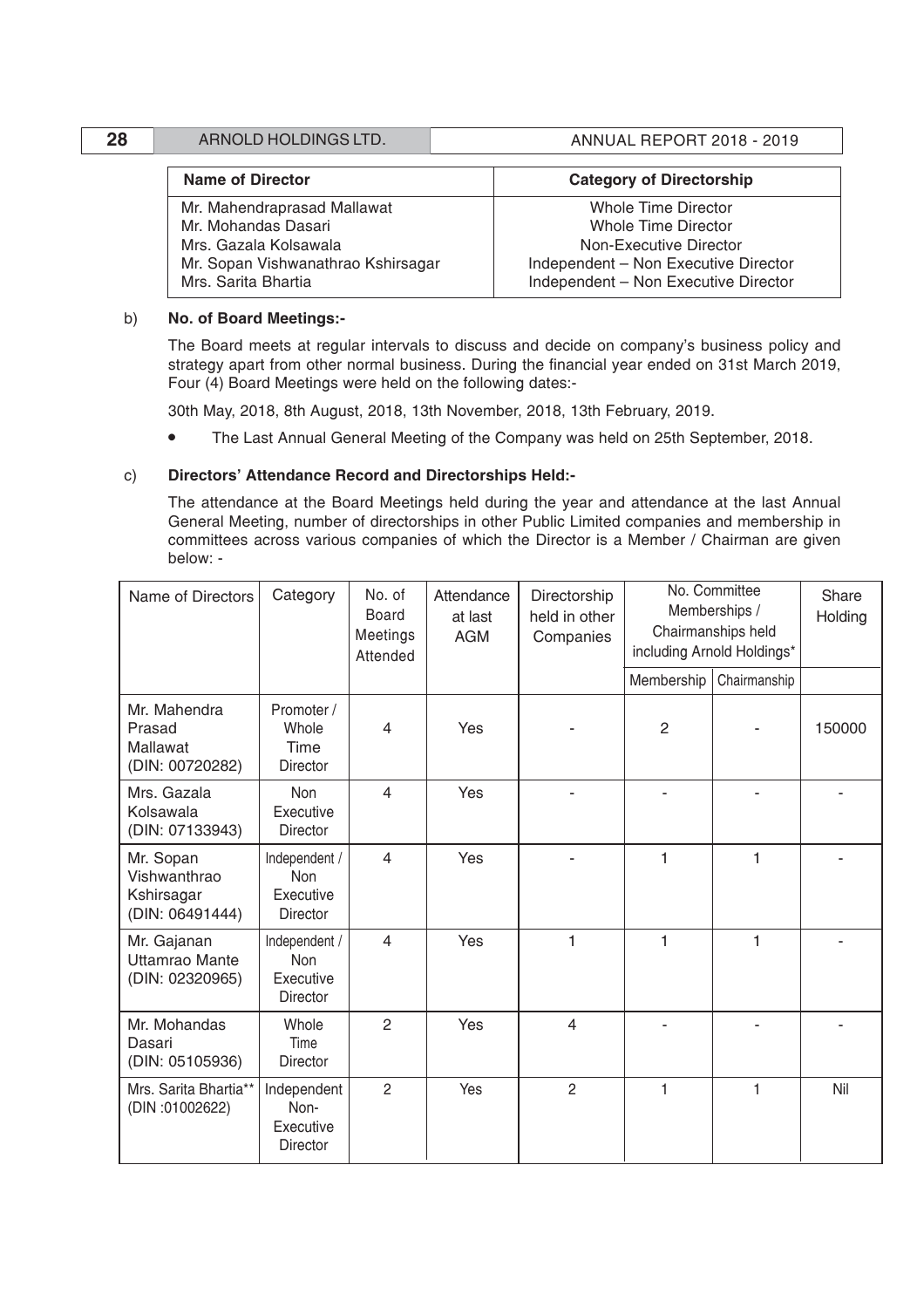| <b>ANNUAL REPORT 2018 - 2019</b> | ARNOLD HOLDINGS LTD. | 29 |
|----------------------------------|----------------------|----|
|----------------------------------|----------------------|----|

\* Committee positions only of the Audit Committee and Stakeholder Relationship Committee have been considered for this purpose in terms of Regulation 26(1) (b) of the LODR Regulations.

\*\* Mr. Gajanan Uttamrao Mante has resigned from board on 08th August, 2018 and his place Mrs. Sarita Bhartia has appointed on same date and she joined the committees.

### d) Code of Conduct:-

The Company has a code of conduct applicable to all Board Members and Senior Management staff for avoidance of conflict of interest between each of each individuals and the Company. Each Board Member and Senior Management staff have declared their compliance with the Code of Conduct as at 31st March, 2019.There were no materially significant transactions during the Financial Year with Board Members and Senior Management, including their relatives that had or could have had a potential conflict of interest with the company.

The Code of Conduct is available on the website of the Company.

### 4. The Details of Familiarisation Programmes imparted to Independent Directors:

### Brief terms of reference:

An Appropriate induction programme for new Directors and ongoing familiarisation with respect to the business of the company for all Directors is a major contributor for meaningful board level deliberations and sound business decisions.

The Company has adopted a structured programme for orientation of independent Director's at the time of their joining so as to familiarize them with the Company's operations, business, industry and environment in which it functions. The Company updates the Board members on a continuing basis on any significant changes therein and provides them an insight to their expected roles and the responsibilities so as to be in a position to take well- informed and timely decisions and contribute significantly to the Company.

The details of familiarisation programmes held for the independent Directors are provided on the Company's website.

### 5. Independent Directors Meeting:

In Compliance with the Companies Act, 2013 and Regulation 25 of SEBI (Listing Obligations and Disclosure Requirements) Regulations, 2015, the Independent directors meeting of the Company was held on 27th March, 2019. Independent Directors meeting considered:

- 1) Evaluation of the performance of non- Independent Directors and the Board of Directors as a whole.
- 2) Evaluation of the performance of the Chairman of the company, taking into account the views of the Executive and non- Executive Directors; and
- 3) Evaluation of the quality, content and timelines of flow of information, between the management and the Board that is necessary for the Board to effectively and reasonably perform its duties.

Mrs. Sarita Bhartia is the chairman of Independent Directors Meeting.

### Attendance of Independent Directors in Independent Directors Meeting:

| Name of the Members                | Meeting held during year | <b>Meetings attended</b> |
|------------------------------------|--------------------------|--------------------------|
| Mrs. Sarita Bhartia                |                          |                          |
| Mr. Sopan Vishwanathrao Kshirsagar |                          |                          |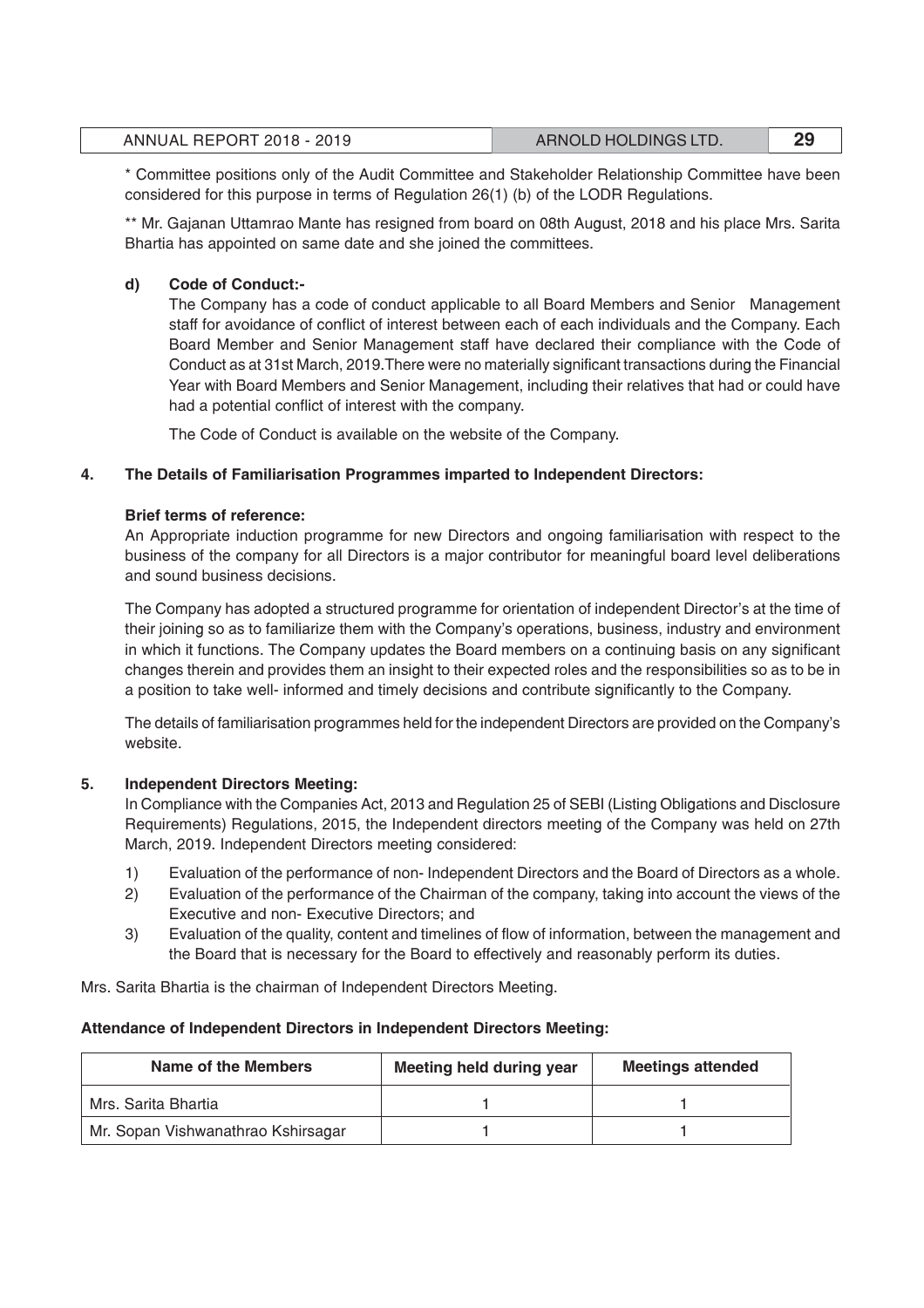#### ARNOLD HOLDINGS LTD. **ANNUAL REPORT 2018 - 2019** 30

### 6. Audit Committee:-

The Company has an Independent Audit Committee. The composition, role/ function of the committee comply with the requirements of the Companies Act, 2013 as well as those of Regulation 18 of SEBI (Listing Obligations and Disclosure Requirements) Regulations, 2015. The brief terms of reference also conform of the requirements of section 177 of the act. The Audit Committee includes the following:

- Overseeing the Company's financial report process and the disclosure of its financial information's.
- recommend appointment, remuneration and terms of appointment of auditors of the Company;
- approve payment to statutory auditors for any other services rendered by them;
- review with the management, the annual financial statements before submission to the Board for approval, focusing particularly on:
	- 1) matters to be included in Director's Responsibility Statements to be included in Board's report,
	- 2) any changes in accounting policies and practices;
	- 3) major accounting entries involving estimates based on the exercise of judgment by management;
	- 4) significant adjustments resulting from the audit findings;
	- 5) compliance with listing and other legal requirements relating to financial statement;
	- 6) disclosure of related party transactions;
	- 7) Qualification in draft audit report.
- review with the management , the quarterly financial statement before submission to the board for their approval;
- recommend appointment, remuneration and terms of appointment of internal auditors, tax auditors, secretarial auditor and any matters of resignation or dismissal;
- discuss with the statutory auditors before the audit commences, the nature and scope of the audit as well as post audit discussion to ascertain areas of concern;
- review the internal audit programme, ensuring co-ordination between the internal and statutory auditors, ensuring that the internal audit function is adequately resourced and has appropriate standing within the Company, and to request internal auditor to undertake specific audit projects, having informed the management of their intentions;
- consider the major findings of internal investigations by the internal auditors into matters where there is suspected fraud or irregularity or failure of internal control systems of a material nature and reporting the matter to the Board;
- consider any material breaches or exposure; breaches of regulatory requirements or of ethical codes of practice to which the Company subscribes, or of any related codes, policies and procedures, which could have a material effect on the financial position or contingent liabilities of the Company;
- discuss significant findings with internal auditors and initiate follow up action thereon;
- look into the reasons for substantial defaults in the payment to the depositors, debenture holders, shareholders (in case of non-payment of declared dividends) and creditors;
- review performance of statutory and internal auditors and adequacy of internal control systems;
- approve transaction with related parties and subsequent modification to terms of contract/transaction;
- scrutinize inter-corporate loans and investments;
- valuation of any of the undertakings or assets as and when necessary;
- review with management , the statement of uses /application of funds raised through an issue (public issue, rights issue, preferential issue, etc.), the statement of funds utilized for purposes other than those stated in the offer document/prospectus/notice and the report submitted by the monitoring agency monitoring the utilization of proceeds of a public or rights issue , and making recommendation to the Board for taking steps in relation thereto;
- approve appointment of CFO ( i.e. the Whole time Finance Director or any other person heading the finance function or discharging that function) after assessing the qualification,
- experience and background of the candidate;
- review functioning of the Whistle Blower Policy ;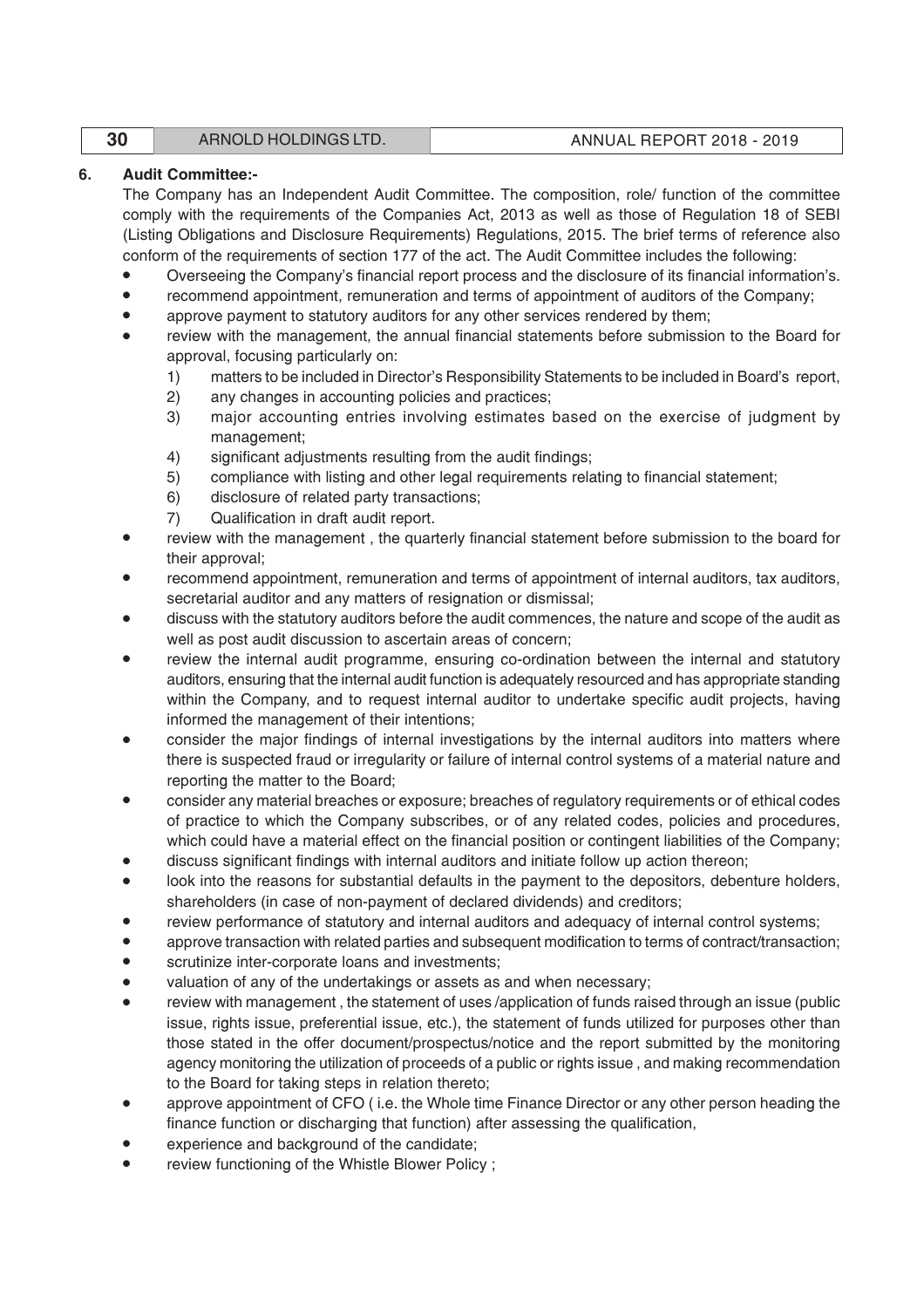| <b>ANNUAL REPORT 2018 - 2019</b> | ARNOLD HOLDINGS LTD. |  |
|----------------------------------|----------------------|--|
|----------------------------------|----------------------|--|

 Carry out any other functions as may be falling within the terms of reference of the Audit Committee or as may be delegated to the Committee from time to time.

## Composition and attendance of Members at the Meeting of the Audit Committee

| Name of the Members                | <b>Position</b> | Category                                       | No. of<br><b>Meetings</b><br><b>Held</b> | No. of<br>Meetings<br>attended |
|------------------------------------|-----------------|------------------------------------------------|------------------------------------------|--------------------------------|
| Mr. Sopan Vishwanathrao Kshirsagar | Chairman        | Independent & Non<br><b>Executive Director</b> | 4                                        | 4                              |
| Mr. Gajanan Uttamrao Mante*        | Member          | Independent & Non<br><b>Executive Director</b> | 2                                        | 2                              |
| Mr. Mahendraprasad Mallawat        | Member          | <b>Whole Time Director</b>                     | 4                                        | 4                              |
| Mrs. Sarita Bhartia*               | Member          | Independent & Non<br><b>Executive Director</b> | 2                                        | 2                              |

\* Mr. Gajanan Uttamrao Mante has resigned from the Committee on 08th August, 2018 and his place Mrs. Sarita Bhartia has appointed and she joined the committee.

## Meeting & Attendance:

During the year 2018-2019, four (4) Audit Committee meetings were held on 30th May, 2018,08th August,2018, 13th November, 2018 and 13th February, 2019.

The representatives of the Statutory Auditors are permanent invitees to the Audit Committee meetings and they attended all the meetings held during the year. The Internal Auditor reports directly to the Audit Committee.

The Company Secretary acts as Secretary to the Committee.

Minutes of each Audit Committee Meeting are placed before and discussed in the Board Meeting held subsequently.

## 7. Nomination & Remuneration Committee:

The Nomination and Remuneration Committee is headed by an independent Director and is primarily responsible for recommending candidates for appointing as Directors and KMPs and their remuneration, evaluation of performance of Directors and monitoring of remuneration Policy.

The Composition and terms of reference of the Nomination and Remuneration Committee is in compliance with provisions of section 178 of the Companies Act, 2013, and Regulation 19 of SEBI (Listing Obligations and Disclosure Requirements) Regulations, 2015 and SEBI (Share Based Employee Benefits) Regulations, 2014.

### Brief Terms of reference:

- To assess that a person to be appointed as Director is 'fit and proper' and fulfills the set criteria as may be required by the Company;
- review and recommend to the Board on the structure and composition of the Board of Directors of the Company ;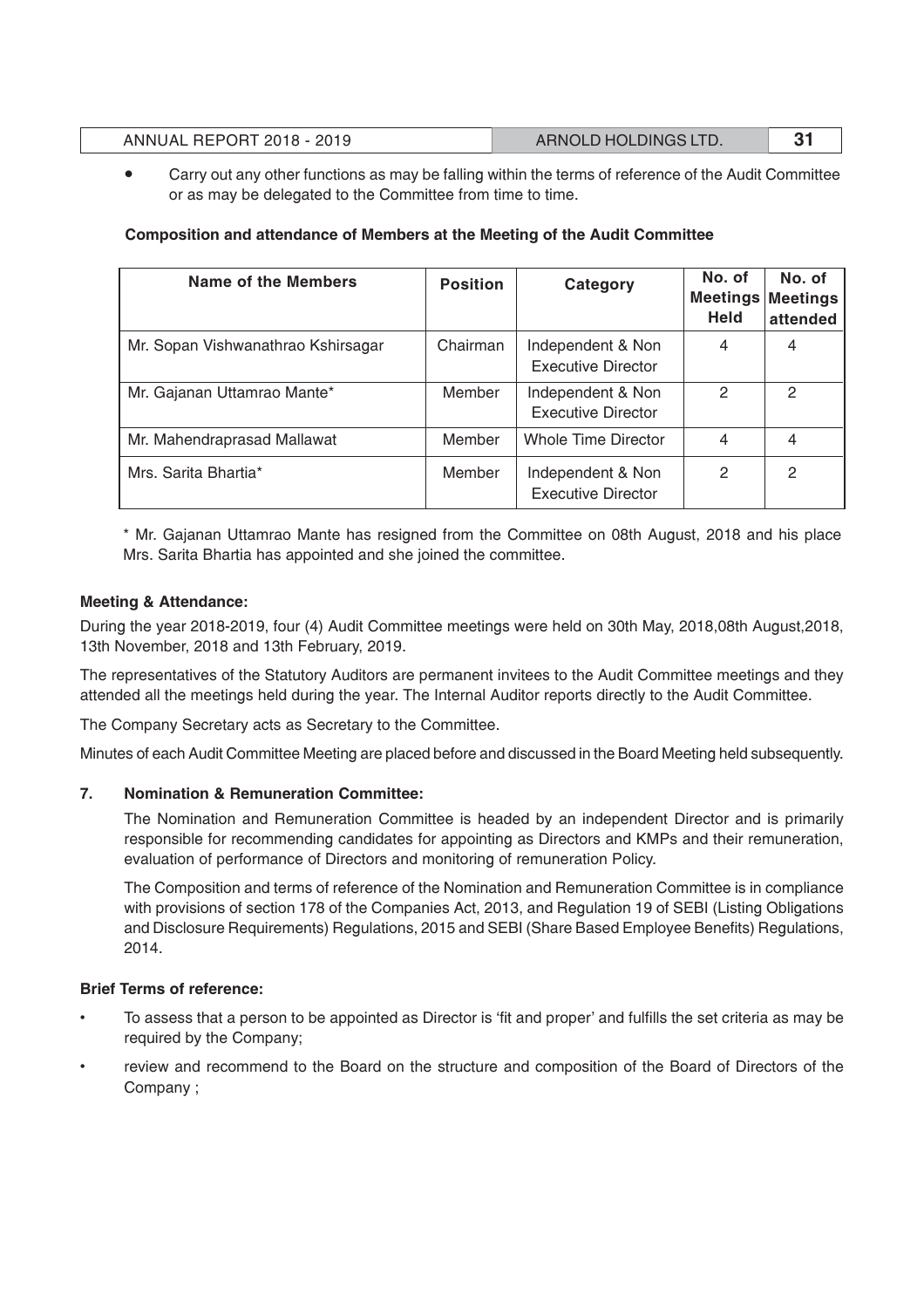| 32 | ARNOLD HOLDINGS LTD. | <b>ANNUAL REPORT 2018 - 2019</b> |
|----|----------------------|----------------------------------|
|----|----------------------|----------------------------------|

- evaluate the eligibility of an individual on the basis of his/ her qualification, positive attributes, independence and past experience, for appointment and removal as whole time director/managing director/senior management of the company and advising the Board of Directors/ Shareholders with such detailed evaluation in the matter of appointment and removal of such individual;
- review, recommend and /or approve the remuneration that can be offered to the proposed whole time director/managing director/ non-executive director/ senior management of the Company;
- evaluate the performance of the directors of the Company and review and recommend to the Board on their re-appointment;
- review, recommend and /or approve the modification in the remuneration of the Whole time director/ managing director/ manager/ non-executive director and senior managerial personnel;
- formulate remuneration policy relating to directors, key managerial personnel and other senior managerial employees of the Company;
- evaluate performance of directors with respect to their role as Independent Director and Board members;
- implement and administer the Employee Stock Option Scheme;

## Composition and attendance of Members at the Meeting of the Nomination & Remuneration **Committee**

| Name of the Members                                  | <b>Position</b> | Category                                       | No. of<br><b>Meetings</b><br><b>Held</b> | No. of<br><b>Meetings</b><br>attended |
|------------------------------------------------------|-----------------|------------------------------------------------|------------------------------------------|---------------------------------------|
| Mr. Gajanan Uttamrao Mante<br>(upto 8th August 2018) | Chairman        | Independent & Non<br><b>Executive Director</b> |                                          |                                       |
| Mr. Sopan Vishwanathrao Kshirsagar                   | Member          | Independent & Non<br><b>Executive Director</b> | $\mathfrak{p}$                           | 2                                     |
| Mrs. Gazala Kolsawala                                | Member          | Non-Executive Director                         | $\mathcal{P}$                            | 2                                     |
| Mr. Sarita Bhartia<br>(from 13th November, 2019)     | Chairman        | Independent & Non<br><b>Executive Director</b> |                                          |                                       |

Meeting Details: The Committee met two times during the financial year 2017-18 on 08th August, 2018 and 13th November, 2018.

### Remuneration Policy:

The Board of Directors of the company has adopted Nomination and Remuneration Policy ('Policy') for the Company, inter alia to deal with the manner of selection of Board of Directors, KMP and Managing Director and their remuneration. The Policy is annexed as Annexure to this Report.

Performance Evaluation of the Board, Directors and Committees of the Board:

The Company has devised Board Evaluation Policy as to carry out annual performance evaluation of the Independent Directors, Board, Committees and other individual Directors.

A structured questionnaire was prepared for capturing various facets of the functioning of Board, such as adequacy of the composition of the Board and its Committees, Board culture, execution and performance of specific duties, obligations and governance.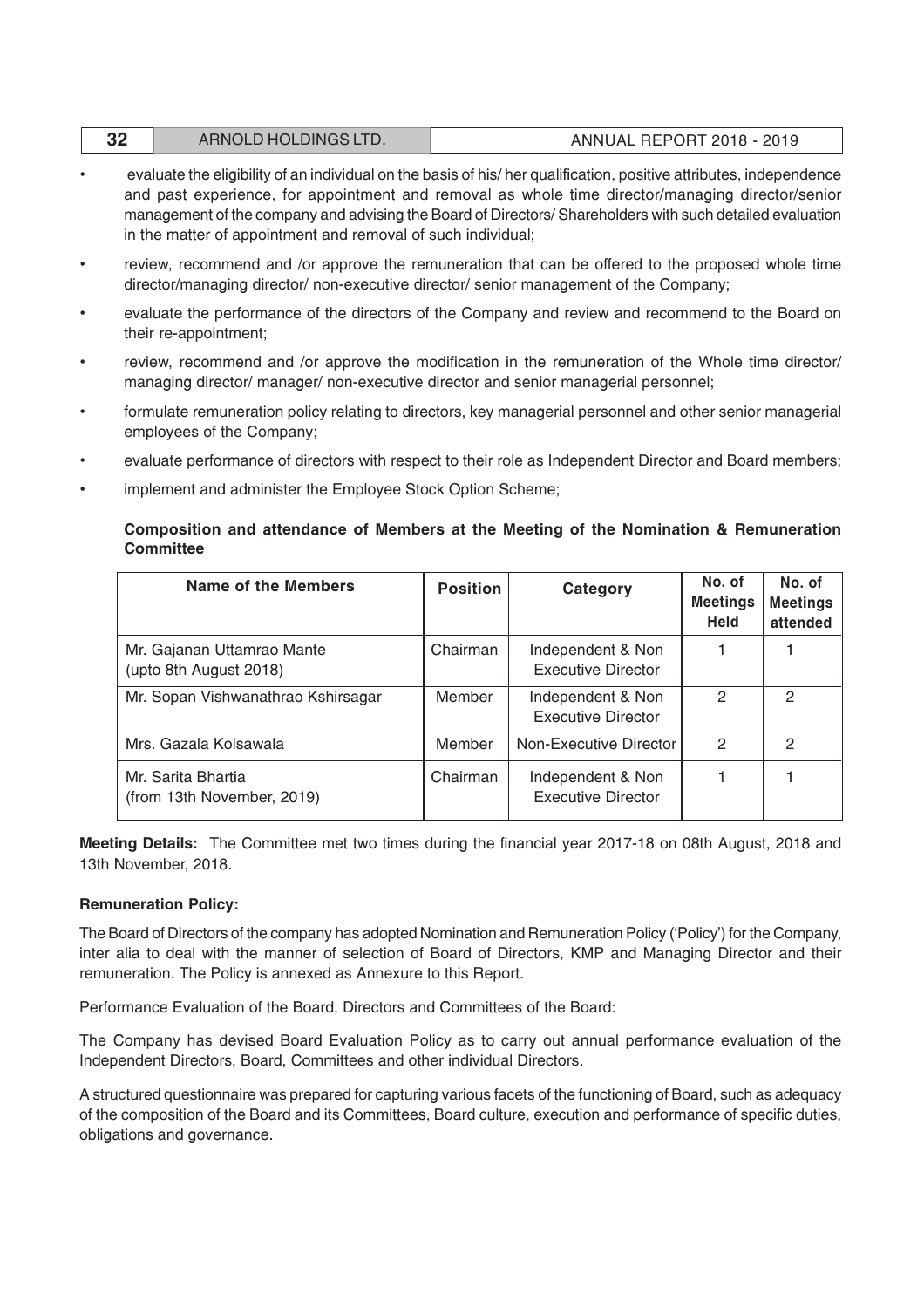| <b>ANNUAL REPORT 2018 - 2019</b> | ARNOLD HOLDINGS LTD. | ດດ<br>აა |
|----------------------------------|----------------------|----------|
|----------------------------------|----------------------|----------|

A separate exercise was carried out to evaluate the performance of individual Directors including the Chairman of the Board, who were assessed to find out knowledge/skills, contribution to the Board and their communication/ relationship with the Board and seniormanagement of the Company. The performance evaluation of the Independent Directors was carried out by the entire Board.

The performance evaluation of the Chairman and the Non-independent Directors were carried out by the Independent Directors.

## 9) Stakeholders Relationship Committee:

The Stakeholders' Relationship ('SR') Committee is led by Independent Director and is primarily responsible to review all matters connected with transfer of Equity Shares/ transmission of equity shares and redressal of shareholders complaints.

The Composition and terms of reference of the Stakeholder Relationship Committee is in compliance with provisions of section 178 of the Companies Act, 2013, SEBI (Listing Obligations and Disclosure Requirements) Regulations, 2015.

### Terms of Reference:

The Committee looks into redressal of Investors Complaints and requests such as delay in transfer of shares, non-receipt of Dividend, Annual Report, revalidation of Dividend warrants etc.

The committee deals with various matters relating to:

- Transfer / transmission of shares.
- Issue of share certificate in lieu of lost, sub-divided, consolidated, rematerialized or defaced certificates.
- Consolidation / splitting of folios.
- Review of shares dematerialized and all other related matters.
- Investors' grievance and redressal mechanism and recommend measures to improve the level of investors' services.

| Name of the Members                | <b>Position</b> | Category                                       | No. of<br><b>Held</b> | No. of<br><b>Meetings Meetings</b><br>attended |
|------------------------------------|-----------------|------------------------------------------------|-----------------------|------------------------------------------------|
| Mr. Gajanan Uttamrao Mante         | Chairman        | Independent & Non<br><b>Executive Director</b> | 4                     | 4                                              |
| Mr. Sopan Vishwanathrao Kshirsagar | Member          | Independent & Non<br><b>Executive Director</b> | 4                     | 4                                              |
| Mr. Mahendraprasad Mallawat        | Member          | <b>Whole Time Director</b>                     | 4                     | 4                                              |
| Mrs. Sarita Bhartia*               | Chairman        | Independent & Non<br><b>Executive Director</b> | $\mathfrak{p}$        | $\mathfrak{p}$                                 |

\* Mr. Gajanan Uttamrao Mante has resigned from the Committee on 08th August, 2018 and his place Mrs. Sarita Bhartia has appointed and she joined the committee.

Meeting Details: During the under reviewfour meetings of the Stakeholder Relationship Committee was held on 12th April, 2018, 10th July, 2018, 8th October, 2018and 8th January, 2019.

### Information on Investor Grievances for the period from 01st April, 2018 to 31st March, 2019:

| <b>Brought Forward</b> | <b>Received Afresh</b><br><b>Disposed</b> |     | <b>Carried Over</b> |  |
|------------------------|-------------------------------------------|-----|---------------------|--|
| Ni.                    | Nil                                       | Nil | Ni.                 |  |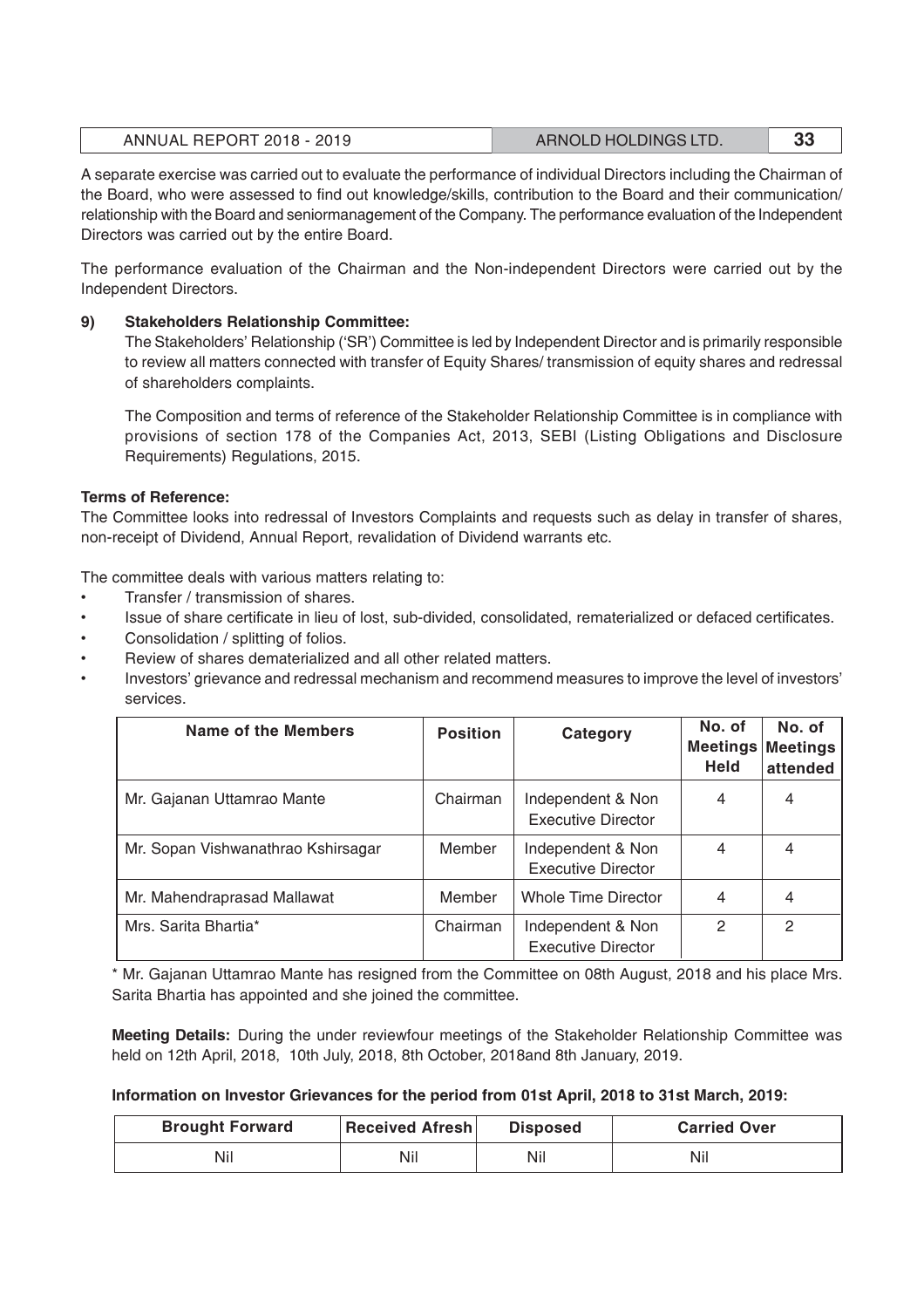| 34 | ARNOLD HOLDINGS LTD. | <b>ANNUAL REPORT 2018 - 2019</b> |
|----|----------------------|----------------------------------|
|----|----------------------|----------------------------------|

## Investor Grievance Redressal:

The status of investor complaints is monitored by the SR Committee periodically and reported to the Board. The complaints received from the shareholders, regulators, stock exchanges are reviewed and they are expeditiously attended to by the Registrar and Share Transfer Agents.

## Compliance Officer:

Ms. SoniyaAgarwal, Company Secretary, is the compliance officer for complying with the requirements of Companies Act, Securities Laws and SEBI (Listing Obligations and Disclosure Requirements) Regulation, 2015.

## 10) General Body Meetings:-

Details of the last Annual General Meetings of the Company are given below:-

| <b>Financial Year</b> | Date                       | Time     | Location                                                                                                                                                  | <b>No. of Special Resolutions</b><br><b>Passed</b> |
|-----------------------|----------------------------|----------|-----------------------------------------------------------------------------------------------------------------------------------------------------------|----------------------------------------------------|
| 2015-2016             | 16th<br>September,<br>2016 | 11.30 AM | Shree Banquet Hall,<br>376/378, Goan Institute Bldg.,<br>J.S.S. Road, Chira Bazar,<br>Mumbai-400002                                                       | <b>Issue of Bonus Equity Shares</b>                |
| 2016-2017             | 11th<br>September,<br>2017 | 10.30 AM | Hotel Landmark Banquet<br>Hall, Landmark Bldg.,<br>Mith Chowki, Link Road,<br>Malad (W), Mumbai 400 064                                                   | No special resolution<br>was passed.               |
| 2014-2015             | 25th<br>September,<br>2018 | 10.30 AM | <b>IMC Chamber of</b><br>Commerce and Industry<br><b>Kilchand Conference</b><br>Room, 2nd Floor, IMC Bldg.,<br>IMC Marg, Churchgate,<br>Mumbai - 400 020. | No special resolution<br>was passed.               |

Postal Ballot: During the year under review, no resolution was passed through postal ballot.

## 11) Code for prevention of Insider Trading Practices:

In compliance with the SEBI Regulations on prevention of Insider Trading, the Company has adopted a code of conduct for its Directors and designated Employees. The code lays down guidelines which included procedures to be followed and disclosures to be made while dealing with the shares of the Company.

## 12) Disclosures regarding Directors' Appointment / Re-appointment:-

The brief profiles of Directors who are seeking re-appointment / appointment at the Annual General Meeting are furnished below:-

| Name of the<br><b>Director</b>           | Date of<br><b>Birth</b> | Date of<br>Appointment | Expertise in<br>specific<br>functional<br>Area | Qualifications                      | Chairman/<br>Director in<br>other<br>Companies | No. of<br><b>Shares Held</b> |
|------------------------------------------|-------------------------|------------------------|------------------------------------------------|-------------------------------------|------------------------------------------------|------------------------------|
| Mr. Mohandas<br>Dasari                   | 01/05/1950              | 10/08/2017             | Compliance<br>Field                            | Master in<br>economics              | 4                                              | <b>NIL</b>                   |
| Mr. Rajkumar<br>Goyal                    | 11/12/1961              | 13/08/2019             | Finance                                        | Graduation                          | N.A.                                           | <b>NIL</b>                   |
| Mr. Sopan<br>Vishwanathrao<br>Kshirsagar | 15/10/1952              | 07/02/2013             | Banking<br><b>Services</b>                     | M.Sc. and<br>Ph.D. in<br>Management | NA.                                            | <b>NIL</b>                   |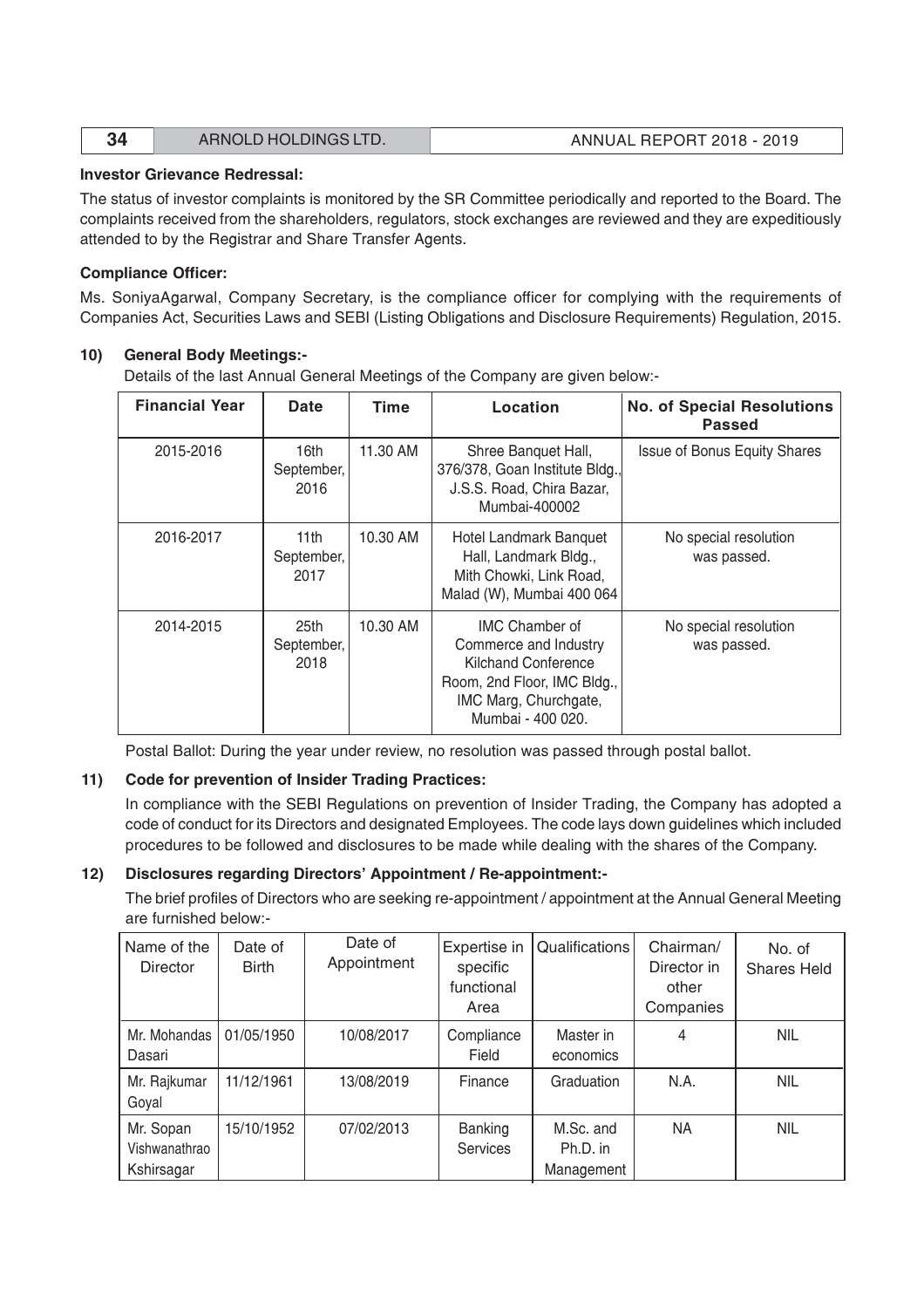| <b>ANNUAL REPORT 2018 - 2019</b> | ARNOLD HOLDINGS LTD. | 35 |
|----------------------------------|----------------------|----|
|----------------------------------|----------------------|----|

#### 13) Means of Communication:-

- a) Quarterly/ Annual Results: The Company's Quarterly& Annual results are published in Free Press and Navshakti in Mumbai and are also displayed on its website www.arnoldholdings.in
- (b) Annual Report: The Annual Report containing, inter alia, Audited Annual Accounts, Directors' Report, Auditors' Report and other important information is circulated to members and others entitled thereto. The Management Discussion and Analysis (MD&A) Report forms part of the Directors' Report in the Annual Report. The Annual Report is displayed on the Company's website www.arnoldholdings.in
- (c) BSE Corporate Compliance & Listing Centre (the "Listing Centre"): BSE's Listing Centre is a web- based Application designed for Corporate. All periodical compliances filings like shareholding pattern, corporate governance report, among others are also filed electronically on the Listing Centre.
- (d) SEBI Complaints Redress System (SCORES): The investor complaints are processed in a centralized web- based complaints redress system. The salient features of this system are: Centralized database of all complaints, online upload of Action Taken Reports (ATRs) by concerned companies and online viewing by investors of Actions taken on the complaint and its current status.
- (e) Website: The Company's website www.arnoldholdings.in contains a separate dedicated section," Investor Relation", where shareholding pattern is available. The company's Annual report is also available in a user- friendly and downloadable form.
	- 1) For any query in Annual Report mail on info@arnoldholdings.in

### 14. General Shareholder Information:-

| i)    | AGM (Date, Time and Venue)                                               | On Friday, the 27th September, 2019 at 10.00am.<br>At IMC Chamber of Commerce and Industry,<br>Walchand Centre, 3rd Floor, IMC Bldg., IMC Marg,<br>Churchgate, Mumbai-400020 |
|-------|--------------------------------------------------------------------------|------------------------------------------------------------------------------------------------------------------------------------------------------------------------------|
| ii)   | <b>Financial Year</b>                                                    | 1st April 2019 to 31st March, 2020                                                                                                                                           |
| iii)  | Key Financial Reporting Dates<br>F.Y. 2019-2020                          |                                                                                                                                                                              |
| a)    | Unaudited Results for the<br><b>First Quarter ended</b><br>June 30, 2019 | On or before 14th August, 2019                                                                                                                                               |
| b)    | Unaudited Results for the Second<br>Quarter ended September 30, 2019     | On or before 14th November, 2019                                                                                                                                             |
| C)    | Unaudited Results for the Third<br>Quarter ended December 31, 2019       | On or before 14th February, 2020                                                                                                                                             |
| d)    | Audited Results for the<br>F.Y. 2019-2020                                | On or before End 30thMay, 2020                                                                                                                                               |
| iv)   | Date of Annual Book Closure<br>(Both days inclusive)                     | 21st September, 2019 (Saturday) to 27th<br>September, 2019 (Friday) (Both Days Inclusive)                                                                                    |
| V)    | Registered Office & CIN                                                  | B-208, Ramji House, 30, Jambulwadi, J.S.S. Road,<br>Mumbai - 400 002<br>CIN: L65993MH1981PLC282783                                                                           |
| vi)   | Listing on Stock Exchanges                                               | <b>BSE Ltd.</b>                                                                                                                                                              |
| vii)  | <b>Listing Fees</b>                                                      | Annual Listing Fees for the year upto 2019-20 have been<br>paid to the Stock Exchange.                                                                                       |
| viii) | <b>Depository Fees</b>                                                   | Annual Custodian Fees for the Year 2019-20 have been<br>paid to CDSL & NSDL.                                                                                                 |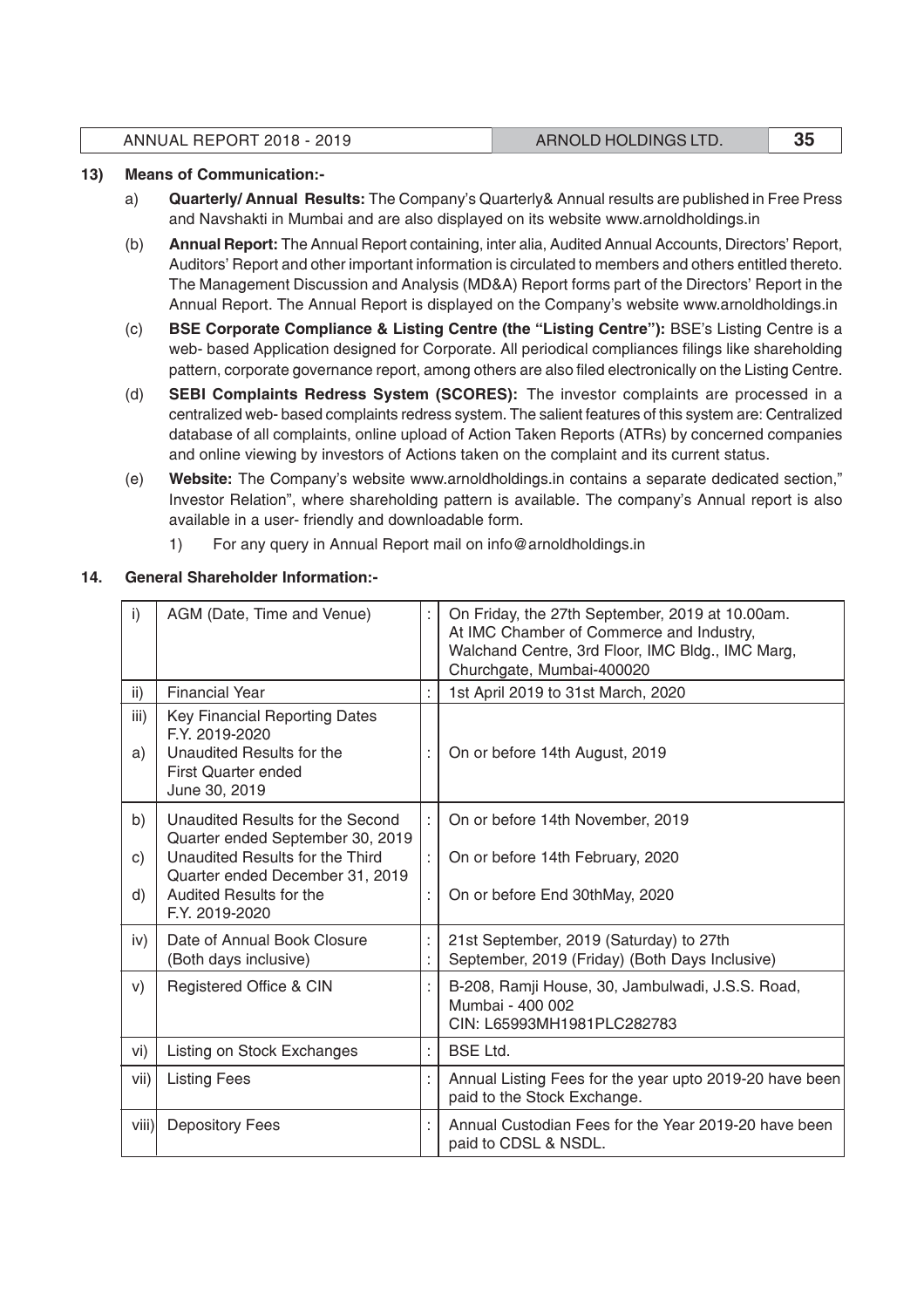| $\Omega$ | ARNI I<br>- 11 L<br>LI D. | 2019<br>ANNUAL<br>. REPORT 20 |
|----------|---------------------------|-------------------------------|
|          |                           |                               |
|          |                           |                               |

| $\mathsf{ix}$ | <b>Stock Codes</b> | BSE: 537069<br>ISIN: INE185K01028 |
|---------------|--------------------|-----------------------------------|
| X)            | Trading Group      |                                   |

# xi) Share Price Data:

| Month            | BSE Limited (BSE) (in Rs. per Share) |                   |                   |  |
|------------------|--------------------------------------|-------------------|-------------------|--|
|                  | Month's High Price                   | Month's Low Price | Month's Low Price |  |
| April 2018       | 9.93                                 | 6.80              | 1088203           |  |
| May 2018         | 9.30                                 | 7.32              | 608484            |  |
| June 2018        | 10.20                                | 7.70              | 1226817           |  |
| <b>July 2018</b> | 12.00                                | 7.56              | 1538232           |  |
| August 2018      | 11.00                                | 8.65              | 1517439           |  |
| September 2018   | 11.50                                | 9.11              | 1416559           |  |
| October 2018     | 11.00                                | 9.33              | 1498456           |  |
| November 2018    | 11.00                                | 8.15              | 683603            |  |
| December 2018    | 12.86                                | 8.95              | 2691412           |  |
| January 2019     | 17.77                                | 11.05             | 7432013           |  |
| February 2019    | 17.00                                | 12.00             | 4280715           |  |
| March 2019       | 13.88                                | 7.57              | 5495766           |  |

Source: BSE website

# xii) Registrar and Share Transfer Agent:-

Share transfers and all other investor related matters are attended to and processed by our Registrar and Share Transfer Agent viz. Niche Technologies Private Limited.

### M/s. Niche Technologies Private Limited

D-511, Bagree Market, 71, B R B Basu Road, Kolkata-700 001 Tel: +91 33 2235 7270 Fax: +91 33 2215 6823 Website:www.nichetechpl.com E-mail: nichetechpl@nichetechpl.com

# xiii) Share Transfer System:-

Securities lodged for transfers are processed and security certificates are returned within a period of fifteen days from the date of receipt, subject to all documents being valid and complete in all respects. The Board of Directors has delegated the authority for approving transfer, transmission, etc. of the Company's securities to the Executive Director and the Company Secretary of the Company. The Company obtains from a Company Secretary in Practice half-yearly certificate of compliance with the share transfer formalities, as required under regulation 40(9) of SEBI (Listing Obligations and Disclosure Requirements) Regulations, 2015 and files a copy of the certificate with Stock Exchanges.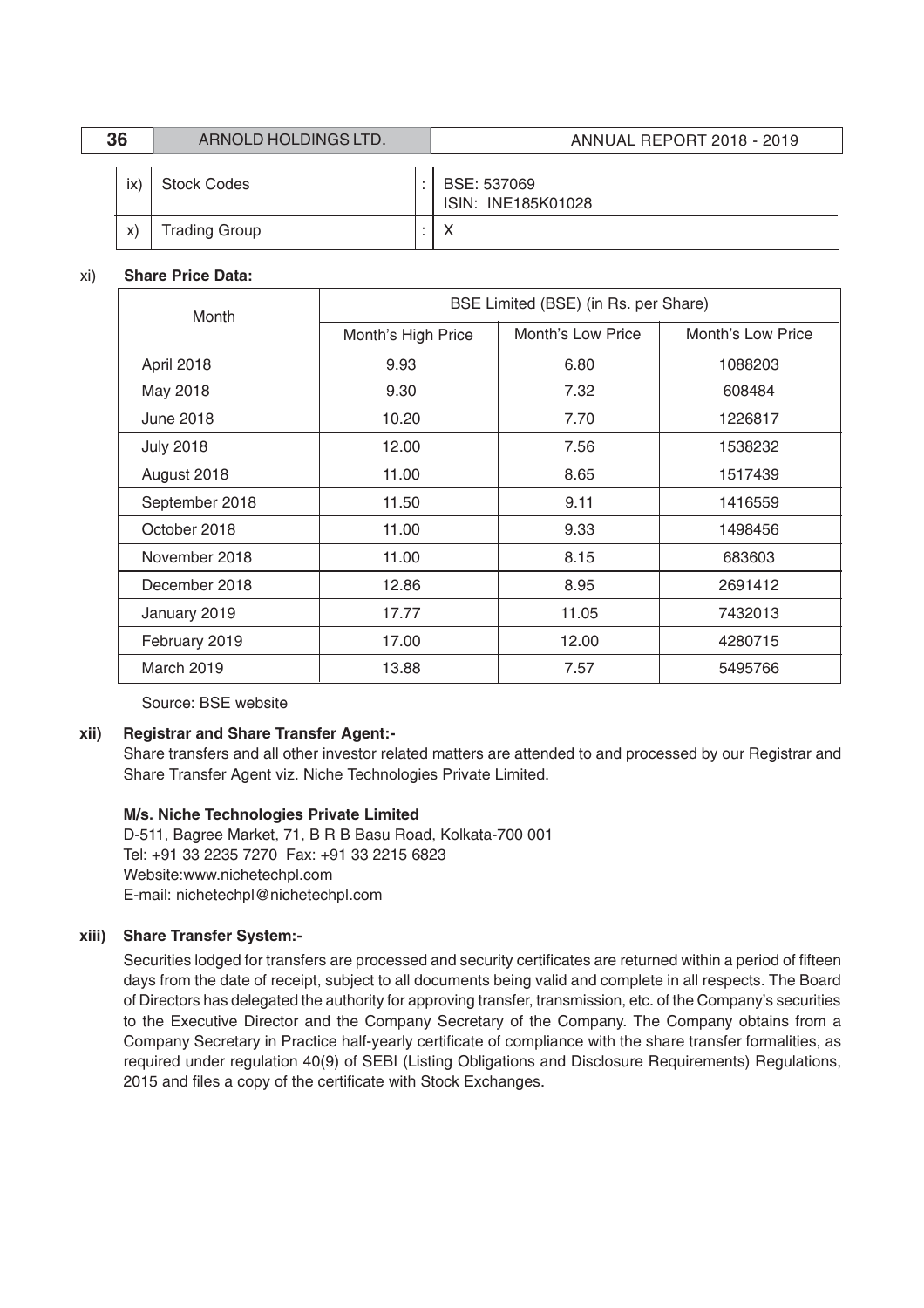| <b>ANNUAL REPORT 2018 - 2019</b> | ARNOLD HOLDINGS LTD. |  |
|----------------------------------|----------------------|--|
|----------------------------------|----------------------|--|

# xiv) Distribution of shareholding (category wise) as on 31st March, 2019:-

| Category                                   | Number of   | % of Total   |
|--------------------------------------------|-------------|--------------|
|                                            | Shares held | Shareholding |
| Promoters (Incl. Person Acting in Concert) | 9901050     | 6.58         |
| Financial Institutions / Banks             | 0           | 0.00         |
| <b>Insurance Companies</b>                 |             | 0.00         |
| <b>NRI</b>                                 | 54042       | 0.04         |
| <b>Bodies Corporate</b>                    | 52803193    | 35.11        |
| Public                                     | 87616715    | 58.27        |
| Total                                      | 150375000   | 100.00       |

# Distribution Schedule of Equity shareholders as on March 31, 2019

| Range (No. of Shares) | No. of<br>Shareholders | $\%$    | No. of Shares   | $\%$    |
|-----------------------|------------------------|---------|-----------------|---------|
| $1 - 500$             | 741                    | 63.8793 | 96474           | 0.0642  |
| $501 - 1000$          | 68                     | 5.8621  | 51,209          | 0.0341  |
| $1001 - 5000$         | 220                    | 18.9655 | 6, 21, 847      | 0.4135  |
| 5001-10000            | 27                     | 2.3276  | 1, 82, 580      | 0.1214  |
| 10001-50000           | 21                     | 1.8103  | 5, 71, 143      | 0.3798  |
| 50001-100000          | 5                      | 0.4310  | 4, 01, 280      | 0.2669  |
| 100001 and above      | 78                     | 6.7241  | 14, 84, 50, 467 | 98.7202 |
| Total                 | 1160                   | 100.00  | 15, 03, 75,000  | 100.00  |

# xv) Dematerialization of shares and liquidity:-

- -About 100% of the shares have been dematerialized as on 31st March, 2019.
- - Trading in the shares of the Company is permitted in dematerialized form only as per notification issued by SEBI.

# xvi) Outstanding GDR / ADR / Warrants or any convertible instruments:

The Company has not issued any GDRs/ Warrants or any other instrument, which is convertible into Equity Shares of the Company.

# xvii) Plant Locations:

The Company is in the business of providing financial services; therefore, it does not have any manufacturing plants.

# xviii) Address for correspondence:-

(i) Investor Correspondence: For transfer/dematerialization of shares, payment of dividend on shares and any other query relating to the shares of the Company:

M/s. Niche Technologies Private Limited D-511, Bagree Market, 71, B R B Basu Road, Kolkata-700 001. Tel: +91 33 2235 7270, Fax: +91 33 2215 6823 Website:www.nichetechpl.com E-mail: nichetechpl@nichetechpl.com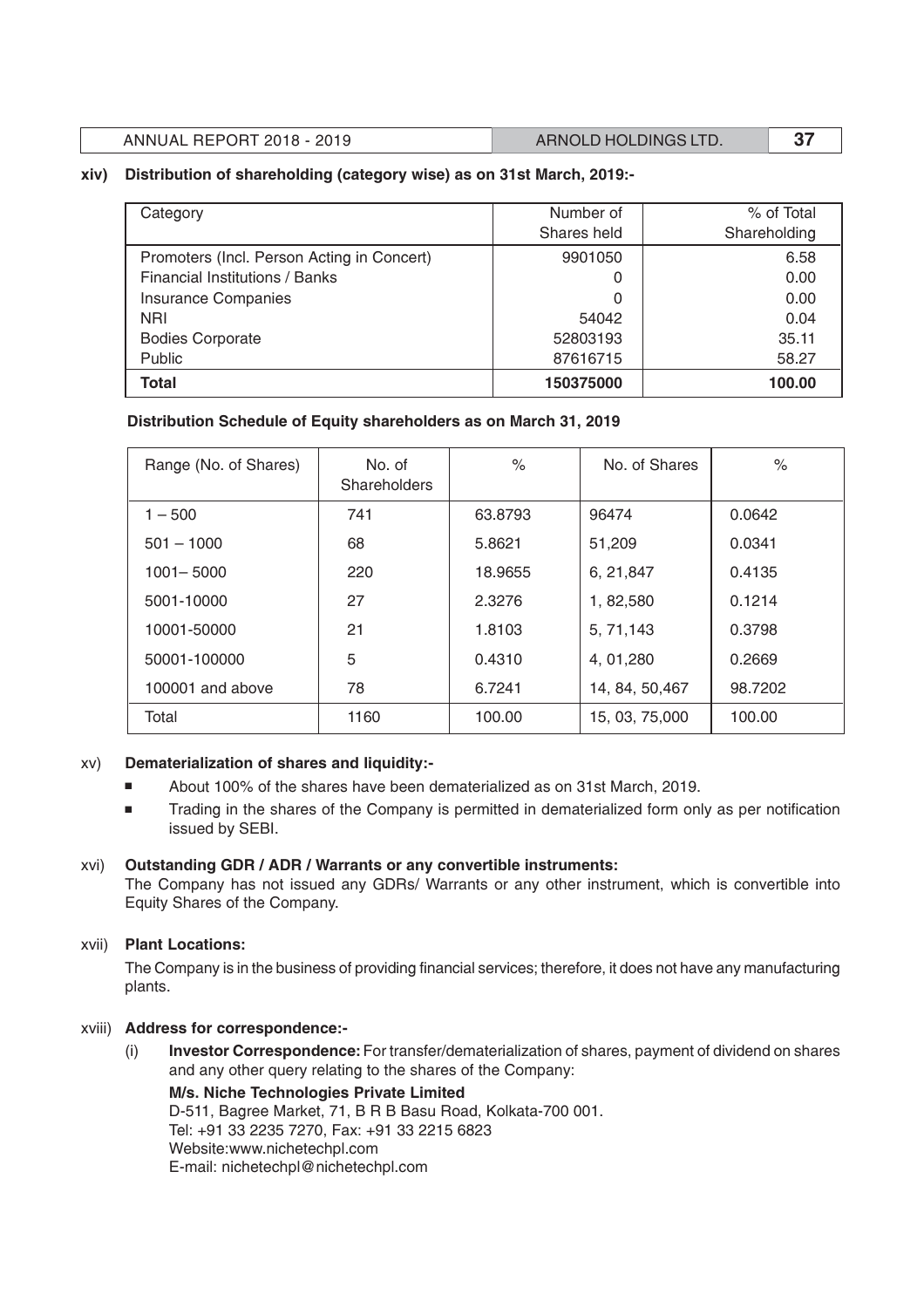| 38 | ARNOLD HOLDINGS LTD. | <b>ANNUAL REPORT 2018 - 2019</b> |
|----|----------------------|----------------------------------|
|    |                      |                                  |

### (ii) For any Query on Annual Report: Mrs. Soniya Agarwal

Company Secretary and Compliance Officer Arnold Holdings Limited B-208, Ramji House, 30 Jambulwadi, J.S.S. Road, Mumbai-400 002, Maharashtra, India Tel: +91 22-22016640, Fax: +91 22-4344 6409 Email: info@arnoldholdings.in / arnoldholding9@gmail.com

# xix) Fees to Statutory Auditor:

`67000/- fees paid by the Company for all the services, during FY 2018-19, to the Statutory Auditors of the Company.

# xx) Prevention, Prohibition and Redressal of Sexual Harassment of Women at the Workplace:

The Company has in place a Policy for Prevention, Prohibition and Redressal of Sexual Harassment at Work Place. Appropriate reporting mechanisms are in place for ensuring protection against Sexual Harassment and the right to work with dignity. During the year under review, the Company has not received any complaint in this regard.

# xxi) COMPLIANCE WITH DISCRETIONARY REQUIREMENTS AS PER REGULATION 27(1) OF SEBI (LISTING OBLIGATIONS AND DISCLOSURE REQUIREMENTS) REGULATIONS, 2015:

The Company has adopted following discretionary requirements of regulation 27(1) of SEBI (Listing Obligations and Disclosure Requirements) Regulations, 2015:

- i) Audit Qualification: The Company is in the regime of unqualified financial statements.
- ii) Reporting of Internal Auditor: The Internal Auditor reports directly to the Audit Committee.

# 15. COMPLIANCE CERTIFICATE :

The Company has complied with the mandatory requirements as stipulated under the Listing Regulations. The Company has submitted the quarterly compliance report on corporate governance to the stock exchanges within the prescribed time limit.

M/s. S Pardeshi & Associates, Practicing Company Secretaries,have certified that the Company has complied withthe mandatory requirements as stipulated under the Listing Regulations.M/s. S Pardeshi & Associates, Practicing Company Secretaries, have certified that none of the Directors on the Board of the Company have been debarred or disqualified,from being appointed or continuing as Directors of Companies, by the Board / Ministry of Corporate Affairs or any such statutory authority. These certificates are annexed to the Corporate Governance Report and will be submitted to the stock exchanges and the Ministry of CorporateAffairs along with the Annual Report.

# 16. Disclosures

i) Related Party Transactions: During the year under review, the Company has not entered into any material transaction with any of the related parties. All related party transactions are at arm's- length and in the ordinary course of business and are not in conflict with the interest of the Company.

The Board has approved a policy for related party transactions which has been uploaded on the Company's website www.arnoldholdings.in.

ii) Strictures and Penalties: No, penalties and strictures imposed on the company by SEBI, ROC, Stock Exchanges or any other statutory authorities on any matters related to capital market during the last 3 financial years.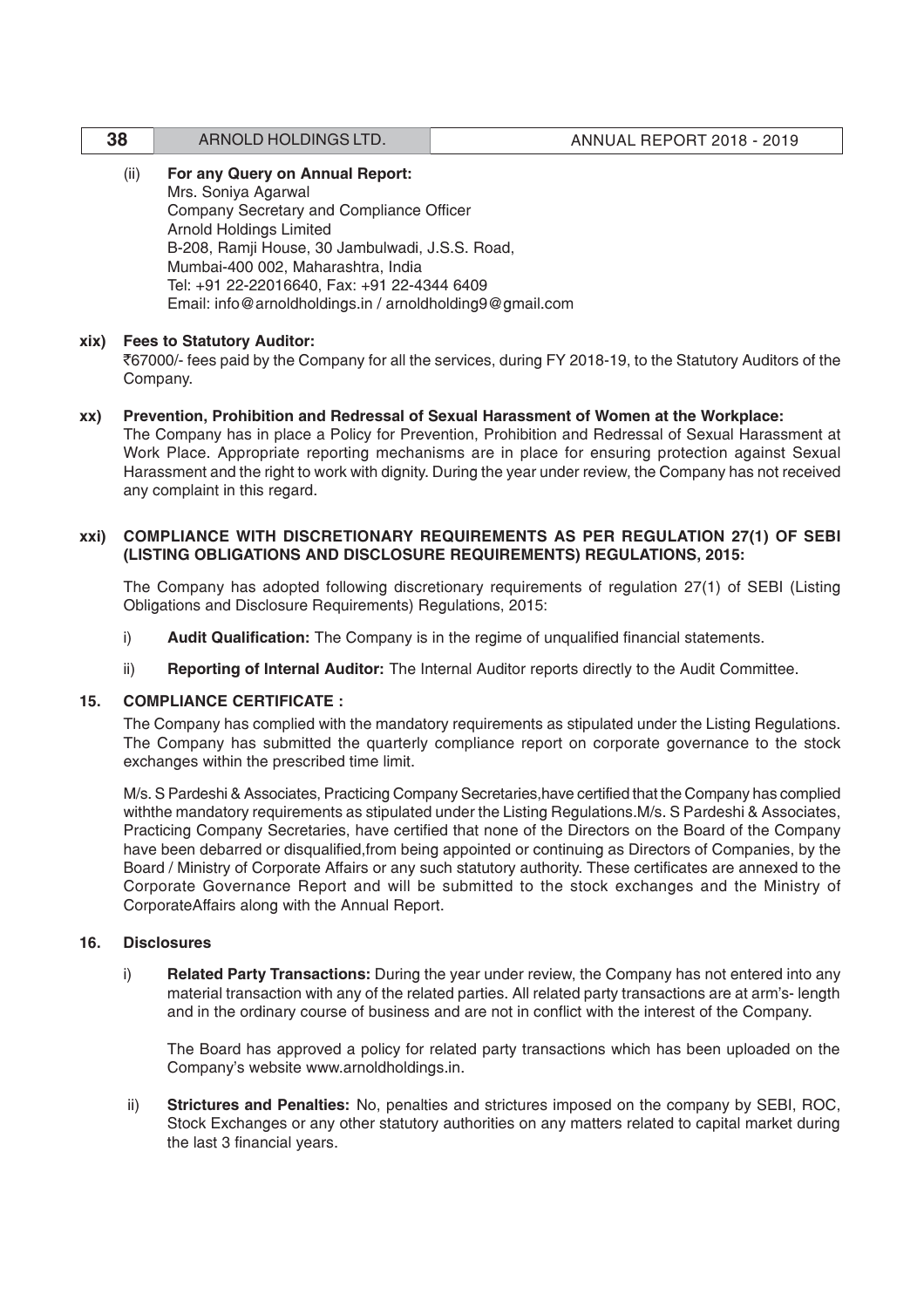| ARNOLD HOLDINGS LTD. | 39 |
|----------------------|----|
|                      |    |

iii) There are no inter se relationships between the Directors of the Company.

# iv) Whistle Blowing Policy/ Vigil Mechanism

The Company believes in the conduct of the affairs of its various constituents in a fair and transparent manner, by adopting the highest standard of professionalism, honesty, integrity and ethical behavior and open communication. The Company has Whistle Blower Policy under which the employees are free to report instances of unethical behavior, violation of laws and regulations and the Code of Conduct or policies of the Company. The employee can approach the Whistle Blower Committee which operated under the supervision of the Audit Committee. Employee may directly report to the Chairman of the Audit Committee. During the year under review no employee was denied access to the Audit Committee

None of the employees has been denied access to the Audit Committee under this policy during the year under review.

v) The CEO/CFO Certificate forms part of this Annual Report.

# vi) Reconciliation of Share Capital

A qualified Practicing Company Secretary carries out a share capital audit to reconcile the total admitted equity share capital with NSDL and CDSL and the total issued and listed equity share capital of the Company. The audit report confirms that the total issued / paid- up capital is in agreement with total numbers of shares in Demat form and the total number of dematerialized shares held with NSDL and CDSL.

### vii) Adoption of Mandatory and Non-Mandatory requirements:

The Company has complied with all the mandatory requirements of SEBI (Listing Obligations and Disclosure Requirements) Regulations, 2015 and The Company has fulfilled the following nonmandatory requirements as prescribed in Schedule II, PART E of Regulation 27(1) of (Listing Obligations and Disclosure Requirements) Regulations, 2015.

Your Company has complied with all the requirements of Regulations 17 to 27 and clause (b) to (i) of sub-regulation 46 of SEBI (Listing obligations and Disclosure Requirements) Regulations, 2015.

### viii) CEO / CFO Certification: -

The CEO and CFO of the company give annual certification on financial reporting and internal controls to the Board in terms of Regulation 17(8) of SEBI (Listing Obligations And Disclosure Requirements), Regulation 2015. The CEO/ CFO also give quarterly certification on financial results while placing the financial results before the Board in terms of Regulation 33 of the SEBI (Listing Obligations and Disclosure Requirements) Regulation, 2015. The annual Certificate given by the CEO/CFO is given below:

- 1. I have reviewed financial statements and the cash flow statement of Arnold Holdings Limited for the year ended 31st March, 2019 and due to the best of our knowledge and belief:
	- (i) These Statements do not contain any materially untrue statement or omit any material fact or contain statements that might be misleading;
	- (ii) These statements together present a true and fair view of the company's affairs and are in compliance with existing accounting standards, applicable laws and regulations.
- 2. There are, to the best of our knowledge and belief, no transactions entered into by the company during the year which are fraudulent, illegal or violate the Company's Code of Conduct.
- 3. I accept responsibility for establishing and maintaining internal controls for financial reporting and Ihave evaluated the effectiveness of company's internal control systems pertaining to financial reporting.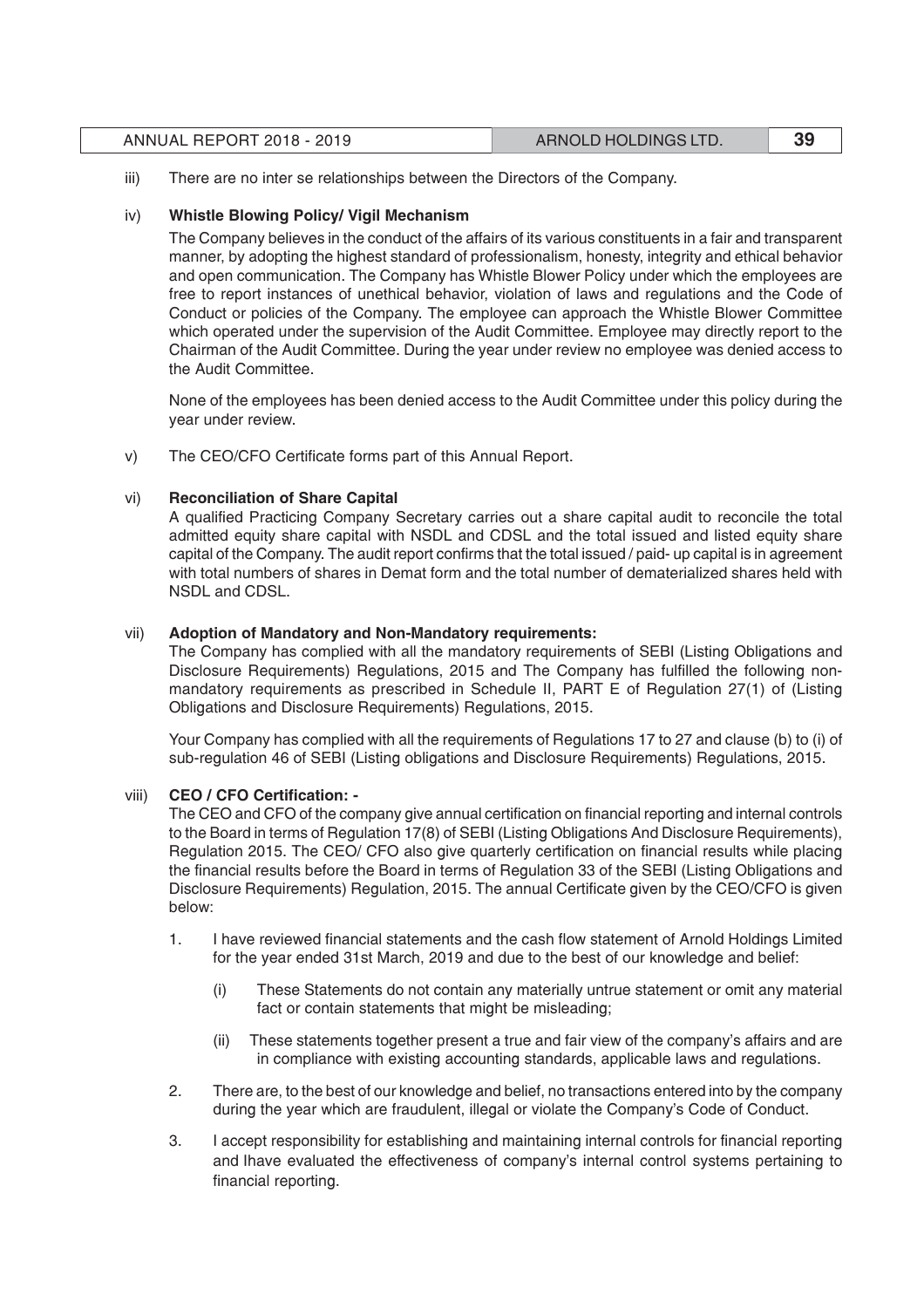| 40 | ARNOLD HOLDINGS LTD. | <b>ANNUAL REPORT 2018 - 2019</b> |
|----|----------------------|----------------------------------|
|----|----------------------|----------------------------------|

I have not come across nay reportable deficiencies in the design or operations of such internal controls.

- 4. I have indicated to the Auditors and the Audit Committee:
	- (i) That there are no significant changes in internal control over financial reporting during the year:
	- (ii) That there are no significant changes in accounting policies during the year: and
	- (iii) That there are no instances of significant fraud of which we have become aware.

### 16. Code of Conduct

The Board has laid down the Code of Conduct for Board Members and Senior Management personnel of the Company. The code incorporates the duties of Independent Directors as laid down in the Companies Act, 2013. The said code of conduct is posted on the company's website www.arnoldholdings.in . The Board and the senior management personnel have affirmed compliance with the said code of conduct.

# DECLARATION OF COMPLIANCE WITH CODE OF CONDUCT AS REQUIRED PURSUANT TO SCHEDULE V OF SECURITIES & EXCHANGE BOARD OF INDIA (LISTING OBLIGATIONS AND DISCLOSURE REQUIREMENTS) REGULATIONS, 2015

I, Mahendraprasad Mallawat, Whole Time Director of the Company, hereby declare that, all the Members of the Board and Senior Management Personnel have confirmed their compliance with the Code of Conduct, as applicable to them, for the year ended March 31, 2019.

> On behalf of the Board of Directors, For Arnold Holdings Limited

Mahendraprasad Mallawat

Whole Time Director /CEO

Place : Mumbai Date : 30th May, 2019

# PRACTICING COMPANY SECRETARY'S CERTIFICATE PURSUANT TO SCHEDULE V (C) (10) (i) OF SECURITIES &EXCHANGE BOARD OF INDIA (LISTING OBLIGATIONS AND DISCLOSURE REQUIREMENTS) REGULATIONS, 2015

To,

The Members of Arnold Holdings Limited,

In our opinion and to the best of our information and according to the explanations given to us, and the representationsmade by the Directors and the management, we hereby certify that none of the Directors on the Board of the Company havebeen debarred or disqualified by Securities and Exchange Board of India, Ministry of Corporate Affairs, or any such StatutoryAuthority, from being appointed or continuing as Directors of Companies.

> For S Pardeshi Associates Company Secretaries

Santosh Pardeshi

Proprietor Membership No. FCS7727 CP No. 8485

Place: Mumbai Date: 30th May, 2019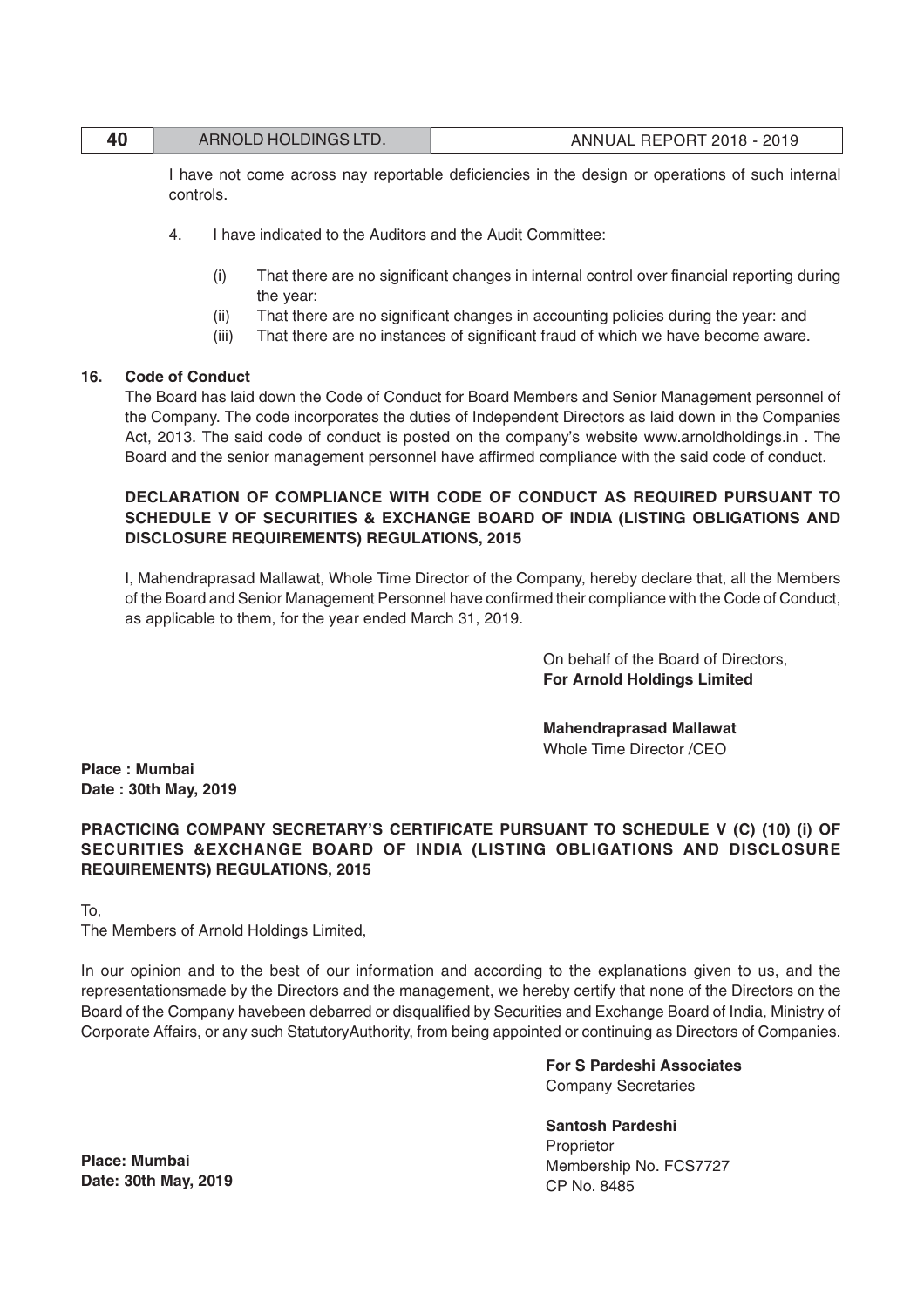| <b>ANNUAL REPORT 2018 - 2019</b> | ARNOLD HOLDINGS LTD. |  |
|----------------------------------|----------------------|--|
|----------------------------------|----------------------|--|

# Annexure

### Nomination and Remuneration Policy

This Policy has been laid down on the recommendations of the Nomination and Remuneration Committee of the Board, and is in compliance with the requirements of the Section 178 Companies Act, 2013 and Regulation 19 of the SEBI (Listing Obligations and Disclosure Requirements) Regulations, 2015.

# 1.1 Objectives

The Policy lies down the:

- (i) Criteria for determining inter-alia qualification, positive attributes and independence of Directors for their appointment on the Board of the Company;
- (ii) Criteria for payment of remuneration to Directors, Key Managerial Personnel and other Employees.

### 1.2 Definitions

- i. "Board" means Board of Directors of the Company.
- ii. "Company" means "Arnold Holdings Limited."
- iii. "Employees' Stock Option" means the option given to the Directors, Officers or Employees of a company or of its holding company or subsidiary company or companies, if any, which gives such Directors, Officers or Employees, the benefit or right to purchase, or to subscribe for, the shares of the Company at a future date at a pre-determined price.
- iii A. 'fit and proper 'shall mean an individual who is :
	- a. more than thirty years in age;
	- b. a graduate;
	- c. has minimum five years experience;
	- d. a person of integrity, reputation and character in the opinion of the Committee;
- iv. "Independent Director" means a director referred to in Section 149 (6) of the Companies Act, 2013.

### v. "Key Managerial Personnel" (KMP) means:

- a) Chief Executive Officer or the Managing /Executive Director or the Manager,
- b) Company Secretary,
- c) Whole-time Director,
- d) Chief Financial Officer and
- e) Such other officer as may be prescribed.
- vi. "Committee" shall mean the Nomination & Remuneration Committee of Board of Directors of the Company, constituted in accordance with the provisions of Section 178 of the Companies Act, 2013 and the SEBI (Listing Obligations and Disclosure Requirements) Regulations, 2015.
- vii. "Policy or This Policy" means, "Nomination and Remuneration Policy."
- viii. "Remuneration" means any money or its equivalent given or passed to any person for services rendered by him and includes perquisites as defined under the Income-tax Act, 1961.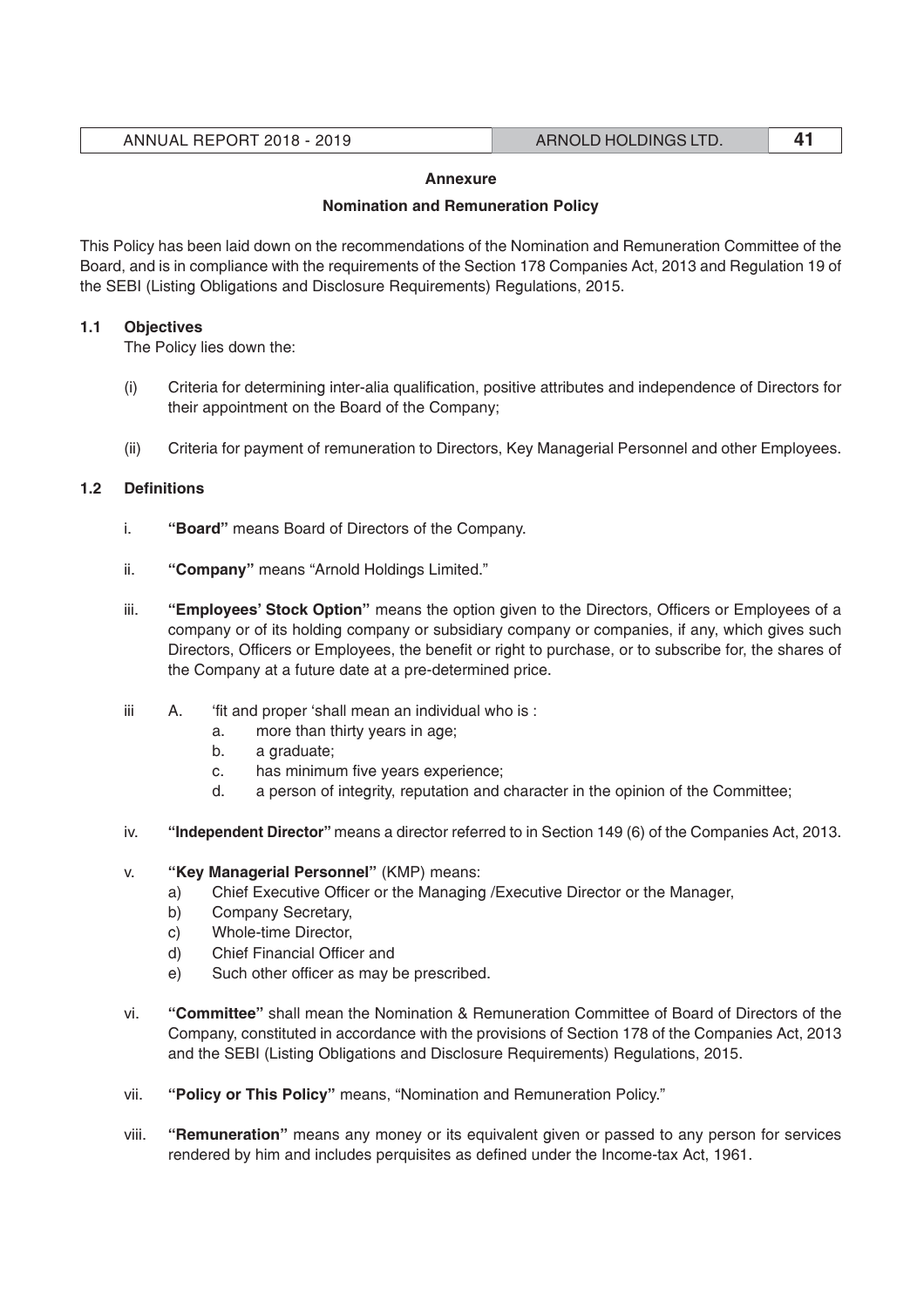ix. "Senior Management" means, personnel of the Company who are members of its core management team excluding Board of Directors. This would include all members of management one level below the executive directors, including all the functional heads.

# 1.3 Interpretation

Terms that have not been defined in this Policy shall have the same meaning assigned to them in the Companies Act, 2013, SEBI Act, 1992, Listing Agreement and Regulations as notified by the Securities and Exchange Board of India from time to time.

# 1.4 Appointment and Removal of Managerial Person, Director, Key Management Personnel and Senior Management Personnel

# i. Appointment criteria and qualifications:

- a) The Committee shall identify and ascertain the integrity, qualification, expertise and experience of the person for appointment as Managerial Person, Director, KMP or Senior Management Personnel and recommend to the Board his / her appointment.
- b) The Committee has discretion to decide whether qualification, expertise and experience possessed by a person are sufficient /satisfactory for the designated position.

# ii. Term / Tenure:

- a) The Company shall appoint or re-appoint a person as its Managerial Person by passing of a resolution and disclosure of such appointment in the Directors Report forming part of the Annual Report.
- b) No Independent Director shall hold office for more than two consecutive Terms, but such Independent Director shall be eligible for appointment after expiry of three years of ceasing to become an Independent Director.
- c) Provided that an Independent Director shall not, during the said period of three years, be appointed in or be associated with the Company in any other capacity, either directly or indirectly. Term can be for a maximum period of five years.
- d) The time of appointment of Independent Director it should be ensured that number of Boards on which such Independent Director serves, is restricted to seven listed companies as an Independent Director and three listed companies as an Independent Director in case such person is serving as a Whole-time Director of the Company.

# iii. Removal:

Due to reasons for any disqualification mentioned in the Companies Act, 2013 ('Act'), rules made there under or under any other applicable Act, rules and regulations, the Committee may recommend, to the Board with reasons recorded in writing, removal of a Managerial Person, Director, KMP or Senior Management Personnel subject to the provisions and compliance of the Act, rules and regulations.

# iv. Retirement:

The Managerial Person, Director, KMP and Senior Management shall retire as per the applicable provisions of the Companies Act, 2013 and the prevailing policy of the Company. The Board will have the discretion to retain the Managerial Person, Director, and KMP, Senior Management in the same position / remuneration or otherwise even after attaining the retirement age, for the benefit of the Company.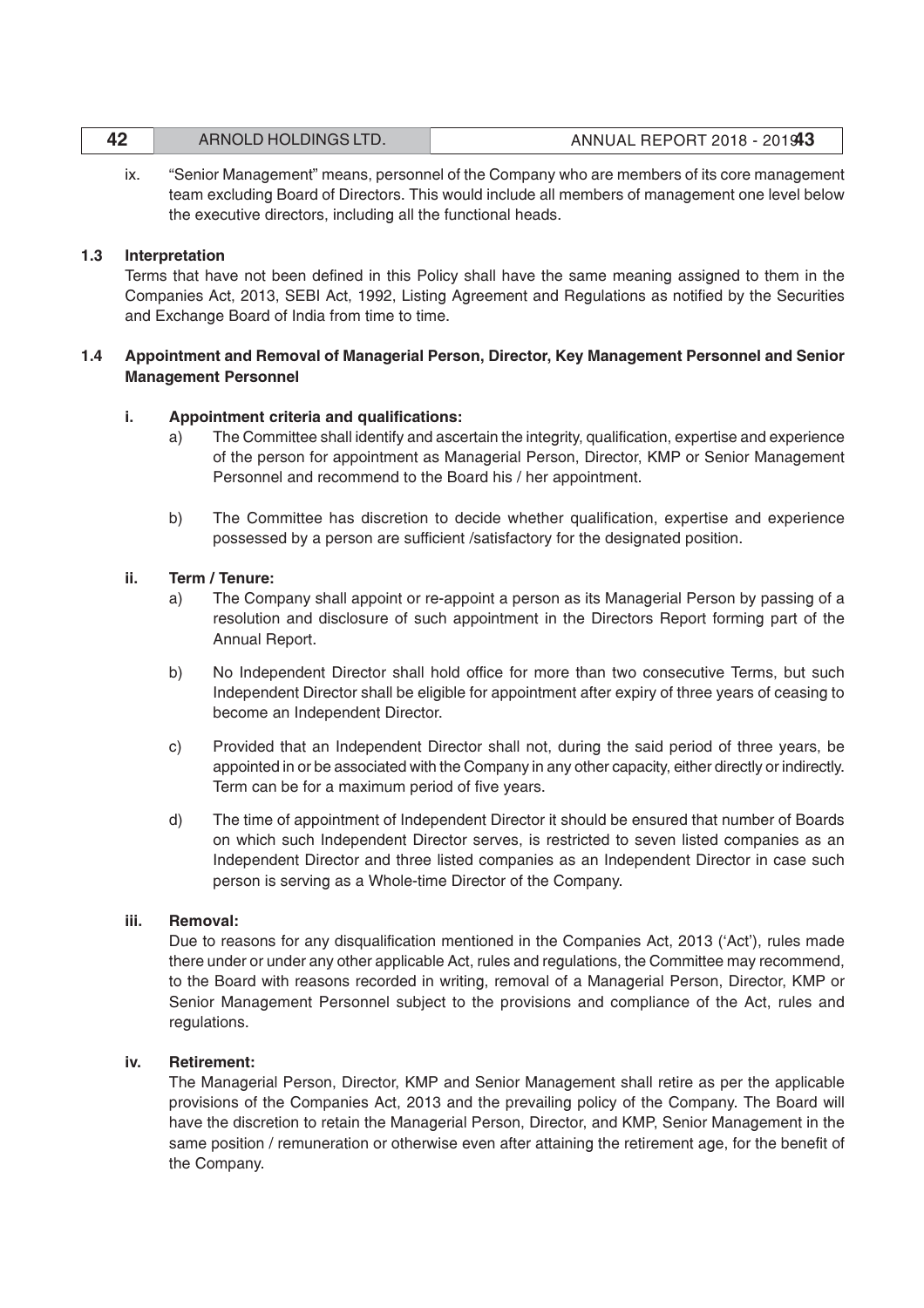| ANNUAL REPORT 2018 - 2019 | ARNOLD HOLDINGS LTD. |  |
|---------------------------|----------------------|--|
|---------------------------|----------------------|--|

### 1.5 Disqualifications for Appointment of Directors

### i. A person shall not be eligible for appointment as director of the company if:

- a) He is of unsound mind and stands so declared by a competent court;
- b) He is undischarged insolvent;
- c) He has applied to be adjudicated as an insolvent and his application is pending;
- d) He has been convicted by a court of any offence, weather involving moral turpitude or otherwise and sentenced in respect thereof to imprisonment for not less than six months and a period of five years has not elapsed from the date of expiry of the sentence:

Provided that if a person has been convicted of any offence and sentenced in respect thereof to imprisonment for a period of seven years or more, he shall not be eligible to be appointed as a director in any company:

- 1) An order disqualifying him for appointment as a director has been passed by a court or Tribunal and the order in force;
- 2) He has not paid any calls in respect of any shares of the company held by him whether alone or jointly with others and six months have elapsed from the last day fixed for the payment of the call;
- 3) He has been convicted of the offence dealing with related party transactions under section 188 at any time during the last preceding five years; or
- 4) He has not complied with sub-section (3) of section 152 of the Companies Act, 2013.

# ii. A person who has been a Director of the company which:

- a) has not filed financial statements or annual returns for any continuous period of three financial years; or
- b) has failed to repay the deposits accepted by it or pay interest thereon or to redeem any debentures on the due date or pay interest due thereon or pay dividend declared and such failure to pay or redeem continues for one year of more, shall be ineligible to be appointed as a director of the Company for a period of five years from the date on which the other company fails to do so.
- iii. A person shall not be eligible for appointment and continuance as a Director, if he / she is not found 'fit and proper' by the Committee.

### 1.6 Remuneration Policy

Remuneration Policy of AHL is designed to attract, motivate, and retain manpower in a competitive environment considering qualification, positive attribute, integrity and independence, and is guided by the common reward framework and set of principles and objectives. The Remuneration Policy applies to the Company's Senior Management Personnel, including its Key Managerial Person and the Board of Directors.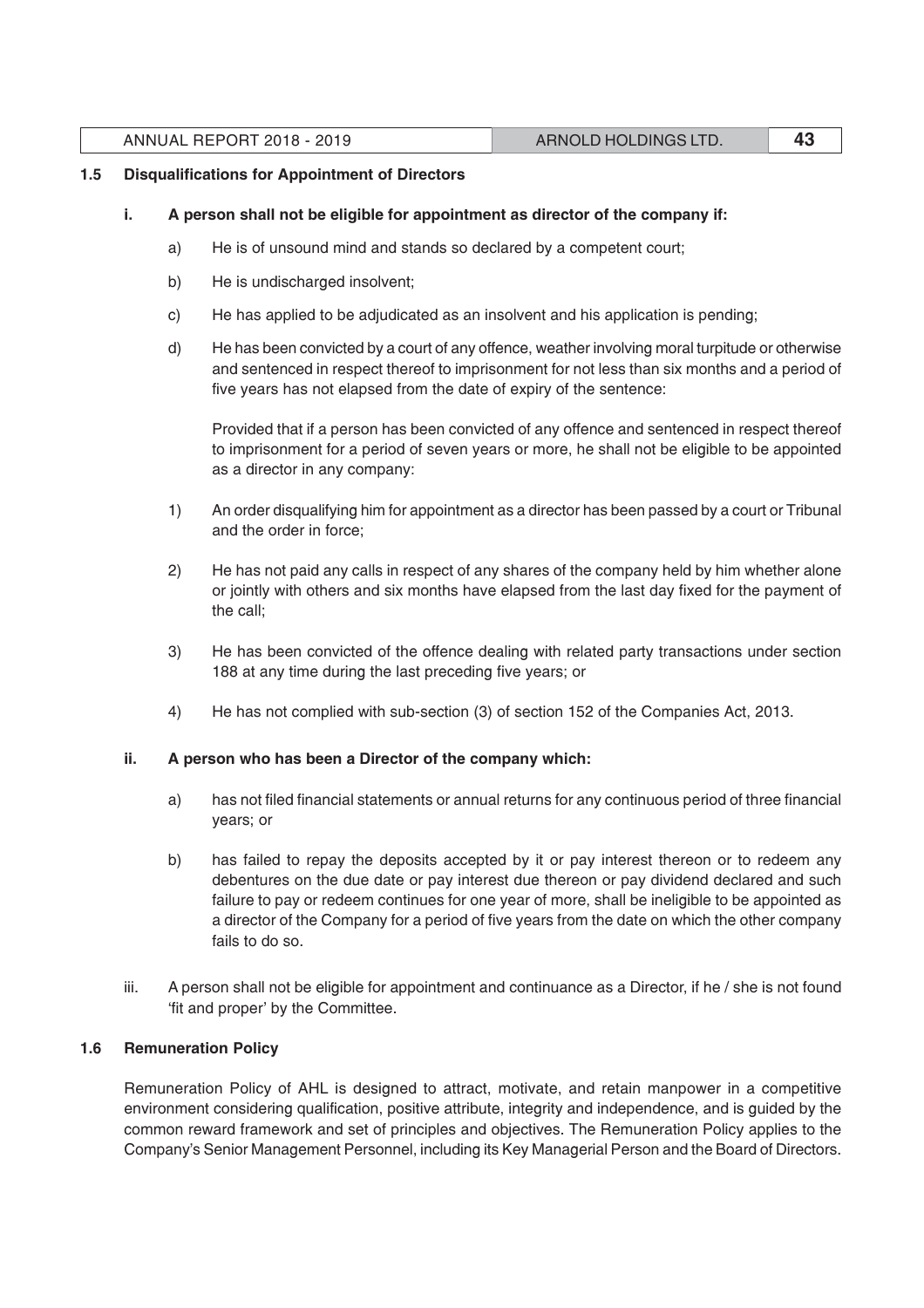| ARNOLD HOLDINGS LTD. | <b>ANNUAL REPORT 2018 - 2019</b> |
|----------------------|----------------------------------|
|                      |                                  |

The policy captures remuneration strategies, policies and practices of AHL, including compensation, variable compensation, equity-based plans and the process for the measurement and assessment of employee and executive performance. The remuneration / compensation / commission etc. to the Managerial Person, Director, KMP and Senior Management Personnel will be determined by the Committee and recommended to the Board for approval.

1.6.1 Remuneration Strategy for Employees at AHL The Company adopts a total compensation philosophy in rewarding employees. The Total compensation package for the employees comprises of Fixed and Variable Component. Fixed pay consists of the base salary and any recurring, regular allowances payable in the specific location. Variable pay includes performance bonuses and ESOP's for eligible employees.

The level of Total compensation is designed to be appropriate to attract, retain and motivate employees to contribute their best. In determining the Total compensation of employees, the Company takes into account the role and its responsibilities, the individuals' and teams' performance, and the Company's performance, as well as market factors.

The Company's remuneration strategy is market driven and aims at attracting and retaining high caliber talent. Factors such as profitability and achievement of key performance indicators are taken into consideration, in determining the bonus pool for the Company and its business units. Individual bonus allocation is based on performance against various set of pre-defined objectives.

The strategy is in consonance with the existing industry practice and is directed towards rewarding performance, based on review of achievements, on a periodical basis.

- 1.6.2 Remuneration of Key Management Personnel The Company shall review, at least annually, the Key Management personnel's remuneration arrangements in light of current market benchmarks and expert advice on remuneration levels and, with due consideration to law and corporate governance principles. Remuneration of the Key Management Personnel consists of a fixed component and a variable performance incentive. The annual appraisal of the Key Management personnel is based on a detailed performance evaluation of their Key Performance Indicators (KPI's)
	- i. Fixed Component: gross Fixed Salary.
	- ii. Perquisites: In the form of house rent allowance/accommodation, reimbursement of medical expenses, conveyance, children education, telephone, communication equipments like Cell Phone etc.
	- iii. Personal benefits: Based on employment agreements and Company policy, Company Car and Driver is provided to specific grade.
	- iv. Medical Insurance Coverage of  $\bar{\tau}$  5 Lacs every year to the personnel, his/her spouse, two children and parents (In case of female employees they can choose the option for Including their in-laws in lieu of her parents).
	- v. Variable pay is linked to the below three factors:
		- a) The financial results of the company;
		- b) Targets achieved;
		- c) The individual performance and that of the department/team.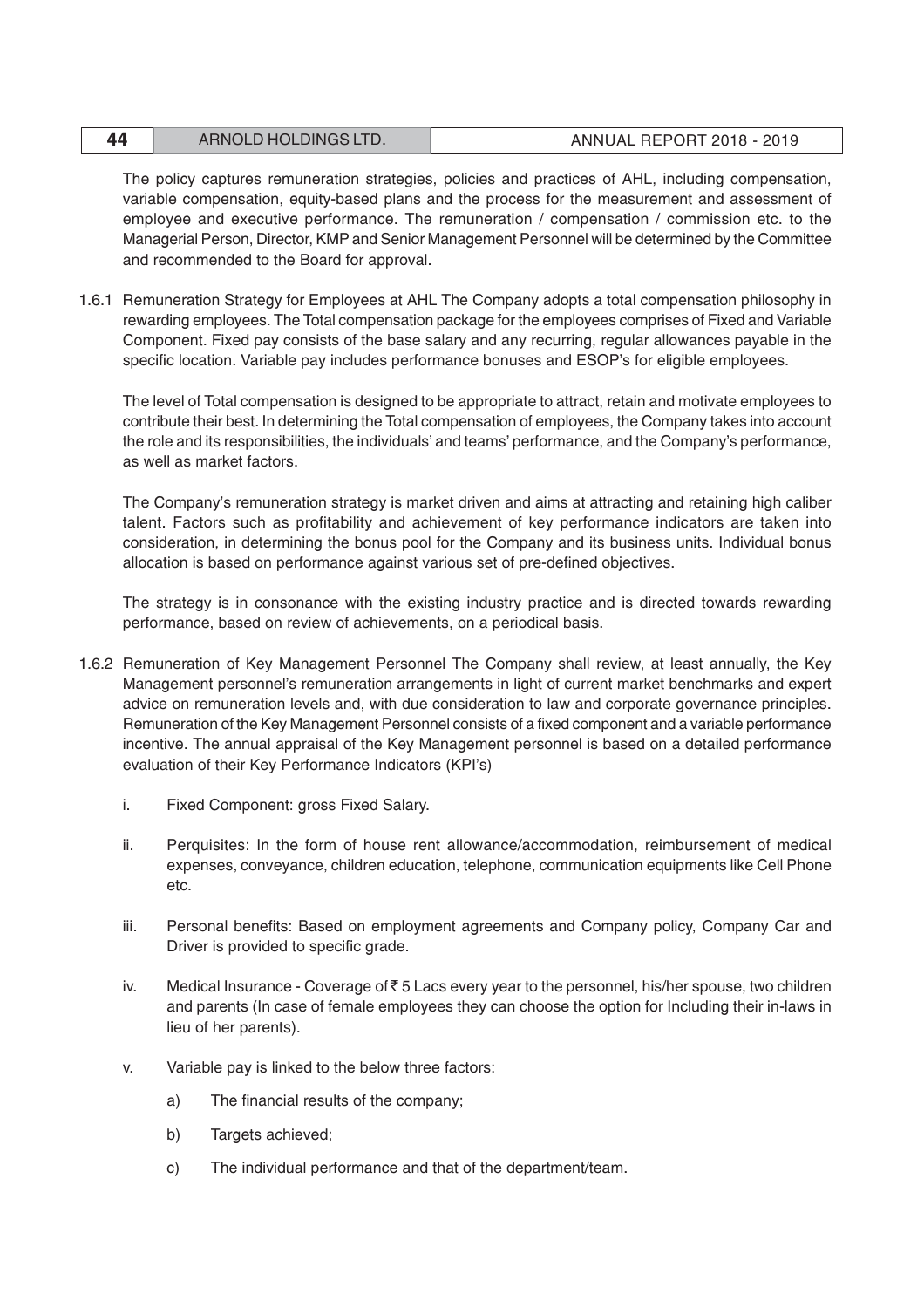| <b>ANNUAL REPORT 2018 - 2019</b> | ARNOLD HOLDINGS LTD. | 45 |
|----------------------------------|----------------------|----|
|----------------------------------|----------------------|----|

# 1.6.3 Remuneration of Non-executive Directors including Independent Directors:

The Non-Executive Directors of the Company shall be paid sitting fees as per the recommendation of Committee and approved by the Board of the Company not exceeding 5,000/- per meeting.

An independent Director shall not be entitled to any Stock Options of the Company.

## 1.7 Deviations from the Policy

Deviations on elements of this policy in extraordinary circumstances, when deemed necessary in the interests of the Company, will be made if there are specific reasons to do so in an individual case.

# 1.8 Amendments

The Remuneration policy may be reviewed by the Board of the Company on the recommendation of the Nomination & Remuneration Committee of the Board.

> On behalf of the Board of Directors, For Arnold Holdings Limited

Mahendraprasad Mallawat Whole TIme Director DIN - 00720282

Place : Mumbai Date : 30th May, 2019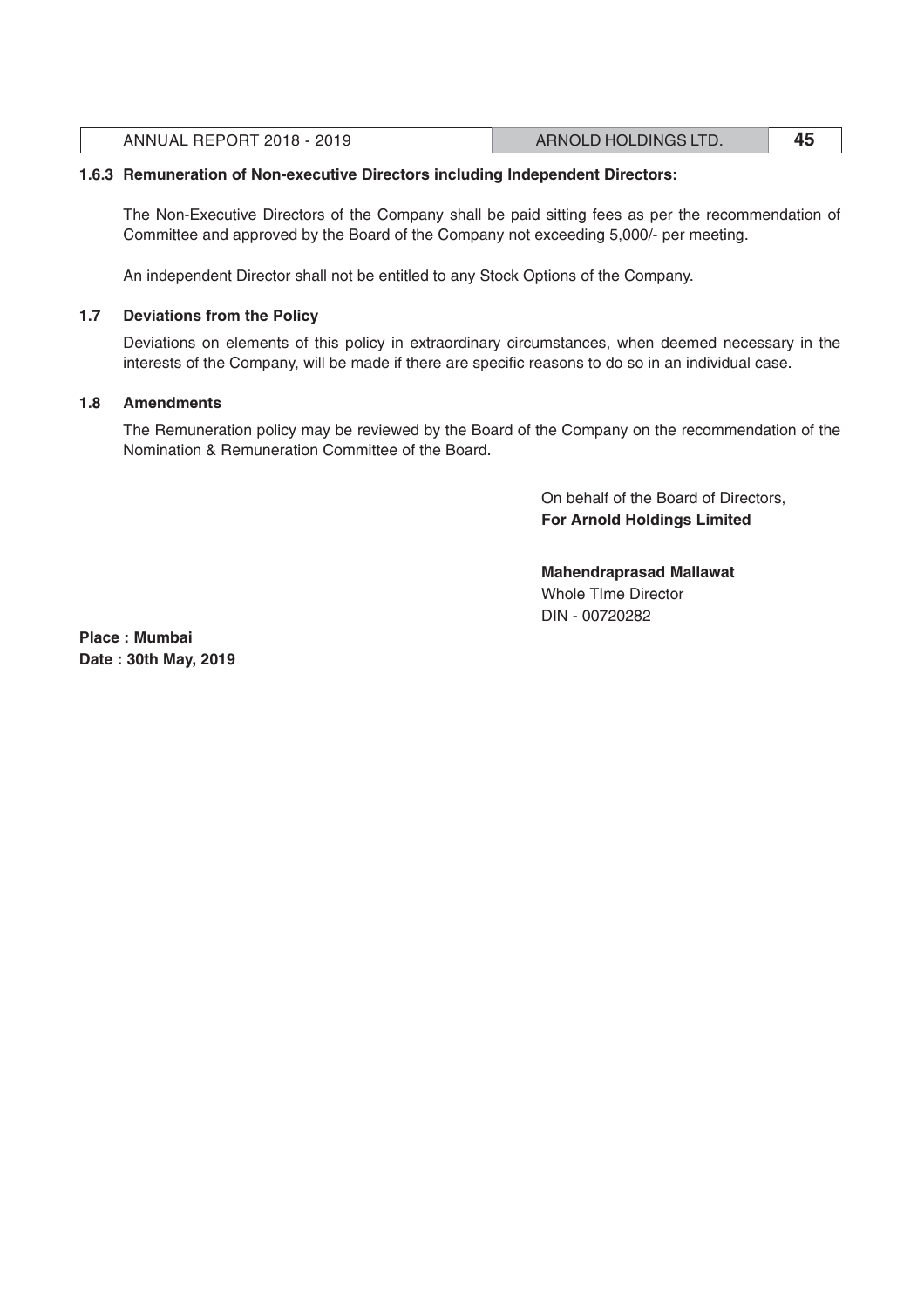### Annexure III to the Directors' Report

# Form No. MR-3

# SECRETARIAL AUDIT REPORT

FOR THE FINANCIAL YEAR ENDED 31/03/2017 [Pursuant to section 204(1) of the Companies Act, 2013 and rule No.9 of the Companies (Appointment and Remuneration Personnel) Rules, 2014]

# SECRETARIAL AUDIT REPORT

FOR THE FINANCIAL YEAR ENDED 31/03/2019

# To, The Members, ARNOLD HOLDINGS LTD

We have conducted the secretarial audit of the compliance of applicable statutory provisions and the adherence to good corporate practices by M/s ARNOLD HOLDINGS LTD (hereinafter called the company). Secretarial Audit was conducted in a manner that provided us a reasonable basis for evaluating the corporate conducts/ statutory compliances and expressing my opinion thereon.

Based on our verification of the M/s ARNOLD HOLDINGS LTD's books, papers, minute books, forms and returns filed and other records maintained by the company and also the information provided by the Company, its officers, agents and authorized representatives during the conduct of secretarial audit, We hereby report that in our opinion, the company has, during the audit period covering the financial year ended on 31st March, 2019 complied with the statutory provisions listed hereunder and also that the Company has proper Board-Processes and compliance-mechanism in place to the extent, in the manner and subject to the reporting made hereinafter:

We have examined the Books, Papers, Minute Books, Forms and Returns filed and other records maintained by M/s ARNOLD HOLDINGS LTD ("the Company") for the financial year ended on 31st March, 2019 according to the provisions of:

- (i) The Companies Act, 2013 (the Act) and the rules made there under;
- (ii) The Securities Contracts (Regulation) Act, 1956 ('SCRA') and the rules made there under;
- (iii) The Depositories Act, 1996 and the Regulations and Bye-Laws framed there under;
- (iv) Foreign Exchange Management Act, 1999 and the rules and regulations made there under to the extent of Foreign Direct Investment, Overseas Direct Investment and External Commercial Borrowings; Not Applicable as the Company has not entered into any transaction of Foreign Direct Investment, Overseas Direct Investment and External Commercial Borrowings during the financial year under review;
- (v) The following Regulations and Guidelines prescribed under the Securities and Exchange Board of India Act, 1992 ('SEBI Act'):-
	- (a) The Securities and Exchange Board of India (Substantial Acquisition of Shares and Takeovers) Regulations, 2011;
	- (b) The Securities and Exchange Board of India (Prohibition of Insider Trading) Regulations, 1992;
	- (c) The Securities and Exchange Board of India (Issue of Capital and Disclosure Requirements) Regulations, 2009;
	- (d) The Securities and Exchange Board of India (Share Based Employee Benefits) Regulations, 2014; Not Applicable as the Company has not implemented any Share Based Employee Benefit Scheme during the financial year under review;

46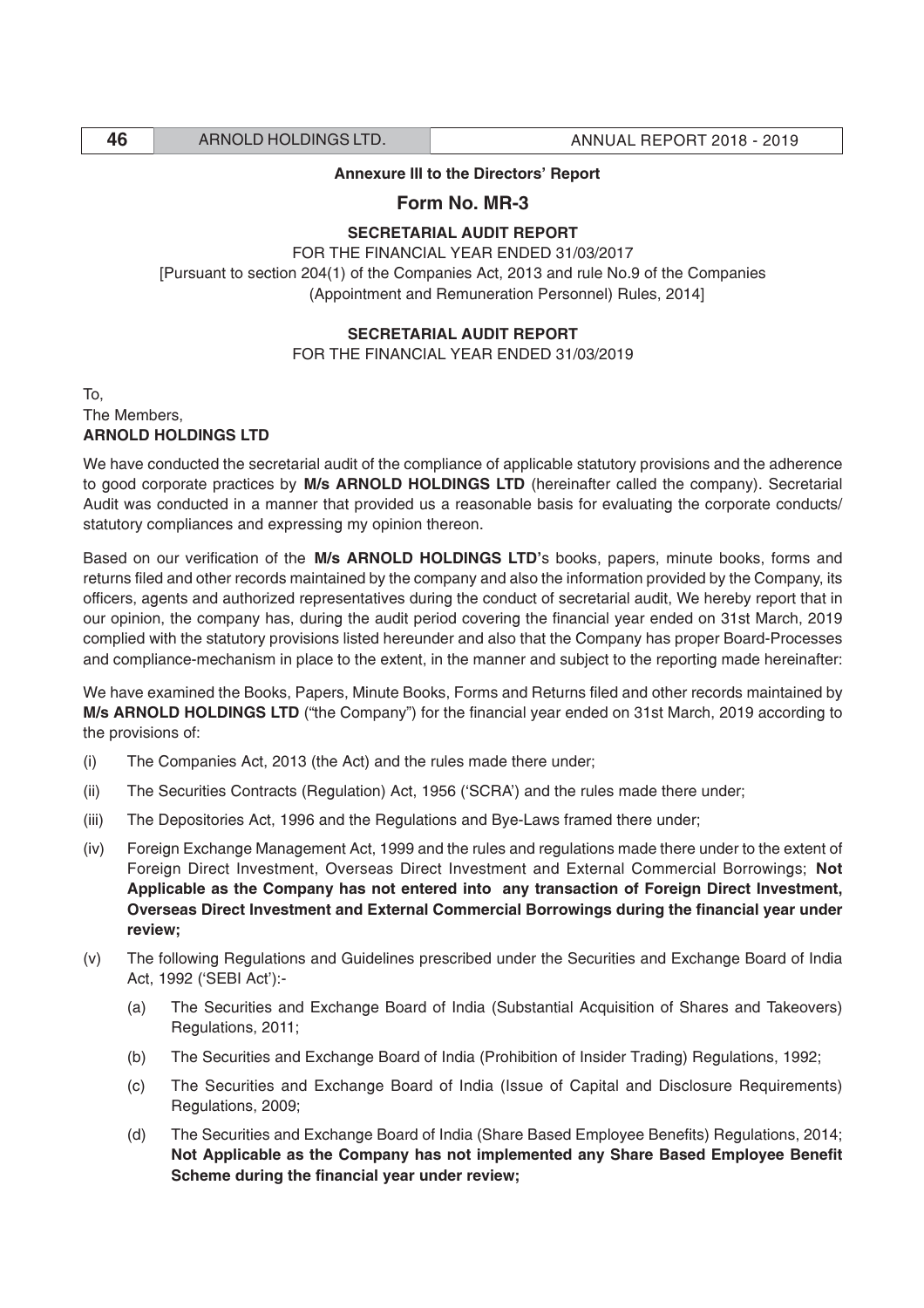| <b>ANNUAL REPORT 2018 - 2019</b> | ARNOLD HOLDINGS LTD. |  |
|----------------------------------|----------------------|--|
|----------------------------------|----------------------|--|

- (e) The Securities and Exchange Board of India (Issue and Listing of Debt Securities) Regulations, 2008; Not Applicable as the Company has not issued and listed any Debt Securities during the financial year under review;
- (f) The Securities and Exchange Board of India (Registrars to an Issue and Share Transfer Agents) Regulations, 1993 regarding the Companies Act and dealing with client;
- (g) The Securities and Exchange Board of India (Delisting of Equity Shares) Regulations, 2009; and Not applicable as the Company has not delisted/proposed to delist its equity shares from any Stock Exchange during the financial year under review;
- (h) The Securities and Exchange Board of India (Buyback of Securities) Regulations, 1998; Not applicable as the Company has not bought back/proposed to buy-back any of its securities during the financial year under review.
- (vi) Reserve Bank of India Act, 1934 and Rules made there under, is specifically applicable to the company.

We have also examined compliance with the applicable clauses of the following:

- (i) Secretarial Standards issued by The Institute of Company Secretaries of India.
- (ii) The Securities and Exchange Board of India (Listing Obligations and Disclosure Requirements) Regulations, 2015 entered into by the Company with Bombay Stock Exchange Limited;

| <b>S. No.</b> | Reg No.                                       | <b>Compliances</b>                                                      | For the Quarter ended<br>30.09.2018         |  |
|---------------|-----------------------------------------------|-------------------------------------------------------------------------|---------------------------------------------|--|
| 1.            | <b>LODR</b><br>Regulation<br>No.17(1)         | composition of the Board including<br>failure to appoint woman Director | Company has complied the<br>same compliance |  |
| 2.            | <b>LODR</b><br>Regulation No.<br>19(1)/ 19(2) | constitution of Nomination &<br><b>Remuneration Committee</b>           | Company has complied the<br>same compliance |  |

Following discrepencies in filings occurred under this head.

During the period under review the Company has complied with the provisions of the Act, Rules, Regulations, Guidelines, Standards, etc. mentioned above.

# We further report that

- The Board of Directors of the Company is duly constituted with proper balance of Executive Directors, Non-Executive Directors and Independent Directors. The changes in the composition of the Board of Directors that took place during the period under review were carried out in compliance with the provision of the Act.
- Adequate notice is given to all directors to schedule the Board Meetings, agenda and detailed notes on agenda were sent at least seven days in advance, and a system exists for seeking and obtaining further information and clarifications on the agenda items before the meeting and for meaningful participation at the meeting.
- As per Minutes of the Meeting duly recorded and signed by the Chairman the decision of the Board is Unanimous and no dissenting views have been recorded.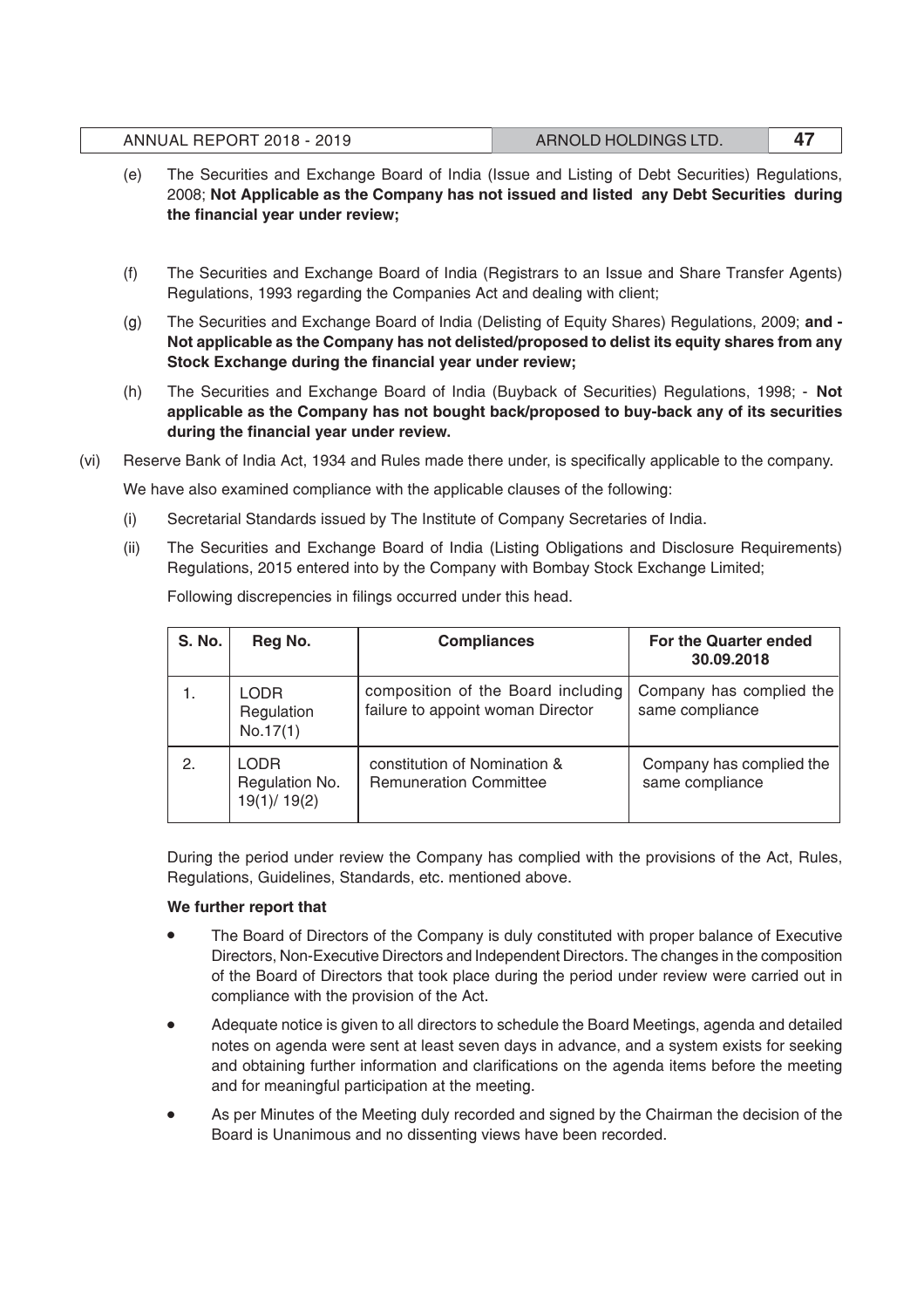| 48 | ARNOLD HOLDINGS LTD. | <b>ANNUAL REPORT 2018 - 2019</b> |
|----|----------------------|----------------------------------|
|    |                      |                                  |

We further report that as per the explanations given to us and the representations made by the management and relied upon by us there are adequate systems and processes in the Company commensurate with the size and operations of the company to monitor and ensure compliance with applicable laws, rules, regulations and guidelines.

We further report that based on review of and on the basis information, records and documents provided by the Board, we are of the opinion that there are adequate systems and processes in place in the Company which is commensurate with the size and operations of the Company to monitor and ensure compliance with applicable laws, rules, regulations and guidelines.

We further report that during the audit period, there were no specific events/actions in pursuance of the above referred laws, rules, regulations, guidelines, etc., having a major bearing on the Company's affairs.

Place: Mumbai Date: 30th May, 2019

S Pardeshi & Associates

Santosh Pardeshi FCS No. 7727 C. P. No.: 8485

This report should be read with our letter of even date which is annexed as Annexure A and forms an integral part of this report.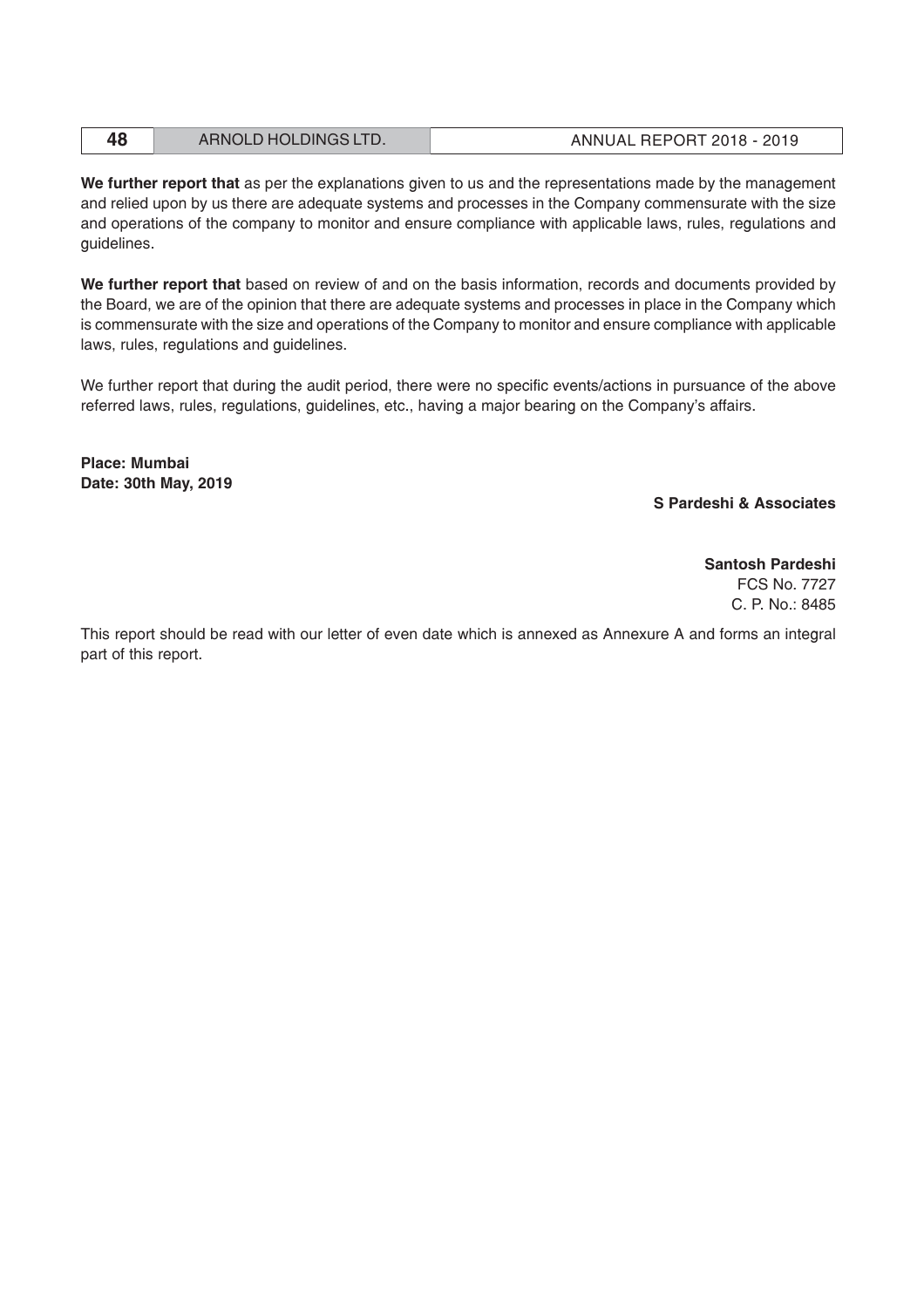| <b>ANNUAL REPORT 2018 - 2019</b> | ARNOLD HOLDINGS LTD. | 49 |
|----------------------------------|----------------------|----|
|----------------------------------|----------------------|----|

# Annexure IV to the Directors' Report

# Form AOC -2

Pursuant to clause (h) of sub- section -3 of Section 134 of the Act and Rule 8 (2) of the Companies (Accounts) Rules, 2014.

Form of disclosure of particulars of contracts/ arrangements entered into by the company with related parties referred to sub- section 1 of Section 188 of the Companies Act, 2013 including certain arm's length transactions under third proviso thereto:

# 1) Details of contracts/ arrangements or transactions not at arm's length basis:

- i) Name(s) of the related party and nature of relation: Not Applicable
- ii) Nature of Contracts/arrangements/ transactions: Not Applicable
- iii) Duration of the contracts/ arrangements/ transactions: Not Applicable
- iv) Salient terms of the contracts or arrangements or transactions including the value, if any: Not Applicable
- v) Justification for entering into such contracts or arrangements or transactions: Not Applicable
- vi) Date(s) of approval by the board: Not Applicable
- vii) Amount paid as advances, if any: Not Applicable
- viii) Date on which the special resolution was passed in general meeting as required under first proviso to section 188: Not Applicable

# 2) Details of material contracts or arrangement or transactions at arm's length basis:

- i) Name(s) of the related party and nature of relation: Not Applicable
- ii) Nature of Contracts/arrangements/ transactions: Not Applicable
- iii) Duration of the contracts/ arrangements/ transactions: Not Applicable
- iv) Salient terms of the contracts or arrangements or transactions including the value, if any: Not Applicable
- v) Date(s) of approval by the board: Not Applicable
- vi) Amount paid as advances, if any: Not Applicable

Note: All related party transactions that were entered into during the financial year were on arm's length basis and were in the ordinary course of Company's business. The Company has not entered into any contract, arrangement or transaction with any related party which could be considered as material within the meaning of Regulation 23(1) of SEBI (Listing Obligations and Disclosure Requirements) Regulations, 2015. All the related party transactions are disclosed in the notes to the financial statements.

> By Order of the Board of Directors, For Arnold Holdings Limited

 Mr. Mahendraprasad Mallawat Whole Time Director DIN:00720282

Place: Mumbai Date: 30th May, 2019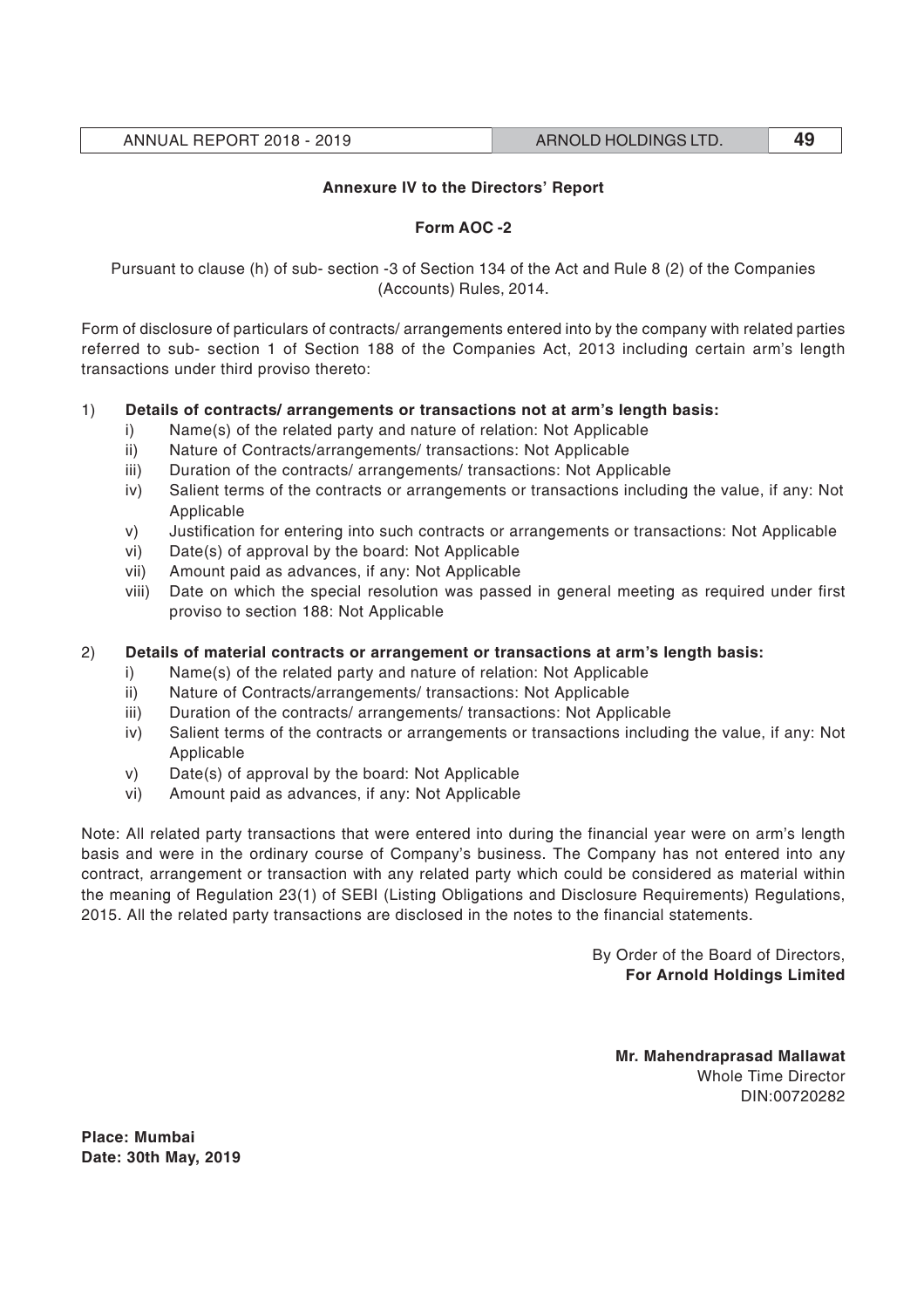| 50 | ARNOLD HOLDINGS LTD. | ANN |
|----|----------------------|-----|
|----|----------------------|-----|

# **UAL REPORT 2018 - 2019**

# CERTIFICATE ON CORPORATE GOVERNANCE

To,

The Members of Arnold Holdings Limited,

Mumbai

We have examined the compliance of conditions of Corporate Governance by Arnold Holdings Limited ('the Company') for the year ended 31st March, 2019 as stipulated in Chapter IV of Securities and Exchange Board of India (Listing Obligations and Disclosure Requirements) Regulations, 2015 pursuant to the listing agreement of the said Company with the Stock Exchange.

The compliance of conditions of Corporate Governance is the responsibility of the management. Our examination was limited to procedures and implementation thereof, adopted by the Company for ensuring the compliance of the conditions of the Corporate Governance. It is neither an audit nor an expression of opinion on the financial statement of the Company.

In our opinion and to the best of our information and according to the explanation given to us, we certify that the Company has complied with the conditions of Corporate Governance as stipulated in the provisions as specified in Chapter IV of Securities and Exchange Board of India (Listing Obligations and Disclosure Requirements) Regulations, 2015 pursuant to the listing agreement of the said Company with the Stock Exchange.

We further state that such compliance is neither an assurance as to the future viability of the Company nor the efficiency or effectiveness with which the management has conducted the affairs of the Company.

> For S. Pardeshi & Associates Company Secretaries (Santosh Pardeshi) Proprietor

Place: Mumbai Membership No. 7727 Date: 30th May, 2019 **CP No. 8485**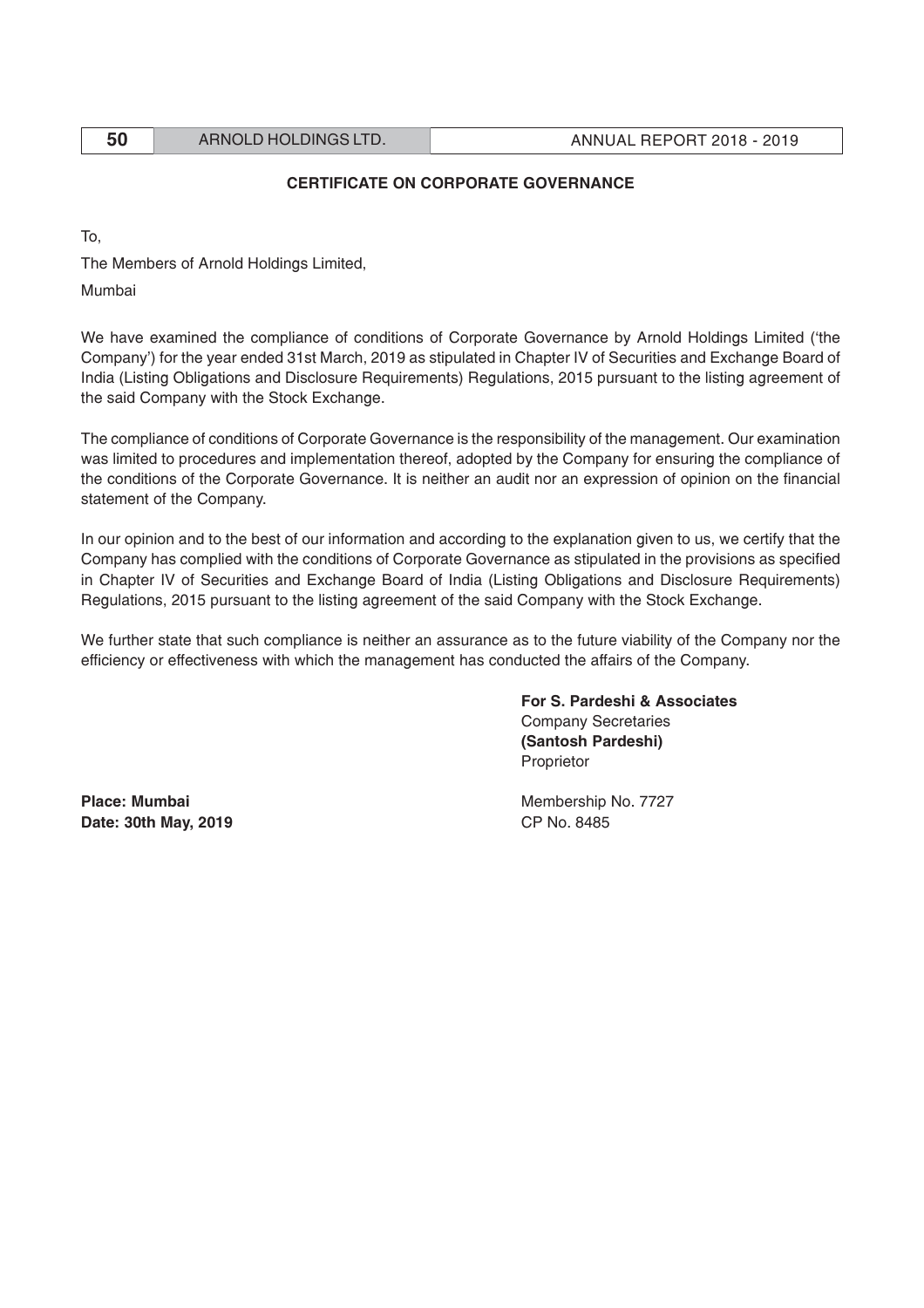# 'Annexure A'

To, The Members, Arnold Holding Limited

Our report of even date is to be read along with this letter.

- 1. Maintenance of Secretarial record is the responsibility of the management of the Company. Our responsibility is to express an opinion on these secretarial records based on our audit.
- 2. We have followed the audit practices and process as were appreciates to obtain reasonable assurance about the correctness of the contents of the Secretarial records. The verification was done on test basis to ensure that correct facts are reflected in Secretarial records. We believe that the process and practices, we followed provide a reasonable basis for our opinion.
- 3. We have not verified the correctness and appropriateness of finance records and books of the accounts of the Company.
- 4. Where ever required, we have obtained the management representation about the Compliance of laws, rules and regulations and happening of events etc.
- 5. The Compliance of the provision of Corporate and other applicable laws, rules, regulations, standards is the responsibility of management. Our examination was limited to the verification of procedure on test basis.
- 6. The Secretarial Audit report is neither an assurance as to the future viability of the Company nor of the efficacy or effectiveness with which the management has conducted the affairs of the Company.

Place: Mumbai Date: 30th May, 2019

S Pardeshi & Associates

Santosh Pardeshi FCS No. 7727 C. P. No.: 8485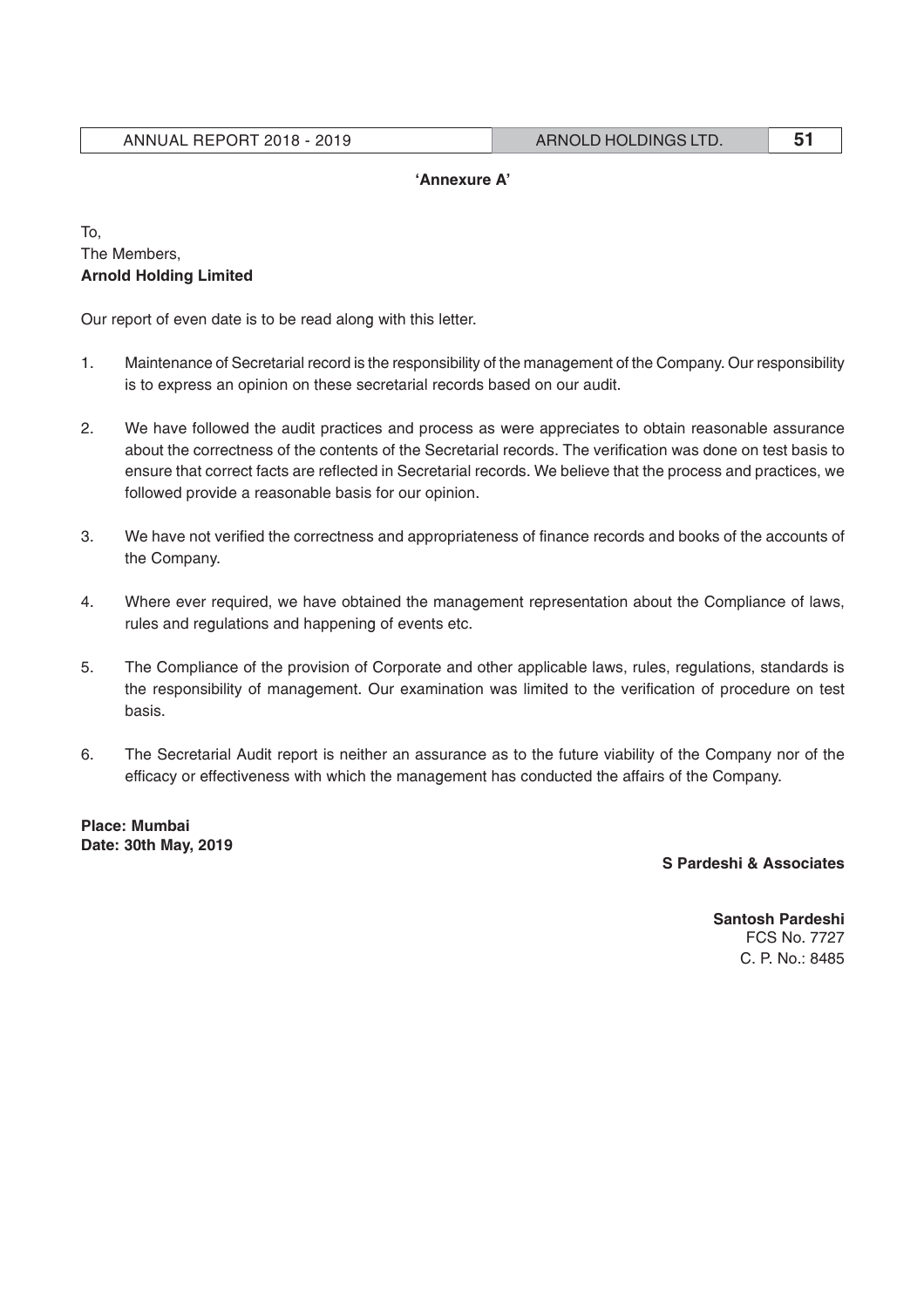| 52 | ARNOLD HOLDINGS LTD. | <b>ANNUAL REPORT</b> |
|----|----------------------|----------------------|
|----|----------------------|----------------------|

# INDEPENDENT AUDITOR'S REPORT

2018 - 2019

To The Members, Arnold Holdings Limited,

# Report on the Financial Statements

We have audited the accompanying standalone Ind AS financial statements of ARNOLD HOLDINGS LIMITED ("the Company"), which comprise the Balance Sheet as at March 31, 2019, the Statement of Profit and Loss, including the statement of other comprehensive income, the cash flow statement and the statement of changes in equity for the year then ended, and a summary of significant accounting policies and other explanatory information.

### Management's Responsibility for the Financial Statements

The Company's Board of Directors is responsible for the matters stated in Section 134(5) of the Companies Act, 2013 ("the Act") with respect to the preparation of these standalone Ind AS financial statements that give a true and fair view of the financial position, financial performance including other comprehensive income, cash flows and changes in equity of the Company in accordance with accounting principles generally accepted in India, including the Indian Accounting Standards (Ind AS) specified under section 133 of the Act, read with the Companies (Indian Accounting Standards) Rules, 2015, as amended. This responsibility also includes maintenance of adequate accounting records in accordance with the provisions of the Act for safeguarding of the assets of the Company and for preventing and detecting frauds and other irregularities; selection and application of appropriate accounting policies; making judgments and estimates that are reasonable and prudent; and the design, implementation and maintenance of adequate internal financial control that were operating effectively for ensuring the accuracy and completeness of the accounting records, relevant to the preparation and presentation of the Ind AS financial statements that give a true and fair view and are free from material misstatement, whether due to fraud or error

### Auditor's Responsibility

Our responsibility is to express an opinion on these standalone Ind AS financial statements based on our audit. We have taken into account the provisions of the Act, the accounting and auditing standards and matters which are required to be included in the audit report under the provisions of the Act and the Rules made thereunder.

We conducted our audit of the standalone Ind AS financial statements in accordance with the Standards on Auditing, issued by the Institute of Chartered Accountants of India, as specified under Section 143(10) of the Act. Those Standards require that we comply with ethical requirements and plan and perform the audit to obtain reasonable assurance about whether the financial statements are free from material misstatement.

An audit involves performing procedures to obtain audit evidence about the amounts and disclosures in the financial statements. The procedures selected depend on the auditor's judgment, including the assessment of the risks of material misstatement of the standalone Ind AS financial statements, whether due to fraud or error. In making those risk assessments, the auditor considers internal financial control relevant to the Company's preparation of the standalone Ind AS financial statements that give a true and fair view in order to design audit procedures that are appropriate in the circumstances. An audit also includes evaluating the appropriateness of accounting policies used and the reasonableness of the accounting estimates made by the Company's Directors,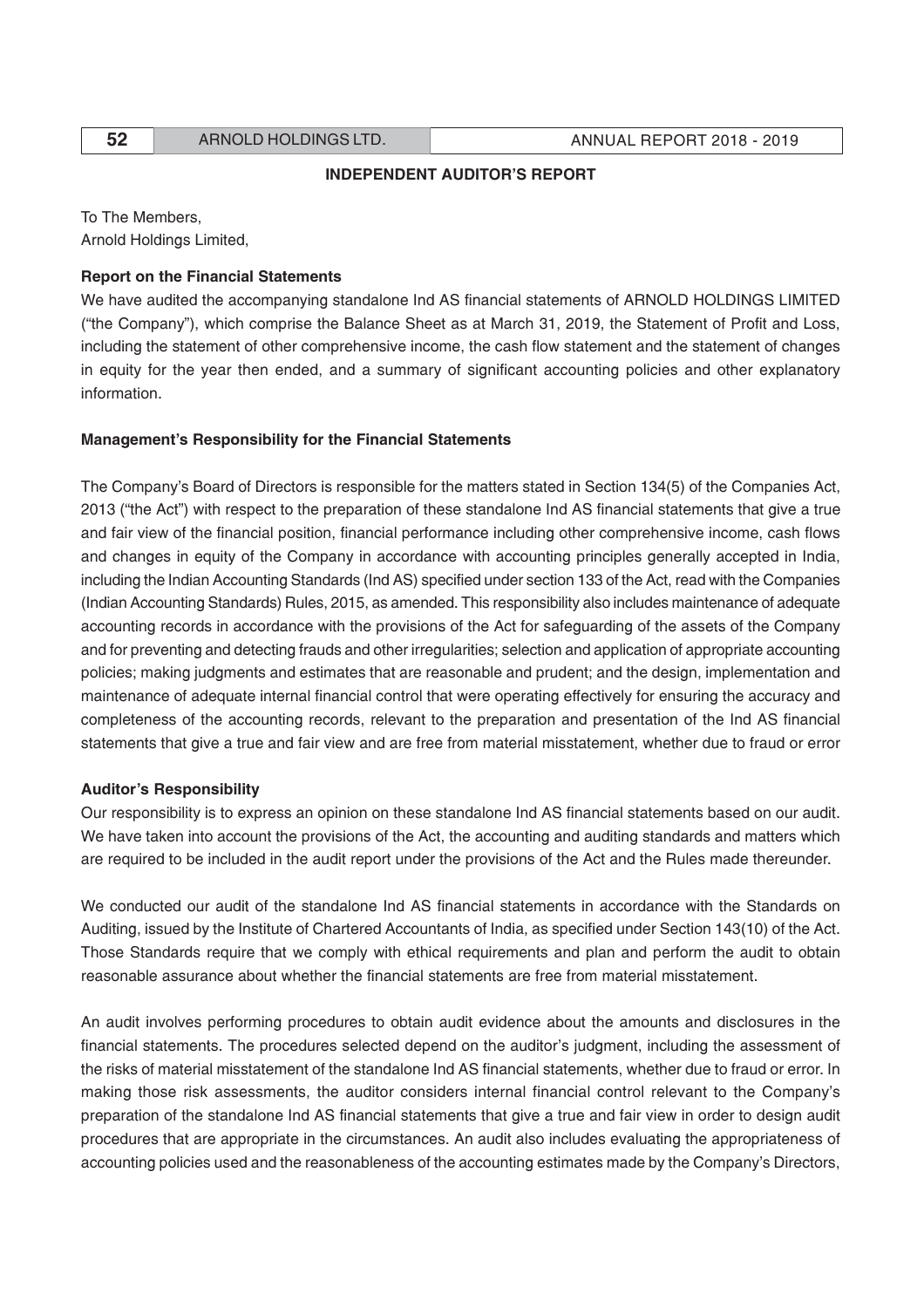| ARNOLD HOLDINGS LTD.<br><b>ANNUAL REPORT 2018 - 2019</b><br>აა |
|----------------------------------------------------------------|
|----------------------------------------------------------------|

as well as evaluating the overall presentation of the standalone Ind AS financial statements.

We believe that the audit evidence we have obtained is sufficient and appropriate to provide a basis for our audit opinion on the standalone Ind AS financial statements.

# Opinion

In our opinion and to the best of our information and according to the explanations given to us, the standalone Ind AS financial statements give the information required by the Act in the manner so required and give a true and fair view in conformity with the accounting principles generally accepted in India, of the state of affairs of the Company as at March 31, 2019, its profit including other comprehensive income, its cash flows and the changes in equity for the year ended on that date.

# Other Matter

The financial statements of the Company for the year ended March 31, 2019, included in these standalone financial statements, have been audited by the predecessor auditor who expressed an unmodified opinion on those statements on May 30, 2018.

Our opinion is not modified in respect of this matter. Report on Other Legal and Regulatory Requirements

- 1. As required by the Companies (Auditor's report) Order, 2016 ("the Order") issued by the Central Government of India in terms of sub-section (11) of section 143 of the Act, we give in the Annexure Aa statement on the matters specified in paragraphs 3 and 4 of the Order.
- 2. As required by section 143 (3) of the Act, we report that:
	- a. We have sought and obtained all the information and explanations which to the best of our knowledge and belief were necessary for the purpose of our audit;
	- b. In our opinion, proper books of account as required by law have been kept by the Company so far as it appears from our examination of those books;
	- c. The Balance Sheet, Statement of Profit and Loss including the Statement of Other Comprehensive Income, the Cash Flow Statement and Statement of Changes in Equity dealt with by this Report are in agreement with the books of account;
	- d. In our opinion, the aforesaid standalone Ind AS financial statements comply with the Accounting Standards specified under section 133 of the Act, read with Companies (Indian Accounting Standards) Rules, 2015, as amended;
	- e. On the basis of written representations received from the directors as on March 31, 2019, and taken on record by the Board of Directors, none of the directors is disqualified as on March 31, 2019, from being appointed as a director in terms of section 164 (2) of the Act;
	- f. With respect to the adequacy of the internal financial controls over financial reporting of the Company with reference to these standalone Ind AS financial statements and the operating effectiveness of such controls, refer to our separate Report in "Annexure B" to this report;
	- g. With respect to the other matters to be included in the Auditor's Report in accordance with Rule 11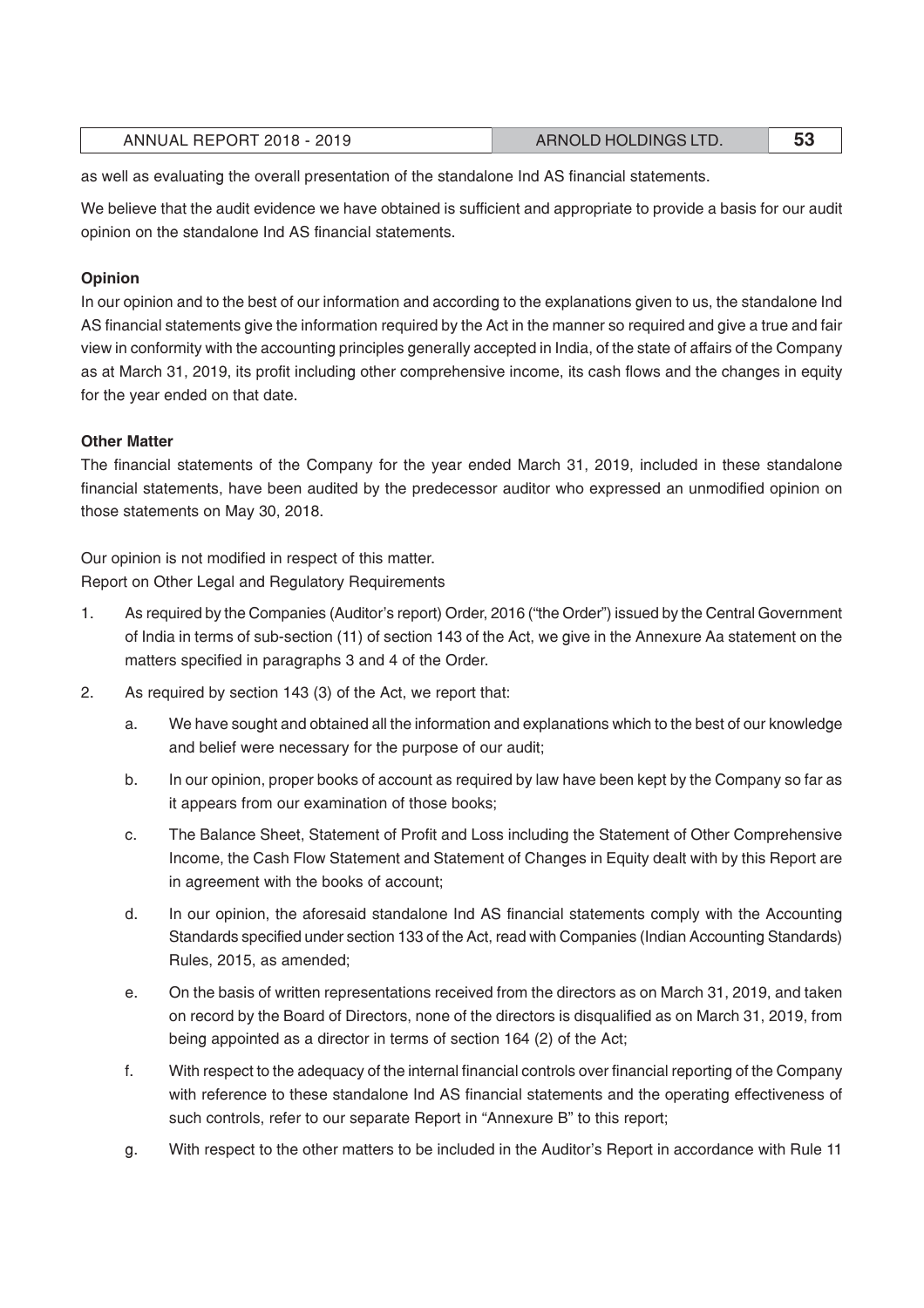| 54  | ARNOLD HOLDINGS LTD.<br><b>ANNUAL REPORT 2018 - 2019</b>                                                                                               |                                                                                                         |  |  |  |  |  |
|-----|--------------------------------------------------------------------------------------------------------------------------------------------------------|---------------------------------------------------------------------------------------------------------|--|--|--|--|--|
|     | of the Companies (Audit and Auditors) Rules, 2014, in our opinion and to the best of our information<br>and according to the explanations given to us: |                                                                                                         |  |  |  |  |  |
| Ι.  | Ind AS financial statements.                                                                                                                           | The Company has disclosed the impact of pending litigations on its financial position in its standalone |  |  |  |  |  |
| ii. | were any material foreseeable losses.                                                                                                                  | The Company did not have any long-term contracts including derivative contracts for which there         |  |  |  |  |  |
|     |                                                                                                                                                        |                                                                                                         |  |  |  |  |  |

iii. There has been no delay in transferring amounts, required to be transferred, to the Investor Education and Protection Fund by the Company.

> For AMIT RAY & COMPANY Chartered Accountants FRN No: 000483C

Nag Bhushan Rao Partner Membership No. 073144

Place: Mumbai Date: 30th May, 2019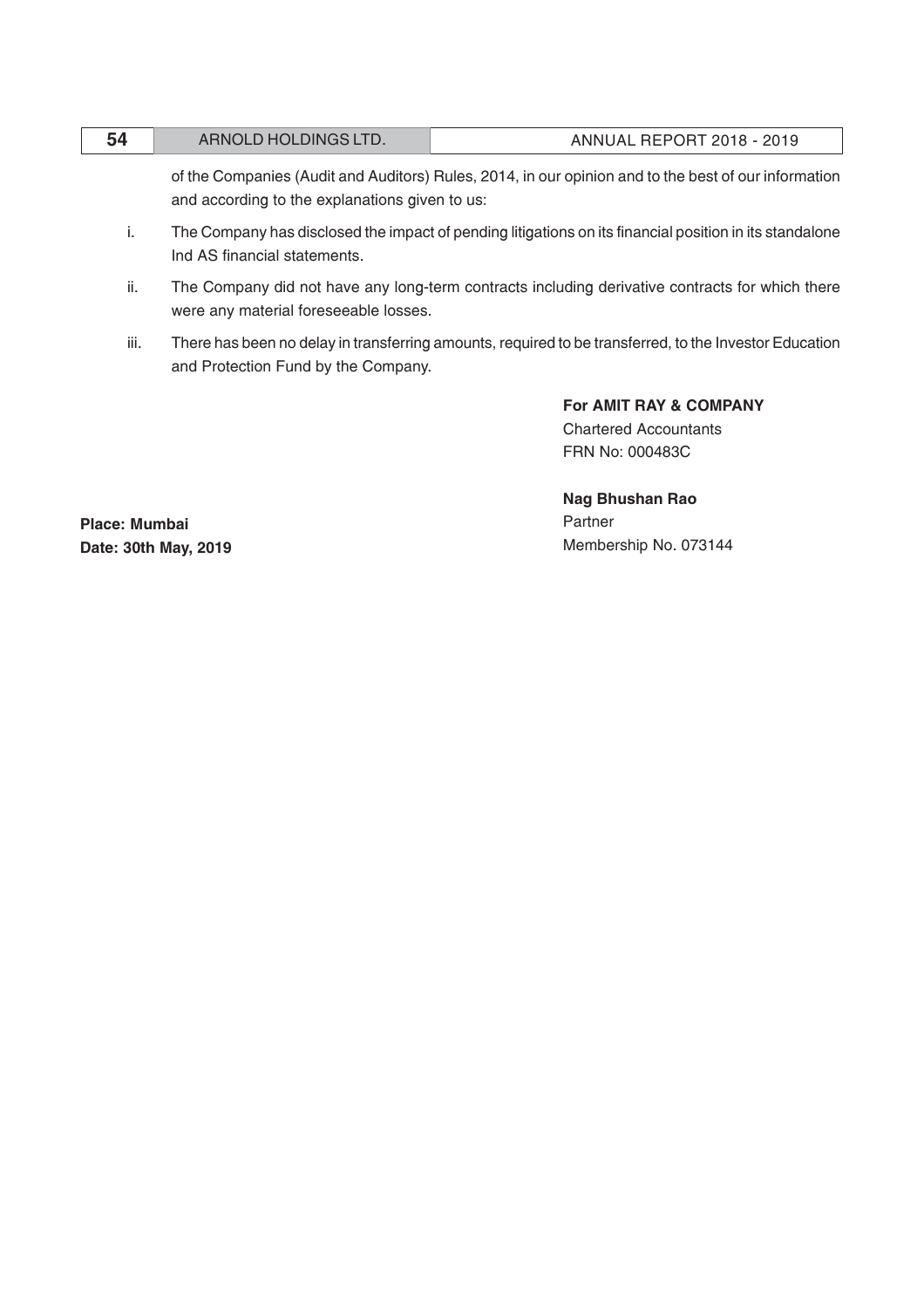| <b>ANNUAL REPORT 2018 - 2019</b> | ARNOLD HOLDINGS LTD. | ςς<br>JJ |
|----------------------------------|----------------------|----------|
|----------------------------------|----------------------|----------|

# Annexure A referred to in paragraph 1 under the heading "Report on other legal and regulatory requirements" of our report of even date

# Re: ARNOLD HOLDINGS LIMITED('the company')

- i. (a) The Company has maintained proper records showing full particulars, including quantitative details and situation of fixed assets.
	- (b) As explained to us, fixed assets have been physically verified by the management at reasonable intervals; no material discrepancies were noticed on such verification.
	- (c) The Company does not hold any immovable properties during the year.
- ii. As explained to us, inventories have been physically verified during the year by the management at reasonable intervals. No material discrepancy was noticed on physical verification of stocks by the management as compared to book records.
- iii. According to the information and explanations given to us and on the basis of our examination of the books of account, the Company has not granted any loans, secured or unsecured, to companies, firms, Limited Liability Partnerships or other parties listed in the register maintained under Section 189 of the Companies Act, 2013. Consequently, the provisions of clauses iii (a), (b) and (c) of the order are not applicable to the Company.
- iv. In respect of loans, investments, guarantees, and security, provisions of section 185 and 186 of the Companies Act, 2013 have been complied with.
- v. As the company is registered under Reserve Bank of India as a Non-Banking Finance Company, it is eligible to take Loan & Advances and grant Loan & Advances on such terms & conditions which are prejudicial to the interest of the company.
- vi. As per information & explanation given by the management, maintenance of cost records has not been specified by the Central Government under sub-section (1) of section 148 of the Companies Act, 2013. Therefore, in our opinion, the provisions of clause 3(vi) of the Order are not applicable to the Company.
- vii. (a) According to the records of the company, undisputed statutory dues including Provident Fund, Investor Education and Protection Fund, Employees' State Insurance, Income-tax, Sales-tax, Goods &Service Tax, Custom Duty, Excise Duty, value added tax, cess and any other statutory dues to the extent applicable, have generally been regularly deposited with the appropriate authorities. According to the information and explanations given to us there were no outstanding statutory dues as on 31st March, 2019 for a period of more than six months from the date they became payable.
	- (b) According to the information and explanations given to us, there is no amount payable in respect of income tax, Goods &service tax, sales tax, customs duty, excise duty, value added tax and cess whichever applicable, which have not been deposited on account of any disputes. The dues of income-tax and other statutory dues on account of any dispute are as follows: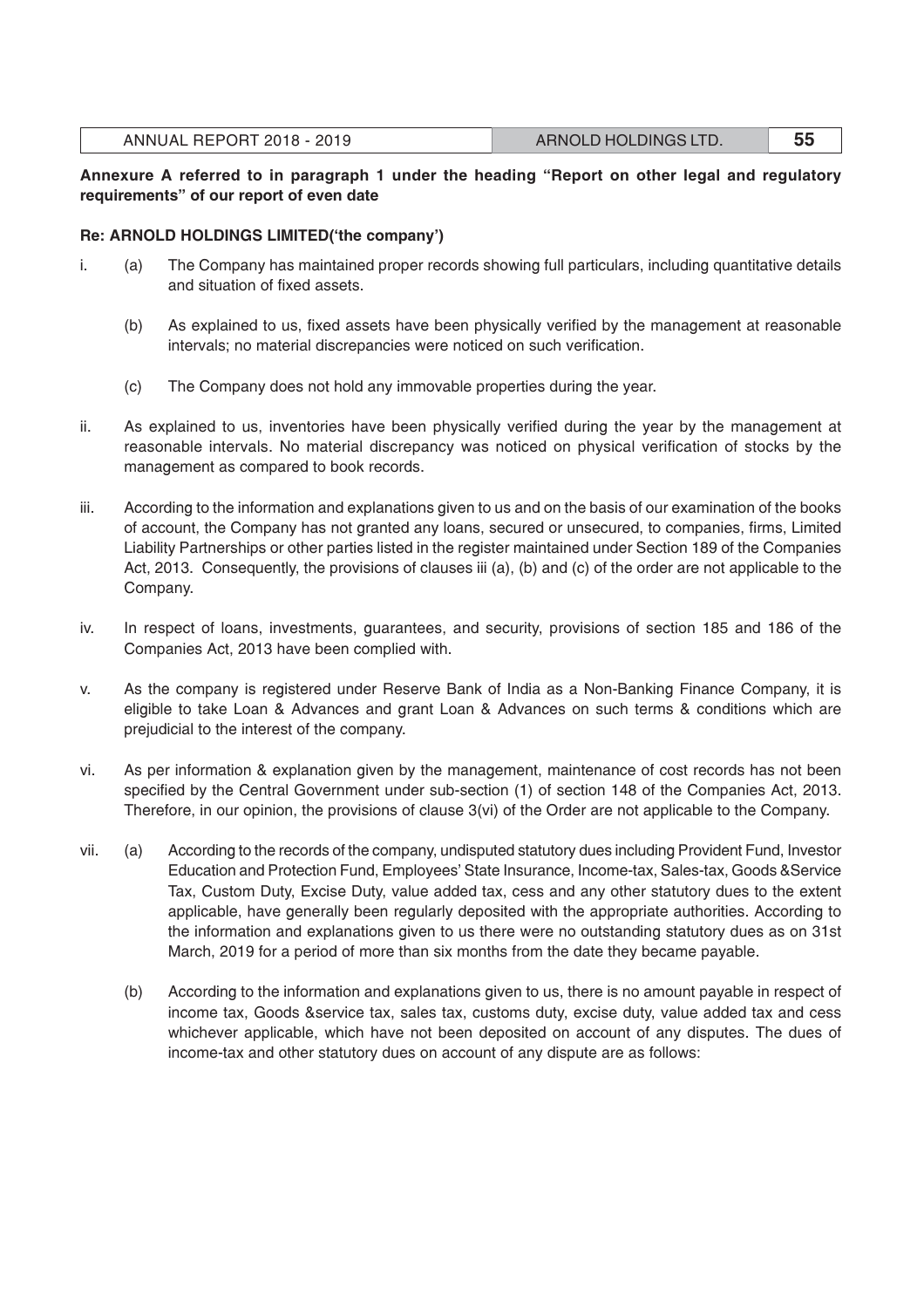| 56            |           | ARNOLD HOLDINGS LTD.   |                                               |                       | <b>ANNUAL REPORT 2018 - 2019</b> |               |  |               |  |                                         |  |                                         |
|---------------|-----------|------------------------|-----------------------------------------------|-----------------------|----------------------------------|---------------|--|---------------|--|-----------------------------------------|--|-----------------------------------------|
| S. N.         |           |                        |                                               |                       |                                  | Date on which |  |               |  | Forum where                             |  |                                         |
|               |           | Name of the<br>statute | Period to which<br>the amount<br>relates (AY) | Outstanding<br>Demand |                                  |               |  | demand raised |  | Under<br>Section                        |  | the dispute is<br>pending               |
| 1             | Act, 1961 | Income Tax             | 2009-10                                       | 6,93,040              |                                  | 13.12.2016    |  | $u/s$ 147     |  | Appeal pending<br>with CIT<br>(Appeals) |  |                                         |
| $\mathcal{P}$ | Act, 1961 | Income Tax             | 2015-16                                       | 4,02,008              |                                  |               |  | 22.11.2017    |  | $u/s$ 143(3)                            |  | Appeal pending<br>with CIT<br>(Appeals) |
| 3             | Act, 1961 | Income Tax             | 2012-13                                       |                       |                                  | 30.03.2019    |  | $u/s$ 148     |  | Still in<br>reassessment                |  |                                         |
| 4             | Act, 1961 | Income Tax             | 2013-14                                       |                       |                                  | 29.03.2019    |  | $u/s$ 148     |  | Still in<br>reassessment                |  |                                         |
| 5             | Act, 1961 | Income Tax             | 2014-15                                       |                       |                                  |               |  | 30.03.2019    |  | $u/s$ 148                               |  | Still in<br>reassessment                |
| 6             | Act, 1961 | Income Tax             | 2015-16                                       |                       |                                  | 30.03.2019    |  | $u/s$ 148     |  | Still in<br>reassessment                |  |                                         |

- viii. In our opinion and according to the information and explanations given by the management, the Company has not defaulted in repayment of dues to any bank. The Company did not have any outstanding loans or borrowing dues in respect of a financial institution or to government or dues to debenture holders during the year.
- ix. According to the information and explanations given by the management, the Company has not raised any money by way of initial public offer / further public offer / debt instruments and term loans hence; reporting under clause (ix) is not applicable to the Company and hence not commented upon.
- x. Based upon the audit procedures performed for the purpose of reporting the true and fair view of the financial statements and according to the information and explanations given by the management, we report that no fraud by the company or no fraud on the company by the officers and employees of the Company has been noticed or reported during the year.
- xi. According to the information and explanations given by the management, the managerial remuneration has been paid in accordance with the requisite approvals mandated by the provisions of section 197 read with Schedule V to the Companies Act, 2013.
- xii. In our opinion, the Company is not a nidhi company. Therefore, the provisions of clause 3(xii) of the order are not applicable to the Company and hence not commented upon.
- xiii. According to the information and explanations given by the management, transactions with the related parties are in compliance with section 177 and 188 of Companies Act, 2013 where applicable and the details have been disclosed in the notes to the financial statements, as required by the applicable accounting standards.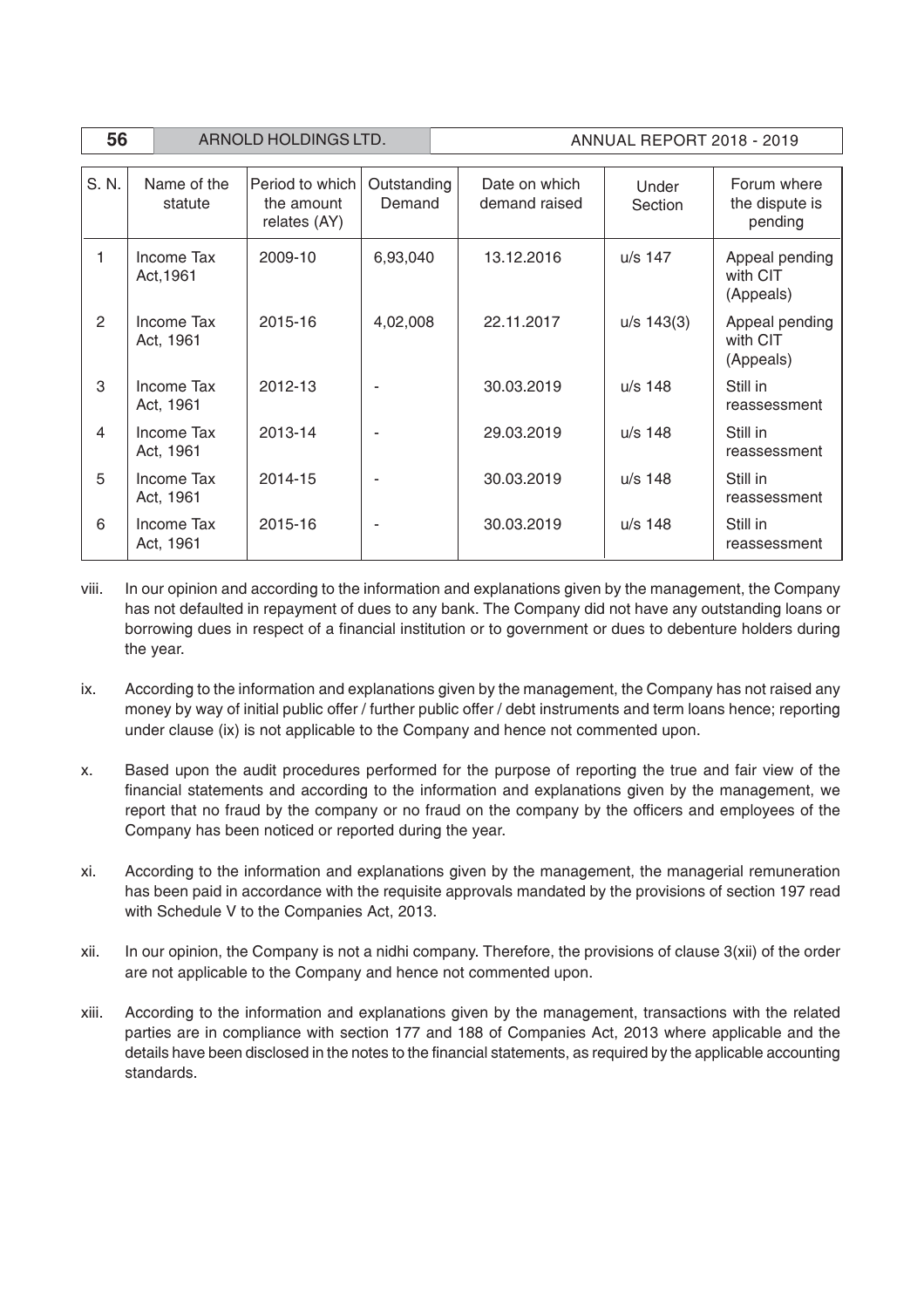| <b>ANNUAL REPORT 2018 - 2019</b> | ARNOLD HOLDINGS LTD. |  |
|----------------------------------|----------------------|--|
|----------------------------------|----------------------|--|

- xiv. According to the information and explanations given to us and on an overall examination of the balance sheet, the company has not made any preferential allotment or private placement of shares or fully or partly convertible debentures during the year under review.
- xv. According to the information and explanations given by the management, the Company has not entered into any non-cash transactions with directors or persons connected with him as referred to in section 192 of Companies Act, 2013.
- xvi. According to the information and explanations given to us, the provisions of section 45-IA of the Reserve Bank of India Act, 1934 areapplicable to the Company and registration has been obtained by the company.

For AMIT RAY & COMPANY Chartered Accountants Firm Reg. No. 000483C

Place: Mumbai Date: 30.05.2019 Nag BhushanRao Partner Membership No: 073144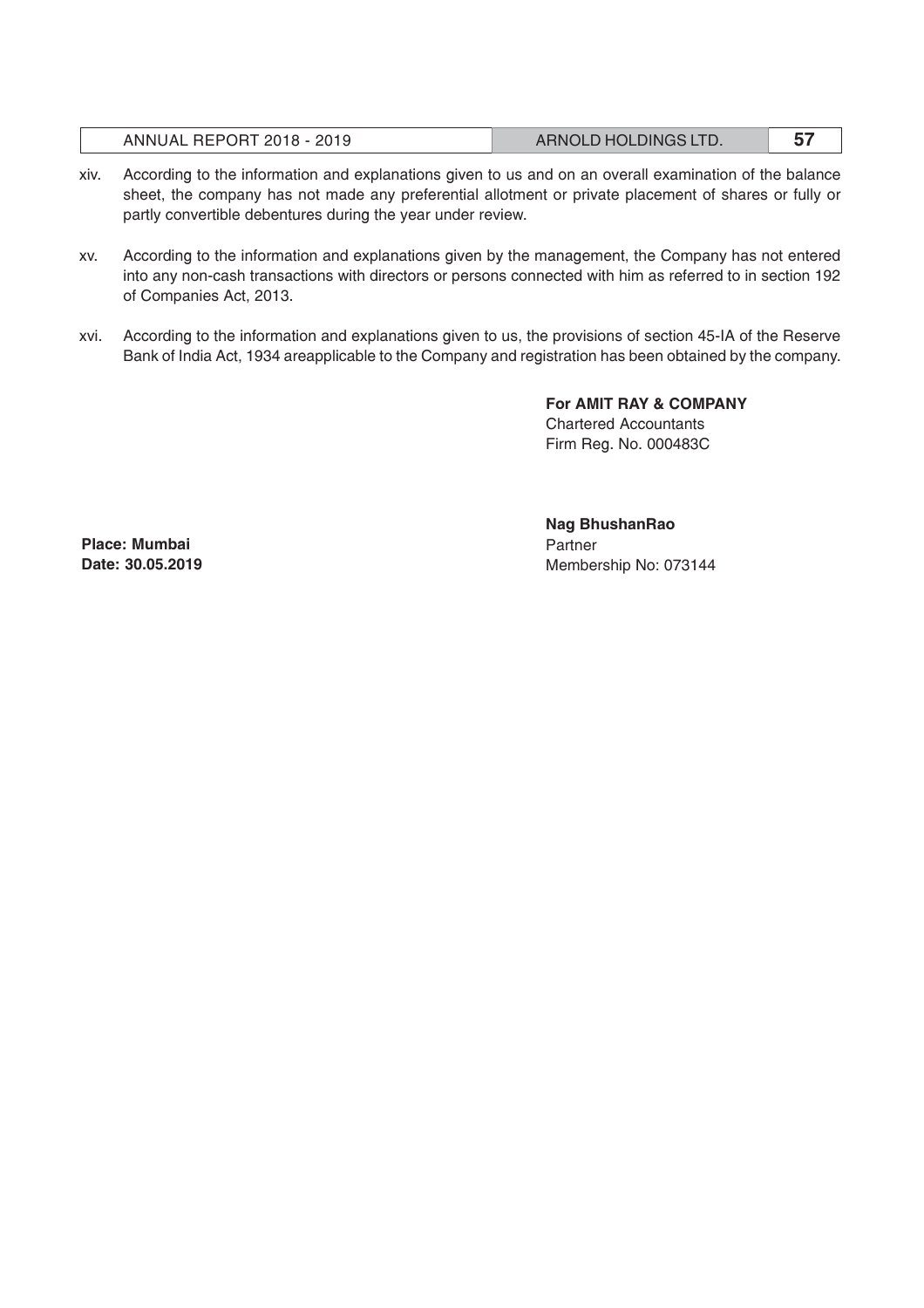| 58 | ARNOLD HOLDINGS LTD. | <b>ANNUAL REPORT 2018 - 2019</b> |
|----|----------------------|----------------------------------|
|----|----------------------|----------------------------------|

# ANNEXURE B TO THE INDEPENDENT AUDITOR'S REPORT OF EVEN DATE ON THE STANDALONE FINANCIAL STATEMENTS OF ARNOLD HOLDINGS LIMITED

# Report on the Internal Financial Controls under Clause (i) of Sub-section 3 of Section 143 of the Companies Act, 2013 ("the Act")

We have audited the internal financial controls over financial reporting of ARNOLD HOLDINGS LIMITED("the Company") as of March 31, 2019 in conjunction with our audit of the standalone financial statements of the Company for the year ended on that date.

# Management's Responsibility for Internal Financial Controls

The Company's Management is responsible for establishing and maintaining internal financial controls based on the internal control over financial reporting criteria established by the Company considering the essential components of internal control stated in the Guidance Note on Audit of Internal Financial Controls overFinancial Reporting issued by the Institute of Chartered Accountants of India. These responsibilities include the design, implementation and maintenance of adequate internal financial controls that were operating effectively for ensuring the orderly and efficient conduct of its business, including adherence to the Company's policies, the safeguarding of its assets, the prevention and detection of frauds and errors, the accuracy and completeness of the accounting records, and the timely preparation of reliable financial information, as required under the Companies Act, 2013.

# Auditor's Responsibility

Our responsibility is to express an opinion on the Company's internal financial controls over financial reporting based on our audit. We conducted our audit in accordance with the Guidance Note on Audit of Internal Financial Controls Over Financial Reporting (the "Guidance Note") and the Standards on Auditing as specified under section 143(10) of the Companies Act, 2013, to the extent applicable to an audit of internal financial controls, both issued by the Institute of Chartered Accountants of India. Those Standards and the Guidance Note require that we comply with ethical requirements and plan and perform the audit to obtain reasonable assurance about whether adequate internal financial controls over financial reporting was established and maintained and if such controls operated effectively in all material respects.

Our audit involves performing procedures to obtain audit evidence about the adequacy of the internal financial controls system over financial reporting and their operating effectiveness. Our audit of internal financial controls over financial reporting included obtaining an understanding of internal financial controls over financial reporting, assessing the risk that a material weakness exists, and testing and evaluating the design and operating effectiveness of internal control based on the assessed risk. The procedures selected depend on the auditor's judgment, including the assessment of the risks of material misstatement of the financial statements, whether due to fraud or error.

We believe that the audit evidence we have obtained is sufficient and appropriate to provide a basis for our audit opinion on the internal financial controls system over financial reporting.

# Meaning of Internal Financial Controls over Financial Reporting

A company's internal financial control over financial reporting is a process designed to provide reasonable assurance regarding the reliability of financial reporting and the preparation of financial statements for external purposes in accordance with generally accepted accounting principles. A company's internal financial control over financial reporting includes those policies and procedures that;

1. Pertain to the maintenance of records that, in reasonable detail, accurately and fairly reflect the transactions and dispositions of the assets of the company;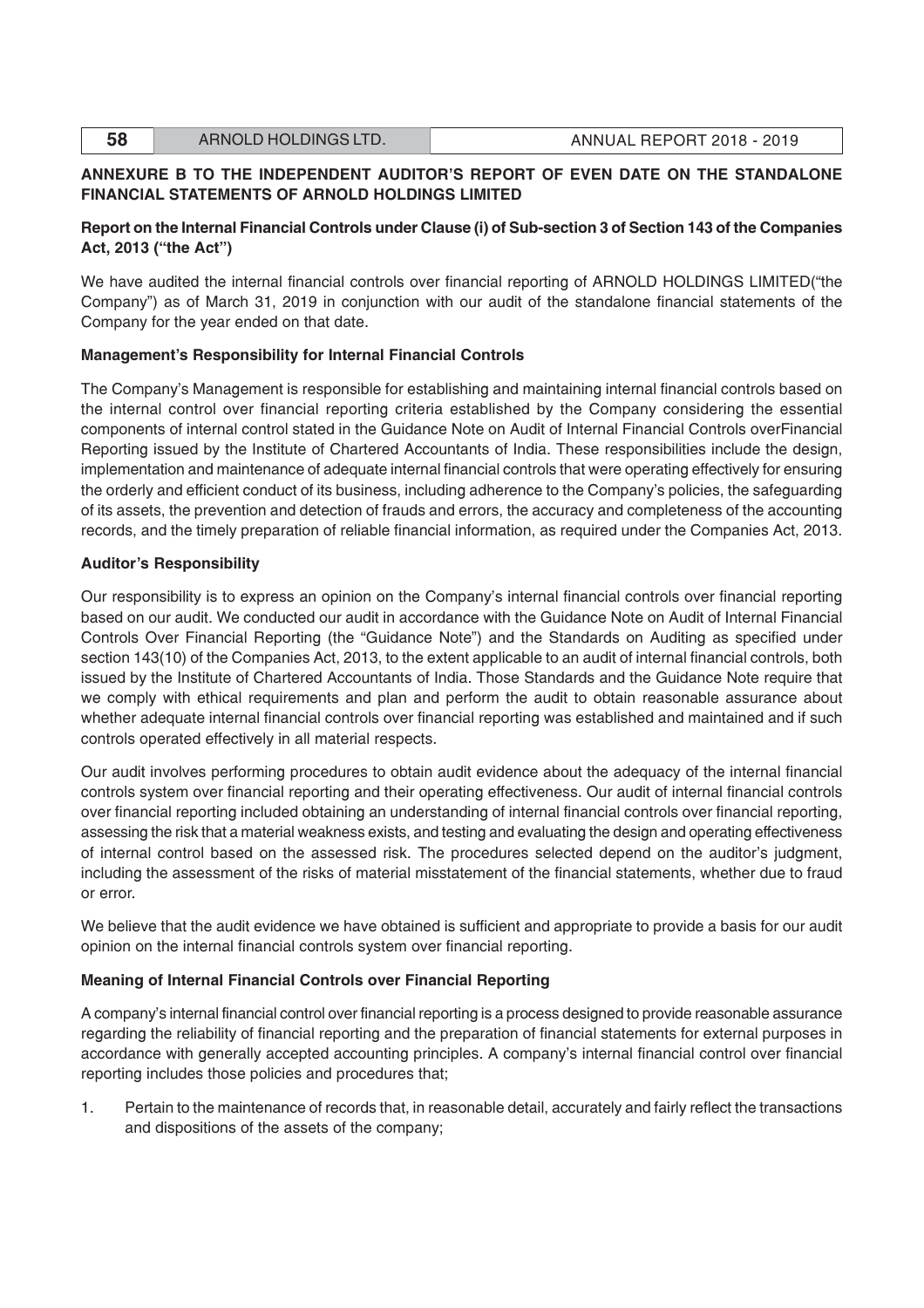| <b>ANNUAL REPORT 2018 - 2019</b> | ARNOLD HOLDINGS LTD. | 59 |
|----------------------------------|----------------------|----|
|----------------------------------|----------------------|----|

- 2. Provide reasonable assurance that transactions are recorded as necessary to permit preparation of financial statements in accordance with generally accepted accounting principles, and that receipts and expenditures of the company are being made only in accordance with authorisations of management and directors of the company; and
- 3. Provide reasonable assurance regarding prevention or timely detection of unauthorised acquisition, use, or disposition of the company's assets that could have a material effect on the financial statements.

# Inherent Limitations of Internal Financial Controls over Financial Reporting

Because of the inherent limitations of internal financial controls over financial reporting, including the possibility of collusion or improper management override of controls, material misstatements due to error or fraud may occur and not be detected. Also, projections of any evaluation of the internal financial controls over financial reporting to future periods are subject to the risk that the internal financial control over financial reporting may become inadequate because of changes in conditions, or that the degree of compliance with the policies or procedures may deteriorate.

### Opinion

In our opinion, the Company has, in all material respects, an adequate internal financial controls system over financial reporting and such internal financial controls over financial reporting were operating effectively as at March 31, 2019, based on the internal control over financial reporting criteria established by the Company considering the essential components of internal control stated in the Guidance Note on Audit of Internal Financial Controls Over Financial Reporting issued by the Institute of Chartered Accountants of India.

> For AMIT RAY & COMPANY Chartered Accountants Firm Reg. No. 000483C

Place: Mumbai Date: 30.05.2019 Nag BhushanRao Partner Membership No: 073144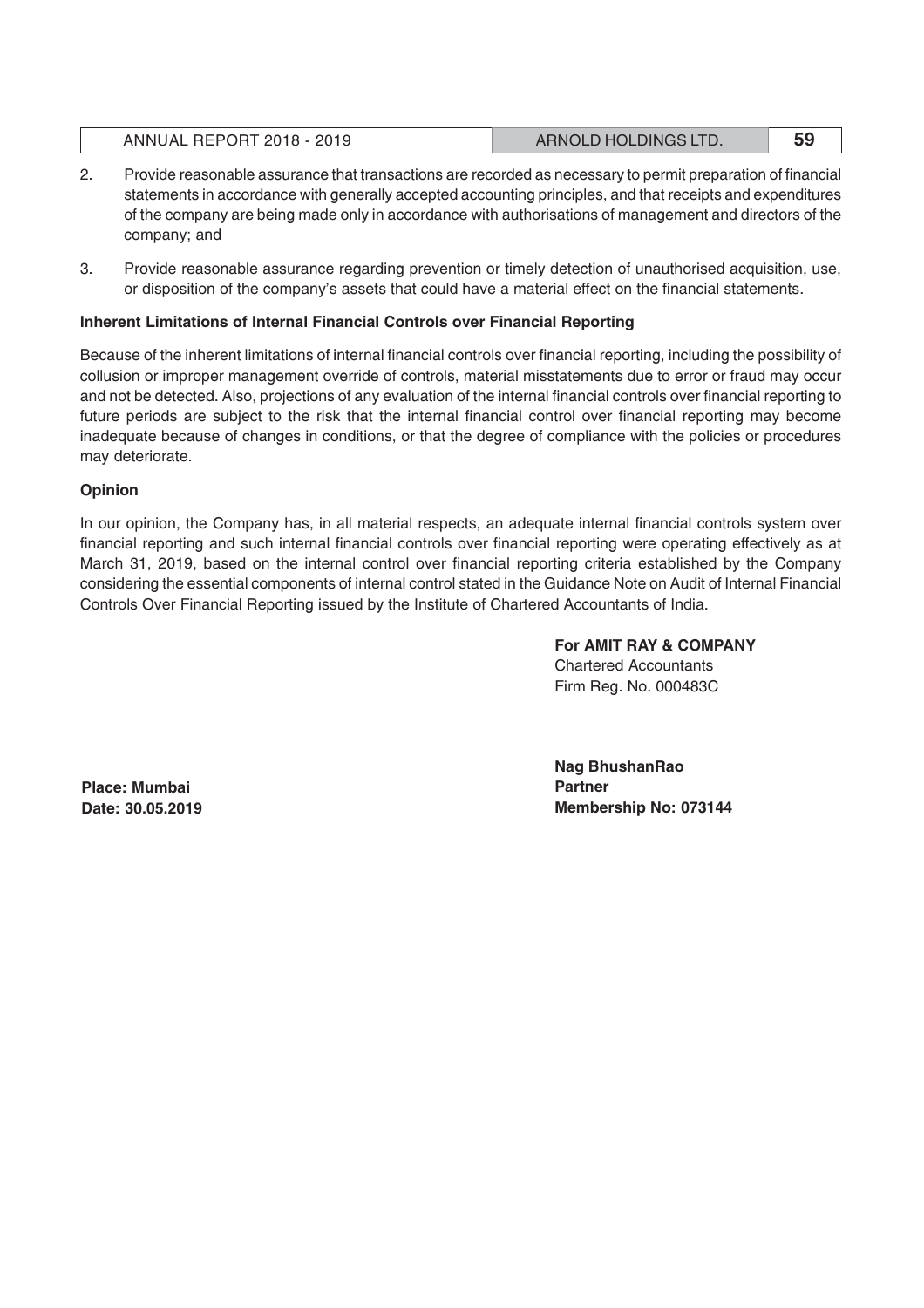ARNOLD HOLDINGS LTD. **ANNUAL REPORT 2018 - 2019** 

 $($ ₹ in Rs.)

# ARNOLD HOLDINGS LTD.

Sch. No. As at 31.03.2019 As at 31.03.2018 As at 31.03.2017 ASSETS Non-current Assets Property, plant and equipment 3 13,920,370 13,951,048 32,273 Financial assets 4 i) Investments 4A 5,100,000 100,000 100,000 ii) Loans 4B 430,960,359 466,468,095 347,002,729 Deferred tax assets 5 288,819 271,050 265,090 Other non-current assets 6 4,394,103 11,554,961 8,396,728 Total non-current assets 454,663,651 492,345,154 355,796,820 Current assets Inventory 7 90,708,050 91,880,721 184,219,485 Financial assets 6<br>
i) Trade receivable 6 (88)<br>
8 (88) i) Trade receivable 1,626,322 3,944,744 44,000,000 3,944,744 44,000,000 3,944,744 44,000,000 3,944,744 44,000,000 3,944,744 5 i) Cash & cash equivalents ii) Cash & cash equivalents 68 8B<br>
iii) Other financial assets 60 iii) Other financial assets 8C - 195,000 Other current assets **9** 2,308,696 2,820,619 4,015,774 Total current assets 155,553,275 120,775,486 233,703,372 Total assets 610,216,927 613,120,641 589,500,192 EQUITY AND LIABILITIES Equity Equity share capital 10 300,750,000 300,750,000 300,750,000 Other equity 11 217,598,052 214,752,612 210,889,426 Total equity 518,348,052 515,502,612 511,639,426 **Liabilities** Non-current liabilities Financial liabilities Borrowings 12 83,245,775 83,539,604 43,160,492 Provisions 13 2,963,083 8,435,408 6,466,492 Total non-current assets 86,208,858 91,975,012 49,626,984 Current liabilities Financial liabilities 14 i) Trade payables 14A 5,623,467 5,616,467 8,551,334 ii) Other financial liabilities 14B 26,550 26,550 19,682,448 Other current liabilities 15 10,000 Total current assets **5,660,017** 5,643,017 28,233,782 Total equity and liabilities 610,216,927 613,120,641 589,500,192 Significant accounting policies 1 & 2 Notes on financial statements

The accompanying notes are an integral part of the financial statements

As per our report of even date.<br>For Amit Ray & Company

Chartered Accountants Firm Regn. No. 000483C

Nag Bhushan Rao **M.P.Mallawat** M.P.Mallawat Mohandas Dasari Partner Director Director Director Director **Director** Director Membership No.: 073144

**Date: 30.05.2019 Soniya Agarwal**<br> **Place: Mumbai Soniya Agarwal**<br>
Company Secret

For and on behalf of the Board of directors

**Company Secretary**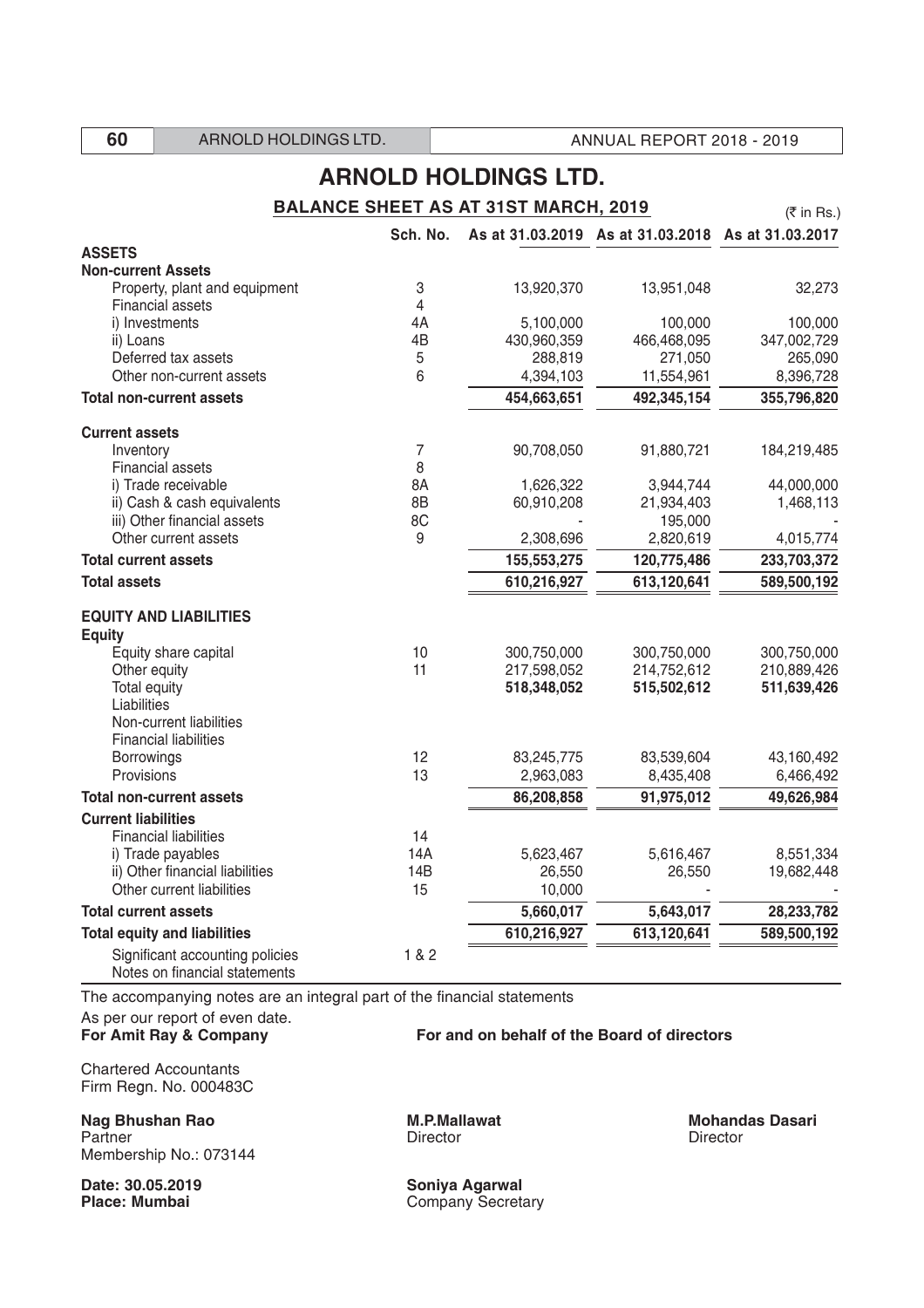ANNUAL REPORT 2018 - 2019 ARNOLD HOLDINGS LTD.

61

# ARNOLD HOLDINGS LTD.

|                                                                  |       | Sch. No. As at 31.03.2019 As at 31.03.2018 | $($ ₹ in Rs.) |
|------------------------------------------------------------------|-------|--------------------------------------------|---------------|
|                                                                  |       |                                            |               |
| Revenue from operations                                          | 16    | 164,396,807                                | 306,182,430   |
| Other Income                                                     | 17    | 208,808                                    |               |
| <b>Total Revenue</b>                                             |       | 164,605,615                                | 306,182,430   |
| <b>Expenses</b>                                                  |       |                                            |               |
| Purchases of stock in trade                                      | 18    | 127,582,550                                | 182,734,514   |
| Changes in inventories of finished goods                         | 19    | 1,172,671                                  | 92,338,764    |
| <b>Employee Benefit Expenses</b>                                 | 20    | 1,639,904                                  | 1,917,350     |
| <b>Finance Costs</b>                                             | 21    | 4,130,984                                  | 6,488,289     |
| Depreciation and amortization expense                            | 3     | 30,678                                     | 52,595        |
| <b>Other Expenses</b>                                            | 22    | 26,066,054                                 | 17,168,872    |
| <b>Total Expenses</b>                                            |       | 160,622,841                                | 300,700,384   |
| Loss Before tax and Exceptional items                            |       | 3,982,773                                  | 5,482,046     |
| <b>Exceptional Items</b>                                         |       |                                            |               |
| <b>Loss Before tax</b>                                           |       | 3,982,773                                  | 5,482,046     |
| Tax expense:                                                     |       |                                            |               |
| - Current tax                                                    |       | 1,155,102                                  | 1,624,820     |
| - Deferred tax                                                   |       | (17, 769)                                  | (5,960)       |
| Profit for the year                                              |       | 2,845,440                                  | 3,863,186     |
| Earning per equity share (Face value of Rs 2 each)               |       |                                            |               |
| - Basic (in Rs.)                                                 |       | 0.02                                       | 0.03          |
| - Diluted (in Rs.)                                               |       | 0.02                                       | 0.03          |
| Significant accounting policies<br>Notes on financial statements | 1 & 2 |                                            |               |

The accompanying notes are an integral part of the financial statements

As per our report of even date.<br>For Amit Ray & Company

For and on behalf of the Board of directors

Chartered Accountants Firm Regn. No. 000483C

**Nag Bhushan Rao Nag Bhushan Rao Nag Sidayar Shara** Mohandas Dasari<br>
Partner Mohandas Dasari<br>
Director Mohandas Dasari Partner Director Director Director Director **Director** Director **Director** Membership No.: 073144

Date: 30.05.2019 **Soniya Agarwal**<br>
Place: Mumbai **Soniya Agarwal**<br>
Company Secreta

Company Secretary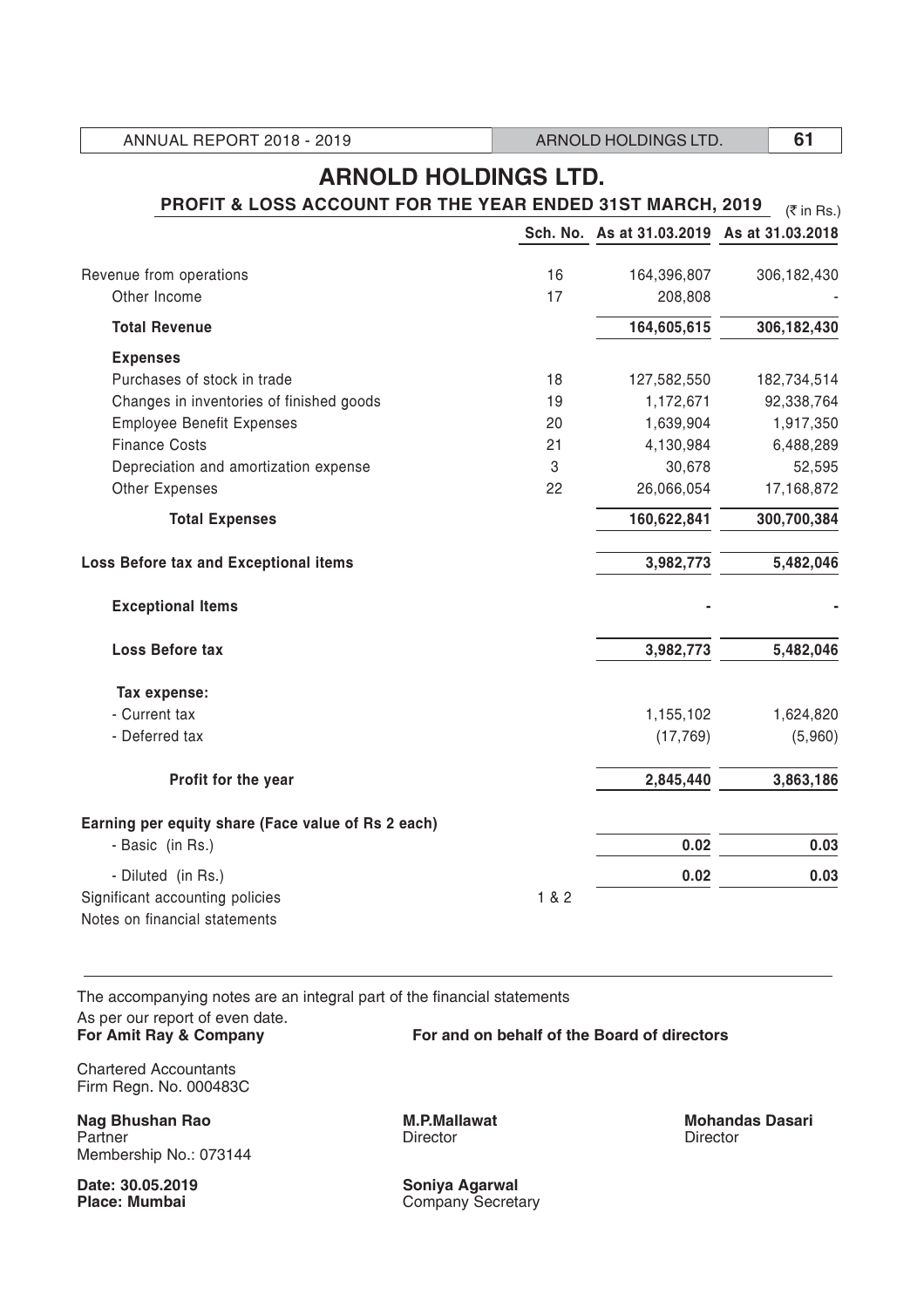| 62 | ARNOLD HOLDINGS LTD. | <b>ANNUAL REPORT 2018 - 2019</b> |
|----|----------------------|----------------------------------|
|----|----------------------|----------------------------------|

# Statement of Changes in Equity for the year ended March 31, 2019

## A Equity share capital  $($ Amount in  $\bar{z}$ )

| <b>Particulars</b>                                                      | Amount      |
|-------------------------------------------------------------------------|-------------|
| As at April 01, 2017<br>Changes in equity share capital during the year | 300,750,000 |
| As at March 31, 2018<br>Changes in equity share capital during the year | 300,750,000 |
| As at March 31, 2019                                                    | 300,750,000 |

# B Other Equity (Amount in ₹)

|                                                                    | Reserves and surplus |                    |                      |                                                                |                                                                                     |                                        |                          |
|--------------------------------------------------------------------|----------------------|--------------------|----------------------|----------------------------------------------------------------|-------------------------------------------------------------------------------------|----------------------------------------|--------------------------|
| Particulars                                                        | General<br>Reserve   | Capital<br>Reserve | Statutory<br>Reserve | Reserve<br>Fund U/<br>Sec: 45-<br>IC@20% of<br>NP after<br>Tax | Provision<br>Against<br>Standard<br>Asset @<br>$0.25%$ of<br>Loans and<br>Advances. | Retained<br>earnings                   | Total                    |
| As at April 01, 2017<br>Profit for the year<br>Transfer to reserve | 178,264,250          | 1,052,591          | 11,441               | 7,392,994<br>772,637                                           | 5,307,277<br>1,166,170                                                              | 18,860,873<br>3,863,186<br>(1,938,807) | 210,889,426<br>3,863,186 |
| As at March 31, 2018<br>Profit for the year<br>Transfer to reserve | 178,264,250          | 1,052,591          | 11,441               | 8,165,631<br>569,088                                           | 6,473,447<br>1,077,401                                                              | 20,785,252<br>2,845,440<br>(1,646,489) | 214,752,612<br>2,845,440 |
| Balance as at March 31, 2019                                       | 178,264,250          | 1,052,591          | 11,441               | 8,734,719                                                      | 7,550,848                                                                           | 21,984,203                             | 217,598,052              |

The accompanying notes are an integral part of the financial statements

As per our report of even date.<br>For Amit Ray & Company

For and on behalf of the Board of directors

Chartered Accountants Firm Regn. No. 000483C

**Nag Bhushan Rao M.P.Mallawat M.P.Mallawat M.P.Mallawat** Mohandas Dasari Partner Mohandas Dasari Partner Mohandas Dasari Director Director Partner Director Director Director Director **Director** Director Membership No.: 073144

Date: 30.05.2019 **Soniya Agarwal**<br>
Place: Mumbai **Soniya Agarwal**<br>
Company Secreta

Company Secretary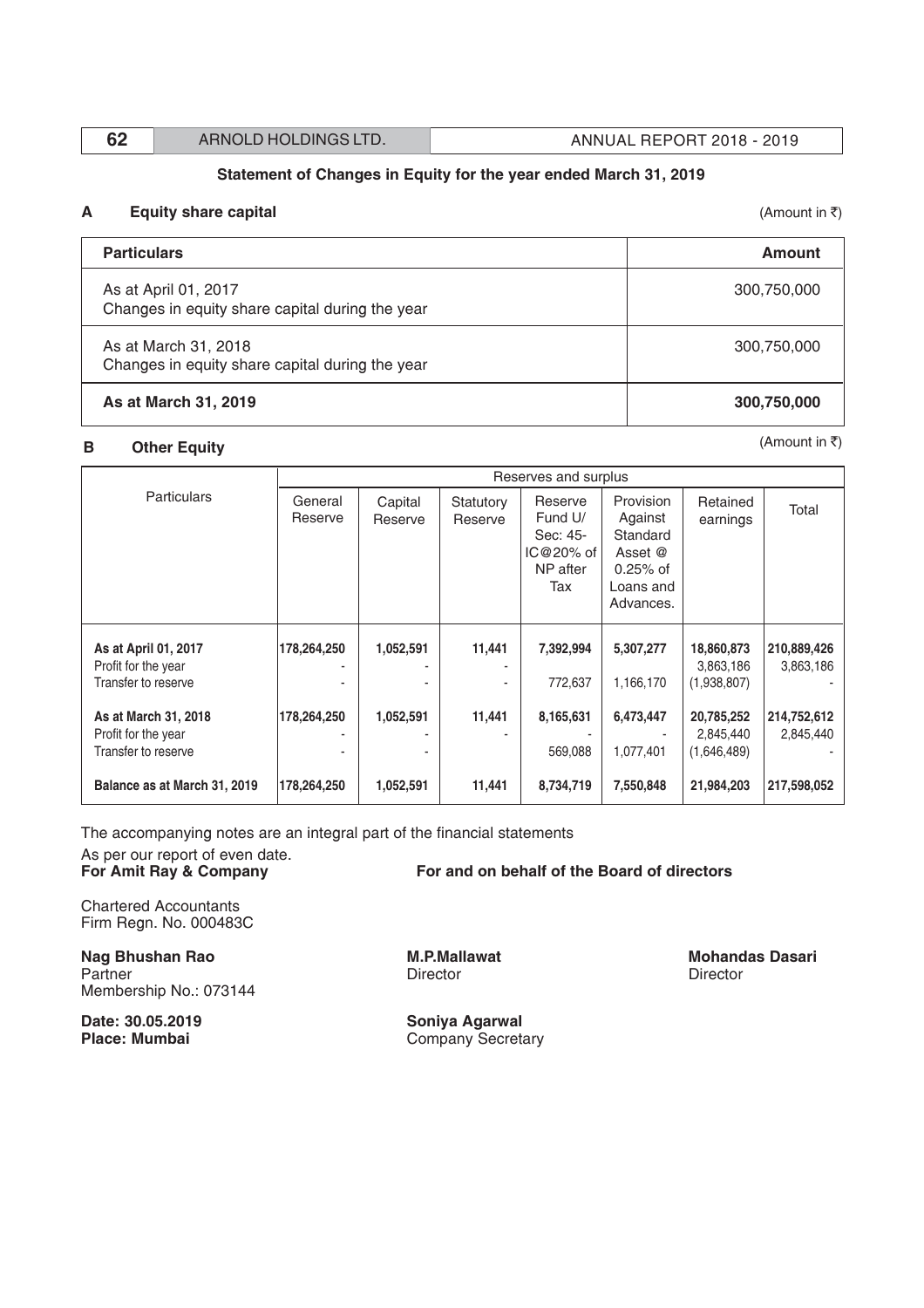| <b>ANNUAL REPORT 2018 - 2019</b> | ARNOLD HOLDINGS LTD. | 63 |
|----------------------------------|----------------------|----|
|----------------------------------|----------------------|----|

# NOTE : 1

### SIGNIFICANT ACCOUNTING POLICIES & NOTES ON FINANCIAL STATEMENTS

### CORPORATE INFORMATION:

Arnold Holdings Ltd. is a public Limited NBFC Company incorporated in 1981 listed on BSE Ltd. The company is engaged in the field of Corporate Finance, Infrastructure Finance, Mortgage and Gold Loans, Capital Market.

Arnold has been seasoned provider of private equity to companies across sectors. Arnold private equity practice has led investments across range of sector- pharmaceutical research, high-end telecom technology, product development, media production services, technology, textiles, drug, manufacturing, construction, processed foods, components and tool fabrication and real estate.

### 1. SIGNIFICANT ACCOUNTING POLICIES

### 1.1 Basis of Preparation:-

These financial statements have been prepared in accordance with the Indian Accounting Standards ("Ind AS") as prescribed under Section 133 of the Companies Act, 2013 read with Companies (Indian Accounting Standards) Rules, 2015 and relevant provisions of the Companies Act, 2013 ("the Act").These are the Company's first Ind AS financial statements and Ind AS 101- 'First time adaption of Indian Accounting Standards' has been applied during the presented years.

For all periods up to and including the year ended March 31, 2018, the Company prepared its financial statements in accordance with the accounting standards notified under Companies (Accounting Standard) Rules and other relevant provisions of the Act ("Previous GAAP").

These financial statements for the year ended March 31, 2019 are the first financial statements which the Company has prepared in accordance with Ind AS. An explanation of how the transition from Previous GAAP to Ind AS has affected the Company's financial position, financial performance and cash flows including reconciliations and descriptions of the effect of the transition is provided in notes below.

## 1.2 Basis of measurement

The financial statements have been prepared on the historical cost basis except for certain financial assets and liabilities measured at fair value. The methods used to measure fair values are discussed further in notes to financial statements.

### 1.3 Property, plant and equipment

All Property, Plant and Equipment (PPE) are stated at carrying value in accordance with previous GAAP, which is used as deemed cost on the date of transition to Ind AS using the exemption granted under Ind AS 101.

The cost of an item of property, plant and equipment is recognized as an asset if, and only if it is probable that future economic benefits associated with the item will flow to the Company and the cost of the item can be measured reliably. The cost of an item of PPE is the cash price equivalent at the recognition date.

The company has chosen the cost model for recognition and this model is applied to all class of assets. After recognition as an asset, an item of PPE is carried at its cost less any accumulated depreciation and any accumulated impairment losses.

### 1.4 Capital Work in Progress

"The cost of self-constructed assets includes the cost of materials and direct labor, any other costs directly attributable to bringing the assets to a working condition and location for their intended use, and the initial estimate of dismantling and removing the items and restoring the site on which they are located and borrowing costs. Expenses directly attributable to construction of property, plant and equipment incurred till they are ready for their intended use are identified and allocated on a systematic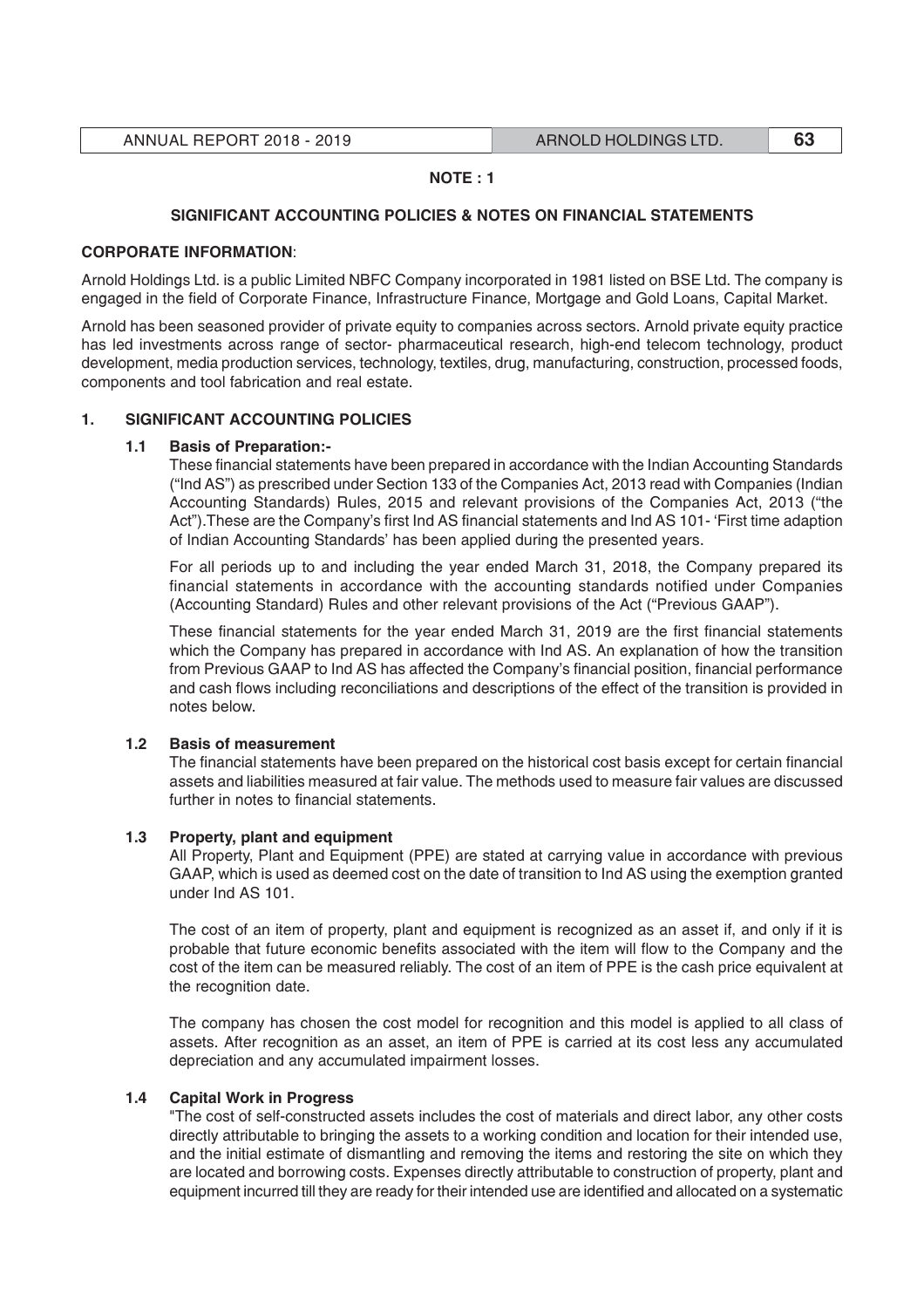|  | ARNOLD HOLDINGS LTD. | <b>ANNUAL REPORT 2018 - 2019</b> |
|--|----------------------|----------------------------------|
|--|----------------------|----------------------------------|

basis to the cost of related assets. Deposit works/cost plus contracts are accounted for on the basis of statements of account received from the contractors.

Unsettled liabilities for price variation/exchange rate variation in case of contracts are accounted for on estimated basis as per terms of the contracts."

# 1.5 Depreciation:

Depreciation on Fixed Assets is provided to the extent of depreciable amount on the Written down Value (WDV) Method/SLM method. Depreciation is provided based on useful life of the assets as prescribed in Schedule II to the Companies Act, 2013.

### 1.6 Revenue:

Expenses and Income considered payable and receivable respectively are accounted for on accrual basis except discount claims, rebates and retirement benefits which cannot be determined with certainty during the year.

### 1.7 Inventories:

The inventories of equity shares have been valued at Cost.

### 1.8 Cash flow statement:

Cash flows are reported using the indirect method prescribed in Ind AS 7 'Statement of Cash Flows'.

### 1.9 General:

Except wherever stated, accounting policies are consistent with the generally accepted accounting principles and have been consistently applied.

# Note No.: 2

# 2. Notes on Financial Statements

- 2.1 The SSI status of the creditors is not known to the Company; hence the information is not given.
- 2.2 Trade receivables, Trade payables, Loans & Advances and Unsecured Loans have been taken at their book value subject to confirmation and reconciliation.
- 2.3 Loans and Advances are considered good in respect of which company does not hold any security other than the personal guarantee of persons.
- 2.4 Expenditure in Foreign Currency: NIL NIL NIL
- 2.5 Earning in Foreign Exchange NIL NIL NIL
- 2.6 Taxes

# a) Current Tax

Provision for current tax is made on the basis of estimated taxable income for the current accounting year in accordance with the Income Tax Act, 1961. The deferred tax for timing differences between the book and tax profits for the year is accounted for, using the tax rates and laws that have been substantively enacted by the balance sheet date. Deferred tax assets arising from timing differences are recognized to the extent there is virtual certainty with convincing evidence that these would be realized in future. At each Balance Sheet date, the carrying amount of deferred tax is reviewed to reassure realization.

### b) Deferred Tax

| <b>Particulars</b>                                           | As at 31st March, 2019 | As at 31st March 2018 |
|--------------------------------------------------------------|------------------------|-----------------------|
| <b>Opening Balance (Assets)</b>                              | (2,71,050)             | (2,65,090)            |
| Addition/(Reversal) in<br><b>Profit &amp; Loss Statement</b> | (17,769)               | (5,960)               |
| Closing Balance Liability/(Assets)                           | (2,88,819)             | (2,71,050)            |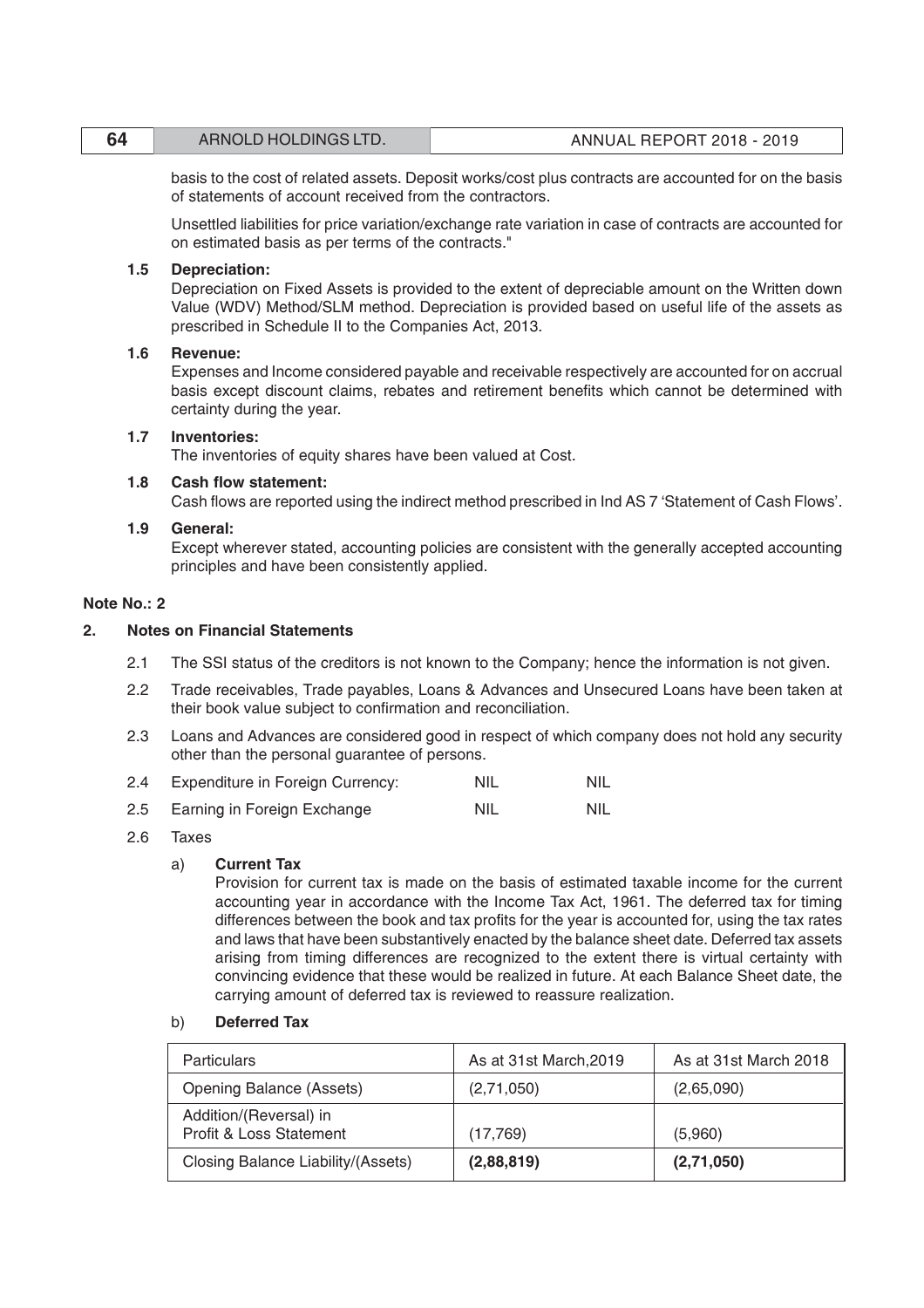| <b>ANNUAL REPORT 2018 - 2019</b> | ARNOLD HOLDINGS LTD. | 65 |
|----------------------------------|----------------------|----|
|----------------------------------|----------------------|----|

# 2.7 Auditor's remuneration comprises of the following:

| <b>Particulars</b>         | Current Year Amount (₹) | Previous Year Amount (₹) |
|----------------------------|-------------------------|--------------------------|
| <b>Statutory Audit</b>     | 29,500                  | 29,500                   |
| <b>Company Law Matters</b> |                         |                          |
| Total                      | 29,500                  | 29,500                   |

2.8 The Company believes that no impairment of assets arises during the year within the purview of recommendations of Accounting Standard - 28, Impairment of Assets and accordingly no provision has been made in this regard.

### 2.9 Related Party Disclosures are as under

# a) Key Management Personnel

- 1. Mahendra Prasad Mallawat Executive Director
- 2. Mohandas Dasari Executive Director
- 3. CA Gazala Kolsawala- Non Executive Director
- 4. Sarita Bhartia Independent Director
- 5. Dr. Sopan Vishwanathrao Kshirsagar Independent Director
- 6. Soniya Agarwal Company Secretary

### b) Transactions with Related parties  $(F_{\text{square}} \in \mathbb{R})$

| <b>Particulars</b>       | Transactions during the year |                               |                                          |                                            |  |  |
|--------------------------|------------------------------|-------------------------------|------------------------------------------|--------------------------------------------|--|--|
|                          | <b>Current Year</b>          |                               | Previous year                            |                                            |  |  |
|                          | Key Management<br>Personnel  | Relative of Key<br>Management | Personnel<br>Key Management<br>Personnel | Relative of Key<br>Management<br>Personnel |  |  |
| <b>Remuneration Paid</b> | 11,78,404                    |                               | 9,79,050                                 |                                            |  |  |
| <b>Office Rent</b>       |                              | 6,00,000                      |                                          | 5,04,000                                   |  |  |

2.10 Previous year figures have been regrouped/rearranged wherever necessary.

# As per our report of even date.

Chartered Accountants

(Nag Bhushan Rao) Partner Membership No. 073144 Registration No. 000483C

Place: Mumbai Date: 30.05.2019

For Amit Ray & CO. The Second Holdings Ltd

Mahendra Prasad Nathmal **Director** DIN:00720282

Mohandas Dasari **Director** DIN : 05105936

Soniya Agarwal Company Secretary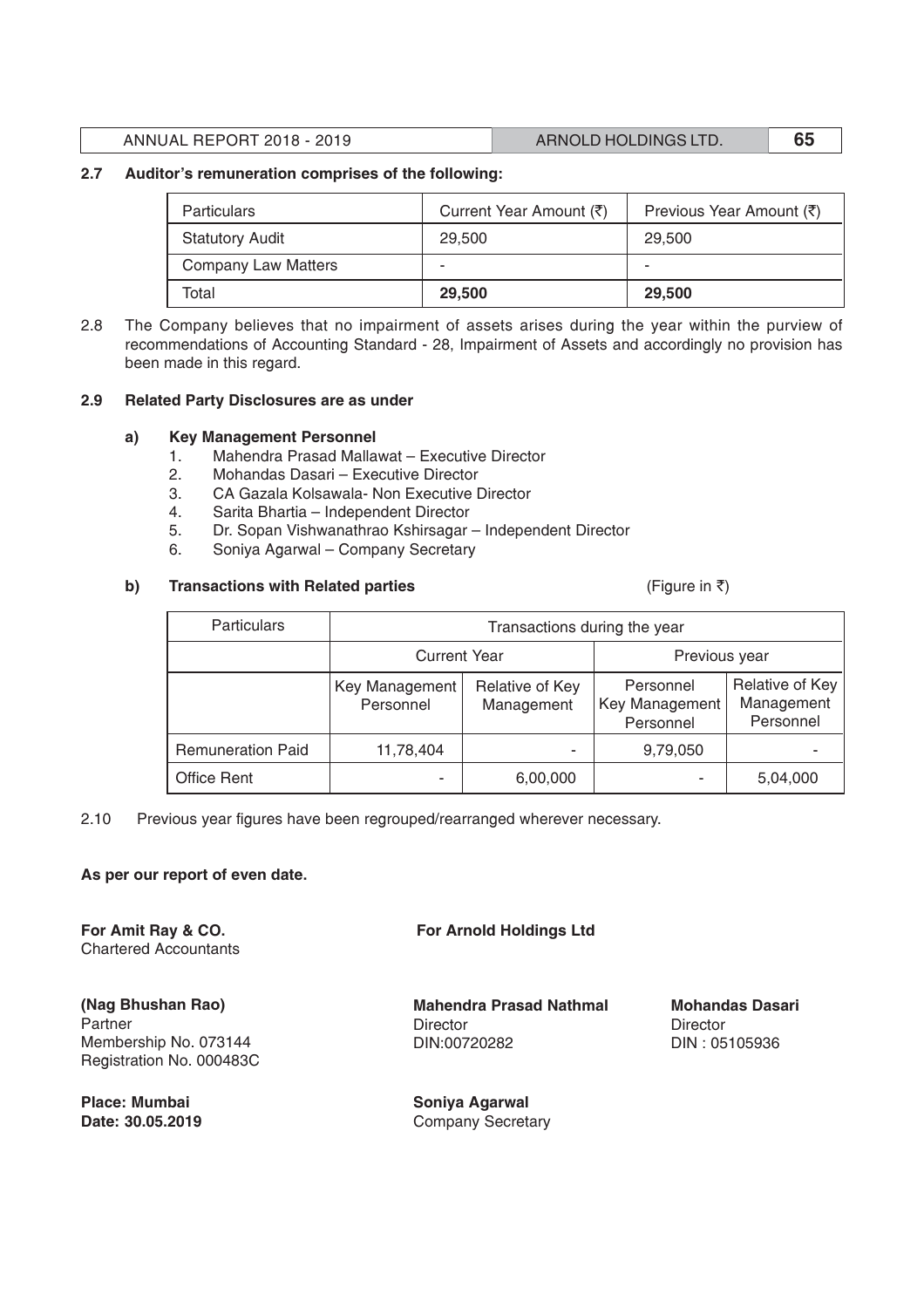Notes Forming part of the Financial Statements for the year ended at 31st March 2019<br>
3.<br>
Periodiums<br>
Periodiums<br>
Computer<br>
Computer (Ministers of the Statements Statements of the year ended at 31st March 2019<br>
3.<br>
Period

|                                   | As at April<br>1,2017 | <b>Additions</b> | Disposals   As at March   As at April  <br>31, 2018 | l. 2017 | <b>Additions</b> | to Retained<br>Earnings | Transferred   As at March   As at March  <br>31, 2018 | 31, 2018   |        |
|-----------------------------------|-----------------------|------------------|-----------------------------------------------------|---------|------------------|-------------------------|-------------------------------------------------------|------------|--------|
| Computer                          | 237.755               | 51,000.00        | 288,755                                             | 205.482 | 52,595           |                         | 258,077                                               | 30.678     | 32,273 |
| <b>Residential Property (WIP)</b> |                       | 9,923,830        | 9,923,830                                           |         |                  |                         |                                                       | 9,923,830  |        |
| Commercial Property (WIP)         |                       | 3.996.540        | 3.996.540                                           |         |                  |                         |                                                       | 3.996.540  |        |
| Total                             | 237.755               | 13,971,370       | 14,209,125                                          | 205.482 | 52.595           |                         | 258,077                                               | 13,951,048 | 32,273 |

ARNOLD HOLDINGS LTD.

66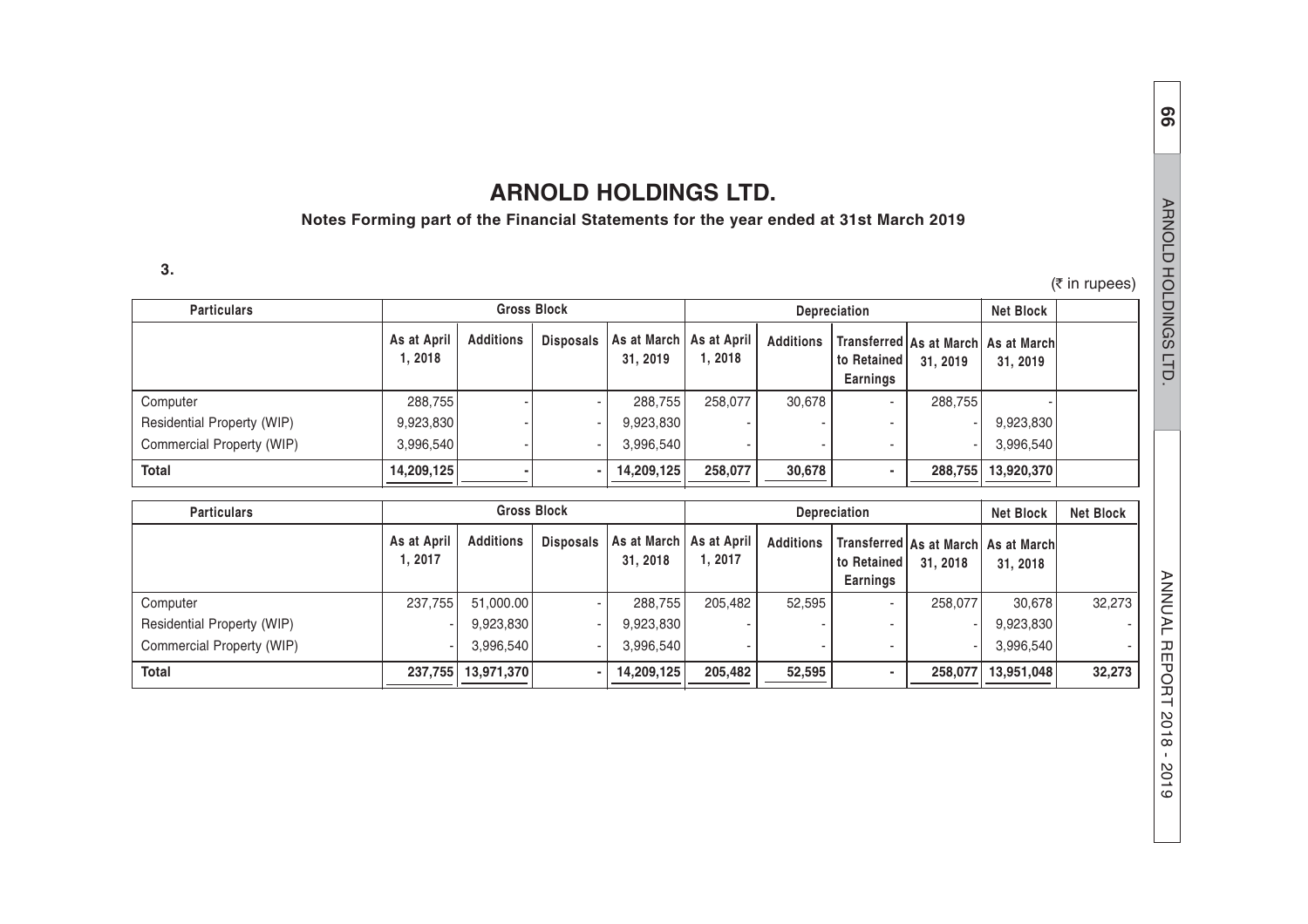| <b>ANNUAL REPORT 2018 - 2019</b> | ARNOLD HOLDINGS LTD. |  |
|----------------------------------|----------------------|--|
|----------------------------------|----------------------|--|

# Notes Forming Part of the Financial Statements as at 31st March 2019

## 4: Non-current financial assets:

| <b>Particulars</b>                    | As at 31st<br><b>March 2019</b> | As at 31st<br><b>March 2018</b> | As at 31st<br><b>March 2017</b> |
|---------------------------------------|---------------------------------|---------------------------------|---------------------------------|
| A: Investments                        |                                 |                                 |                                 |
| <b>HDFC debt Fund For Cancer Cure</b> | 100,000                         | 100,000                         | 100,000                         |
| DSP Black Rock Liquid Fund            | 5,000,000                       | ٠                               |                                 |
| <b>Total A</b>                        | 5,100,000                       | 100,000                         | 100,000                         |
| <b>B</b> : Loan                       |                                 |                                 |                                 |
| (Unsecured, considered good)          | 430,960,359                     | 466,468,095                     | 347,002,729                     |
| <b>Total B</b>                        | 430,960,359                     | 466,468,095                     | 347,002,729                     |

### 5: Deferred tax asset

| <b>Particulars</b>        | As at 31st        | As at 31st        | As at 31st        |
|---------------------------|-------------------|-------------------|-------------------|
|                           | <b>March 2019</b> | <b>March 2018</b> | <b>March 2017</b> |
| Deffered tax assets       | 271.050           | 265,090           | 263,341.00        |
| Additions during the year | 17.769            | 5.960             | 1.749.00          |
| <b>Total</b>              | 288,819           | 271,050           | 265,090           |

### 6: Other non current assets

| <b>Particulars</b>                 | As at 31st        | As at 31st        | As at 31st        |
|------------------------------------|-------------------|-------------------|-------------------|
|                                    | <b>March 2019</b> | <b>March 2018</b> | <b>March 2017</b> |
| Tax deducted at source (Unsecured) | 4,347,902         | 10,587,995        | 6,755,512         |
| Income Tax Refundable              |                   | 292.716           | 292.716           |
| <b>Preliminary Expenses</b>        |                   | 674.250           | 1,348,500         |
| Advances                           | 46.201            | ۰                 |                   |
| Total                              | 4,394,103         | 11.554.961        | 8,396,728         |

## 7: Inventory

| <b>Particulars</b>           | As at 31st<br><b>March 2019</b> | As at 31st<br><b>March 2018</b> | As at 31st<br><b>March 2017</b> |
|------------------------------|---------------------------------|---------------------------------|---------------------------------|
| <b>Shares And Securities</b> | 90,708,050                      | 91,880,721                      | 184,219,485                     |
| Total                        | 90,708,050                      | 91,880,721                      | 184.219.485                     |

### 8: Current financial assets

| <b>Particulars</b>                    | As at 31st<br><b>March 2019</b> | As at 31st<br><b>March 2018</b> | As at 31st<br><b>March 2017</b> |
|---------------------------------------|---------------------------------|---------------------------------|---------------------------------|
| A: Trade Receivable                   |                                 |                                 |                                 |
| <b>Trade Receivables</b>              |                                 |                                 |                                 |
| Considered good                       | 1,626,322                       | 3,944,744                       | 44,000,000                      |
| <b>Total A</b>                        | 1,626,322                       | 3,944,744                       | 44,000,000                      |
| B: Cash & cash equivalents            |                                 |                                 |                                 |
| Cash on Hand                          | 119,717                         | 213,456                         | 422,399                         |
| Balances with Bank in Current Account | 60,790,491                      | 21,720,947                      | 1,045,714                       |
| <b>Total B</b>                        | 60,910,208                      | 21,934,403                      | 1,468,113                       |
| C: Deposit                            |                                 |                                 |                                 |
| <b>Rent Deposit</b>                   | ۰                               | 195,000                         |                                 |
| <b>Total C</b>                        | $\blacksquare$                  | 195,000                         |                                 |

(Amount in  $\overline{\tau}$ )

(Amount in  $\bar{z}$ )

(Amount in  $\overline{\tau}$ )

(Amount in  $\bar{z}$ )

(Amount in  $\bar{z}$ )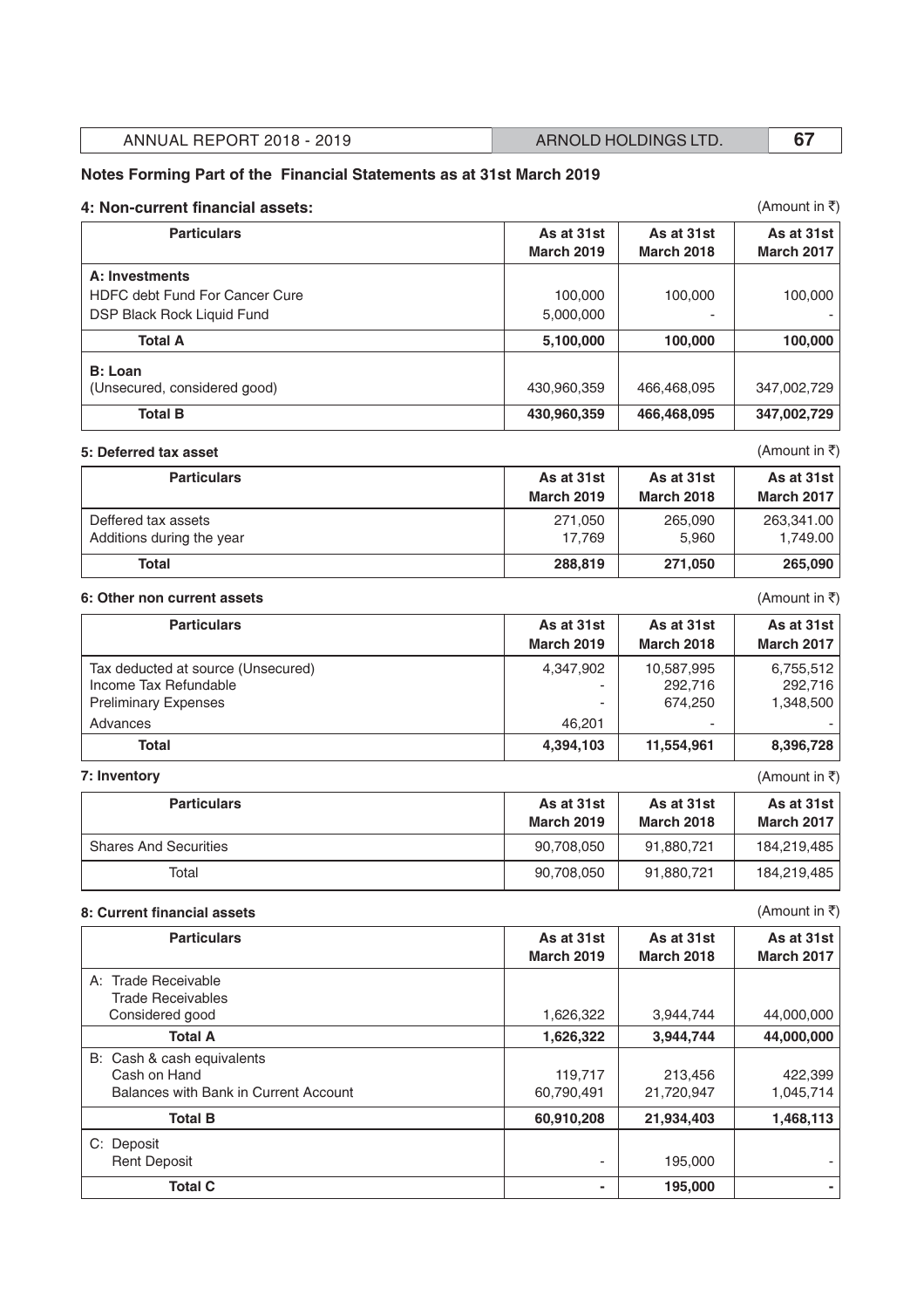| 68 | ARNOLD HOLDINGS LTD. | <b>ANNUAL REPORT 2018 - 2019</b> |
|----|----------------------|----------------------------------|
|----|----------------------|----------------------------------|

# Notes Forming Part of the Financial Statements as at 31st March 2019

### 9: Other current assets

| 9: Other current assets            |                                 |                                 | (Amount in ₹)                   |
|------------------------------------|---------------------------------|---------------------------------|---------------------------------|
| <b>Particulars</b>                 | As at 31st<br><b>March 2019</b> | As at 31st<br><b>March 2018</b> | As at 31st<br><b>March 2017</b> |
| Tax deducted at source (Unsecured) | 2,308,696                       | 2,820,619                       | 4,015,774                       |
| Total                              | 2,308,696                       | 2,820,619                       | 4,015,774                       |

## 10: Equity share capital

| <b>Particulars</b>                                                                                                    | As at 31st<br><b>March 2019</b> | As at 31st<br><b>March 2018</b> | As at $31st$<br><b>March 2017</b> |
|-----------------------------------------------------------------------------------------------------------------------|---------------------------------|---------------------------------|-----------------------------------|
| Authorised capital<br>25.00 Crores Equity Shares of Rs. 2 each                                                        | 500,000,000                     | 500,000,000                     | 500,000,000                       |
| Total                                                                                                                 | 500,000,000                     | 500,000,000                     | 500,000,000                       |
| Issued, subscribed & paid up capital<br>15,03,75,000 (P.Y. 15,03,75,000) Equity Shares of<br>Rs. 2 each fully paid up | 300,750,000                     | 300,750,000                     | 300,750,000                       |
| iii) Other financial assets                                                                                           | 300,750,000                     | 300,750,000                     | 300,750,000                       |

### a. Reconciliation of number of equity shares

| <b>Particulars</b>                 | As at 31st March 2018 |               | As at 31st March 2017 |               |
|------------------------------------|-----------------------|---------------|-----------------------|---------------|
|                                    | in Nos                | (Amount in ₹) | in Nos                | (Amount in ₹) |
| <b>Equity Share</b>                |                       |               |                       |               |
| At the beginning of the year       | 150,375,000           | 300,750,000   | 25,062,500            | 50,125,000    |
| Issued during the year             | ۰                     |               |                       |               |
| Bonus issue paid during the Year   |                       |               | 125,312,500           | 250,625,000   |
| Outstanding at the end of the year | 150,375,000           | 300,750,000   | 150,375,000           | 300,750,000   |

# b. Terms/rights attached to equity shares

### Borrowings

The company has only one class of shares having a par value at Rs.2/- per share. Each holder of equity shares is entitled to one vote per share.

# 10: Equity share capital

| <b>Particulars</b>                                                                                                        | As at 31st<br><b>March 2019</b> | As at 31st<br><b>March 2018</b> | As at $31st$<br><b>March 2017</b> |
|---------------------------------------------------------------------------------------------------------------------------|---------------------------------|---------------------------------|-----------------------------------|
| General Reserve<br>Balance at beginning of the year<br>Add: Transferred during the year<br>Less: Deletion during the year | 178,264,250                     | 178,264,250                     | 428,889,250<br>(250,625,000)      |
| Sub Total-(a)                                                                                                             | 178,264,250                     | 178,264,250                     | 178,264,250                       |
| Capital Reserve<br>Balance at the Beginning of the year<br>Add: Transferred during the year                               | 1,052,591                       | 1,052,591                       | 1,052,591                         |
| Sub Total-(b)                                                                                                             | 1,052,591                       | 1,052,591                       | 1,052,591                         |

(Amount in  $\overline{\tau}$ )

(Amount in  $\overline{\tau}$ )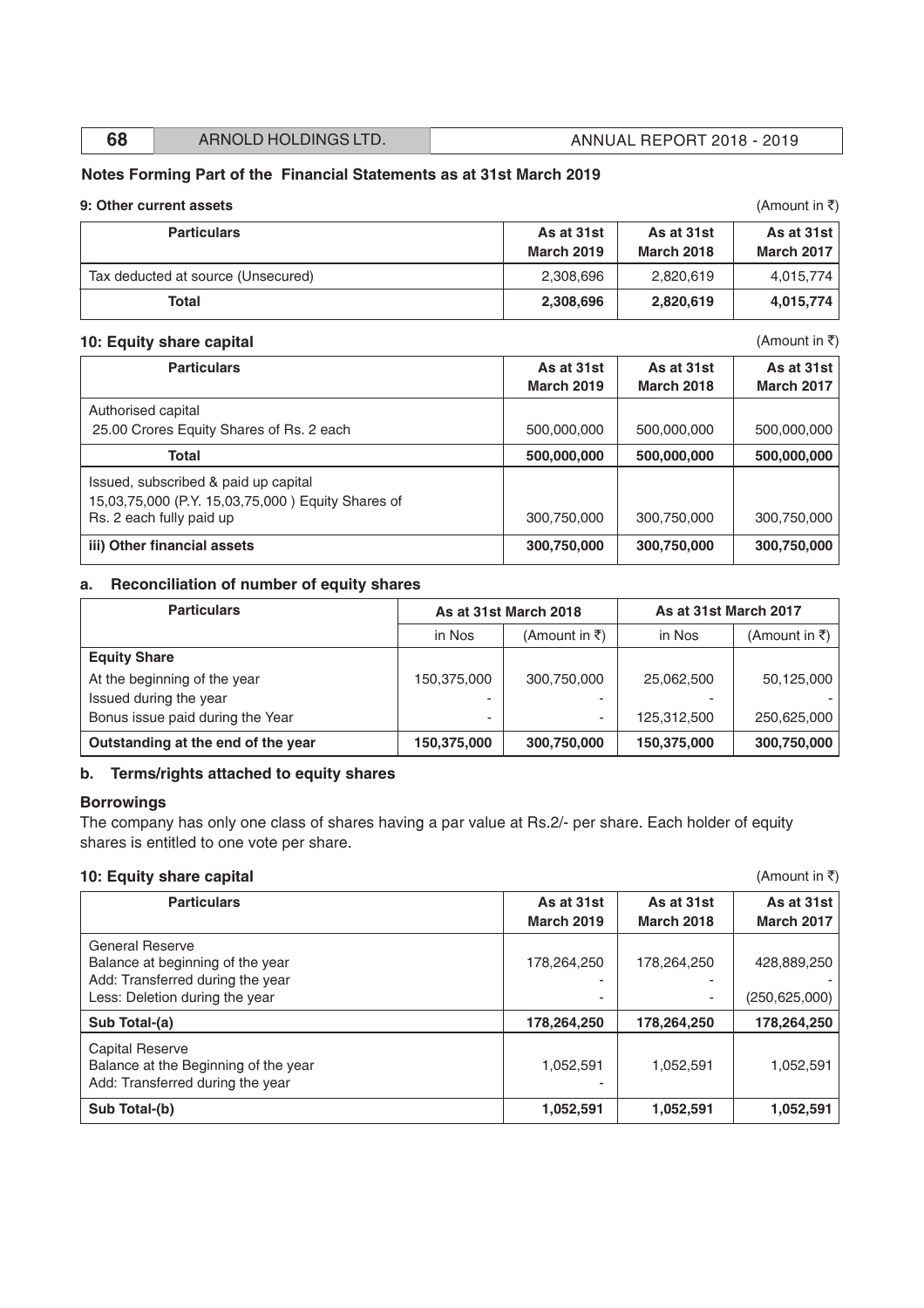ANNUAL REPORT 2018 - 2019 ARNOLD HOLDINGS LTD.

69

# Notes Forming Part of the Financial Statements as at 31st March 2019

### 10: Equity share capital

| 10: Equity share capital                           |                                 |                                 | (Amount in ₹)                   |
|----------------------------------------------------|---------------------------------|---------------------------------|---------------------------------|
| <b>Particulars</b>                                 | As at 31st<br><b>March 2019</b> | As at 31st<br><b>March 2018</b> | As at 31st<br><b>March 2017</b> |
| <b>Statutory Reserve</b>                           |                                 |                                 |                                 |
| Balance at the Beginning of the year               | 11,441                          | 11,441                          | 11,441                          |
| Add: Transferred during the year                   |                                 |                                 |                                 |
| Less: Deletion during the year                     |                                 |                                 |                                 |
| Sub Total-(c)                                      | 11,441                          | 11,441                          | 11,441                          |
| Reserve Fund U/Sec: 45-IC@20% of NP after Tax      |                                 |                                 |                                 |
| Balance at the Beginning of the year               | 8,165,631                       | 7,392,994                       | 7,138,260                       |
| Add: Transferred during the year                   | 569,088                         | 772,637                         | 254,734                         |
| Less: Deletion during the year                     |                                 |                                 |                                 |
| Sub Total-(d)                                      | 8,734,719                       | 8,165,631                       | 7,392,994                       |
| Provision Against Standard Asset @ 0.25%           |                                 |                                 |                                 |
| of Loans and Advances.                             |                                 |                                 |                                 |
| Balance at the Beginning of the year               | 6,473,447                       | 5,307,277                       | 4,439,770                       |
| Add: Transferred during the year                   | 1,077,401                       | 1,166,170                       | 867,507                         |
| Less: Deletion during the year                     |                                 |                                 |                                 |
| Sub Total-(e)                                      | 7,550,848                       | 6,473,447                       | 5,307,277                       |
| Profit loss account                                |                                 |                                 |                                 |
| Balance at beginning of the year                   | 20,785,252                      | 18,860,873                      | 18,707,694                      |
| Add: Profit for the year                           | 2,845,440                       | 3,863,186                       | 1,275,420                       |
| Less: Contingent Provision Against Standard Assets | (1,077,401)                     | (1, 166, 170)                   | (867, 507)                      |
| Less: Transfered to Reserve Fund U/Sec 45-1C       | (569,088)                       | (772, 637)                      | (254, 734)                      |
| Ind AS Adjustment                                  |                                 |                                 |                                 |
| Sub Total-(f)                                      | 21,984,203                      | 20,785,252                      | 18,860,873                      |
| Total-(a+b+c+d+e+f)                                | 217,598,052                     | 214,752,612                     | 210,889,426                     |

### 12: Non-current financial liabilities

Borrowings Unsecured Loans Bohra Industries Ltd 190.920,996 29,948,969 - 30,920,996 29,948,969 - 30,920,996 - 30,920,996 29,948,969 - 30, Creative Peripherals & Distribution Ltd 12,324,779 11,078,920 Harmon Finochem Ltd unsecured 40,000,000 40,000,000 40,000,000 Si Creva consulting services pvt Ltd. (unsecured) - 2,511,715 3,160,492 Total A 63,245,775 83,245,775 83,539,604 43,160,492 Particulars As at 31st As at 31st As at 31st March 2019 March 2018 March 2017

# (Amount in  $\overline{\tau}$ )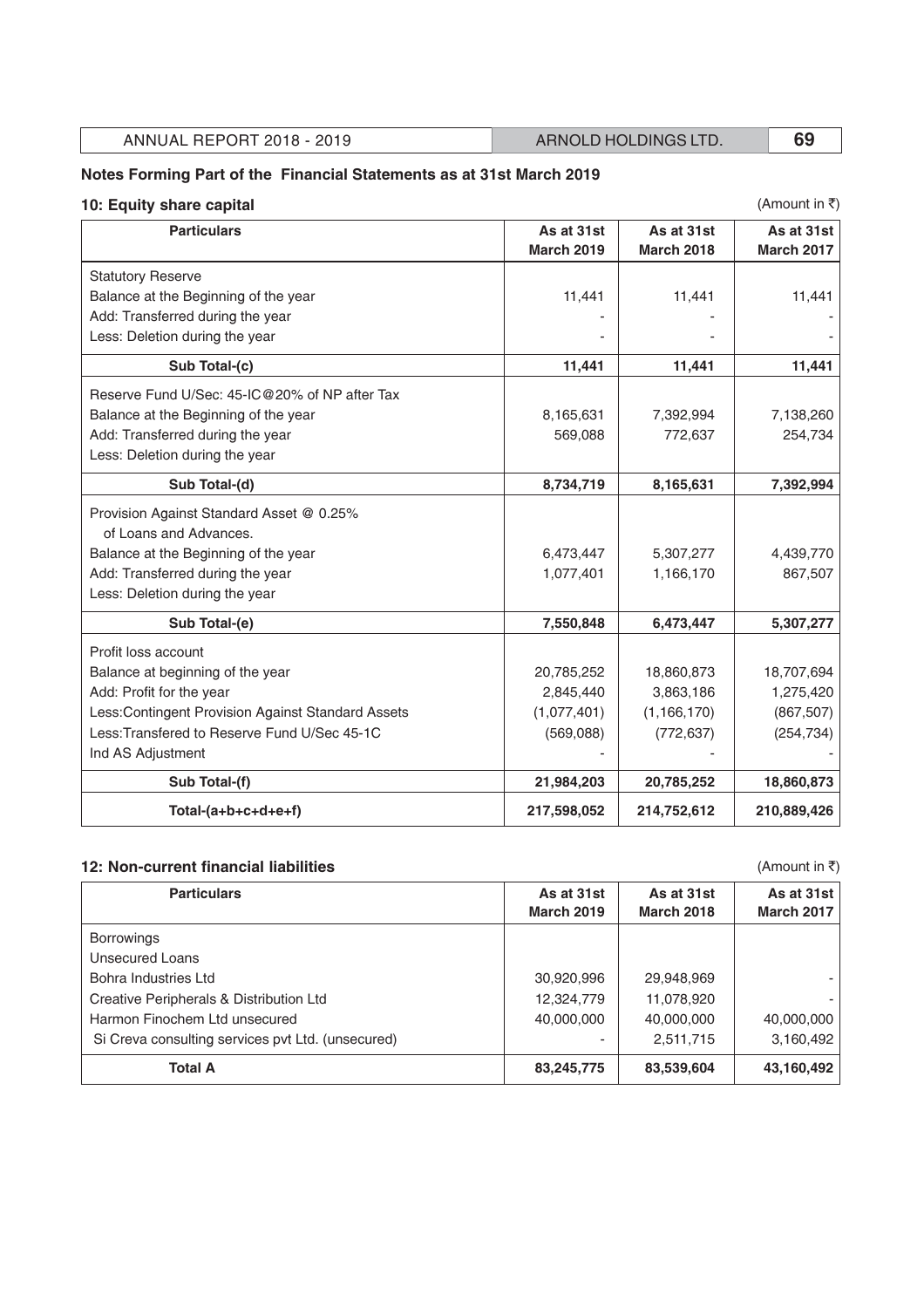# Notes Forming Part of the Financial Statements as at 31st March 2019

# 13: Provisions

| <b>13: Provisions</b>                    |                                 |                                 | (Amount in ₹)                   |
|------------------------------------------|---------------------------------|---------------------------------|---------------------------------|
| <b>Particulars</b>                       | As at 31st<br><b>March 2019</b> | As at 31st<br><b>March 2018</b> | As at 31st<br><b>March 2017</b> |
| Provision for Income Tax (A.Y. 2015-16)  |                                 | 1,821,107                       | 1,821,107                       |
| Provision for Income Tax (A.Y. 2014-15)  |                                 | 1,954,260                       | 1,954,260                       |
| Provision for TDS on Interest Paid       | 102,991                         | 153,819                         | 41,721                          |
| Provision for TDS on Professional Fees   | 58,170                          | 66,005                          | 97,381                          |
| Provision TDS on Rent                    | 15,000                          | 25,600                          | 10,500                          |
| Provision TDS on Commision paid          | 7,000                           |                                 |                                 |
| Provision for TDS on BSE Listing Fees    |                                 |                                 | 3,000                           |
| Provision for Income Tax (2016-17)       |                                 | 2,065,795                       | 2,065,795                       |
| Provision for Income Tax (A.Y. 2017-18)  |                                 | 472,728                         | 472,728                         |
| Provision for Income Tax (A.Y. 2018-19)  | 1,624,820                       | 1,624,820                       |                                 |
| Provision for Income Tax (A.Y. 2019-20)  | 1,155,102                       |                                 |                                 |
| Income Tax Refund AY 2010-11             |                                 | 39,590                          |                                 |
| Income Tax Refund AY 2011-12             |                                 | 175,494                         |                                 |
| Income Tax Refund AY 2012-13             |                                 | 2,390                           |                                 |
| Income Tax Refund AY 2016-17             |                                 | 33,800                          |                                 |
| <b>Total</b>                             | 2,963,083                       | 8,435,408                       | 6,466,492                       |
| <b>14: Current financial liabilities</b> |                                 |                                 | (Amount in ₹)                   |
| <b>Particulars</b>                       | As at 31st<br><b>March 2019</b> | As at 31st<br><b>March 2018</b> | As at 31st<br><b>March 2017</b> |
| A: Trade Payables                        |                                 |                                 |                                 |
| <b>Sundry Creditors</b>                  | 5,623,467                       | 5,616,467                       | 2,584,584                       |
| Trade Payables for Expenses              |                                 |                                 | 5,966,749                       |
| <b>Total A</b>                           | 5,623,467                       | 5,616,467                       | 8,551,333                       |
| <b>B: Other financial liabilities</b>    |                                 |                                 |                                 |
| Short term borrowings                    |                                 |                                 | 19,655,898                      |
| Audit Fees Payable                       | 26,550                          | 26,550                          | 26,550                          |
| <b>Total B</b>                           | 26,550                          | 26,550                          | 19,682,448                      |
| <b>15: Current liabilities</b>           |                                 |                                 | (Amount in ₹)                   |
| <b>Particulars</b>                       | As at 31st<br><b>March 2019</b> | As at 31st<br><b>March 2018</b> | As at 31st<br><b>March 2017</b> |
| Professional Tax Payable                 | 10,000                          |                                 |                                 |
| <b>Total</b>                             | 10,000                          |                                 |                                 |

| 16: Revenue from operations |                                 | (Amount in ₹)                   |
|-----------------------------|---------------------------------|---------------------------------|
| <b>Particulars</b>          | As at 31st<br><b>March 2019</b> | As at 31st<br><b>March 2018</b> |
|                             |                                 |                                 |
| Sale of Securities          | 123,358,744                     | 246,497,250                     |
| <b>FNO Trading</b>          |                                 | 10,514,302                      |
| Interest Income             | 40,661,333                      | 41,197,737                      |
| Profit on Liquid Fund       | 78,436                          | 81,630                          |
| Contract Income             |                                 | 7,648,500                       |
| <b>Dividend</b>             | 298,293                         | 243.011                         |
| <b>Total</b>                | 164,396,807                     | 306,182,430                     |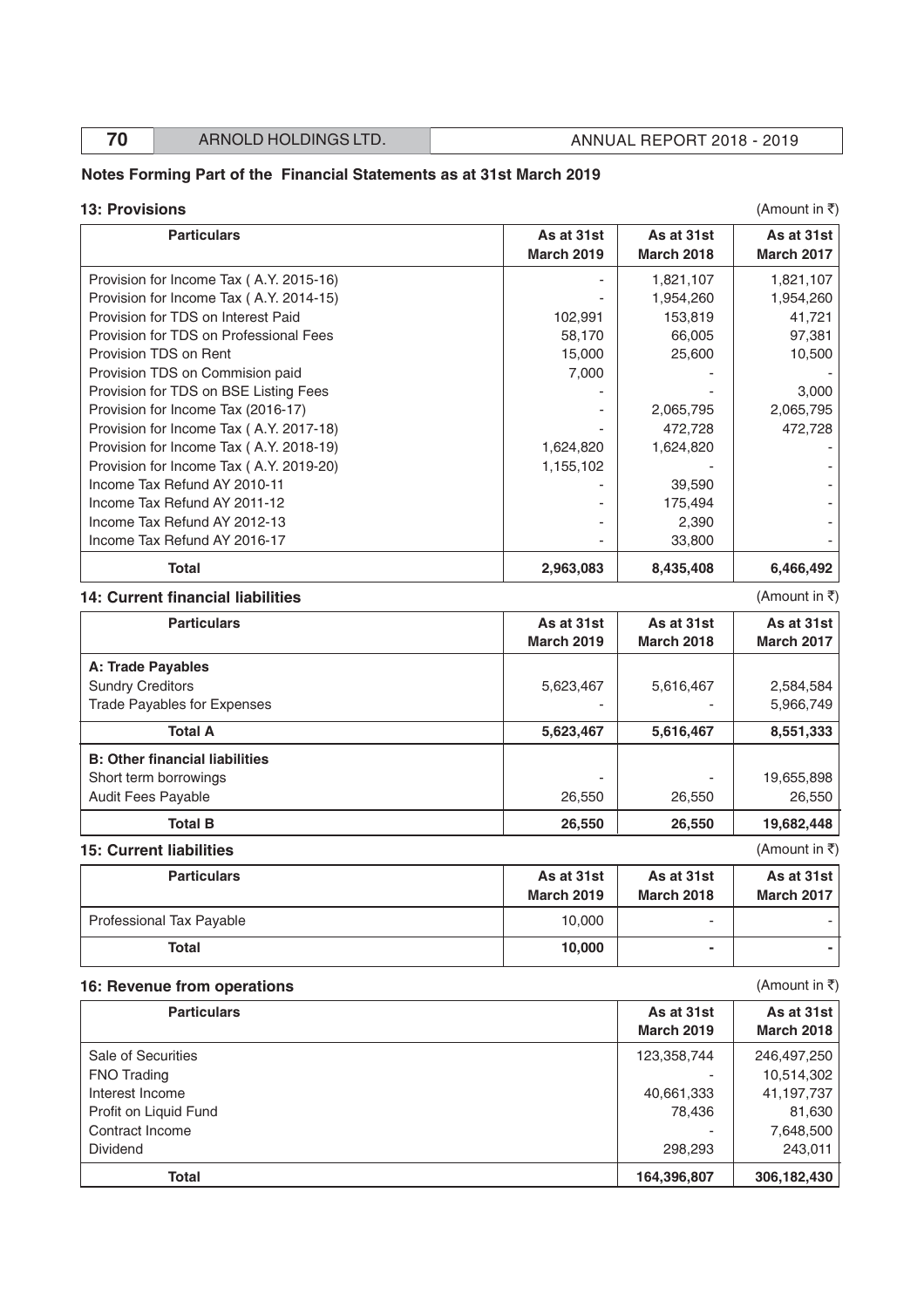ANNUAL REPORT 2018 - 2019 ARNOLD HOLDINGS LTD. 71

## Notes Forming Part of the Financial Statements as at 31st March 2019

### 17: Other Income

| <b>Particulars</b>                                                    | As at 31st<br><b>March 2019</b> | As at $31st$<br><b>March 2018</b> |
|-----------------------------------------------------------------------|---------------------------------|-----------------------------------|
| Interest- Income tax refund AY 2017-18<br>iii) Other financial assets | 208,808                         |                                   |
| <b>Total</b>                                                          | 208,808                         |                                   |

### 18: Purchase of stock-in-trade

| <b>Particulars</b>                                  | As at 31st<br><b>March 2019</b> | As at 31st<br><b>March 2018</b> |
|-----------------------------------------------------|---------------------------------|---------------------------------|
| <b>Purchase of Securities</b><br><b>FNO Trading</b> | 123,702,583<br>3,879,967        | 170,375,772<br>12,358,743       |
| <b>Total</b>                                        | 127,582,550                     | 182,734,514                     |

### 19: Changes in inventories

| <b>Particulars</b>                                            | As at 31st<br><b>March 2019</b> | As at 31st<br><b>March 2018</b> |
|---------------------------------------------------------------|---------------------------------|---------------------------------|
| Inventory at the end of the year<br><b>Traded Goods</b>       | 90,708,050                      | 91,880,721                      |
| Inventory at the beginning of the year<br><b>Traded Goods</b> | 91,880,721                      | 184,219,485                     |
| (Increase)/decrease in inventories<br><b>Traded Goods</b>     | 1,172,671                       | 92,338,764                      |

# 20: Employement Benefit Expenses

| <b>Particulars</b>                               | As at 31st<br><b>March 2019</b> | As at 31st<br><b>March 2018</b> |
|--------------------------------------------------|---------------------------------|---------------------------------|
| Salary and wages<br><b>Director Remuneration</b> | 873,900<br>766,004              | 1,268,000<br>649,350            |
| <b>Total</b>                                     | 1,639,904                       | 1,917,350                       |

### 21: Financial Costs

| <b>Particulars</b>        | As at 31st<br><b>March 2019</b> | As at 31st<br><b>March 2018</b> |
|---------------------------|---------------------------------|---------------------------------|
| Interest on Secured Loans | 4,130,984                       | 6,488,289                       |
| Total                     | 4,130,984                       | 6,488,289                       |

### (Amount in  $\bar{z}$ )

(Amount in  $\overline{\tau}$ )

(Amount in  $\bar{z}$ )

(Amount in  $\bar{z}$ )

## (Amount in  $\bar{z}$ )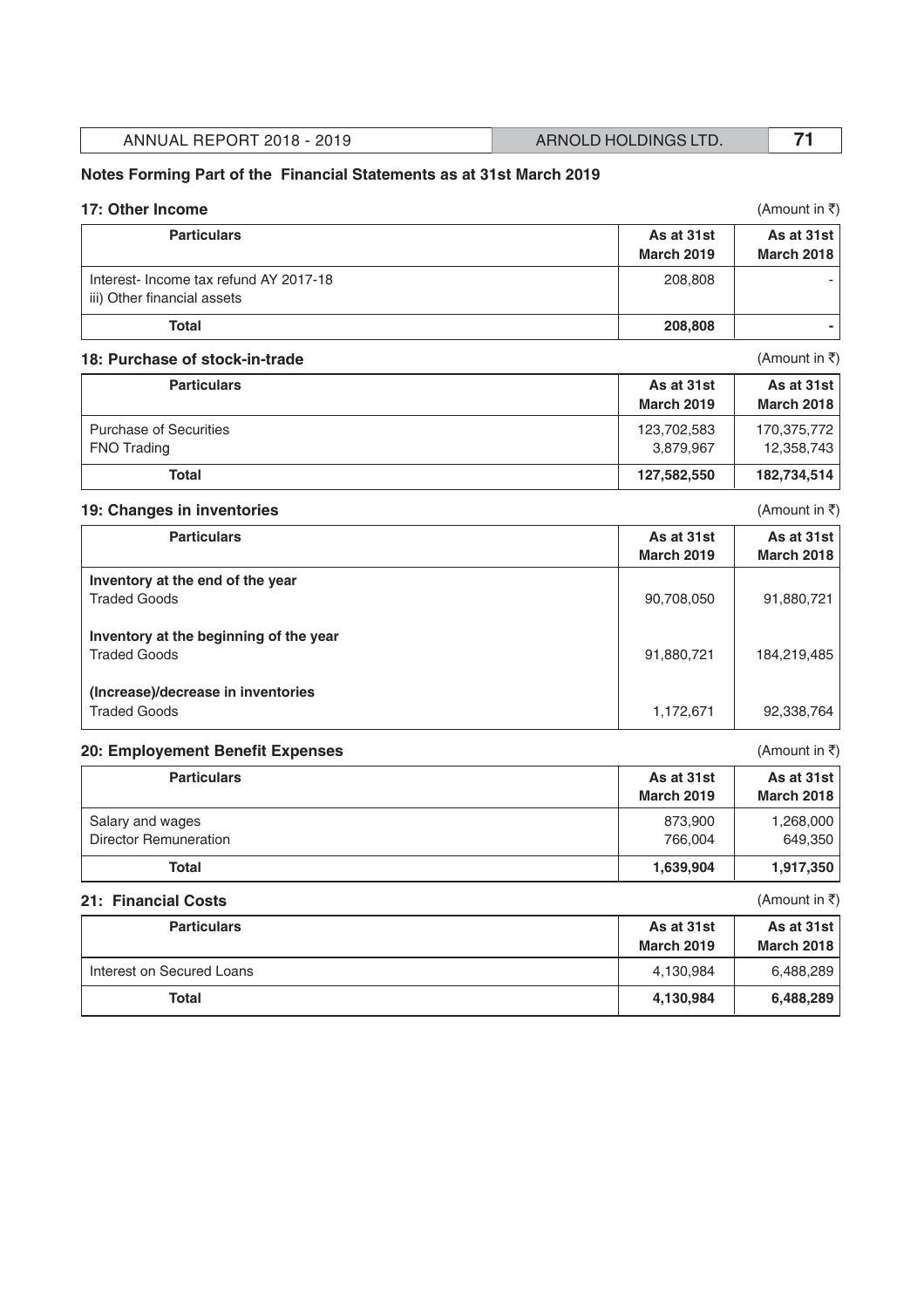| 72 | ARNOLD HOLDINGS LTD. |  |
|----|----------------------|--|
|----|----------------------|--|

## ANNUAL REPORT 2018 - 2019

# Notes Forming Part of the Financial Statements as at 31st March 2019

# 22: Other Expenses

| (Amount in ₹)<br>22: Other Expenses |                                 |                                 |
|-------------------------------------|---------------------------------|---------------------------------|
| <b>Particulars</b>                  | As at 31st<br><b>March 2019</b> | As at 31st<br><b>March 2018</b> |
| Advertising expenses                | 81,677                          | 123,749                         |
| Agency Chareges ( Crif High Mark)   | 5,900                           | 17,250                          |
| Agency Chareges (Equifax)           | 5,900                           | 17,250                          |
| Agency Chareges (Experian)          | 5,900                           | 17,250                          |
| Audit fees                          | 34,830                          | 29,500                          |
| Bank charges                        | 20                              | 2,999                           |
| <b>BSE Listing Charges</b>          | 295,000                         | 287,500                         |
| Conveyance expenses                 | 150,993                         | 276,545                         |
| <b>Commission Paid</b>              | 140,000                         |                                 |
| Depository Charges                  | 157,250                         | 209,950                         |
| Donation                            |                                 | 85,000                          |
| Electricity expenses                | 32,730                          | 17,187                          |
| <b>Filling Fees</b>                 |                                 | 1,800                           |
| General Expense                     | 201,798                         | 224,635                         |
| Interest on Service Tax paid        |                                 | 114,348                         |
| Office Expense                      | 208,802                         | 351,179                         |
| <b>Office Rent</b>                  | 1,185,000                       | 1,024,000                       |
| Postage & telegram Exp.             | 139,822                         | 208,267                         |
| Printing and stationery             | 67,496                          | 53,100                          |
| Bad and Doubtful Debts W/off        | 21,241,208                      | 12,389,074                      |
| Repairs and maintenance Charges     | 123,764                         | 214,833                         |
| Telephone and postage expenses      | 63,223                          | 44,676                          |
| <b>Travelling Expenses</b>          | 18,140                          | 328,096                         |
| <b>Website Expense</b>              | 11,000                          | 11,000                          |
| Preliminary expenses written off    | 674,250                         | 674,250                         |
| <b>Professional Fess</b>            | 705,240                         | 385,120                         |
| <b>Professional Tax</b>             | 10,220                          | 12,200                          |
| <b>Registrar Fees</b>               | 20,768                          | 20,414                          |
| <b>ROC Charges</b>                  | 24,100                          | 27,700                          |
| Rates & taxes                       | 59,280                          |                                 |
| Share trading expenses              | 389,943                         |                                 |
| Annual general meeting expense      | 11,800                          |                                 |
| <b>Total</b>                        | 26,066,054                      | 17,168,872                      |

| (Amount in ₹)<br><b>Current Tax</b>    |                                 |                                 |
|----------------------------------------|---------------------------------|---------------------------------|
| <b>Particulars</b>                     | As at 31st<br><b>March 2019</b> | As at 31st<br><b>March 2018</b> |
| Current tax pertaining to current year | 1.155.102                       | 1.624.820                       |
| <b>Total</b>                           | 53,152,984                      | 35,754,566                      |

# $(\Lambda_{\text{moulnt in}})$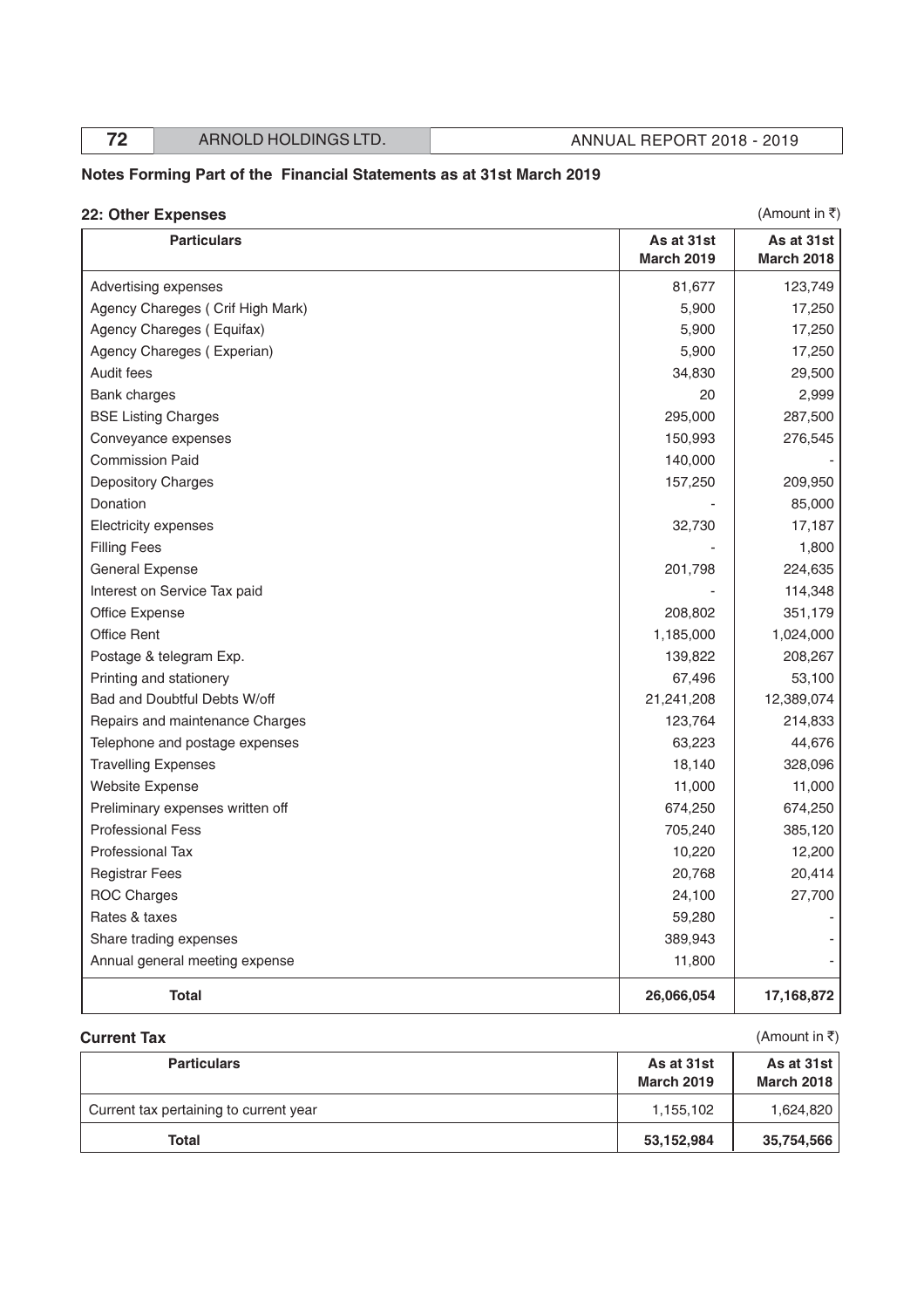| ARNOLD HOLDINGS LTD.<br><b>ANNUAL REPORT 2018 - 2019</b> |  |
|----------------------------------------------------------|--|
|----------------------------------------------------------|--|

## Notes Forming Part of the Financial Statements as at 31st March 2019

## 23: Provisions Contingent liability and Contingent Assets

Provisions are recognized only when there is a present obligation as a result of past events and when a reliable estimate of the amount of the obligation can be made.

## Contingent Libility

The company has filed and contesting appeals before CIT(A), Kolkata against the Assessment orders u/s 143(3) of Income Tax Act, 1961 in the case of erstwhile transferor companies which were merged in the company pursuant to Order of Hon'ble High Court, Kolkata. The demand raised by the department as informed by the Management of the Company for the Asst. Year 2007-2008 is Rs. 79.25 Lacs. The Management is confident to get the relief from the Appellate Authorities.

| 24: Earnings per Share<br>(Amount in ₹)                  |                                 |                                 |  |  |
|----------------------------------------------------------|---------------------------------|---------------------------------|--|--|
| <b>Particulars</b>                                       | As at 31st<br><b>March 2019</b> | As at 31st<br><b>March 2018</b> |  |  |
| Amounts used as numerator in calculating EPS (Rs.)       | 2,845,440                       | 3,863,186                       |  |  |
| Weighted no. of Equity Shares used as denominator (Nos.) | 150,375,000                     | 150,375,000                     |  |  |
| Nominal value per Equity Share (Rs.)                     | 2                               |                                 |  |  |
| Earnings/(Loss) Per Share (Basic) (Rs.)                  | 0.02                            | 0.03                            |  |  |
| Earnings/(Loss) Per Share (Diluted) (Rs.)                | 0.02                            | 0.03                            |  |  |

## 25: Transition from IGAAP to IND AS:

These financial statements, for the year ended 31st March, 2019, are the first the Company has prepared in accordance with IND AS. For years upto and including the year ended 31 March, 2018, the Company prepared its financial statements in accordance with IGAAP, including accounting standards notified under the Companies (Accounting Standards) Rules, 2006 (as amended).

Accordingly, the Company has prepared IND AS compliant financial statements for year ending on 31st March, 2019. In preparing these financial statements, the Company has prepared opening IND AS balance sheet as at 1st April, 2017 the Company's date of transition to Ind-AS in accordance with requirement of IND AS 101, First time adoption of Indian Accounting Standards. The principal adjustments made by the Company in restating its IGAAP financial statements, including the balance sheet as at 1st April, 2017 and the financial statements as at and for the year ended 31st March 2018 are quantified and explained in detail below:

IND AS 101 also allows to first time adopter certain exemptions from the retrospective application of certain requirements under IND AS. Accordingly, the company has availed the following exemptions/ mandatory exceptions as per IND AS 101:

Deemed Cost for Property, Plant & Equipment: The Company has availed exemption under para D7AA of appendix D to IND AS 101 which permits a first-time adopter to continue with the carrying values for its PPE as at date of transition to IND ASs measured as per previous GAAP.

#### Reconciliations between IGAAP and IND AS:

IND AS 101 requires an entity to reconcile equity, total comprehensive income and cash flows for prior periods. The regrouped previous GAAP information is derived based on the audited financial statements of the Company for year ended March 31, 2018.

The following tables represent the reconciliations from previous GAAP to IND AS.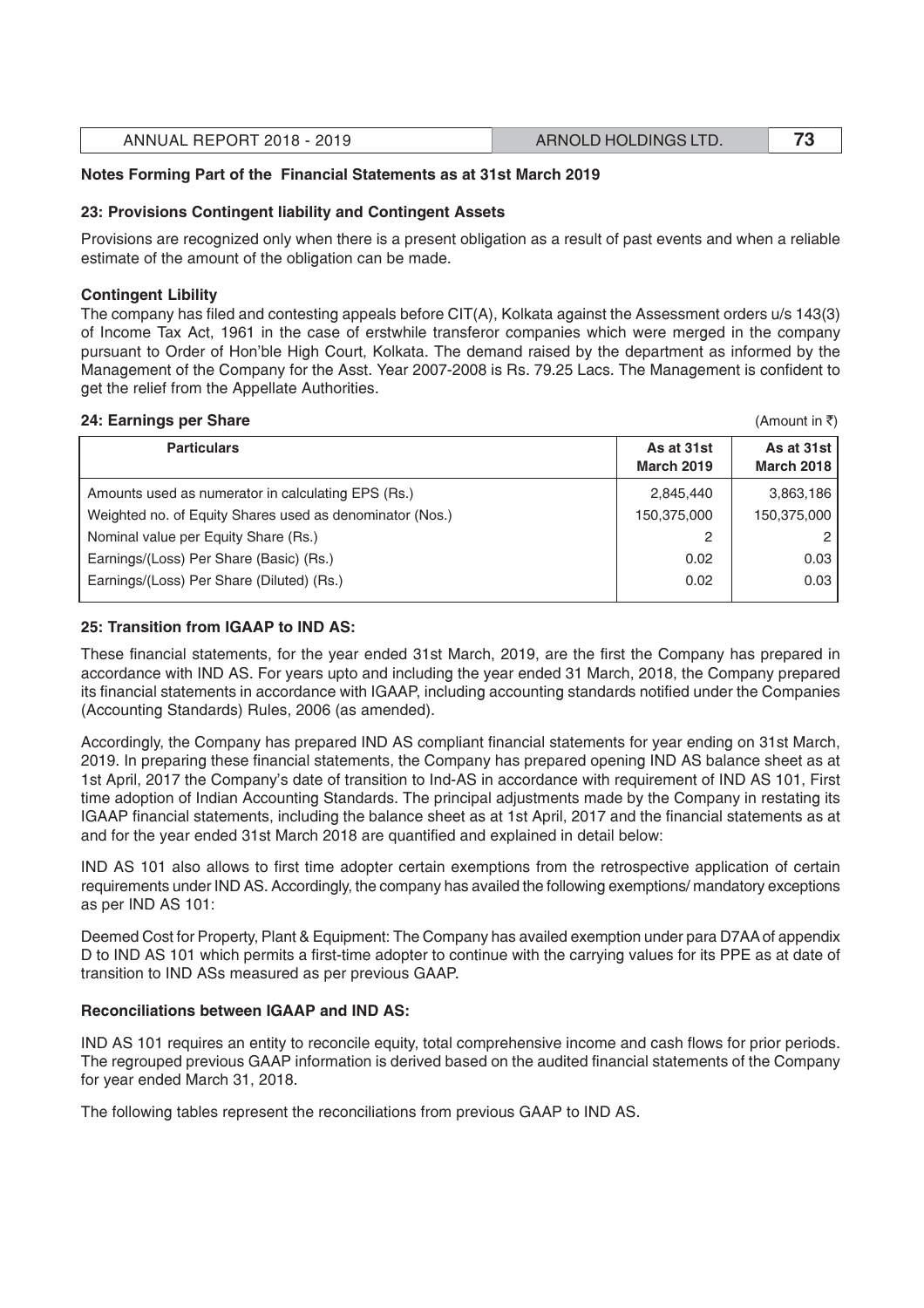72

## ARNOLD HOLDINGS LTD. **ANNUAL REPORT 2018 - 2019**

# Reconciliation of Balance Sheet as at 1 April 2017 and as at 31 March 2018

|                                     |      | Balance Sheet as at April 1, 2017<br>Balance Sheet as at March 31, 2018 |                                       |               |                  |                                       |               |
|-------------------------------------|------|-------------------------------------------------------------------------|---------------------------------------|---------------|------------------|---------------------------------------|---------------|
| Particulars                         | Note |                                                                         | Effects of<br>transition<br>to IND AS | <b>IND AS</b> | Previous<br>GAAP | Effects of<br>transition<br>to IND AS | <b>IND AS</b> |
| I. ASSETS                           |      |                                                                         |                                       |               |                  |                                       |               |
| 1 Non-current Assets                |      |                                                                         |                                       |               |                  |                                       |               |
| Property, plant and equipment       | 3    | 32,273                                                                  |                                       | 32.273        | 13,951,048       |                                       | 13,951,048    |
| Financial assets                    | 4    |                                                                         |                                       |               |                  |                                       |               |
| i) Investments                      | 4A   | 100,000                                                                 |                                       | 100,000       | 100,000          |                                       | 100,000       |
| ii) Loans                           | 4B   | 347,002,729                                                             | $\blacksquare$                        | 347,002,729   | 466,468,095      |                                       | 466,468,095   |
| Deferred tax assets                 | 5    | 265,090.00                                                              | $\blacksquare$                        | 265,090       | 271,050          | ä,                                    | 271,050       |
| Other non-current assets            | 6    | 8,396,728                                                               | $\sim$                                | 8,396,728     | 11,554,961       |                                       | 11,554,961    |
|                                     |      | 355,796,820                                                             |                                       | 355,796,820   | 492,345,154      |                                       | 492,345,154   |
| 2 Current assets                    |      |                                                                         |                                       |               |                  |                                       |               |
| Inventory                           | 7    | 184219484.9                                                             |                                       | 184,219,485   | 91,880,721       |                                       | 91,880,721    |
| <b>Financial assets</b>             | 8    |                                                                         |                                       |               |                  |                                       |               |
| i) Trade receivable                 | 8A   | 44,000,000                                                              | $\sim$                                | 44,000,000    | 3,944,744        |                                       | 3,944,744     |
| ii) Cash & cash equivalents         | 8B   | 1,468,113                                                               |                                       | 1,468,113     | 21,934,403       |                                       | 21,934,403    |
| iv) Other financial assets          | 8C   | $\Omega$                                                                |                                       | $\Omega$      | 195,000          |                                       | 195,000       |
| Other current assets                | 9    | 4,015,774                                                               |                                       | 4,015,774     | 2,820,619        |                                       | 2,820,619     |
|                                     |      | 233,703,372                                                             |                                       | 233,703,372   | 120,775,486      |                                       | 120,775,486   |
| <b>Total assets</b>                 |      | 589,500,192                                                             |                                       | 589,500,192   | 613,120,641      |                                       | 613,120,641   |
| <b>II. EQUITY AND LIABILITIES</b>   |      |                                                                         |                                       |               |                  |                                       |               |
| 1 Equity                            |      |                                                                         |                                       |               |                  |                                       |               |
| Equity share capital                | 10   | 300,750,000                                                             | $\blacksquare$                        | 300,750,000   | 300,750,000      |                                       | 300,750,000   |
| Other equity                        | 11   | 210,889,426                                                             | $\sim$                                | 210,889,426   | 214,752,612      |                                       | 214,752,612   |
|                                     |      | 511,639,426                                                             |                                       | 511,639,426   | 515,502,612      |                                       | 515,502,612   |
| 2 Non-current liabilities           |      |                                                                         |                                       |               |                  |                                       |               |
| <b>Financial liabilities</b>        |      |                                                                         |                                       |               |                  |                                       |               |
| <b>Borrowings</b>                   | 12   | 43,160,492                                                              |                                       | 43,160,492    | 83,539,604       |                                       | 83,539,604    |
| Provisions                          | 13   | 6,466,492                                                               |                                       | 6,466,492     | 8,435,408        |                                       | 8,435,408     |
|                                     |      | 49,626,984                                                              |                                       | 49,626,984    | 91,975,012       |                                       | 91,975,012    |
| <b>3 Current liabilities</b>        |      |                                                                         |                                       |               |                  |                                       |               |
| <b>Financial liabilities</b>        | 14   |                                                                         |                                       |               |                  |                                       |               |
| i) Trade payables                   | 14A  | 8,551,334                                                               |                                       | 8,551,334     | 5,616,467        |                                       | 5,616,467     |
| ii) Other financial liabilities     | 14B  | 19,682,448                                                              |                                       | 19,682,448    | 26,550           |                                       | 26,550        |
| Other current liabilities           | 15   |                                                                         |                                       |               |                  |                                       |               |
|                                     |      | 28,233,782                                                              |                                       | 28,233,782    | 5,643,017        |                                       | 5,643,017     |
| <b>Total equity and liabilities</b> |      | 589,500,192                                                             |                                       | 589,500,192   | 613,120,641      |                                       | 613,120,641   |

Note: The Previous GAAP figures have been re-classified to conform to IND AS presentation requirements, for the the purpose of this note.

## Reconciliation of Statement of Profit & loss for the year ended 31 March 2018

| Particulars                              | Note | <b>Previous GAAP</b> | Effects of transition to IND AS | <b>IND AS</b> |
|------------------------------------------|------|----------------------|---------------------------------|---------------|
| Revenue from operations                  | 16   | 306,182,430          |                                 | 306,182,430   |
| Other Income                             | 17   |                      |                                 |               |
| <b>Total Revenue</b>                     |      | 306,182,430          |                                 | 306,182,430   |
| Expenses                                 |      |                      |                                 |               |
| Purchase of stock in trade               | 18   | 182,734,514          |                                 | 182,734,514   |
| Changes in inventories of finished goods | 19   | 92.338.764           |                                 | 92.338.764    |
| <b>Employee Benefit Expenses</b>         | 20   | 1,917,350            |                                 | 1,917,350     |
| <b>Finance Costs</b>                     | 21   | 6,488,289            |                                 | 6,488,289     |
| Depreciation and amortization expense    | 3    | 52.595               |                                 | 52,595        |
| <b>Other Expenses</b>                    | 22   | 17,168,872           |                                 | 17,168,872    |
|                                          |      | 300.700.384          |                                 | 300,700,384   |
| Loss for the Year                        |      | 5.482.046            |                                 | 5.482.046     |

"Note: The previous GAAP figures have been reclassified to conform to IND AS presentation requirements for the purposes of this note.""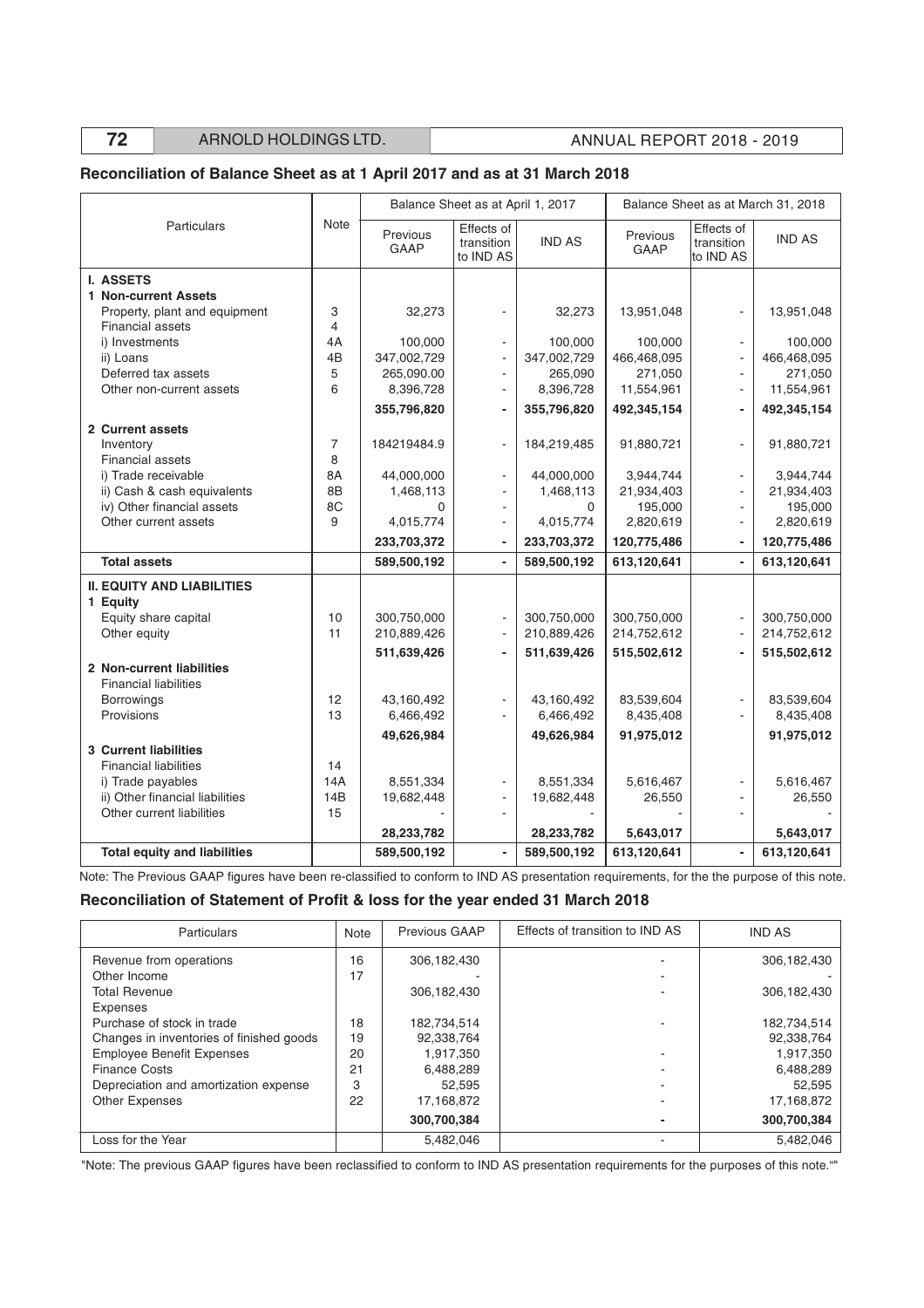| ANNUAL REPORT 2018 - 2019 | ARNOLD HOLDINGS LTD. |  |
|---------------------------|----------------------|--|
|---------------------------|----------------------|--|

#### Notes Forming Part of the Financial Statements as at 31st March 2019

#### 26. Fair Value Measurements

#### (a) Financial instruments by category

| Particulars                                                                                                            | 31.03.2019   |               | 31.03 2018                                          |              | 01.04.2017                                                |                                                              |                          |               |                                                   |
|------------------------------------------------------------------------------------------------------------------------|--------------|---------------|-----------------------------------------------------|--------------|-----------------------------------------------------------|--------------------------------------------------------------|--------------------------|---------------|---------------------------------------------------|
|                                                                                                                        | <b>FVTPL</b> | <b>FVTOCI</b> | Amortised<br>Cost                                   | <b>FVTPL</b> | <b>FVTOCI</b>                                             | Amortised<br>Cost                                            | <b>FVTPL</b>             | <b>FVTOCI</b> | Amortised<br>Cost                                 |
| l Financial assets<br>Trade Receivables<br>Loans<br>Cash and cash equivalents<br>Investments<br>Other financial assets |              | ٠             | 1,626,322<br>430.960.359<br>60,910,208<br>5.100.000 |              | $\overline{\phantom{a}}$<br>$\overline{\phantom{a}}$<br>۰ | 3,944,744<br>466,468,095<br>21,934,403<br>100.000<br>195.000 | $\overline{\phantom{a}}$ | ٠<br>۰        | 44,000,000<br>347.002.729<br>1,468,113<br>100.000 |
|                                                                                                                        |              | $\sim$        | 498,596,889                                         |              | $\sim$                                                    | 492,642,242                                                  | $\overline{\phantom{a}}$ |               | 392,570,842                                       |
| Financial liabilities<br> Borrowings<br>Trade payables                                                                 |              | ٠<br>۰<br>۰   | 83.245.775<br>5,623,467                             |              | ٠<br>$\overline{\phantom{a}}$                             | 83,539,604<br>5,616,467                                      | $\overline{\phantom{a}}$ | -<br>٠        | 43,160,492<br>8,551,334<br>51,711,826             |
|                                                                                                                        |              |               | 88,869,242                                          | -            | ٠                                                         | 89,156,071                                                   | $\blacksquare$           | ٠             |                                                   |

#### (b) Fair value hierarchy

To provide an indication about the reliability of the inputs used in determining fair value of financial instruments measured at amortised cost for which fair value is being disclosed, the company has classified these into the three levels prescribed under Ind AS 113, ' Fair value measurement'.

Fair values are categorised into different levels in a fair value hierarchy based on the inputs used in the valuation techniques as follows.

Level 1: Level 1 hierarchy includes financial instruments measured using quoted prices.

Level 2: The fair value of financial instruments that are not traded in an active market is determined using valuation techniques which maximise the use of observable market data and rely as little as possible on entity specific estimates. If all significant inputs required to fair value an instrument are observable, the instrument is included in level 2.

Level 3: If one or more of the significant inputs is not based on observable market data, the instrument is included in level 3. The fair value of financial assets and liabilities included in Level 3 is determined in accordance with generally accepted pricing models based on discounted cash flow analysis using prices from observable current market transactions and dealer quotes of similar instruments.

## 27. Financial Risk Management

"Financial Risk factors"The Company's activities expose it to a variety of financial risks, settlement risk, market risk, credit risk and liquidity risk. The Company's focus is to foresee the unpredictability of liquidity risks emanating from defaulting of the member(s) during settlement and seek to minimize potential adverse effects on its financial performance. The Company uses members'contribution and line of credit to mitigate risk associated with defaulting of member(s) during settlement."

"Credit Risk" Credit risk refers to the risk of default on its obligation by the counterparty resulting in a financial loss. Since the Company has exposure to regulated entities, the credit risk is limited. It is mitigated by timely monitoring of receivables. The Company has robust accounts receivable collection mechanism which has ensured near zero level of credit risk since inception. The investment of the Company is in high grade investment categories reducing the credit risk exposure to near minimal."

"Credit risk exposure"There is no requirement for providing for expected credit loss as the Company has robust collection mechanism and has not written off any amount due to client credit risk exposure."

"Market Risk"Under the current changing dynamics of the market, there is always a business or market risk for the Company. As per our existing risk management framework, the Company evaluates its Strategic, Compliance, Financial, Operational risks so as to maintain its effectiveness in delivery."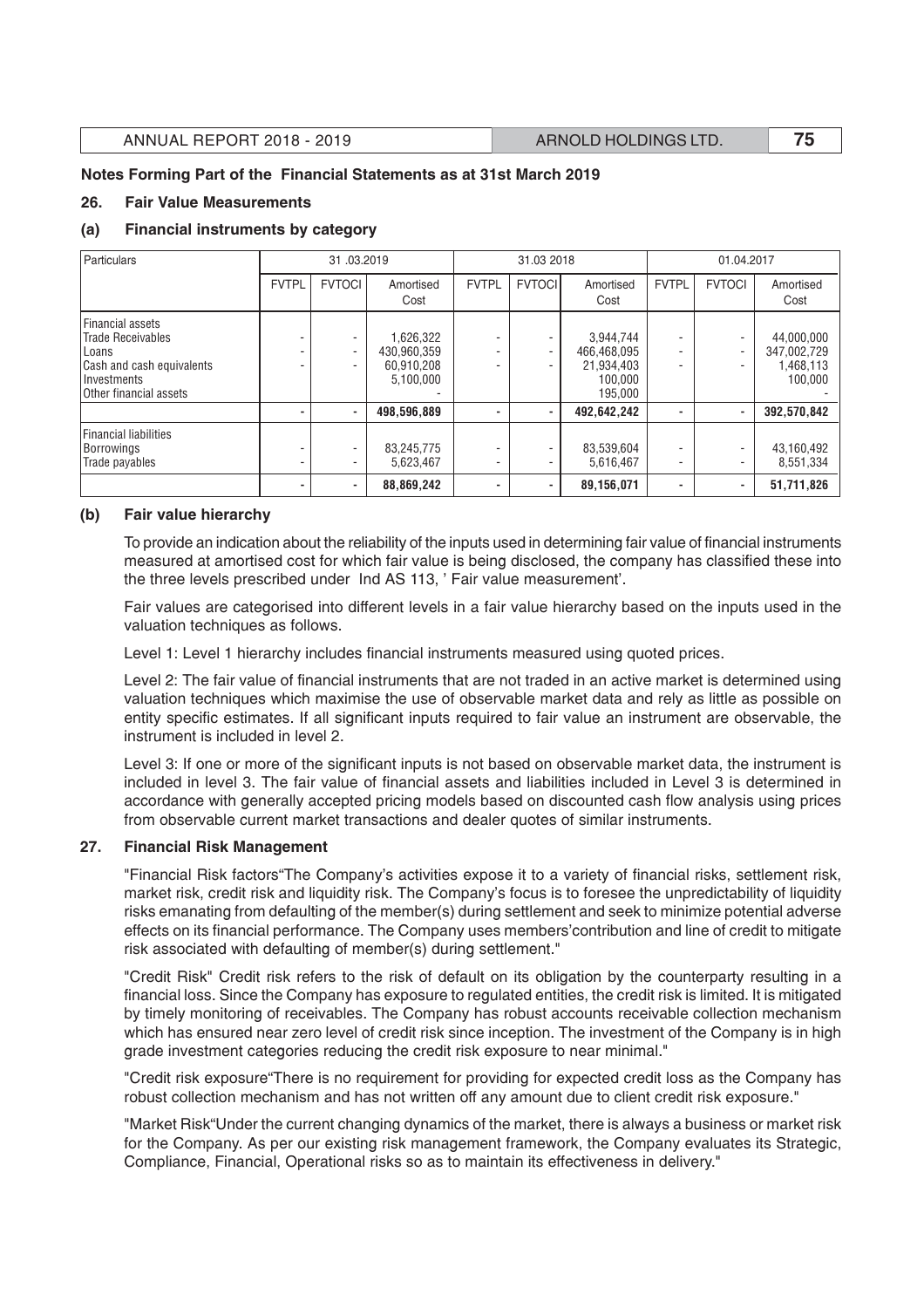76

 $($ ₹ in rupees)

# ARNOLD HOLDINGS LTD.

CASH FLOW STATEMENT FOR THE YEAR ENDED 31/03/2019

| <b>PARTICULARS</b>                                                                                                                                                                                                                                                                                                                                                                                  | <b>31st March 2019</b>                                                       | <b>31st March 2018</b>                                                                             |
|-----------------------------------------------------------------------------------------------------------------------------------------------------------------------------------------------------------------------------------------------------------------------------------------------------------------------------------------------------------------------------------------------------|------------------------------------------------------------------------------|----------------------------------------------------------------------------------------------------|
| A. Cash Flow From Operating Activities<br>Profit as per Profit and Loss Account<br>Non cash adjustments:<br>Interest expense                                                                                                                                                                                                                                                                        | 3,982,773<br>4,130,984                                                       | 5,482,046<br>6,488,289                                                                             |
| Depreciation<br>Provision for expenses                                                                                                                                                                                                                                                                                                                                                              | 30,678<br>(5,472,325)                                                        | 52,595<br>1,968,916                                                                                |
| Operating Profit/ (Loss) before working capital change<br>Movements in working capital                                                                                                                                                                                                                                                                                                              | 2,672,110                                                                    | 13991846                                                                                           |
| (Increase)/ Decrease in Trade Receivables<br>(Increase)/ Decrease in Inventory<br>(Increase)/ Decrease in other current financial assets<br>(Increase)/ Decrease in other non-current assets<br>(Increase)/ Decrease in other current assets<br>Increase/ (Decrease) in current financial liabilities<br>Increase/ (Decrease) in trade payable<br>Increase/ (Decrease) in other current Liabilities | 2,318,422<br>1,172,671<br>195,000<br>7,160,858<br>511,923<br>7,000<br>10,000 | 40,055,256<br>92,338,764<br>(195,000)<br>(3, 158, 233)<br>1,195,155<br>(19,655,898)<br>(2,934,867) |
| <b>Cash Generated From Operations</b><br>Income Tax Paid                                                                                                                                                                                                                                                                                                                                            | 14,047,984<br>(1, 155, 102)                                                  | 121,637,023<br>(1,624,820)                                                                         |
| <b>Net Cash From Operating Activities</b>                                                                                                                                                                                                                                                                                                                                                           | 12,892,882                                                                   | 120,012,203                                                                                        |
| <b>B. Cash Flow From Investing Activities</b><br>Purchase of fixed assets<br>Purchase of Investment<br>Cash advances and loans received back                                                                                                                                                                                                                                                        | (5,000,000)<br>35,507,736                                                    | (13, 971, 370)<br>(119, 465, 367)                                                                  |
| Net Cash Flow From Investing Activities                                                                                                                                                                                                                                                                                                                                                             | 30,507,736                                                                   | (133, 436, 737)                                                                                    |
| <b>C. Cash Flow from Financing Activities</b><br>Proceeds/(payment) from long term borrowings<br>Interest paid                                                                                                                                                                                                                                                                                      | (293, 829)<br>(4, 130, 984)                                                  | 40,379,112<br>(6,488,289)                                                                          |
| <b>Net Cash Flow From Financing Activities</b>                                                                                                                                                                                                                                                                                                                                                      | (4, 424, 813)                                                                | 33,890,823                                                                                         |
| Net Increase/ Decrease In Cash & Cash Equivalents (A+B+C)                                                                                                                                                                                                                                                                                                                                           | 38,975,805                                                                   | 20,466,289                                                                                         |
| Cash & Cash Equivalents at the beginning of the period<br>Cash & Cash Equivalents at the end of period<br>Cash surplus/(deficit) for the year                                                                                                                                                                                                                                                       | 21,934,403<br>60,910,208<br>38,975,805                                       | 1,468,113<br>21,934,403<br>20,466,289                                                              |
|                                                                                                                                                                                                                                                                                                                                                                                                     |                                                                              |                                                                                                    |

The accompanying notes are an integral part of the financial statements

As per our report of even date.<br>For Amit Ray & Company

For and on behalf of the Board of directors

Chartered Accountants Firm Regn. No. 000483C

**Nag Bhushan Rao M.P.Mallawat M.P.Mallawat** Mohandas Dasari Partner Mohandas Dasari Partner Partner Director **Director** Director **Director** Director **Director Director** Membership No.: 073144

Date: 30.05.2019 Soniya Agarwal

Place: Mumbai **Company Secretary**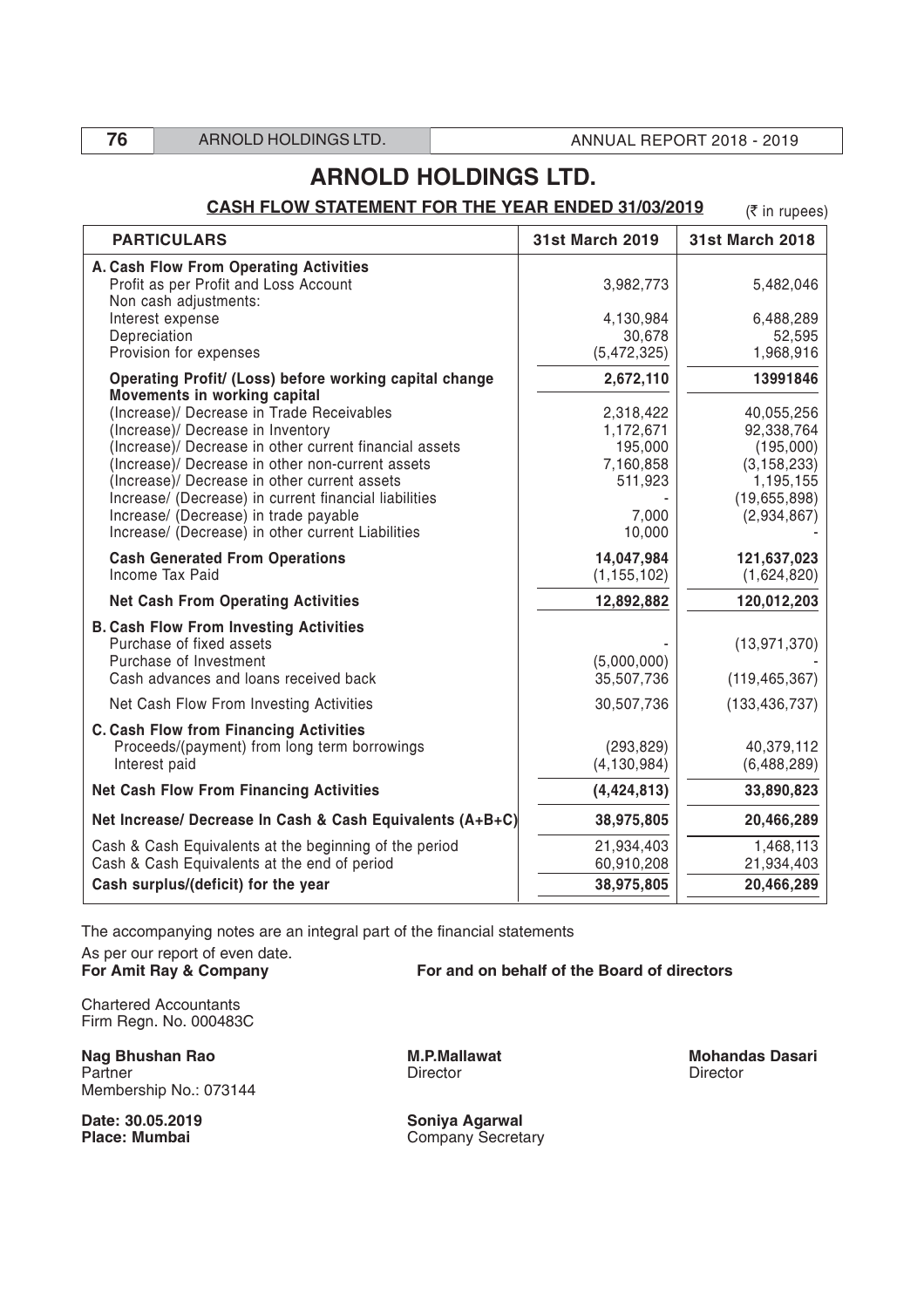77

# ARNOLD HOLDINGS LIMITED

Registered office: B-208, Ramji House, 30, Jambulwadi, J.S.S. Road, Mumbai - 400 002 Tel. : 022-22016640 E- mail: arnoldholding9@gmail.com Website: www.arnoldholdings.in CIN: L65993MH1981PLC282783

# ATTENDANCE SLIP

(Annual General Meeting Friday, 27th Day of September, 2019 at 10.00AM. at IMC Chamber of Commerce and Industry, Walchand Centre, 3rd Floor, IMC Bldg., IMC Marg, Churchgate, Mumbai-400020

| Name of the Shareholder                                 |  |
|---------------------------------------------------------|--|
| Address                                                 |  |
| Registered Folio/ DP ID &<br>Client ID                  |  |
| No of Shares held                                       |  |
| Name of the Proxy /Authorized<br>Representative, if any |  |

I / We hereby record my / our presence at the Annual General Meeting of the Company to be held on Friday, 27th Day of September, 2019 at 10.00 AM. at IMC Chamber of Commerce and Industry, Walchand Centre, 3rd Floor, IMC Bldg., IMC Marg, Churchgate, Mumbai - 400 020

Signature of Shareholder/ Proxy/ Authorized Representative

Note: The Member/Proxy must bring this Attendance Slip to the Meeting, duly completed and signed, and hand over the same at the venue entrance.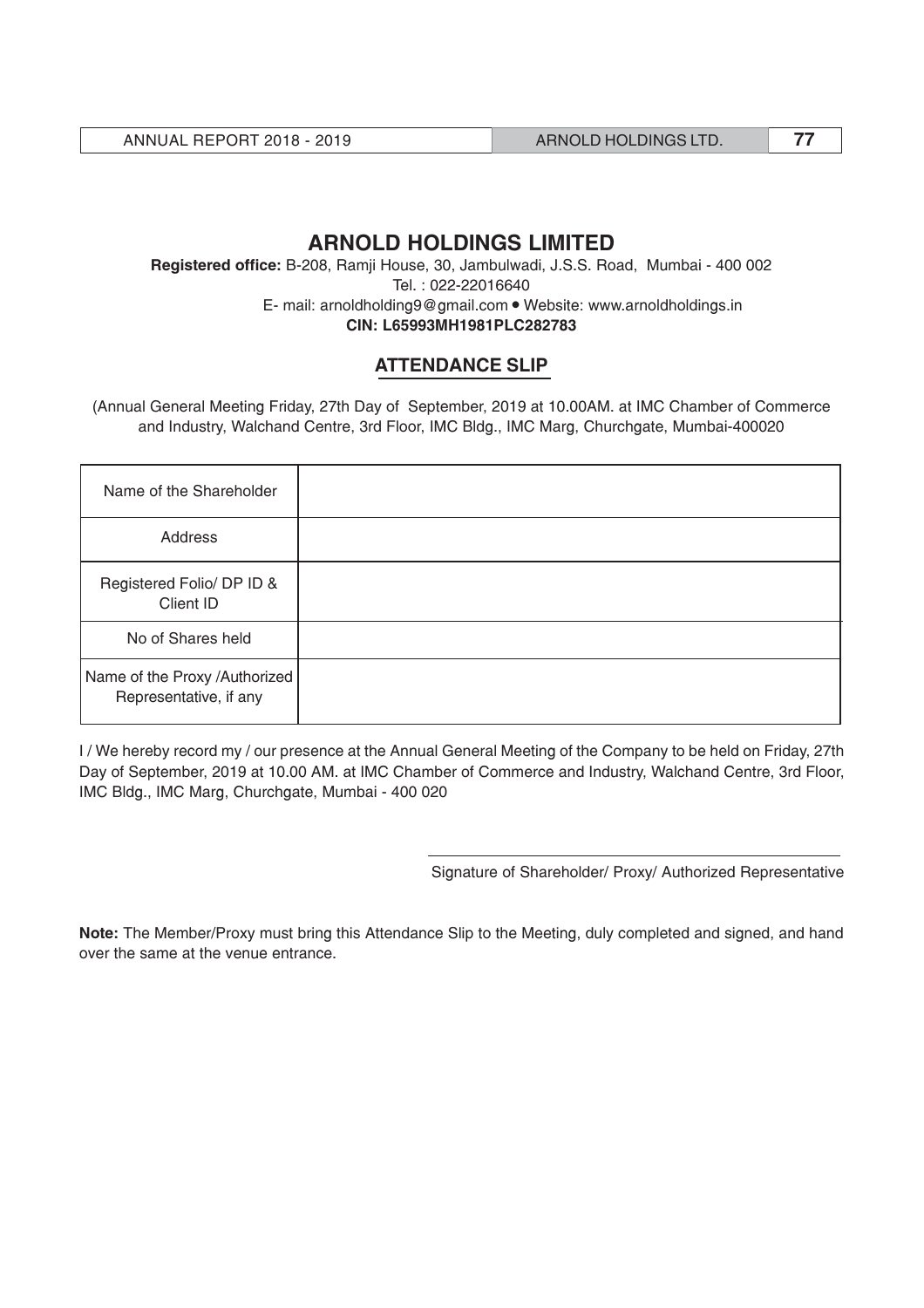# THIS PAGE HAS BEEN LEFT BLANK INTENTIONALLY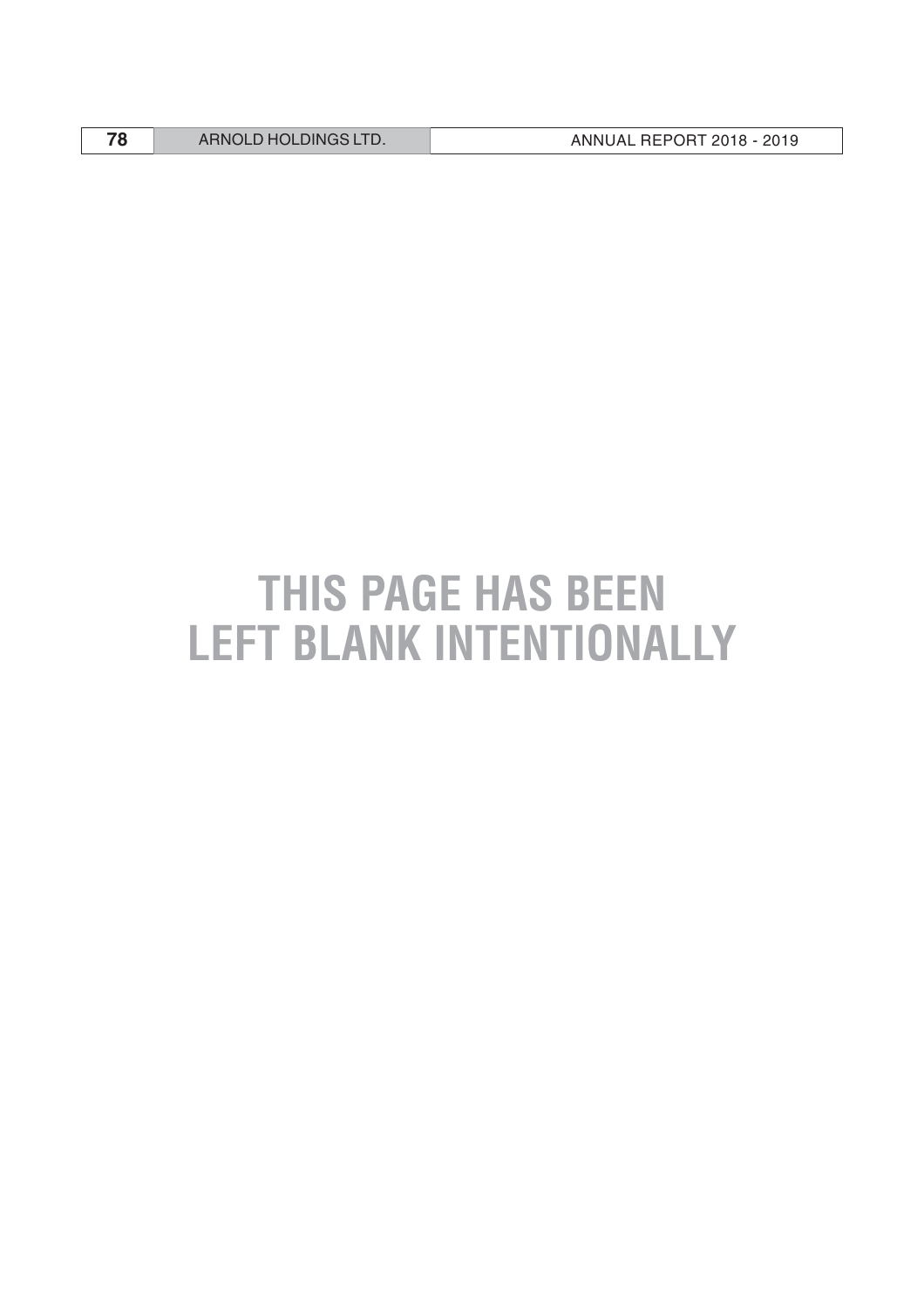ANNUAL REPORT 2018 - 2019 ARNOLD HOLDINGS LTD.

79

# ARNOLD HOLDINGS LIMITED

Registered office: B-208, Ramji House, 30, Jambulwadi, J.S.S. Road, Mumbai-400002 Tel.: 022-22016640 E- mail: arnoldholding9@gmail.com Website: www.arnoldholdings.in

CIN: L65993MH1981PLC282783

# FORM NO. MGT-11

# PROXY FORM

[Pursuant to Section 105(6) of the Companies Act, 2013 and rule 19(3) of the Companies (Management and Administration) Rules, 2014]

| Name of the Member(s)       |  |
|-----------------------------|--|
| <b>Registered Address</b>   |  |
| E-mail ID                   |  |
| Folio No. / *DP-ID & Client |  |

#### \*Applicable for Investors holding shares in electronic form.

I / We, being the member (s) of ……………………. shares of the above named company, hereby appoint:

| . . | Name:          | Address:   |
|-----|----------------|------------|
|     | E-mail Id:     | Signature: |
|     | Or falling him |            |

| c<br><u>.</u> | Name:      | Address:   |
|---------------|------------|------------|
|               | E-mail Id: | Signature: |

# Or falling him

| $\sim$ | Name:      | Address:   |
|--------|------------|------------|
| v.     | E-mail Id: | Signature: |

(As my / our proxy to attend and vote (on a poll) for me/us and on my / our behalf at the 37th Annual General Meeting of the Company, to be held on Friday, September 27, 2019 at 10.00AM. atIMC Chamber of Commerce and Industry, Walchand Centre, 3rd Floor, IMC Bldg., IMC Marg, Churchgate, Mumbai-400020and any adjournment thereof in respect of such resolution (s) as is/are indicated below:

\*\* I/We wish my/our above Proxy to vote in the manner as indicated in the box below:-

\_\_\_\_\_\_\_\_\_\_\_\_\_\_\_\_\_\_\_\_\_ \_\_\_\_\_\_\_\_\_\_\_\_\_\_\_\_\_\_\_\_\_\_\_

| $ $ Item $ $<br>No. | <b>Resolution(s)</b>                                                                                                                                                                | For | <b>Against</b> |
|---------------------|-------------------------------------------------------------------------------------------------------------------------------------------------------------------------------------|-----|----------------|
| 1.                  | To consider and adopt the audited Financial Statements reports of the Directors' and Auditors'<br>thereon as on 31st March, 2019. (Ordinary Resolution)                             |     |                |
| 2.                  | To appoint Mr. Mohandas Dasari who retires by rotation and being eligible, offer himself for<br>re-appointment. (Ordinary Resolution)                                               |     |                |
| 3.                  | Re-appointment of Auditors and fix their Remuneration. (Ordinary Resolution)                                                                                                        |     |                |
| 4.                  | Appointment of Mr. Rajkumar Goyal(DIN 08529131) as a Non - Executive Independent Director for<br>a further period of 5 Years and remuneration payable to him. (Ordinary Resolution) |     |                |
| 5.                  | Re-appointment of Mr. Sopan Vishwanathrao Kshirsagar (DIN: 06491444) as an Independent<br>Director for a second term of five consecutive years.                                     |     |                |
| 6.                  | Consolidation of Face Value of Equity Shares from Rs. 2/- to Rs. 10/- of the Company.                                                                                               |     |                |
| 7 <sub>1</sub>      | Alteration to memorandum of association of the company.                                                                                                                             |     |                |

Signed this ………… day of …………. 2019.

Affix Re.1 Revenue Stamp

Signature of Shareholder Signature of Proxy holder(s):